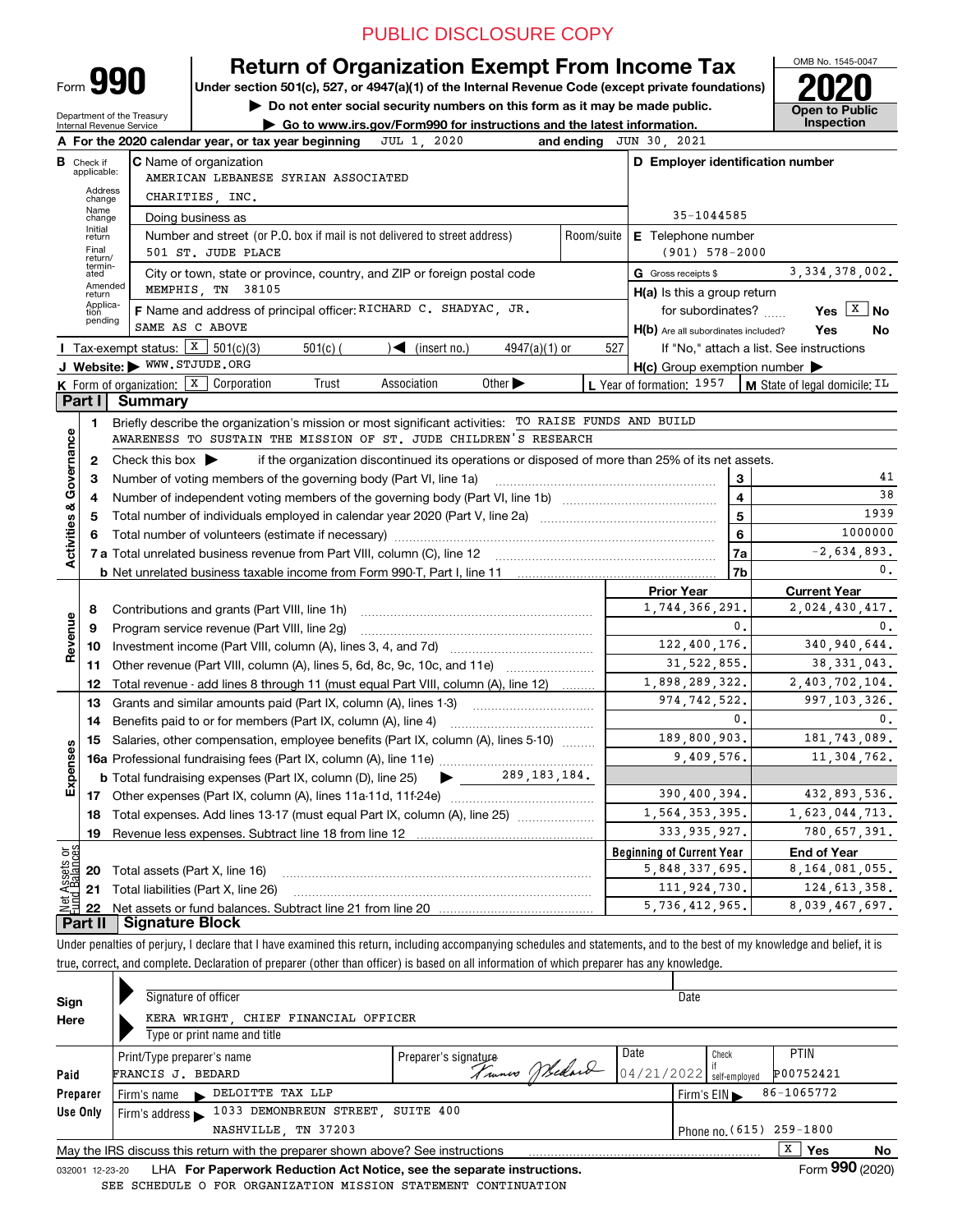(Rev. January 2020)

## **Application for Automatic Extension of Time To File an Exempt Organization Return**

Department of the Treasury Internal Revenue Service

**| File a separate application for each return.**

**| Go to www.irs.gov/Form8868 for the latest information.**

**Electronic filing (e-file).**  You can electronically file Form 8868 to request a 6-month automatic extension of time to file any of the filing of this form, visit www.irs.gov/e-file-providers/e-file-for-charities-and-non-profits. forms listed below with the exception of Form 8870, Information Return for Transfers Associated With Certain Personal Benefit Contracts, for which an extension request must be sent to the IRS in paper format (see instructions). For more details on the electronic

## **Automatic 6-Month Extension of Time.** Only submit original (no copies needed).

All corporations required to file an income tax return other than Form 990-T (including 1120-C filers), partnerships, REMICs, and trusts must use Form 7004 to request an extension of time to file income tax returns.

| Type or<br>print                                                                                                                                          | Name of exempt organization or other filer, see instructions.<br>AMERICAN LEBANESE SYRIAN ASSOCIATED                                                                                                                                                                                                                                                                                                                                                                                                                                                                                                                                                                                                             |      |                                                                                                                                                                                   | Taxpayer identification number (TIN) |    |                |  |  |  |  |  |  |
|-----------------------------------------------------------------------------------------------------------------------------------------------------------|------------------------------------------------------------------------------------------------------------------------------------------------------------------------------------------------------------------------------------------------------------------------------------------------------------------------------------------------------------------------------------------------------------------------------------------------------------------------------------------------------------------------------------------------------------------------------------------------------------------------------------------------------------------------------------------------------------------|------|-----------------------------------------------------------------------------------------------------------------------------------------------------------------------------------|--------------------------------------|----|----------------|--|--|--|--|--|--|
|                                                                                                                                                           | CHARITIES, INC.                                                                                                                                                                                                                                                                                                                                                                                                                                                                                                                                                                                                                                                                                                  |      | 35-1044585                                                                                                                                                                        |                                      |    |                |  |  |  |  |  |  |
| File by the<br>Number, street, and room or suite no. If a P.O. box, see instructions.<br>due date for<br>filing your<br>501 ST. JUDE PLACE<br>return. See |                                                                                                                                                                                                                                                                                                                                                                                                                                                                                                                                                                                                                                                                                                                  |      |                                                                                                                                                                                   |                                      |    |                |  |  |  |  |  |  |
|                                                                                                                                                           | instructions.<br>City, town or post office, state, and ZIP code. For a foreign address, see instructions.<br>MEMPHIS TN 38105                                                                                                                                                                                                                                                                                                                                                                                                                                                                                                                                                                                    |      |                                                                                                                                                                                   |                                      |    |                |  |  |  |  |  |  |
|                                                                                                                                                           | Enter the Return Code for the return that this application is for (file a separate application for each return)                                                                                                                                                                                                                                                                                                                                                                                                                                                                                                                                                                                                  |      |                                                                                                                                                                                   | $\mathbf 0$<br>$\mathbf{1}$          |    |                |  |  |  |  |  |  |
| Application<br>Application<br>Return                                                                                                                      |                                                                                                                                                                                                                                                                                                                                                                                                                                                                                                                                                                                                                                                                                                                  |      |                                                                                                                                                                                   |                                      |    | Return         |  |  |  |  |  |  |
| Is For                                                                                                                                                    |                                                                                                                                                                                                                                                                                                                                                                                                                                                                                                                                                                                                                                                                                                                  | Code | Is For                                                                                                                                                                            |                                      |    | Code           |  |  |  |  |  |  |
|                                                                                                                                                           | Form 990 or Form 990-EZ                                                                                                                                                                                                                                                                                                                                                                                                                                                                                                                                                                                                                                                                                          | 01   | Form 990-T (corporation)                                                                                                                                                          |                                      |    | 07             |  |  |  |  |  |  |
| Form 990-BL                                                                                                                                               |                                                                                                                                                                                                                                                                                                                                                                                                                                                                                                                                                                                                                                                                                                                  | 02   | Form 1041-A                                                                                                                                                                       |                                      |    | 08             |  |  |  |  |  |  |
|                                                                                                                                                           | Form 4720 (individual)                                                                                                                                                                                                                                                                                                                                                                                                                                                                                                                                                                                                                                                                                           | 03   | Form 4720 (other than individual)                                                                                                                                                 |                                      |    | 09             |  |  |  |  |  |  |
| Form 990-PF                                                                                                                                               |                                                                                                                                                                                                                                                                                                                                                                                                                                                                                                                                                                                                                                                                                                                  | 04   | Form 5227                                                                                                                                                                         |                                      |    | 10             |  |  |  |  |  |  |
|                                                                                                                                                           | Form 990-T (sec. 401(a) or 408(a) trust)                                                                                                                                                                                                                                                                                                                                                                                                                                                                                                                                                                                                                                                                         | 05   | Form 6069                                                                                                                                                                         |                                      |    | 11             |  |  |  |  |  |  |
|                                                                                                                                                           | Form 990-T (trust other than above)                                                                                                                                                                                                                                                                                                                                                                                                                                                                                                                                                                                                                                                                              | 06   | Form 8870                                                                                                                                                                         |                                      |    | 12             |  |  |  |  |  |  |
| $box \blacktriangleright$<br>1<br>2                                                                                                                       | • The books are in the care of > 501 ST. JUDE PLACE - MEMPHIS, TN 38105<br>Telephone No. (901) 578-2150<br>• If this is for a Group Return, enter the organization's four digit Group Exemption Number (GEN) _________. If this is for the whole group, check this<br>. If it is for part of the group, check this box $\blacktriangleright$<br>I request an automatic 6-month extension of time until MAY 16, 2022<br>the organization named above. The extension is for the organization's return for:<br>calendar year _______ or<br>$\blacktriangleright$   X   tax year beginning JUL 1, 2020<br>If the tax year entered in line 1 is for less than 12 months, check reason:<br>Change in accounting period |      | Fax No. $\blacktriangleright$<br>and attach a list with the names and TINs of all members the extension is for.<br>, to file the exempt organization return for<br>Initial return | Final return                         |    |                |  |  |  |  |  |  |
| За                                                                                                                                                        | If this application is for Forms 990-BL, 990-PF, 990-T, 4720, or 6069, enter the tentative tax, less                                                                                                                                                                                                                                                                                                                                                                                                                                                                                                                                                                                                             |      |                                                                                                                                                                                   |                                      |    | 0.             |  |  |  |  |  |  |
|                                                                                                                                                           | any nonrefundable credits. See instructions.                                                                                                                                                                                                                                                                                                                                                                                                                                                                                                                                                                                                                                                                     |      |                                                                                                                                                                                   | За                                   | \$ |                |  |  |  |  |  |  |
| If this application is for Forms 990-PF, 990-T, 4720, or 6069, enter any refundable credits and<br>b                                                      |                                                                                                                                                                                                                                                                                                                                                                                                                                                                                                                                                                                                                                                                                                                  |      |                                                                                                                                                                                   |                                      |    |                |  |  |  |  |  |  |
|                                                                                                                                                           | estimated tax payments made. Include any prior year overpayment allowed as a credit.                                                                                                                                                                                                                                                                                                                                                                                                                                                                                                                                                                                                                             |      |                                                                                                                                                                                   | 3 <sub>b</sub>                       | \$ | $\mathbf{0}$ . |  |  |  |  |  |  |
| c                                                                                                                                                         | <b>Balance due.</b> Subtract line 3b from line 3a. Include your payment with this form, if required, by                                                                                                                                                                                                                                                                                                                                                                                                                                                                                                                                                                                                          |      |                                                                                                                                                                                   |                                      |    |                |  |  |  |  |  |  |
|                                                                                                                                                           | using EFTPS (Electronic Federal Tax Payment System). See instructions.                                                                                                                                                                                                                                                                                                                                                                                                                                                                                                                                                                                                                                           |      |                                                                                                                                                                                   | 3 <sub>c</sub>                       | \$ | 0.             |  |  |  |  |  |  |
| instructions.                                                                                                                                             | Caution: If you are going to make an electronic funds withdrawal (direct debit) with this Form 8868, see Form 8453-EO and Form 8879-EO for payment                                                                                                                                                                                                                                                                                                                                                                                                                                                                                                                                                               |      |                                                                                                                                                                                   |                                      |    |                |  |  |  |  |  |  |

**HA** For Privacy Act and Paperwork Reduction Act Notice, see instructions. **But a struction of the Constantion Constant** Form 8868 (Rev. 1-2020) LHA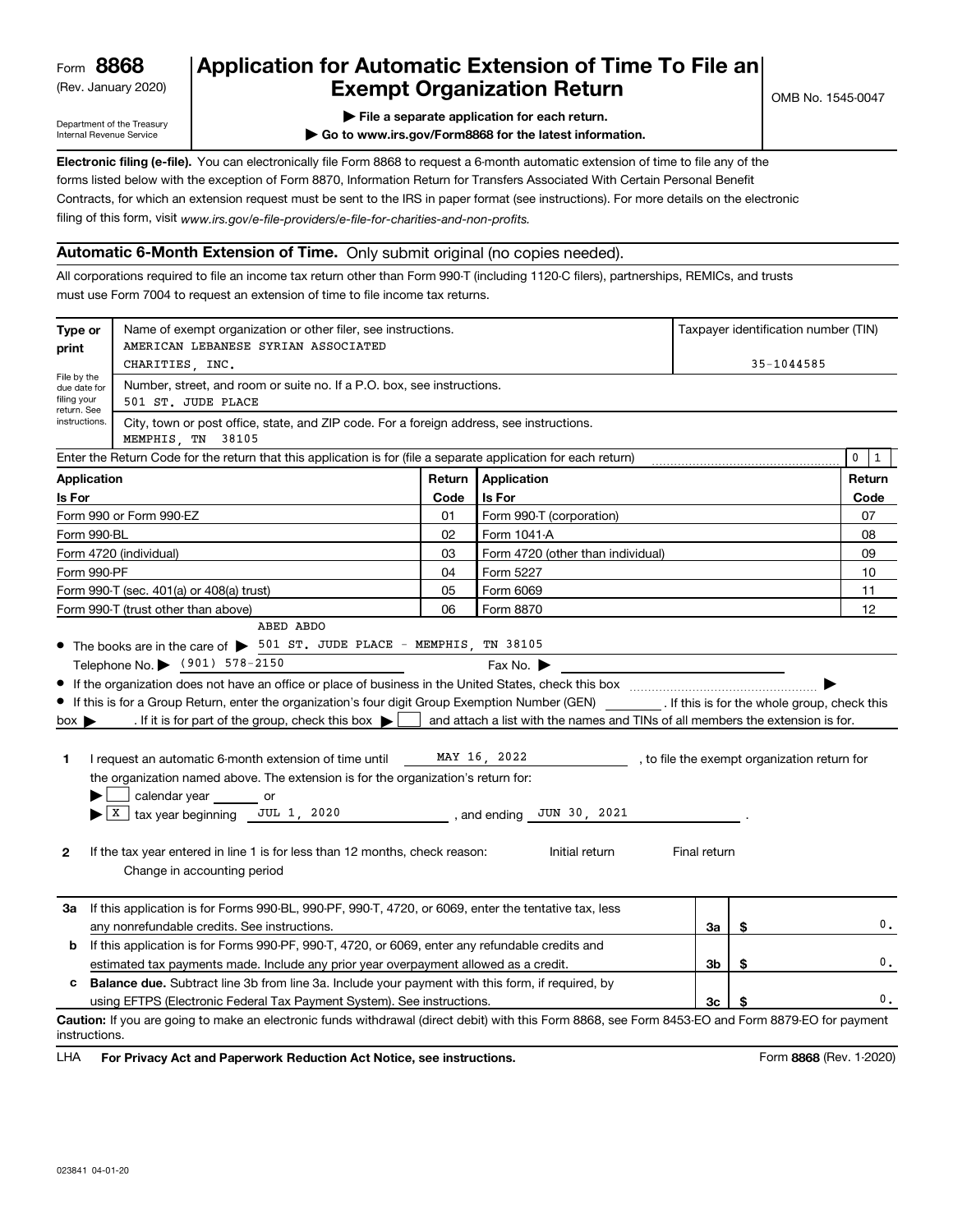|              | AMERICAN LEBANESE SYRIAN ASSOCIATED                                                                                                                                                                                                                                                  |                                              |
|--------------|--------------------------------------------------------------------------------------------------------------------------------------------------------------------------------------------------------------------------------------------------------------------------------------|----------------------------------------------|
|              | CHARITIES, INC.<br>Form 990 (2020)                                                                                                                                                                                                                                                   | 35-1044585<br>Page 2                         |
|              | Part III   Statement of Program Service Accomplishments                                                                                                                                                                                                                              |                                              |
|              |                                                                                                                                                                                                                                                                                      | $\mathbf{X}$                                 |
| 1            | Briefly describe the organization's mission:<br>AMERICAN LEBANESE SYRIAN ASSOCIATED CHARITIES, INC. (ALSAC) WAS                                                                                                                                                                      |                                              |
|              | FOUNDED IN 1957 AND EXISTS SOLELY TO RAISE FUNDS AND BUILD AWARENESS                                                                                                                                                                                                                 |                                              |
|              | TO SUSTAIN THE MISSION OF ST. JUDE CHILDREN'S RESEARCH HOSPITAL, INC.                                                                                                                                                                                                                |                                              |
|              | TO ADVANCE CURES, AND MEANS OF PREVENTION, FOR PEDIATRIC CATASTROPHIC                                                                                                                                                                                                                |                                              |
| $\mathbf{2}$ | Did the organization undertake any significant program services during the year which were not listed on the                                                                                                                                                                         |                                              |
|              | prior Form 990 or 990-EZ?                                                                                                                                                                                                                                                            | $\sqrt{\mathsf{Yes}}$ $\sqrt{\mathsf{X}}$ No |
|              | If "Yes," describe these new services on Schedule O.                                                                                                                                                                                                                                 |                                              |
| 3            | Did the organization cease conducting, or make significant changes in how it conducts, any program services?                                                                                                                                                                         | $\sqrt{}$ Yes $\sqrt{}$ X $\sqrt{}$ No       |
|              | If "Yes," describe these changes on Schedule O.                                                                                                                                                                                                                                      |                                              |
| 4            | Describe the organization's program service accomplishments for each of its three largest program services, as measured by expenses.<br>Section 501(c)(3) and 501(c)(4) organizations are required to report the amount of grants and allocations to others, the total expenses, and |                                              |
|              | revenue, if any, for each program service reported.                                                                                                                                                                                                                                  |                                              |
| 4a           | (Code: ) (Expenses \$1, 173, 124, 673. including grants of \$997, 103, 326. ) (Revenue \$28, 854, 217. )                                                                                                                                                                             |                                              |
|              | ALSAC IS THE FUNDRAISING AND AWARENESS ORGANIZATION FOR ST. JUDE                                                                                                                                                                                                                     |                                              |
|              | CHILDREN'S RESEARCH HOSPITAL, INC. (ST. JUDE). ALSAC EXISTS SOLELY TO                                                                                                                                                                                                                |                                              |
|              | RAISE FUNDS AND BUILD AWARENESS TO SUSTAIN THE MISSION OF ST. JUDE                                                                                                                                                                                                                   |                                              |
|              | CHILDREN'S RESEARCH HOSPITAL TO ADVANCE CURES, AND MEANS OF PREVENTION,                                                                                                                                                                                                              |                                              |
|              | FOR PEDIATRIC CATASTROPHIC DISEASES THROUGH RESEARCH AND TREATMENT                                                                                                                                                                                                                   |                                              |
|              | WHILE HONORING THE MEMORY AND HERITAGE OF OUR FOUNDER, DANNY THOMAS.<br>THANKS TO GENEROUS DONORS, FAMILIES NEVER RECEIVE A BILL FROM ST. JUDE                                                                                                                                       |                                              |
|              | FOR TREATMENT, TRAVEL, HOUSING OR FOOD - SO THEY CAN FOCUS ON HELPING                                                                                                                                                                                                                |                                              |
|              | THEIR CHILD LIVE.                                                                                                                                                                                                                                                                    |                                              |
|              | (CONTINUED ON SCHEDULE O)                                                                                                                                                                                                                                                            |                                              |
|              |                                                                                                                                                                                                                                                                                      |                                              |
|              |                                                                                                                                                                                                                                                                                      |                                              |
| 4b           |                                                                                                                                                                                                                                                                                      |                                              |
|              |                                                                                                                                                                                                                                                                                      |                                              |
|              |                                                                                                                                                                                                                                                                                      |                                              |
|              |                                                                                                                                                                                                                                                                                      |                                              |
|              |                                                                                                                                                                                                                                                                                      |                                              |
|              |                                                                                                                                                                                                                                                                                      |                                              |
|              |                                                                                                                                                                                                                                                                                      |                                              |
|              |                                                                                                                                                                                                                                                                                      |                                              |
|              |                                                                                                                                                                                                                                                                                      |                                              |
|              |                                                                                                                                                                                                                                                                                      |                                              |
|              |                                                                                                                                                                                                                                                                                      |                                              |
| 4c           | (Code: ) (Expenses \$                                                                                                                                                                                                                                                                |                                              |
|              |                                                                                                                                                                                                                                                                                      |                                              |
|              |                                                                                                                                                                                                                                                                                      |                                              |
|              |                                                                                                                                                                                                                                                                                      |                                              |
|              |                                                                                                                                                                                                                                                                                      |                                              |
|              |                                                                                                                                                                                                                                                                                      |                                              |
|              |                                                                                                                                                                                                                                                                                      |                                              |
|              |                                                                                                                                                                                                                                                                                      |                                              |
|              |                                                                                                                                                                                                                                                                                      |                                              |
|              |                                                                                                                                                                                                                                                                                      |                                              |
|              |                                                                                                                                                                                                                                                                                      |                                              |
|              |                                                                                                                                                                                                                                                                                      |                                              |
| 4d           | Other program services (Describe on Schedule O.)                                                                                                                                                                                                                                     |                                              |
|              | (Expenses \$<br>(Revenue \$<br>including grants of \$                                                                                                                                                                                                                                |                                              |
| 4е           | 1, 173, 124, 673.<br>Total program service expenses                                                                                                                                                                                                                                  | $\overline{\phantom{0}}$                     |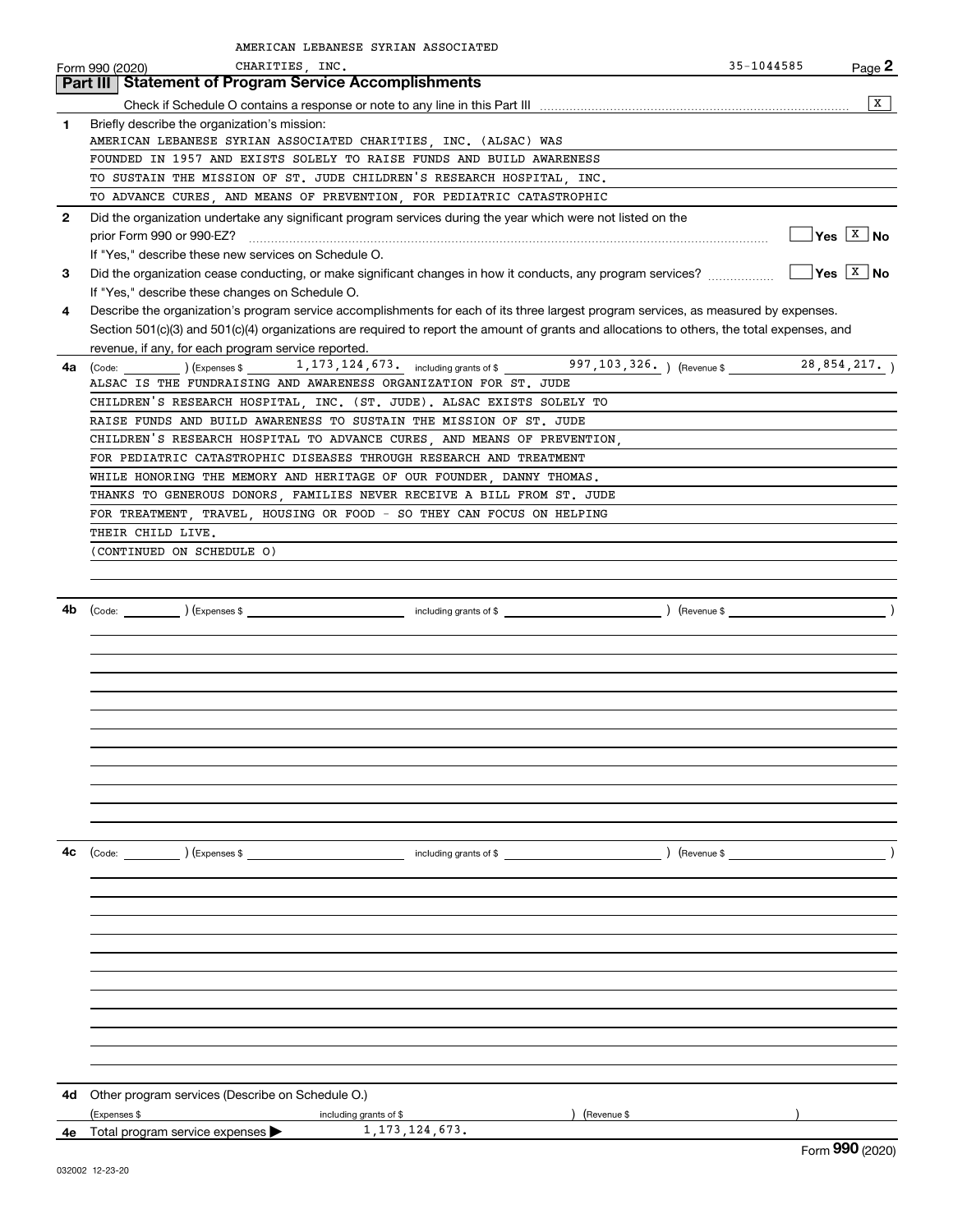|     | 35-1044585<br>CHARITIES, INC.<br>Form 990 (2020)                                                                                      |                 |     | $Page$ <sup>3</sup> |
|-----|---------------------------------------------------------------------------------------------------------------------------------------|-----------------|-----|---------------------|
|     | <b>Checklist of Required Schedules</b><br><b>Part IV</b>                                                                              |                 |     |                     |
|     |                                                                                                                                       |                 | Yes | No                  |
| 1.  | Is the organization described in section $501(c)(3)$ or $4947(a)(1)$ (other than a private foundation)?                               |                 |     |                     |
|     |                                                                                                                                       | 1               | Х   |                     |
| 2   |                                                                                                                                       | $\mathbf{2}$    |     | X                   |
| З   | Did the organization engage in direct or indirect political campaign activities on behalf of or in opposition to candidates for       |                 |     |                     |
|     |                                                                                                                                       | 3               |     | X                   |
| 4   | Section 501(c)(3) organizations. Did the organization engage in lobbying activities, or have a section 501(h) election in effect      |                 |     |                     |
|     |                                                                                                                                       | 4               |     | x                   |
| 5   | Is the organization a section 501(c)(4), 501(c)(5), or 501(c)(6) organization that receives membership dues, assessments, or          |                 |     |                     |
|     |                                                                                                                                       | 5               |     | x                   |
| 6   | Did the organization maintain any donor advised funds or any similar funds or accounts for which donors have the right to             |                 |     |                     |
|     | provide advice on the distribution or investment of amounts in such funds or accounts? If "Yes," complete Schedule D, Part I          | 6               |     | x                   |
| 7   | Did the organization receive or hold a conservation easement, including easements to preserve open space,                             |                 |     |                     |
|     |                                                                                                                                       | $\overline{7}$  |     | x                   |
| 8   | Did the organization maintain collections of works of art, historical treasures, or other similar assets? If "Yes," complete          |                 |     |                     |
|     |                                                                                                                                       | 8               |     | x                   |
| 9   | Did the organization report an amount in Part X, line 21, for escrow or custodial account liability, serve as a custodian for         |                 |     |                     |
|     | amounts not listed in Part X; or provide credit counseling, debt management, credit repair, or debt negotiation services?             |                 |     |                     |
|     |                                                                                                                                       | 9               |     | x                   |
| 10  | Did the organization, directly or through a related organization, hold assets in donor-restricted endowments                          |                 |     |                     |
|     |                                                                                                                                       | 10              | х   |                     |
| 11  | If the organization's answer to any of the following questions is "Yes," then complete Schedule D, Parts VI, VII, VIII, IX, or X      |                 |     |                     |
|     | as applicable.                                                                                                                        |                 |     |                     |
|     | a Did the organization report an amount for land, buildings, and equipment in Part X, line 10? If "Yes," complete Schedule D,         |                 |     |                     |
|     |                                                                                                                                       | 11a             | х   |                     |
|     | <b>b</b> Did the organization report an amount for investments - other securities in Part X, line 12, that is 5% or more of its total |                 |     |                     |
|     |                                                                                                                                       | 11 <sub>b</sub> | х   |                     |
|     | c Did the organization report an amount for investments - program related in Part X, line 13, that is 5% or more of its total         |                 |     |                     |
|     |                                                                                                                                       | 11c             |     | х                   |
|     | d Did the organization report an amount for other assets in Part X, line 15, that is 5% or more of its total assets reported in       |                 |     |                     |
|     |                                                                                                                                       | 11d             |     | x                   |
|     | e Did the organization report an amount for other liabilities in Part X, line 25? If "Yes," complete Schedule D, Part X               | 11e             | х   |                     |
| f   | Did the organization's separate or consolidated financial statements for the tax year include a footnote that addresses               |                 |     |                     |
|     | the organization's liability for uncertain tax positions under FIN 48 (ASC 740)? If "Yes," complete Schedule D, Part X                | 11f             | х   |                     |
|     | 12a Did the organization obtain separate, independent audited financial statements for the tax year? If "Yes," complete               |                 |     |                     |
|     |                                                                                                                                       | 12a             | х   |                     |
|     | <b>b</b> Was the organization included in consolidated, independent audited financial statements for the tax year?                    |                 |     |                     |
|     | If "Yes," and if the organization answered "No" to line 12a, then completing Schedule D, Parts XI and XII is optional                 | 12 <sub>b</sub> | х   |                     |
| 13  |                                                                                                                                       | 13              |     | X                   |
| 14a | Did the organization maintain an office, employees, or agents outside of the United States?                                           | 14a             |     | х                   |
|     | <b>b</b> Did the organization have aggregate revenues or expenses of more than \$10,000 from grantmaking, fundraising, business,      |                 |     |                     |
|     | investment, and program service activities outside the United States, or aggregate foreign investments valued at \$100,000            |                 |     |                     |
|     |                                                                                                                                       | 14b             | х   |                     |
| 15  | Did the organization report on Part IX, column (A), line 3, more than \$5,000 of grants or other assistance to or for any             |                 |     |                     |
|     |                                                                                                                                       | 15              |     | x                   |
| 16  | Did the organization report on Part IX, column (A), line 3, more than \$5,000 of aggregate grants or other assistance to              |                 |     |                     |
|     |                                                                                                                                       | 16              |     | x                   |
| 17  | Did the organization report a total of more than \$15,000 of expenses for professional fundraising services on Part IX,               |                 |     |                     |
|     |                                                                                                                                       | 17              | х   |                     |
| 18  | Did the organization report more than \$15,000 total of fundraising event gross income and contributions on Part VIII, lines          |                 |     |                     |
|     |                                                                                                                                       | 18              | х   |                     |
| 19  | Did the organization report more than \$15,000 of gross income from gaming activities on Part VIII, line 9a? If "Yes."                |                 |     |                     |
|     |                                                                                                                                       | 19              | Х   |                     |
| 20a |                                                                                                                                       | 20a             |     | х                   |
|     | b If "Yes" to line 20a, did the organization attach a copy of its audited financial statements to this return?                        | 20 <sub>b</sub> |     |                     |
| 21  | Did the organization report more than \$5,000 of grants or other assistance to any domestic organization or                           |                 |     |                     |
|     |                                                                                                                                       | 21              | х   |                     |
|     |                                                                                                                                       |                 |     | $990 \; \text{mm}$  |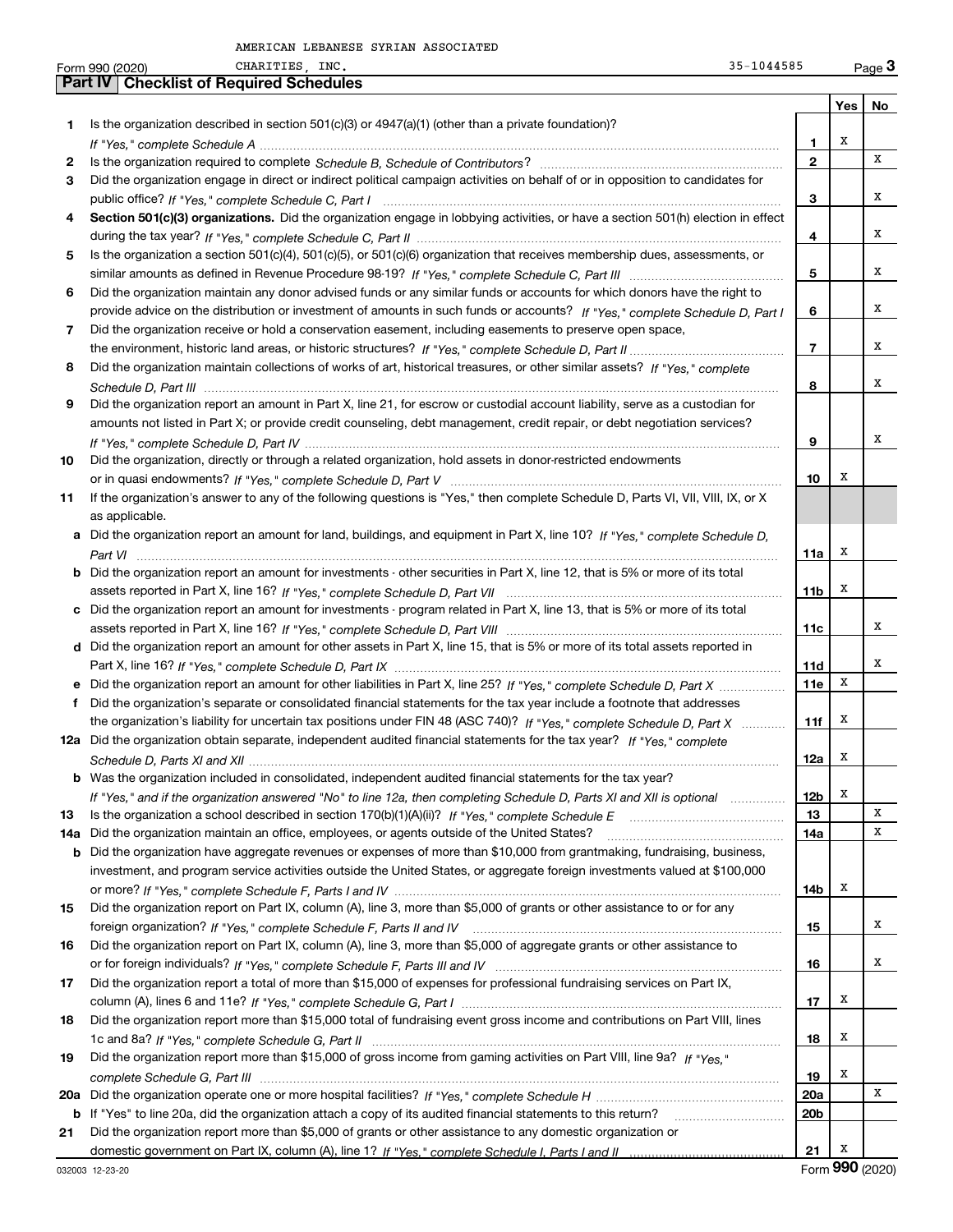|               | 35-1044585<br>CHARITIES, INC.<br>Form 990 (2020)                                                                             |            |     | Page 4 |
|---------------|------------------------------------------------------------------------------------------------------------------------------|------------|-----|--------|
|               | Part IV   Checklist of Required Schedules (continued)                                                                        |            |     |        |
|               |                                                                                                                              |            | Yes | No     |
| 22            | Did the organization report more than \$5,000 of grants or other assistance to or for domestic individuals on                |            |     |        |
|               |                                                                                                                              | 22         |     | x      |
| 23            | Did the organization answer "Yes" to Part VII, Section A, line 3, 4, or 5 about compensation of the organization's current   |            |     |        |
|               | and former officers, directors, trustees, key employees, and highest compensated employees? If "Yes," complete               |            |     |        |
|               |                                                                                                                              | 23         | Х   |        |
|               | 24a Did the organization have a tax-exempt bond issue with an outstanding principal amount of more than \$100,000 as of the  |            |     |        |
|               | last day of the year, that was issued after December 31, 2002? If "Yes," answer lines 24b through 24d and complete           |            |     |        |
|               |                                                                                                                              | 24a        |     | x      |
|               |                                                                                                                              | 24b        |     |        |
|               | c Did the organization maintain an escrow account other than a refunding escrow at any time during the year to defease       |            |     |        |
|               |                                                                                                                              | 24c        |     |        |
|               |                                                                                                                              | 24d        |     |        |
|               | 25a Section 501(c)(3), 501(c)(4), and 501(c)(29) organizations. Did the organization engage in an excess benefit             |            |     |        |
|               |                                                                                                                              | 25a        |     | x      |
|               | b Is the organization aware that it engaged in an excess benefit transaction with a disqualified person in a prior year, and |            |     |        |
|               | that the transaction has not been reported on any of the organization's prior Forms 990 or 990-EZ? If "Yes," complete        |            |     |        |
|               | Schedule L, Part I                                                                                                           | 25b        |     | x      |
| 26            | Did the organization report any amount on Part X, line 5 or 22, for receivables from or payables to any current              |            |     |        |
|               | or former officer, director, trustee, key employee, creator or founder, substantial contributor, or 35%                      |            |     |        |
|               |                                                                                                                              | 26         |     | x      |
| 27            | Did the organization provide a grant or other assistance to any current or former officer, director, trustee, key employee,  |            |     |        |
|               | creator or founder, substantial contributor or employee thereof, a grant selection committee member, or to a 35% controlled  |            |     |        |
|               | entity (including an employee thereof) or family member of any of these persons? If "Yes," complete Schedule L, Part III     | 27         |     | x      |
| 28            | Was the organization a party to a business transaction with one of the following parties (see Schedule L, Part IV            |            |     |        |
|               | instructions, for applicable filing thresholds, conditions, and exceptions):                                                 |            |     |        |
|               | a A current or former officer, director, trustee, key employee, creator or founder, or substantial contributor? If           |            |     | Χ      |
|               |                                                                                                                              | 28a        | X   |        |
|               |                                                                                                                              | 28b        |     |        |
|               | c A 35% controlled entity of one or more individuals and/or organizations described in lines 28a or 28b? If                  |            |     | х      |
|               |                                                                                                                              | 28c<br>29  | X   |        |
| 29<br>30      | Did the organization receive contributions of art, historical treasures, or other similar assets, or qualified conservation  |            |     |        |
|               |                                                                                                                              | 30         | Х   |        |
| 31            | Did the organization liquidate, terminate, or dissolve and cease operations? If "Yes," complete Schedule N, Part I           | 31         |     | х      |
|               | Did the organization sell, exchange, dispose of, or transfer more than 25% of its net assets? If "Yes," complete             |            |     |        |
|               |                                                                                                                              | 32         |     | х      |
| 33            | Did the organization own 100% of an entity disregarded as separate from the organization under Regulations                   |            |     |        |
|               |                                                                                                                              | 33         |     | х      |
| 34            | Was the organization related to any tax-exempt or taxable entity? If "Yes," complete Schedule R, Part II, III, or IV, and    |            |     |        |
|               |                                                                                                                              | 34         | Х   |        |
|               | 35a Did the organization have a controlled entity within the meaning of section 512(b)(13)?                                  | <b>35a</b> |     | х      |
|               | b If "Yes" to line 35a, did the organization receive any payment from or engage in any transaction with a controlled entity  |            |     |        |
|               |                                                                                                                              | 35b        |     |        |
| 36            | Section 501(c)(3) organizations. Did the organization make any transfers to an exempt non-charitable related organization?   |            |     |        |
|               |                                                                                                                              | 36         |     | х      |
| 37            | Did the organization conduct more than 5% of its activities through an entity that is not a related organization             |            |     |        |
|               |                                                                                                                              | 37         |     | x      |
| 38            | Did the organization complete Schedule O and provide explanations in Schedule O for Part VI, lines 11b and 19?               |            |     |        |
|               |                                                                                                                              | 38         | Х   |        |
| <b>Part V</b> | <b>Statements Regarding Other IRS Filings and Tax Compliance</b>                                                             |            |     |        |
|               | Check if Schedule O contains a response or note to any line in this Part V                                                   |            |     | x      |
|               |                                                                                                                              |            | Yes | No     |
|               | 790<br>1a                                                                                                                    |            |     |        |
| b             | Enter the number of Forms W-2G included in line 1a. Enter -0- if not applicable<br>1b                                        | 81         |     |        |
| c.            | Did the organization comply with backup withholding rules for reportable payments to vendors and reportable gaming           |            |     |        |
|               |                                                                                                                              | 1c         | x   |        |

(gambling) winnings to prize winners?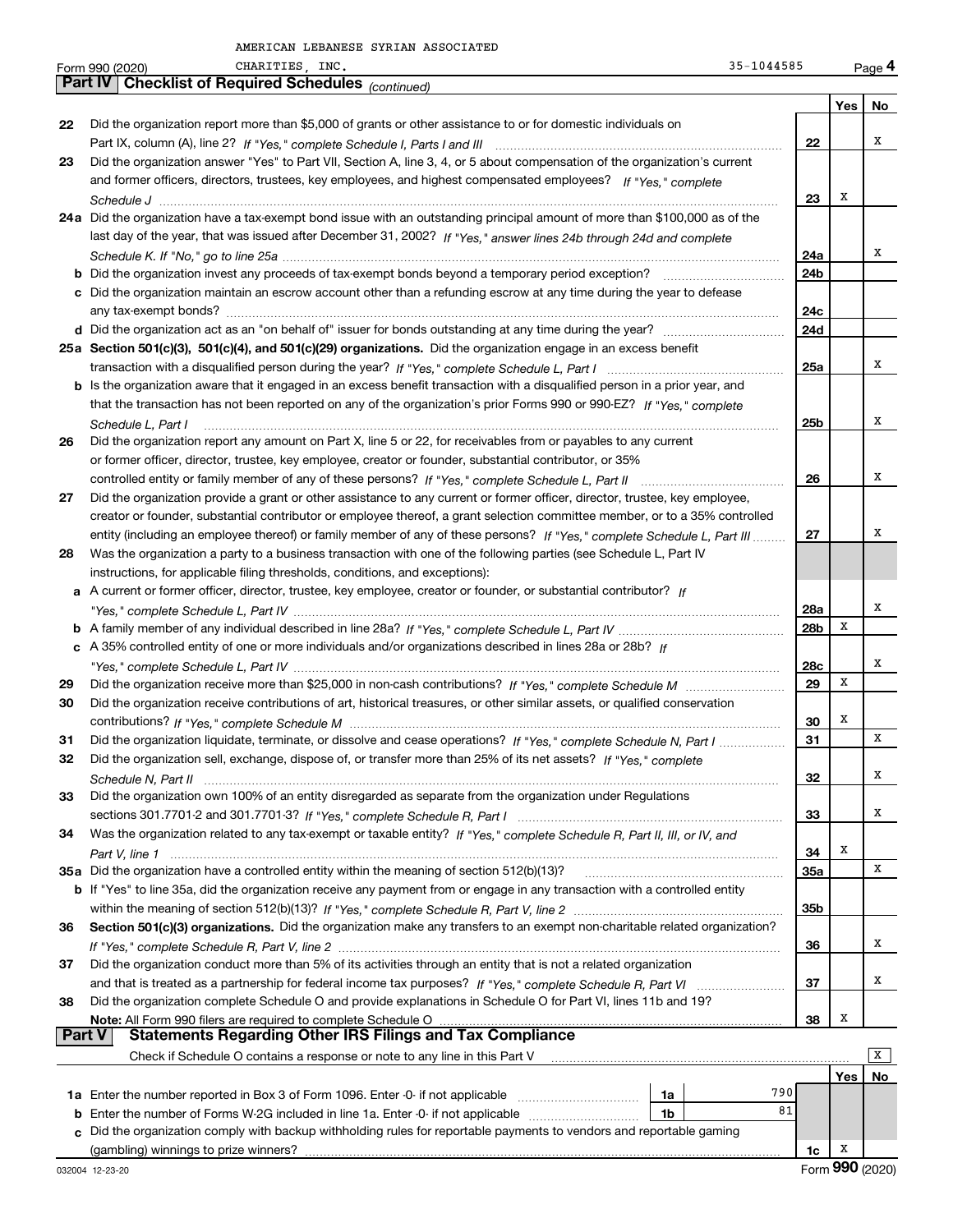|     | $35 - 1044585$<br>CHARITIES, INC.<br>Form 990 (2020)                                                                                            |                |     |    |  |  |  |  |  |  |
|-----|-------------------------------------------------------------------------------------------------------------------------------------------------|----------------|-----|----|--|--|--|--|--|--|
|     | Statements Regarding Other IRS Filings and Tax Compliance (continued)<br>Part V                                                                 |                |     |    |  |  |  |  |  |  |
|     |                                                                                                                                                 |                | Yes | No |  |  |  |  |  |  |
|     | 2a Enter the number of employees reported on Form W-3, Transmittal of Wage and Tax Statements,                                                  |                |     |    |  |  |  |  |  |  |
|     | 1939<br>filed for the calendar year ending with or within the year covered by this return<br>2a                                                 |                |     |    |  |  |  |  |  |  |
|     | <b>b</b> If at least one is reported on line 2a, did the organization file all required federal employment tax returns?                         | 2 <sub>b</sub> | х   |    |  |  |  |  |  |  |
|     | Note: If the sum of lines 1a and 2a is greater than 250, you may be required to $e$ -file (see instructions) <i>marrourching</i>                |                |     |    |  |  |  |  |  |  |
|     | 3a Did the organization have unrelated business gross income of \$1,000 or more during the year?                                                |                |     |    |  |  |  |  |  |  |
|     | <b>b</b> If "Yes," has it filed a Form 990-T for this year? If "No" to line 3b, provide an explanation on Schedule O                            | 3 <sub>b</sub> | х   |    |  |  |  |  |  |  |
|     | 4a At any time during the calendar year, did the organization have an interest in, or a signature or other authority over, a                    |                |     |    |  |  |  |  |  |  |
|     |                                                                                                                                                 | 4a             | х   |    |  |  |  |  |  |  |
|     | <b>b</b> If "Yes," enter the name of the foreign country SEE SCHEDULE O                                                                         |                |     |    |  |  |  |  |  |  |
|     | See instructions for filing requirements for FinCEN Form 114, Report of Foreign Bank and Financial Accounts (FBAR).                             |                |     |    |  |  |  |  |  |  |
|     | 5a Was the organization a party to a prohibited tax shelter transaction at any time during the tax year?                                        | 5a             |     | Х  |  |  |  |  |  |  |
| b   |                                                                                                                                                 | 5 <sub>b</sub> |     | х  |  |  |  |  |  |  |
| с   |                                                                                                                                                 | 5c             |     |    |  |  |  |  |  |  |
| 6а  | Does the organization have annual gross receipts that are normally greater than \$100,000, and did the organization solicit                     |                |     |    |  |  |  |  |  |  |
|     | any contributions that were not tax deductible as charitable contributions?                                                                     | 6a             |     | x  |  |  |  |  |  |  |
|     | <b>b</b> If "Yes," did the organization include with every solicitation an express statement that such contributions or gifts                   |                |     |    |  |  |  |  |  |  |
|     | were not tax deductible?                                                                                                                        | 6b             |     |    |  |  |  |  |  |  |
| 7   | Organizations that may receive deductible contributions under section 170(c).                                                                   |                |     |    |  |  |  |  |  |  |
| а   | Did the organization receive a payment in excess of \$75 made partly as a contribution and partly for goods and services provided to the payor? | 7a             | х   |    |  |  |  |  |  |  |
| b   | If "Yes," did the organization notify the donor of the value of the goods or services provided?                                                 | 7b             | х   |    |  |  |  |  |  |  |
| c   | Did the organization sell, exchange, or otherwise dispose of tangible personal property for which it was required                               |                |     |    |  |  |  |  |  |  |
|     | to file Form 8282?                                                                                                                              | 7c             |     | х  |  |  |  |  |  |  |
|     | 7d<br><b>d</b> If "Yes," indicate the number of Forms 8282 filed during the year                                                                |                |     |    |  |  |  |  |  |  |
| е   | Did the organization receive any funds, directly or indirectly, to pay premiums on a personal benefit contract?                                 | 7е             |     | Х  |  |  |  |  |  |  |
| f   | Did the organization, during the year, pay premiums, directly or indirectly, on a personal benefit contract?                                    | 7f             |     | х  |  |  |  |  |  |  |
| g   | If the organization received a contribution of qualified intellectual property, did the organization file Form 8899 as required?                | 7g             |     |    |  |  |  |  |  |  |
| h.  | If the organization received a contribution of cars, boats, airplanes, or other vehicles, did the organization file a Form 1098-C?              | 7h             | х   |    |  |  |  |  |  |  |
| 8   | Sponsoring organizations maintaining donor advised funds. Did a donor advised fund maintained by the                                            |                |     |    |  |  |  |  |  |  |
|     | sponsoring organization have excess business holdings at any time during the year?                                                              | 8              |     |    |  |  |  |  |  |  |
| 9   | Sponsoring organizations maintaining donor advised funds.                                                                                       |                |     |    |  |  |  |  |  |  |
| а   | Did the sponsoring organization make any taxable distributions under section 4966?                                                              | 9a             |     |    |  |  |  |  |  |  |
| b   | Did the sponsoring organization make a distribution to a donor, donor advisor, or related person?                                               | 9b             |     |    |  |  |  |  |  |  |
| 10  | Section 501(c)(7) organizations. Enter:                                                                                                         |                |     |    |  |  |  |  |  |  |
| а   | Initiation fees and capital contributions included on Part VIII, line 12<br>10a                                                                 |                |     |    |  |  |  |  |  |  |
| b   | Gross receipts, included on Form 990, Part VIII, line 12, for public use of club facilities<br>10b                                              |                |     |    |  |  |  |  |  |  |
| 11  | Section 501(c)(12) organizations. Enter:                                                                                                        |                |     |    |  |  |  |  |  |  |
| а   | 11a                                                                                                                                             |                |     |    |  |  |  |  |  |  |
| b   | Gross income from other sources (Do not net amounts due or paid to other sources against<br>amounts due or received from them.)<br><b>11b</b>   |                |     |    |  |  |  |  |  |  |
|     | 12a Section 4947(a)(1) non-exempt charitable trusts. Is the organization filing Form 990 in lieu of Form 1041?                                  | 12a            |     |    |  |  |  |  |  |  |
| b   | If "Yes," enter the amount of tax-exempt interest received or accrued during the year<br>12b                                                    |                |     |    |  |  |  |  |  |  |
| 13  | Section 501(c)(29) qualified nonprofit health insurance issuers.                                                                                |                |     |    |  |  |  |  |  |  |
| a   |                                                                                                                                                 | 13а            |     |    |  |  |  |  |  |  |
|     | Note: See the instructions for additional information the organization must report on Schedule O.                                               |                |     |    |  |  |  |  |  |  |
|     | <b>b</b> Enter the amount of reserves the organization is required to maintain by the states in which the                                       |                |     |    |  |  |  |  |  |  |
|     | organization is licensed to issue qualified health plans manual content content content of the content of the<br>13b                            |                |     |    |  |  |  |  |  |  |
|     | 13с                                                                                                                                             |                |     |    |  |  |  |  |  |  |
| 14a | Did the organization receive any payments for indoor tanning services during the tax year?                                                      | 14a            |     | Χ  |  |  |  |  |  |  |
| b   |                                                                                                                                                 | 14b            |     |    |  |  |  |  |  |  |
| 15  | Is the organization subject to the section 4960 tax on payment(s) of more than \$1,000,000 in remuneration or                                   |                |     |    |  |  |  |  |  |  |
|     |                                                                                                                                                 | 15             |     | х  |  |  |  |  |  |  |
|     | If "Yes," see instructions and file Form 4720, Schedule N.                                                                                      |                |     |    |  |  |  |  |  |  |
| 16  | Is the organization an educational institution subject to the section 4968 excise tax on net investment income?                                 | 16             |     | х  |  |  |  |  |  |  |
|     | .<br>If "Yes," complete Form 4720, Schedule O.                                                                                                  |                |     |    |  |  |  |  |  |  |
|     |                                                                                                                                                 |                |     |    |  |  |  |  |  |  |

Form (2020) **990**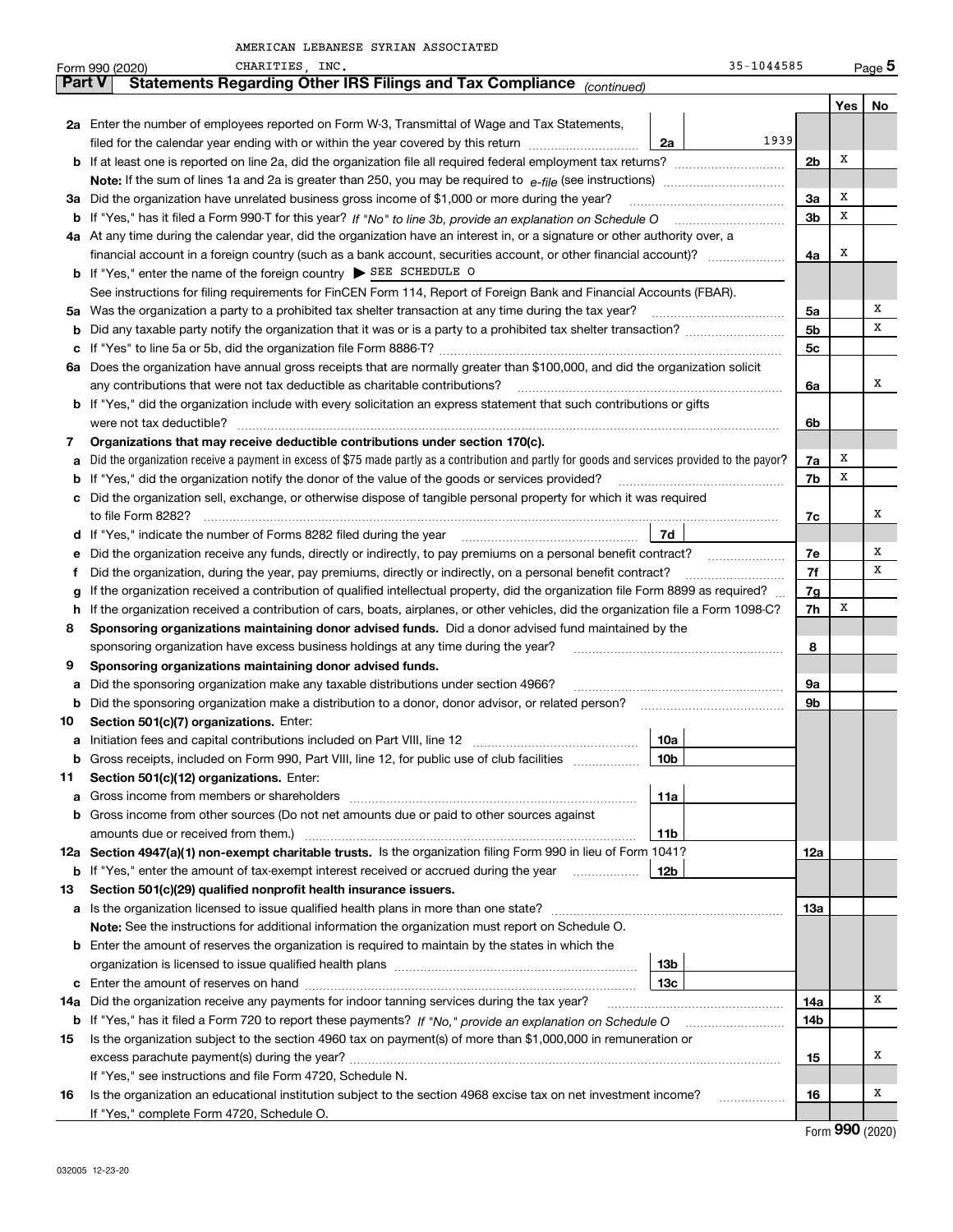|  | AMERICAN LEBANESE SYRIAN ASSOCIATED |
|--|-------------------------------------|
|  |                                     |

|     | AMERICAN LEBANESE SYRIAN ASSOCIATED                                                                                                                                   |                 |     |          |
|-----|-----------------------------------------------------------------------------------------------------------------------------------------------------------------------|-----------------|-----|----------|
|     | $35 - 1044585$<br>CHARITIES, INC.<br>Form 990 (2020)                                                                                                                  |                 |     | Page $6$ |
|     | Governance, Management, and Disclosure For each "Yes" response to lines 2 through 7b below, and for a "No" response<br>Part VI                                        |                 |     |          |
|     | to line 8a, 8b, or 10b below, describe the circumstances, processes, or changes on Schedule O. See instructions.                                                      |                 |     |          |
|     |                                                                                                                                                                       |                 |     | X        |
|     | <b>Section A. Governing Body and Management</b>                                                                                                                       |                 |     |          |
|     |                                                                                                                                                                       |                 | Yes | No       |
|     | 1a Enter the number of voting members of the governing body at the end of the tax year<br>1a                                                                          | 41              |     |          |
|     | If there are material differences in voting rights among members of the governing body, or if the governing                                                           |                 |     |          |
|     | body delegated broad authority to an executive committee or similar committee, explain on Schedule O.                                                                 |                 |     |          |
|     | 1b                                                                                                                                                                    | 38              |     |          |
| 2   | Did any officer, director, trustee, or key employee have a family relationship or a business relationship with any other                                              |                 |     |          |
|     | officer, director, trustee, or key employee?                                                                                                                          | $\mathbf{2}$    | х   |          |
| З   | Did the organization delegate control over management duties customarily performed by or under the direct supervision                                                 |                 |     |          |
|     | of officers, directors, trustees, or key employees to a management company or other person?                                                                           | 3               |     | Х        |
|     | Did the organization make any significant changes to its governing documents since the prior Form 990 was filed?                                                      | 4               |     | х        |
| 4   |                                                                                                                                                                       |                 |     | Х        |
| 5   |                                                                                                                                                                       | 5               |     | х        |
| 6   | Did the organization have members or stockholders?                                                                                                                    | 6               |     |          |
| 7a  | Did the organization have members, stockholders, or other persons who had the power to elect or appoint one or                                                        |                 |     |          |
|     | more members of the governing body?                                                                                                                                   | 7a              |     | х        |
|     | <b>b</b> Are any governance decisions of the organization reserved to (or subject to approval by) members, stockholders, or                                           |                 |     |          |
|     | persons other than the governing body?                                                                                                                                | 7b              |     | х        |
| 8   | Did the organization contemporaneously document the meetings held or written actions undertaken during the year by the following:                                     |                 |     |          |
| a   |                                                                                                                                                                       | 8а              | х   |          |
| b   | Each committee with authority to act on behalf of the governing body?                                                                                                 | 8b              | х   |          |
| 9   | Is there any officer, director, trustee, or key employee listed in Part VII, Section A, who cannot be reached at the                                                  |                 |     |          |
|     |                                                                                                                                                                       | 9               |     | х        |
|     | <b>Section B. Policies</b> (This Section B requests information about policies not required by the Internal Revenue Code.)                                            |                 |     |          |
|     |                                                                                                                                                                       |                 | Yes | No       |
|     |                                                                                                                                                                       | 10a             |     | х        |
|     | <b>b</b> If "Yes," did the organization have written policies and procedures governing the activities of such chapters, affiliates,                                   |                 |     |          |
|     | and branches to ensure their operations are consistent with the organization's exempt purposes?                                                                       | 10 <sub>b</sub> |     |          |
|     | 11a Has the organization provided a complete copy of this Form 990 to all members of its governing body before filing the form?                                       | 11a             | х   |          |
| b   | Describe in Schedule O the process, if any, used by the organization to review this Form 990.                                                                         |                 |     |          |
| 12a |                                                                                                                                                                       | 12a             | х   |          |
|     |                                                                                                                                                                       | 12 <sub>b</sub> | X   |          |
|     | c Did the organization regularly and consistently monitor and enforce compliance with the policy? If "Yes," describe                                                  |                 |     |          |
|     | in Schedule O how this was done                                                                                                                                       | 12c l           | x   |          |
| 13  | Did the organization have a written whistleblower policy?                                                                                                             | 13              | Х   |          |
| 14  | Did the organization have a written document retention and destruction policy?                                                                                        | 14              | х   |          |
| 15  | Did the process for determining compensation of the following persons include a review and approval by independent                                                    |                 |     |          |
|     | persons, comparability data, and contemporaneous substantiation of the deliberation and decision?                                                                     |                 |     |          |
| а   | The organization's CEO, Executive Director, or top management official manufactured content of the organization's CEO, Executive Director, or top management official | 15a             | x   |          |
|     |                                                                                                                                                                       | 15 <sub>b</sub> | х   |          |
|     | If "Yes" to line 15a or 15b, describe the process in Schedule O (see instructions).                                                                                   |                 |     |          |
|     | 16a Did the organization invest in, contribute assets to, or participate in a joint venture or similar arrangement with a                                             |                 |     |          |
|     | taxable entity during the year?                                                                                                                                       | 16a             |     | х        |
|     | <b>b</b> If "Yes," did the organization follow a written policy or procedure requiring the organization to evaluate its participation                                 |                 |     |          |
|     |                                                                                                                                                                       |                 |     |          |
|     | in joint venture arrangements under applicable federal tax law, and take steps to safeguard the organization's                                                        |                 |     |          |
|     |                                                                                                                                                                       | 16b             |     |          |
|     | <b>Section C. Disclosure</b>                                                                                                                                          |                 |     |          |
| 17  | List the states with which a copy of this Form 990 is required to be filed AL, CA, CT, FL, GA, HI, IL, KS, KY, MA, MD, MI                                             |                 |     |          |
| 18  | Section 6104 requires an organization to make its Forms 1023 (1024 or 1024-A, if applicable), 990, and 990-T (Section 501(c)(3)s only) available                      |                 |     |          |
|     | for public inspection. Indicate how you made these available. Check all that apply.                                                                                   |                 |     |          |
|     | X Own website<br>X Another's website<br>$X$ Upon request<br>Other (explain on Schedule O)                                                                             |                 |     |          |
| 19  | Describe on Schedule O whether (and if so, how) the organization made its governing documents, conflict of interest policy, and financial                             |                 |     |          |
|     | statements available to the public during the tax year.                                                                                                               |                 |     |          |
| 20  | State the name, address, and telephone number of the person who possesses the organization's books and records                                                        |                 |     |          |
|     | KERA WRIGHT - (901) 578-2150                                                                                                                                          |                 |     |          |
|     | 501 ST. JUDE PLACE, MEMPHIS, TN<br>38105                                                                                                                              |                 |     |          |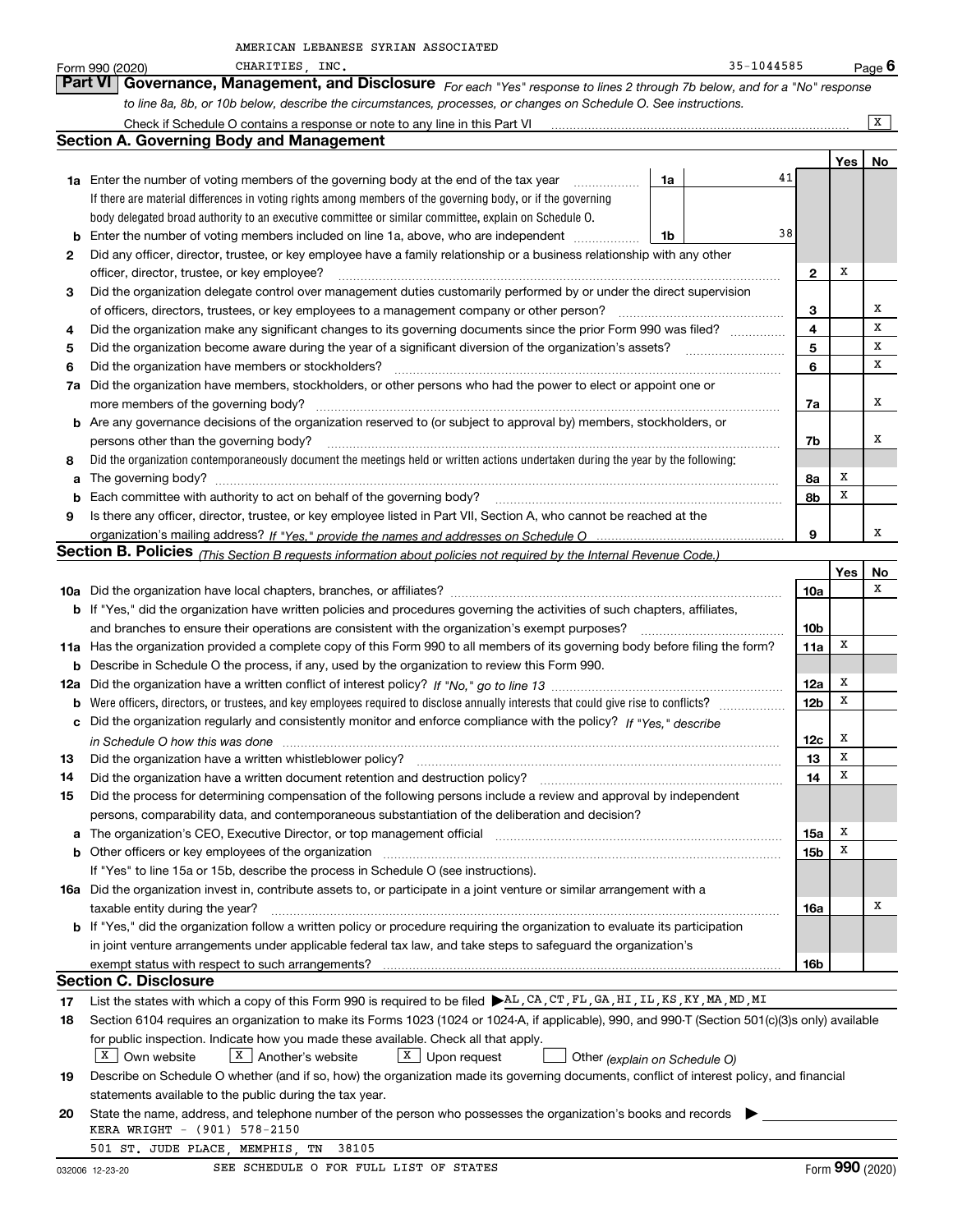| Form 990 (2020)                               | CHARITIES INC.                                                                                                                                             | $35 - 1044585$ | Page |  |  |  |  |  |  |  |
|-----------------------------------------------|------------------------------------------------------------------------------------------------------------------------------------------------------------|----------------|------|--|--|--|--|--|--|--|
|                                               | Part VII Compensation of Officers, Directors, Trustees, Key Employees, Highest Compensated                                                                 |                |      |  |  |  |  |  |  |  |
| <b>Employees, and Independent Contractors</b> |                                                                                                                                                            |                |      |  |  |  |  |  |  |  |
|                                               | Check if Schedule O contains a response or note to any line in this Part VII                                                                               |                |      |  |  |  |  |  |  |  |
| Section A.                                    | Officers, Directors, Trustees, Key Employees, and Highest Compensated Employees                                                                            |                |      |  |  |  |  |  |  |  |
|                                               | 1a Complete this table for all persons required to be listed. Report compensation for the calendar year ending with or within the organization's tax year. |                |      |  |  |  |  |  |  |  |

**•** List all of the organization's current officers, directors, trustees (whether individuals or organizations), regardless of amount of compensation. Enter -0- in columns (D), (E), and (F) if no compensation was paid.

 $\bullet$  List all of the organization's  $\,$ current key employees, if any. See instructions for definition of "key employee."

AMERICAN LEBANESE SYRIAN ASSOCIATED

**·** List the organization's five current highest compensated employees (other than an officer, director, trustee, or key employee) who received report-■ List the organization's five current highest compensated employees (other than an officer, director, trustee, or key employee) who received report-<br>able compensation (Box 5 of Form W-2 and/or Box 7 of Form 1099-MISC) of

**•** List all of the organization's former officers, key employees, and highest compensated employees who received more than \$100,000 of reportable compensation from the organization and any related organizations.

**former directors or trustees**  ¥ List all of the organization's that received, in the capacity as a former director or trustee of the organization, more than \$10,000 of reportable compensation from the organization and any related organizations.

See instructions for the order in which to list the persons above.

Check this box if neither the organization nor any related organization compensated any current officer, director, or trustee.  $\mathcal{L}^{\text{max}}$ 

| (A)                                  | (B)<br>(C)             |                                         |                                                                  |         |              |                                   |        | (D)                 | (E)                              | (F)                      |
|--------------------------------------|------------------------|-----------------------------------------|------------------------------------------------------------------|---------|--------------|-----------------------------------|--------|---------------------|----------------------------------|--------------------------|
| Name and title                       | Average                | Position<br>(do not check more than one |                                                                  |         |              |                                   |        | Reportable          | Reportable                       | Estimated                |
|                                      | hours per              |                                         | box, unless person is both an<br>officer and a director/trustee) |         |              |                                   |        | compensation        | compensation                     | amount of                |
|                                      | week                   |                                         |                                                                  |         |              |                                   |        | from                | from related                     | other                    |
|                                      | (list any<br>hours for |                                         |                                                                  |         |              |                                   |        | the<br>organization | organizations<br>(W-2/1099-MISC) | compensation<br>from the |
|                                      | related                |                                         |                                                                  |         |              |                                   |        | (W-2/1099-MISC)     |                                  | organization             |
|                                      | organizations          |                                         |                                                                  |         |              |                                   |        |                     |                                  | and related              |
|                                      | below                  | Individual trustee or director          | Institutional trustee                                            |         | Key employee |                                   |        |                     |                                  | organizations            |
|                                      | line)                  |                                         |                                                                  | Officer |              | Highest compensated<br>  employee | Former |                     |                                  |                          |
| (1)<br>JAMES R. DOWNING              | 1,00                   |                                         |                                                                  |         |              |                                   |        |                     |                                  |                          |
| EX-OFFICIO DIRECTOR                  | 55.00                  | X                                       |                                                                  |         |              |                                   |        | 0.                  | 1,303,467.                       | 255,516.                 |
| RICHARD C. SHADYAC, JR.<br>(2)       | 55.00                  |                                         |                                                                  |         |              |                                   |        |                     |                                  |                          |
| CEO & EX-OFFICIO DIRECTOR            | 1,00                   | X                                       |                                                                  | X       |              |                                   |        | 945,764.            | 0.                               | 123,064.                 |
| EMILY S. GREER<br>(3)                | 55.00                  |                                         |                                                                  |         |              |                                   |        |                     |                                  |                          |
| CHIEF ADMIN. OFFICER                 | 0.00                   |                                         |                                                                  | х       |              |                                   |        | 599,371.            | 0.                               | 93,914.                  |
| ANURAG PANDIT<br>(4)                 | 55,00                  |                                         |                                                                  |         |              |                                   |        |                     |                                  |                          |
| CHIEF INVESTMENT OFFICER             | 0.00                   |                                         |                                                                  |         |              | х                                 |        | 578,242.            | 0.                               | 87,864.                  |
| EMILY CALLAHAN<br>(5)                | 55.00                  |                                         |                                                                  |         |              |                                   |        |                     |                                  |                          |
| CHIEF MARKETING & EXPERIENCE OFFICER | 0.00                   |                                         |                                                                  |         |              | x                                 |        | 557,276.            | $\mathbf{0}$ .                   | 100,518.                 |
| ROBERT MACHEN<br>(6)                 | 55.00                  |                                         |                                                                  |         |              |                                   |        |                     |                                  |                          |
| CHIEF OPERATING OFFICER (THRU 10/20) | 0.00                   |                                         |                                                                  |         |              | x                                 |        | 557,020.            | 0.                               | 88,430.                  |
| SARA HALL<br>(7)                     | 55.00                  |                                         |                                                                  |         |              |                                   |        |                     |                                  |                          |
| CHIEF LEGAL OFFICER                  | 0.00                   |                                         |                                                                  |         |              | x                                 |        | 513,534.            | $\mathbf{0}$ .                   | 89,864.                  |
| GEORGE SHADROUI<br>(8)               | 55.00                  |                                         |                                                                  |         |              |                                   |        |                     |                                  |                          |
| CHIEF STRATEGY OFFICER               | 0.00                   |                                         |                                                                  |         |              | X                                 |        | 517,761             | 0.                               | 79,880.                  |
| $(9)$ ABED ABDO                      | 55.00                  |                                         |                                                                  |         |              |                                   |        |                     |                                  |                          |
| CHIEF FINANCIAL OFFICER              | 0.00                   |                                         |                                                                  | х       |              |                                   |        | 468,112.            | $\mathbf{0}$ .                   | 24,755.                  |
| (10) JEFFREY T. PEARSON              | 0.00                   |                                         |                                                                  |         |              |                                   |        |                     |                                  |                          |
| FORMER CHIEF FINANCIAL OFFICER       | 0.00                   |                                         |                                                                  |         |              |                                   | X      | 350,388             | 0.                               | 101,133.                 |
| (11) JOYCE ABOUSSIE                  | 4,00                   |                                         |                                                                  |         |              |                                   |        |                     |                                  |                          |
| VOTING DIRECTOR                      | 4,00                   | X                                       |                                                                  |         |              |                                   |        | $\mathbf 0$         | 0.                               | $\mathfrak{o}$ .         |
| (12) SUSAN MACK AQUILLARD, MD        | 4,00                   |                                         |                                                                  |         |              |                                   |        |                     |                                  |                          |
| VOTING DIRECTOR                      | 8,00                   | х                                       |                                                                  |         |              |                                   |        | $\mathbf 0$         | 0.                               | 0.                       |
| (13) PAUL J. AYOUB, ESQ.             | 4,00                   |                                         |                                                                  |         |              |                                   |        |                     |                                  |                          |
| VOTING DIRECTOR                      | 8,00                   | X                                       |                                                                  |         |              |                                   |        | $\mathbf{0}$        | 0.                               | $\mathbf{0}$ .           |
| (14) JOSEPH S. AYOUB, JR., ESQ.      | 4,00                   |                                         |                                                                  |         |              |                                   |        |                     |                                  |                          |
| VOTING DIRECTOR                      | 4,00                   | X                                       |                                                                  |         |              |                                   |        | 0                   | 0.                               | $\mathbf{0}$ .           |
| (15) FREDERICK M. AZAR, MD           | 4.00                   |                                         |                                                                  |         |              |                                   |        |                     |                                  |                          |
| VOTING DIRECTOR                      | 4.00                   | X                                       |                                                                  |         |              |                                   |        | $\mathbf{0}$        | $\mathbf{0}$ .                   | 0.                       |
| (16) JAMES B. BARKATE                | 4.00                   |                                         |                                                                  |         |              |                                   |        |                     |                                  |                          |
| VOTING DIRECTOR                      | 4,00                   | х                                       |                                                                  |         |              |                                   |        | $\pmb{0}$           | $\mathbf{0}$                     | $\mathfrak{o}$ .         |
| (17) MARTHA PERINE BEARD             | 8,00                   |                                         |                                                                  |         |              |                                   |        |                     |                                  |                          |
| VOTING DIRECTOR                      | 4.00                   | X                                       |                                                                  |         |              |                                   |        | 0.                  | $\mathbf{0}$ .                   | 0.                       |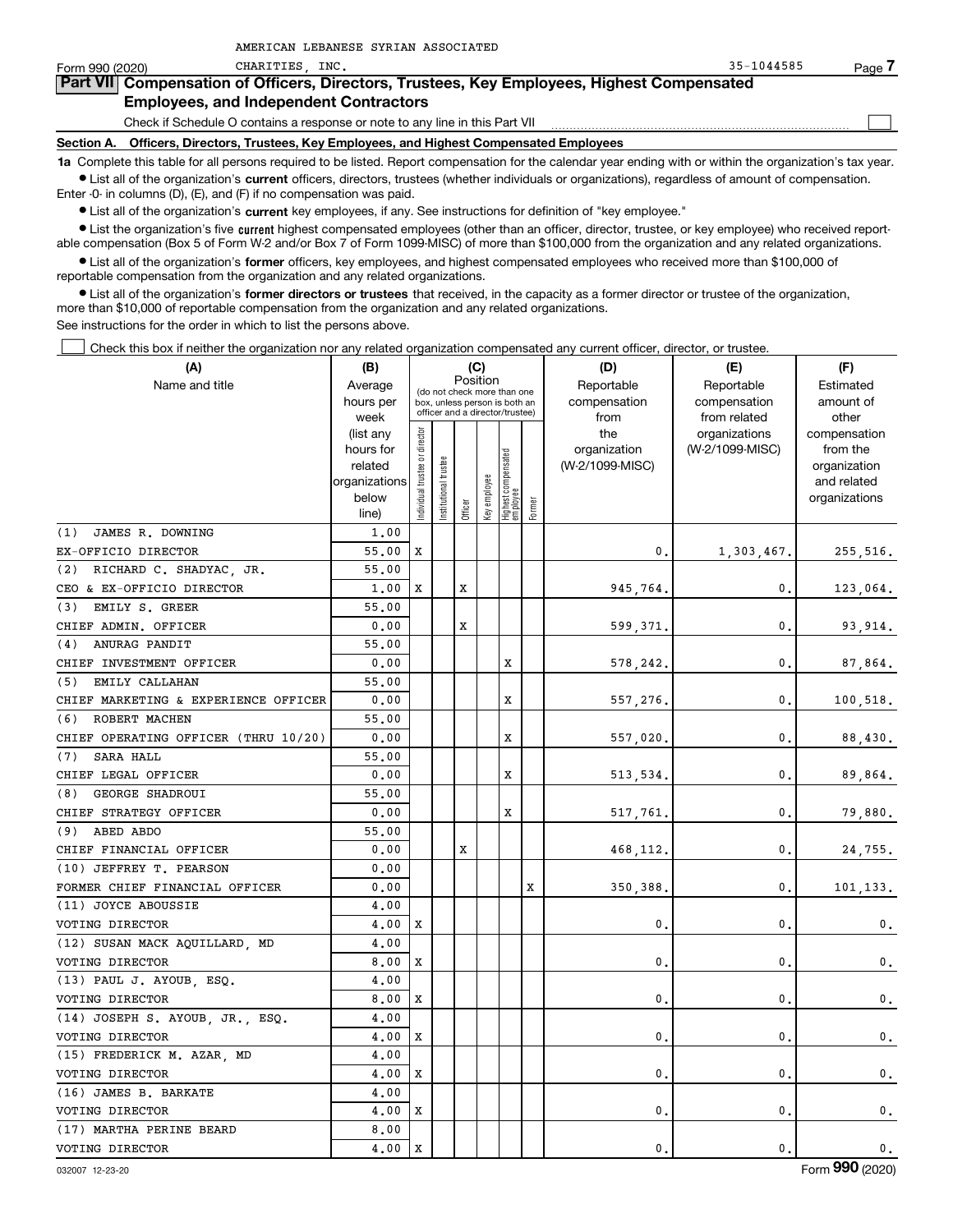| CHARITIES, INC.<br>Form 990 (2020)                                                                                                           |                   |                               |                 |          |              |                                                                  |        |                     | 35-1044585                       |   |                          | Page 8         |
|----------------------------------------------------------------------------------------------------------------------------------------------|-------------------|-------------------------------|-----------------|----------|--------------|------------------------------------------------------------------|--------|---------------------|----------------------------------|---|--------------------------|----------------|
| <b>Part VII</b><br>Section A. Officers, Directors, Trustees, Key Employees, and Highest Compensated Employees (continued)                    |                   |                               |                 |          |              |                                                                  |        |                     |                                  |   |                          |                |
| (A)                                                                                                                                          | (B)               |                               |                 |          | (C)          |                                                                  |        | (D)                 | (E)                              |   | (F)                      |                |
| Name and title                                                                                                                               | Average           |                               |                 | Position |              | (do not check more than one                                      |        | Reportable          | Reportable                       |   | Estimated                |                |
|                                                                                                                                              | hours per         |                               |                 |          |              | box, unless person is both an<br>officer and a director/trustee) |        | compensation        | compensation                     |   | amount of                |                |
|                                                                                                                                              | week<br>(list any |                               |                 |          |              |                                                                  |        | from                | from related                     |   | other                    |                |
|                                                                                                                                              | hours for         | ndividual trustee or director |                 |          |              |                                                                  |        | the<br>organization | organizations<br>(W-2/1099-MISC) |   | compensation<br>from the |                |
|                                                                                                                                              | related           |                               | trustee         |          |              | Highest compensated<br>employee                                  |        | (W-2/1099-MISC)     |                                  |   | organization             |                |
|                                                                                                                                              | organizations     |                               |                 |          |              |                                                                  |        |                     |                                  |   | and related              |                |
|                                                                                                                                              | below             |                               | Institutional t |          | Key employee |                                                                  |        |                     |                                  |   | organizations            |                |
|                                                                                                                                              | line)             |                               |                 | Officer  |              |                                                                  | Former |                     |                                  |   |                          |                |
| (18) SHERYL BOURISK                                                                                                                          | 4,00              |                               |                 |          |              |                                                                  |        |                     |                                  |   |                          |                |
| VOTING DIRECTOR                                                                                                                              | 4.00              | X                             |                 |          |              |                                                                  |        | 0.                  | 0                                |   |                          | 0.             |
| (19) ROBERT A. BREIT, MD                                                                                                                     | 4,00              |                               |                 |          |              |                                                                  |        |                     |                                  |   |                          |                |
| VOTING DIRECTOR                                                                                                                              | 4,00              | X                             |                 |          |              |                                                                  |        | $\mathbf{0}$        | 0                                |   |                          | $\mathbf{0}$ . |
| (20) TERRY L. BURMAN                                                                                                                         | 4.00              |                               |                 |          |              |                                                                  |        |                     |                                  |   |                          |                |
| VOTING DIRECTOR                                                                                                                              | 8,00              | X                             |                 |          |              |                                                                  |        | 0.                  | 0                                |   |                          | 0.             |
| (21) ANN M. DANNER                                                                                                                           | 4,00              |                               |                 |          |              |                                                                  |        |                     |                                  |   |                          |                |
| VOTING DIRECTOR                                                                                                                              | 4,00              | X                             |                 |          |              |                                                                  |        | 0.                  | 0                                |   |                          | 0.             |
| (22) JOSEPH M. DEVIVO                                                                                                                        | 4,00              |                               |                 |          |              |                                                                  |        |                     |                                  |   |                          |                |
| VOTING DIRECTOR                                                                                                                              | 4,00              | X                             |                 |          |              |                                                                  |        | $\mathbf{0}$ .      | $\mathbf{0}$                     |   |                          | 0.             |
| (23) FRED P. GATTAS, III, PHARMD                                                                                                             | 4,00              |                               |                 |          |              |                                                                  |        |                     |                                  |   |                          |                |
| VOTING DIRECTOR                                                                                                                              | 4.00              | X                             |                 |          |              |                                                                  |        | $\mathbf{0}$ .      | 0                                |   |                          | $\mathbf{0}$ . |
| (24) RUTH GAVIRIA                                                                                                                            | 4.00              |                               |                 |          |              |                                                                  |        |                     |                                  |   |                          |                |
| VOTING DIRECTOR                                                                                                                              | 4.00              | х                             |                 |          |              |                                                                  |        | 0.                  | 0                                |   |                          | 0.             |
| (25) CHRISTOPHER GEORGE, MD                                                                                                                  | 4,00<br>4,00      | $\mathbf x$                   |                 |          |              |                                                                  |        | $\mathbf{0}$ .      | 0                                |   |                          |                |
| VOTING DIRECTOR<br>(26) JUDY HABIB                                                                                                           |                   |                               |                 |          |              |                                                                  |        |                     |                                  |   |                          | 0.             |
| VOTING DIRECTOR                                                                                                                              | 8,00<br>4.00      | $\mathbf{x}$                  |                 |          |              |                                                                  |        | 0.                  | 0.                               |   |                          | 0.             |
|                                                                                                                                              |                   |                               |                 |          |              |                                                                  |        | 5,087,468.          | 1,303,467.                       |   | 1,044,938.               |                |
|                                                                                                                                              |                   |                               |                 |          |              |                                                                  |        | $\mathbf{0}$ .      | $\mathbf{0}$ .                   |   |                          | $\mathbf{0}$ . |
| c Total from continuation sheets to Part VII, Section A <b>manual</b> contains the Total from                                                |                   |                               |                 |          |              |                                                                  |        | 5,087,468.          | 1.303.467.                       |   | 1,044,938.               |                |
| Total number of individuals (including but not limited to those listed above) who received more than \$100,000 of reportable<br>$\mathbf{2}$ |                   |                               |                 |          |              |                                                                  |        |                     |                                  |   |                          |                |
| compensation from the organization $\blacktriangleright$                                                                                     |                   |                               |                 |          |              |                                                                  |        |                     |                                  |   |                          | 469            |
|                                                                                                                                              |                   |                               |                 |          |              |                                                                  |        |                     |                                  |   | <b>Yes</b>               | No             |
| Did the organization list any former officer, director, trustee, key employee, or highest compensated employee on<br>3                       |                   |                               |                 |          |              |                                                                  |        |                     |                                  |   |                          |                |
|                                                                                                                                              |                   |                               |                 |          |              |                                                                  |        |                     |                                  | 3 | X                        |                |
| For any individual listed on line 1a, is the sum of reportable compensation and other compensation from the organization<br>4                |                   |                               |                 |          |              |                                                                  |        |                     |                                  |   |                          |                |
|                                                                                                                                              |                   |                               |                 |          |              |                                                                  |        |                     |                                  | 4 | X                        |                |
| Did any person listed on line 1a receive or accrue compensation from any unrelated organization or individual for services<br>5              |                   |                               |                 |          |              |                                                                  |        |                     |                                  |   |                          |                |
|                                                                                                                                              |                   |                               |                 |          |              |                                                                  |        |                     |                                  | 5 |                          | х              |
|                                                                                                                                              |                   |                               |                 |          |              |                                                                  |        |                     |                                  |   |                          |                |

**Section B. Independent Contractors**

**1**Complete this table for your five highest compensated independent contractors that received more than \$100,000 of compensation from the organization. Report compensation for the calendar year ending with or within the organization's tax year.

| (A)                                                                                                                   | (B)                        | (C)             |
|-----------------------------------------------------------------------------------------------------------------------|----------------------------|-----------------|
| Name and business address                                                                                             | Description of services    | Compensation    |
| INFOCISION MANAGEMENT CORPORATION                                                                                     |                            |                 |
| 325 SPRINGSIDE DRIVE, AKRON, OH 44333-4501                                                                            | CALL CENTER                | 6,805,127.      |
| INNERWORKINGS, INC.                                                                                                   |                            |                 |
| 600 W. CHICAGO AVENUE, CHICAGO, IL 60654                                                                              | PRINT MATERIALS PRODUCTION | 5,992,418.      |
| EAGLECOM, INC., 2300 YONGE STREET, SUITE                                                                              |                            |                 |
| 1700, TORONTO, ONTARIO, CANADA                                                                                        | MEDIA PURCHASING           | 5,592,972.      |
| INFOGROUP, INC.                                                                                                       |                            |                 |
| P.O. BOX 3243, OMAHA, NE 68102                                                                                        | MARKETING & DATA           | 3,596,189.      |
| VACO MEMPHIS, LLC, 5410 MARYLAND WAY,                                                                                 |                            |                 |
| #460, BRENTWOOD, TN 37027                                                                                             | <b>IT CONTRACT LABOR</b>   | 3,481,543.      |
| Total number of independent contractors (including but not limited to those listed above) who received more than<br>2 |                            |                 |
| $$100,000$ of compensation from the organization $\triangleright$                                                     | 172                        |                 |
| SEE PART VII, SECTION A CONTINUATION SHEETS                                                                           |                            | Form 990 (2020) |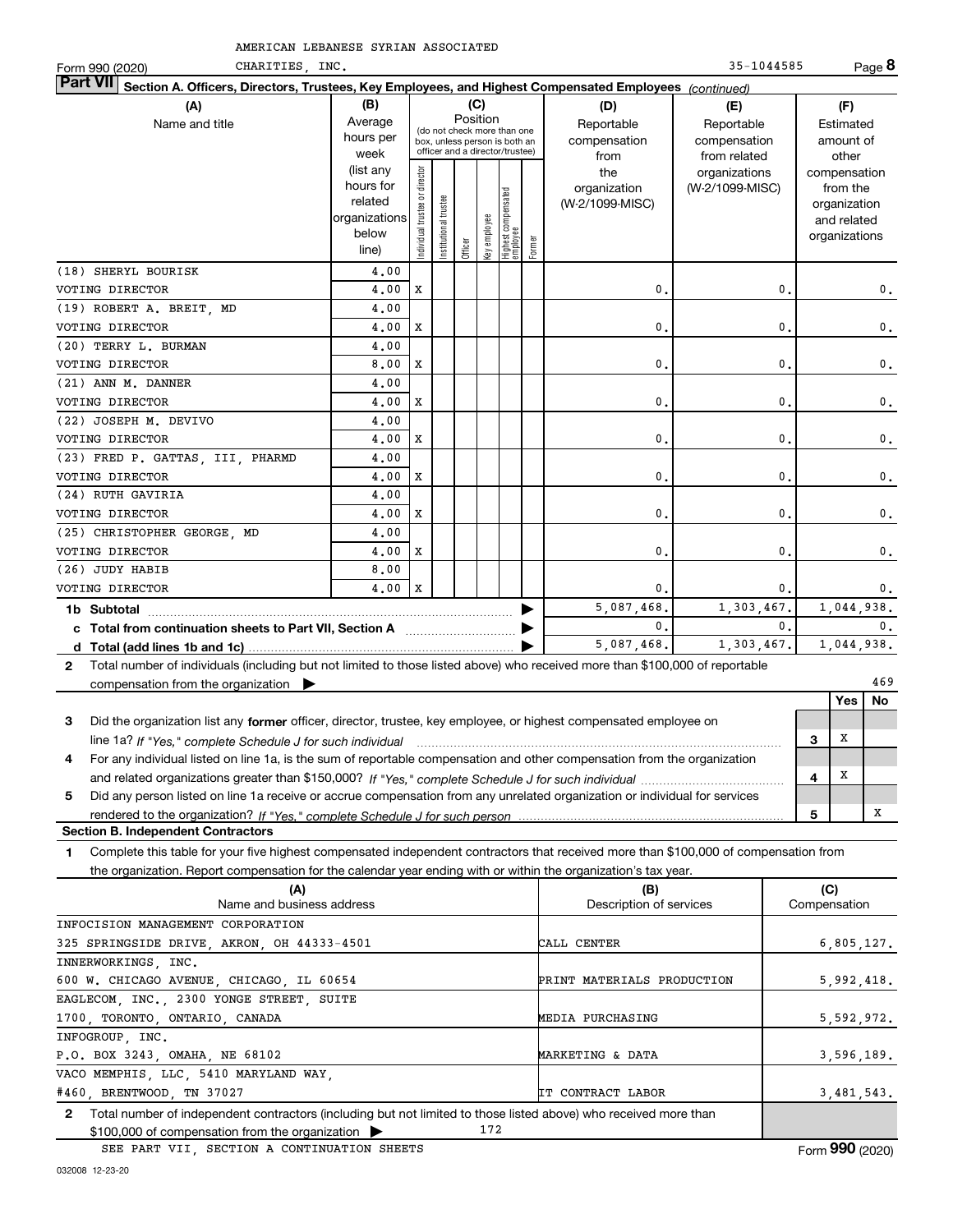CHARITIES, INC. 35-1044585

| CHARITIES, INC.<br>Form 990                                                                                               |                      |                                |                 |         |                        |                              |        |                 | $35 - 1044585$  |                             |
|---------------------------------------------------------------------------------------------------------------------------|----------------------|--------------------------------|-----------------|---------|------------------------|------------------------------|--------|-----------------|-----------------|-----------------------------|
| <b>Part VII</b><br>Section A. Officers, Directors, Trustees, Key Employees, and Highest Compensated Employees (continued) |                      |                                |                 |         |                        |                              |        |                 |                 |                             |
| (A)                                                                                                                       | (B)                  |                                |                 |         | (C)                    |                              |        | (D)             | (E)             | (F)                         |
| Name and title                                                                                                            | Average              |                                |                 |         | Position               |                              |        | Reportable      | Reportable      | Estimated                   |
|                                                                                                                           | hours                |                                |                 |         | (check all that apply) |                              |        | compensation    | compensation    | amount of                   |
|                                                                                                                           | per                  |                                |                 |         |                        |                              |        | from            | from related    | other                       |
|                                                                                                                           | week                 |                                |                 |         |                        |                              |        | the             | organizations   | compensation                |
|                                                                                                                           | (list any            |                                |                 |         |                        |                              |        | organization    | (W-2/1099-MISC) | from the                    |
|                                                                                                                           | hours for<br>related |                                |                 |         |                        |                              |        | (W-2/1099-MISC) |                 | organization<br>and related |
|                                                                                                                           | organizations        |                                |                 |         |                        |                              |        |                 |                 | organizations               |
|                                                                                                                           | below                | Individual trustee or director | Institutional t |         |                        | Highest compensated employee |        |                 |                 |                             |
|                                                                                                                           | line)                |                                |                 | Officer | Key employee           |                              | Former |                 |                 |                             |
| (27) GABRIEL HADDAD, MD                                                                                                   | 4,00                 |                                |                 |         |                        |                              |        |                 |                 |                             |
| VOTING DIRECTOR                                                                                                           | 4,00                 | X                              |                 |         |                        |                              |        | $\mathbf 0$     | 0.              | 0.                          |
| (28) CHUCK HAJJAR                                                                                                         | 4,00                 |                                |                 |         |                        |                              |        |                 |                 |                             |
| VOTING DIRECTOR                                                                                                           | 4.00                 | X                              |                 |         |                        |                              |        | $\mathbf{0}$    | 0.              | $\mathbf 0$ .               |
| (29) FOUAD HAJJAR, MD                                                                                                     | 4,00                 |                                |                 |         |                        |                              |        |                 |                 |                             |
| VOTING DIRECTOR                                                                                                           | 4.00                 | X                              |                 |         |                        |                              |        | $\mathbf{0}$    | 0.              | $\mathbf 0$ .               |
| (30) PAUL K. HAJAR                                                                                                        | 4,00                 |                                |                 |         |                        |                              |        |                 |                 |                             |
| VOTING DIRECTOR                                                                                                           | 4.00                 | X                              |                 |         |                        |                              |        | $\mathbf{0}$    | 0.              | $\mathbf 0$ .               |
| (31) FREDERICK R. HARRIS, JR., MD                                                                                         | 4,00                 |                                |                 |         |                        |                              |        |                 |                 |                             |
| VOTING DIRECTOR                                                                                                           | 4.00                 | X                              |                 |         |                        |                              |        | $\mathbf{0}$    | 0.              | $\mathbf 0$ .               |
| (32) BRUCE B. HOPKINS                                                                                                     | 4,00                 |                                |                 |         |                        |                              |        |                 |                 |                             |
| VOTING DIRECTOR                                                                                                           | 4.00                 | X                              |                 |         |                        |                              |        | $\mathbf{0}$    | 0.              | $\mathbf 0$ .               |
| (33) J. DAVID KARAM, II                                                                                                   | 4,00                 |                                |                 |         |                        |                              |        |                 |                 |                             |
| VOTING DIRECTOR                                                                                                           | 4.00                 | X                              |                 |         |                        |                              |        | $\mathbf{0}$    | 0.              | $\mathbf 0$ .               |
| (34) SHARON L. MCCOLLAM                                                                                                   | 4,00                 |                                |                 |         |                        |                              |        |                 |                 |                             |
| VOTING DIRECTOR                                                                                                           | 4.00                 | X                              |                 |         |                        |                              |        | $\mathbf{0}$    | 0.              | $\mathbf 0$ .               |
| (35) MICHAEL D. MCCOY                                                                                                     | 4,00                 |                                |                 |         |                        |                              |        |                 |                 |                             |
| VOTING DIRECTOR                                                                                                           | 4.00                 | X                              |                 |         |                        |                              |        | 0.              | 0.              | $\mathbf 0$ .               |
| (36) ROBERT T. MOLINET, ESQ.                                                                                              | 4,00                 |                                |                 |         |                        |                              |        |                 |                 |                             |
| VOTING DIRECTOR                                                                                                           | 4.00                 | X                              |                 |         |                        |                              |        | 0.              | 0.              | $\mathbf 0$ .               |
| (37) RAMZI NUWAYHID                                                                                                       | 4,00                 |                                |                 |         |                        |                              |        |                 |                 |                             |
| VOTING DIRECTOR                                                                                                           | 4.00                 | X                              |                 |         |                        |                              |        | 0.              | 0.              | 0.                          |
| (38) THOMAS PENN, III                                                                                                     | 4,00                 |                                |                 |         |                        |                              |        |                 |                 |                             |
| VOTING DIRECTOR                                                                                                           | 4.00                 | X                              |                 |         |                        |                              |        | 0.              | $\mathbf{0}$ .  | 0.                          |
| (39) CHRISTINA M. RASHID                                                                                                  | 4,00                 |                                |                 |         |                        |                              |        |                 |                 |                             |
| VOTING DIRECTOR                                                                                                           | 4.00X                |                                |                 |         |                        |                              |        | $\mathbf 0$ .   | $\mathbf 0$ .   | 0.                          |
| (40) CAMILLE F. SARROUF, JR., ESQ.                                                                                        | 4,00                 |                                |                 |         |                        |                              |        |                 |                 |                             |
| VOTING DIRECTOR                                                                                                           | 4.00                 | х                              |                 |         |                        |                              |        | 0.              | 0.              | 0.                          |
| (41) JOSEPH C. SHAKER                                                                                                     | 4,00                 |                                |                 |         |                        |                              |        |                 |                 |                             |
| VOTING DIRECTOR                                                                                                           | 4.00                 | x                              |                 |         |                        |                              |        | 0.              | 0.              | $\mathbf{0}$ .              |
| (42) JOSEPH G. SHAKER                                                                                                     | 4.00                 |                                |                 |         |                        |                              |        |                 |                 |                             |
| VOTING DIRECTOR                                                                                                           | 4.00                 | x                              |                 |         |                        |                              |        | 0.              | 0.              | $\mathbf{0}$ .              |
| (43) MICHAEL SIMON                                                                                                        | 4.00                 |                                |                 |         |                        |                              |        |                 |                 |                             |
| VOTING DIRECTOR                                                                                                           | 4.00                 | х                              |                 |         |                        |                              |        | 0.              | 0.              | $\mathbf{0}$ .              |
| (44) GEORGE A. SIMON, II                                                                                                  | 4.00                 |                                |                 |         |                        |                              |        |                 |                 |                             |
| VOTING DIRECTOR                                                                                                           | 4.00                 | х                              |                 |         |                        |                              |        | 0.              | 0.              | $\mathbf{0}$ .              |
| (45) TONY THOMAS                                                                                                          | 4,00                 |                                |                 |         |                        |                              |        |                 |                 |                             |
| VOTING DIRECTOR                                                                                                           | 4.00                 | х                              |                 |         |                        |                              |        | 0.              | 0.              | $\mathbf{0}$ .              |
| (46) RICHARD M. UNES                                                                                                      | 4,00                 |                                |                 |         |                        |                              |        |                 |                 |                             |
| VOTING DIRECTOR                                                                                                           | 4.00                 | x                              |                 |         |                        |                              |        | 0.              | 0.              | 0.                          |
|                                                                                                                           |                      |                                |                 |         |                        |                              |        |                 |                 |                             |
| Total to Part VII, Section A, line 1c                                                                                     |                      |                                |                 |         |                        |                              |        |                 |                 |                             |
|                                                                                                                           |                      |                                |                 |         |                        |                              |        |                 |                 |                             |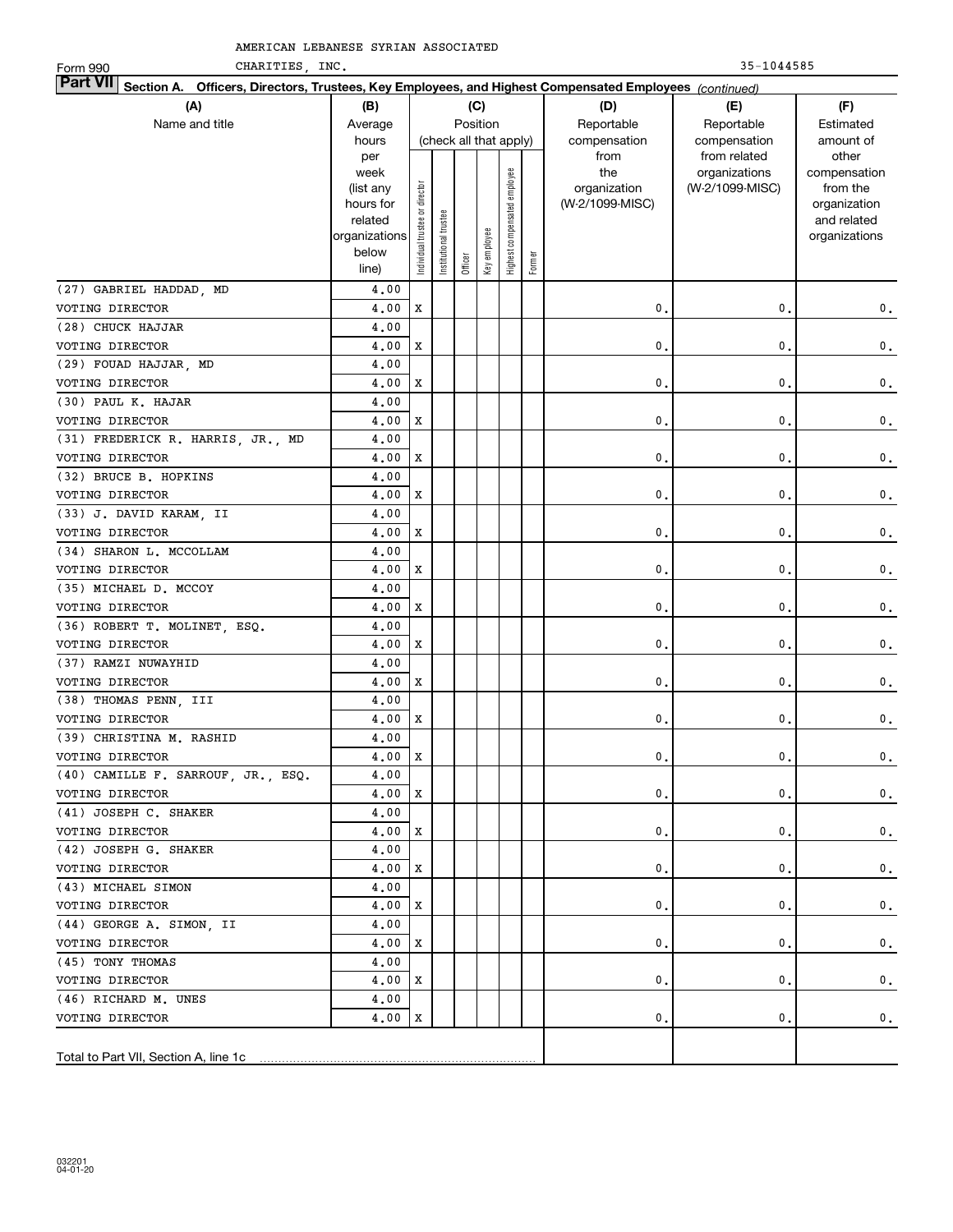| CHARITIES, INC.<br>Form 990                                                                                               |                                                                                     | $35 - 1044585$                 |                       |         |                                    |                              |        |                                                |                                                  |                                                                                   |  |
|---------------------------------------------------------------------------------------------------------------------------|-------------------------------------------------------------------------------------|--------------------------------|-----------------------|---------|------------------------------------|------------------------------|--------|------------------------------------------------|--------------------------------------------------|-----------------------------------------------------------------------------------|--|
| <b>Part VII</b><br>Section A. Officers, Directors, Trustees, Key Employees, and Highest Compensated Employees (continued) |                                                                                     |                                |                       |         |                                    |                              |        |                                                |                                                  |                                                                                   |  |
| (A)                                                                                                                       | (B)                                                                                 |                                |                       |         | (C)                                |                              |        | (D)                                            | (E)                                              | (F)                                                                               |  |
| Name and title                                                                                                            | Average<br>hours                                                                    |                                |                       |         | Position<br>(check all that apply) |                              |        | Reportable<br>compensation                     | Reportable<br>compensation                       | Estimated<br>amount of                                                            |  |
|                                                                                                                           | per<br>week<br>(list any<br>hours for<br>related<br>organizations<br>below<br>line) | Individual trustee or director | Institutional trustee | Officer | Key employee                       | Highest compensated employee | Former | from<br>the<br>organization<br>(W-2/1099-MISC) | from related<br>organizations<br>(W-2/1099-MISC) | other<br>compensation<br>from the<br>organization<br>and related<br>organizations |  |
| (47) PAUL H. WEIN, ESQ.                                                                                                   | 4,00                                                                                |                                |                       |         |                                    |                              |        |                                                |                                                  |                                                                                   |  |
| VOTING DIRECTOR                                                                                                           | 4.00                                                                                | Х                              |                       |         |                                    |                              |        | $\mathbf{0}$                                   | $\mathbf{0}$ .                                   | 0.                                                                                |  |
| (48) SUSAN R. WINDHAM-BANNISTER                                                                                           | 4.00                                                                                |                                |                       |         |                                    |                              |        |                                                |                                                  |                                                                                   |  |
| VOTING DIRECTOR                                                                                                           | 4,00                                                                                | Х                              |                       |         |                                    |                              |        | $\mathbf{0}$                                   | $\mathsf{o}\,$ .                                 | $\mathbf 0$ .                                                                     |  |
| (49) TAMA ZAYDON                                                                                                          | 8,00                                                                                |                                |                       |         |                                    |                              |        |                                                |                                                  |                                                                                   |  |
| VOTING DIRECTOR                                                                                                           | 4,00                                                                                | Х                              |                       |         |                                    |                              |        | $\mathbf{0}$                                   | $\mathbf{0}$ .                                   | 0.                                                                                |  |
|                                                                                                                           |                                                                                     |                                |                       |         |                                    |                              |        |                                                |                                                  |                                                                                   |  |
|                                                                                                                           |                                                                                     |                                |                       |         |                                    |                              |        |                                                |                                                  |                                                                                   |  |
|                                                                                                                           |                                                                                     |                                |                       |         |                                    |                              |        |                                                |                                                  |                                                                                   |  |
|                                                                                                                           |                                                                                     |                                |                       |         |                                    |                              |        |                                                |                                                  |                                                                                   |  |
|                                                                                                                           |                                                                                     |                                |                       |         |                                    |                              |        |                                                |                                                  |                                                                                   |  |
|                                                                                                                           |                                                                                     |                                |                       |         |                                    |                              |        |                                                |                                                  |                                                                                   |  |
|                                                                                                                           |                                                                                     |                                |                       |         |                                    |                              |        |                                                |                                                  |                                                                                   |  |
|                                                                                                                           |                                                                                     |                                |                       |         |                                    |                              |        |                                                |                                                  |                                                                                   |  |
|                                                                                                                           |                                                                                     |                                |                       |         |                                    |                              |        |                                                |                                                  |                                                                                   |  |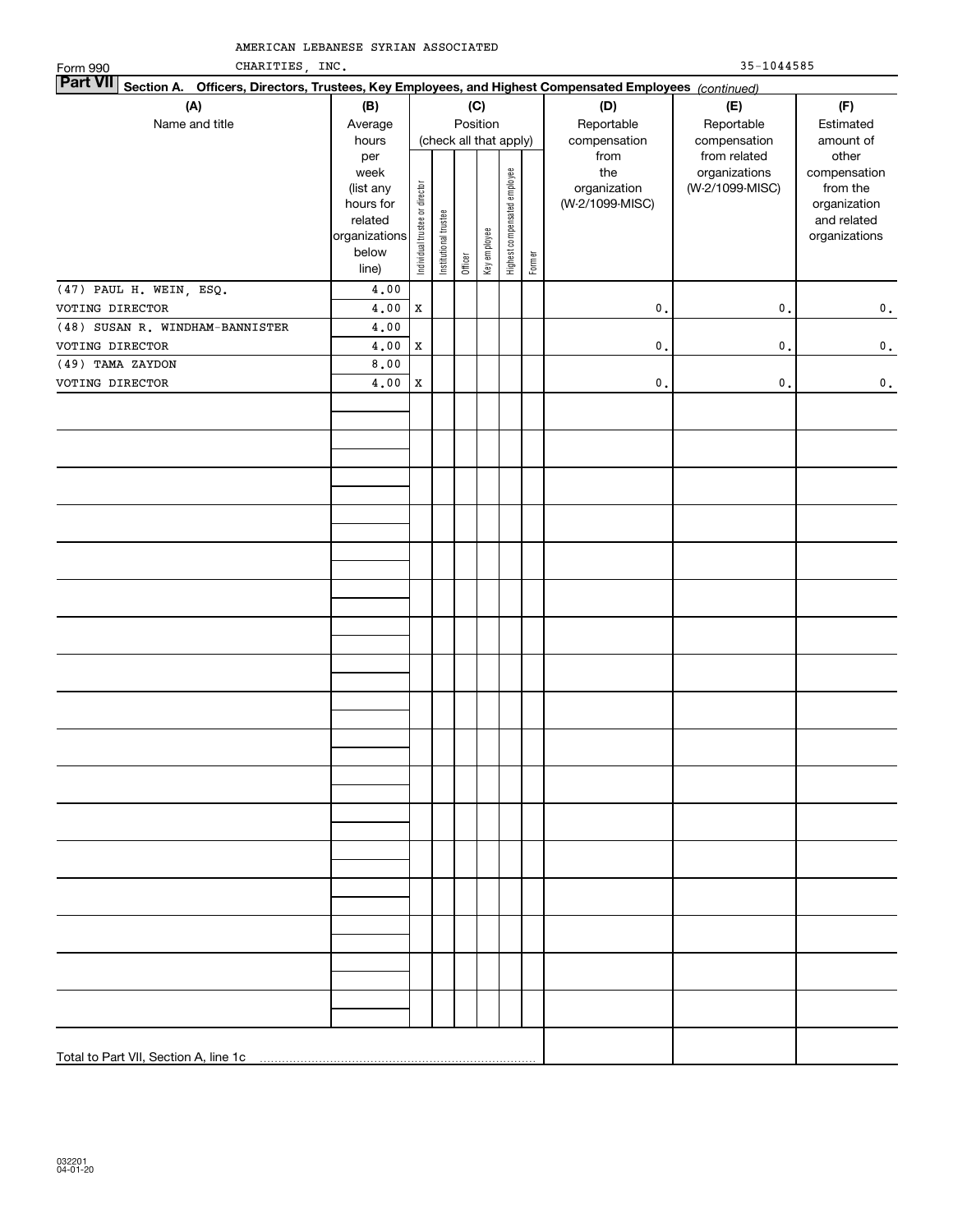CHARITIES, INC. 35-1044585 Form 990 (2020) CHARITIES , INC . 35-1044585 Page **Part VIII Statement of Revenue**  $\mathcal{L}^{\text{max}}$ Check if Schedule O contains a response or note to any line in this Part VIII  $\overline{(D)}$ **(A) (B) (C) (D)** Total revenue | Related or exempt Revenue excluded Unrelatedfrom tax under function revenue business revenue sections 512 - 514 3,355,764. **Contributions, Gifts, Grants**<br>and Other Similar Amounts **1 a** Federated campaigns ................<br> **b** Membership dues **Contributions, Gifts, Grants and Other Similar Amounts 1ab** Membership dues \_\_\_\_\_\_\_\_\_\_\_\_\_\_\_ **1b**8,045,778. **c**Fundraising events ~~~~~~~ **1cd** Related organizations …………… **1de** Government grants (contributions) **1ef** All other contributions, gifts, grants, and 2,013,028,875. similar amounts not included above **1f**47,873,760. **1**\$**g** Noncash contributions included in lines 1a-1f 1g 2,024,430,417. **h Total.**  Add lines 1a-1f <sup>|</sup> **Business Code** Program Service<br>Revenue **a 2Program Service bRevenue cdef** All other program service revenue  $\ldots$  $\ldots$  $\ldots$ Add lines 2a-2f <sup>|</sup> Investment income (including dividends, interest, and **gTotal. 3** $\blacktriangleright$ 33,208,256**.** -4,526,950**.** 37,735,206**.**<br>-4,526,950**.** other similar amounts) ~~~~~~~~~~~~~~~~~Income from investment of tax-exempt bond proceeds  $\blacktriangleright$ **45**Royalties  $\begin{array}{|c|c|c|}\n\hline\n\end{array}$   $\begin{array}{|c|c|}\n\hline\n\end{array}$   $\begin{array}{|c|c|}\n\hline\n\end{array}$   $\begin{array}{|c|c|}\n\hline\n\end{array}$   $\begin{array}{|c|c|}\n\hline\n\end{array}$   $\begin{array}{|c|c|}\n\hline\n\end{array}$   $\begin{array}{|c|c|}\n\hline\n\end{array}$   $\begin{array}{|c|c|}\n\hline\n\end{array}$   $\begin{array}{|c|c|}\n\hline\n$ (ii) Personal 10,000. **6 a** Gross rents **..............**<br>**b** Loss: rental expenses **6a**0.**6bb** Less: rental expenses  $\ldots$ 10,000. **6cc** Rental income or (loss) 10,000. 10,000. ........... ▶<br>(ii) Other **d** Net rental income or (loss) (i) Securities **7 a** Gross amount from sales of 1222361741.244,975. assets other than inventory **7ab** Less: cost or other basis 210,376. **Other Revenue** and sales expenses **Other Revenue 7b**914,663,952. **c** Gain or (loss) **1999** 34,599. ~~~~~ 307,697,789. 307,732,388. 307,732,388. **d**Net gain or (loss) <sup>|</sup> **8 a** Gross income from fundraising events (not including \$ 8 , 045 , 778 . <sub>O</sub>f contributions reported on line 1c). See 8,965,021. Part IV, line 18 ~~~~~~~~~~~~ **8a**1,390,252. **8bb** Less: direct expenses *\_\_\_\_\_\_\_\_\_\_\_\_\_\_\_\_\_\_\_\_*<br>e . Net income er (less) from fundraising ove 7,574,769. 7,574,769. **c**Net income or (loss) from fundraising events <sup>|</sup> **9 a** Gross income from gaming activities. See<br>Rart IV line 19 Part IV, line 19 ~~~~~~~~~~~~ **9a**41,488,785. **9b**12,634,568. **b** Less: direct expenses \_\_\_\_\_\_\_\_\_\_\_\_\_\_\_\_\_\_ 28,854,217. 28,854,217.  $\blacktriangleright$ **c** Net income or (loss) from gaming activities . . . . . . . . . . . . . . . . . . **10 a** Gross sales of inventory, less returns and allowances ~~~~~~~~~~~~ 3,668,807. **10a**1,776,750. **10bb** Less: cost of goods sold  $^{[1]}$  ..................... 1,892,057. \_\_\_\_\_\_\_\_\_\_\_\_<del>\_</del><br>Business Code **c** Net income or (loss) from sales of inventory . . . . . . . . . . . . . . . . . . scellaneous **Miscellaneous 11 a** Revenue **Revenue bcd** All other revenue <sub>………</sub>…………………………<br>e \_**Tetel** Add lines 11e 11d **eTotal.**  Add lines 11a-11d <sup>|</sup>  $2,403,702,104.$  28,854,217.  $-2,634,893.$  353,052,363. **12Total revenue.**  See instructions  $\blacktriangleright$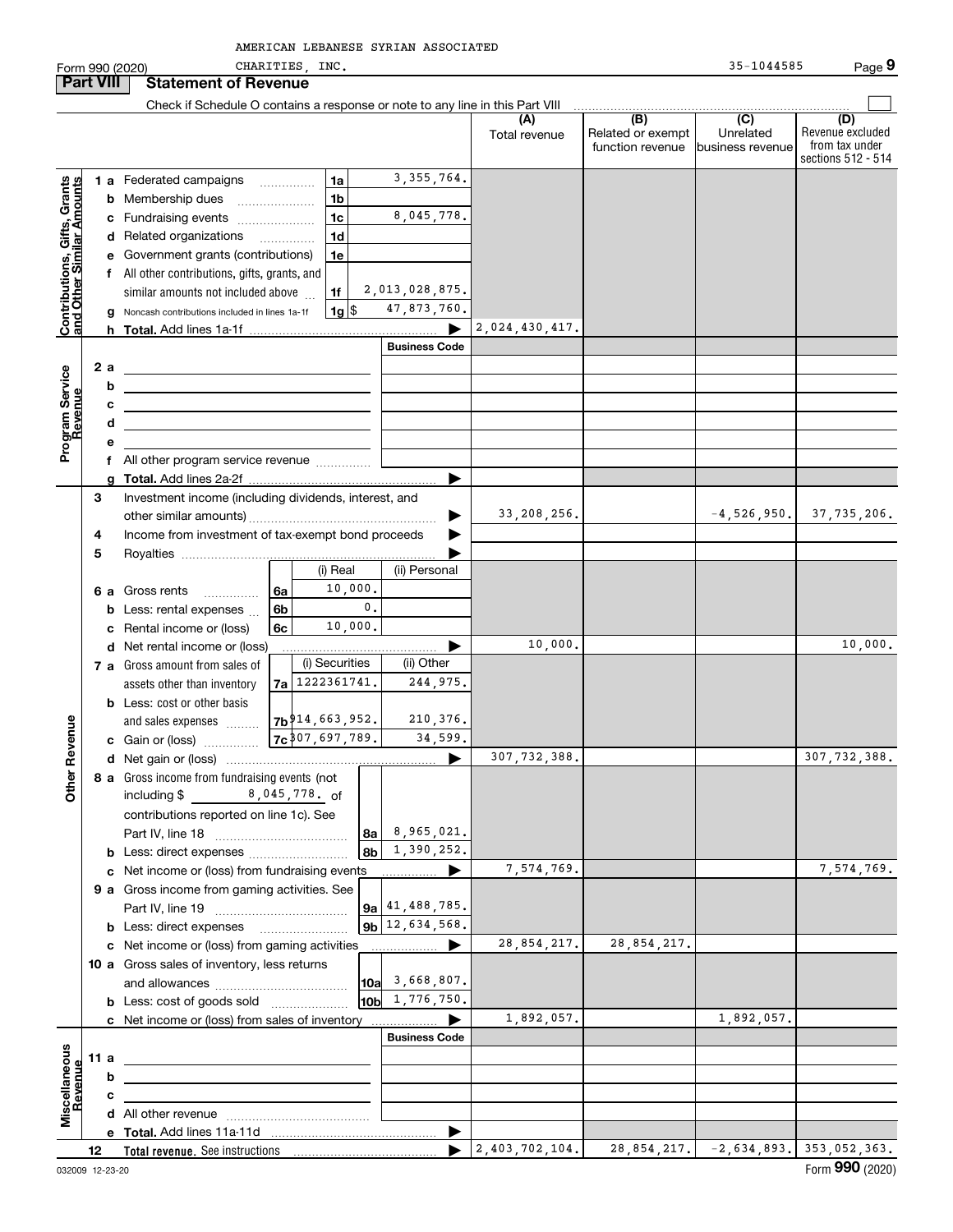CHARITIES, INC. 35-1044585

**Part IX Statement of Functional Expenses**

Form 990 (2020) CHARITIES, INC. 35-1044585 Page **10**

#### **Total functional expenses.**  Add lines 1 through 24e **Joint costs.** Complete this line only if the organization **(A)**<br>Total expenses **(B) (C) (D) 1234567891011abcdefg12131415161718192021222324abcde2526***Section 501(c)(3) and 501(c)(4) organizations must complete all columns. All other organizations must complete column (A).* Grants and other assistance to domestic organizations and domestic governments. See Part IV, line 21 Compensation not included above to disqualified persons (as defined under section 4958(f)(1)) and persons described in section 4958(c)(3)(B)  $\quad \ldots \ldots \ldots$ Pension plan accruals and contributions (include section 401(k) and 403(b) employer contributions) Professional fundraising services. See Part IV, line 17 Other. (If line 11g amount exceeds 10% of line 25, column (A) amount, list line 11g expenses on Sch O.) Other expenses. Itemize expenses not covered above (List miscellaneous expenses on line 24e. If line 24e amount exceeds 10% of line 25, column (A) amount, list line 24e expenses on Schedule O.) reported in column (B) joint costs from a combined educational campaign and fundraising solicitation. Check if Schedule O contains a response or note to any line in this Part IX (C) (C) (C) (C) (C) (C) Program service expensesManagement and general expenses Fundraising expensesGrants and other assistance to domestic individuals. See Part IV, line 22 ~~~~~~~ Grants and other assistance to foreign organizations, foreign governments, and foreign individuals. See Part IV, lines 15 and 16  $\ldots$ Benefits paid to or for members .................... Compensation of current officers, directors, trustees, and key employees  $\ldots$   $\ldots$   $\ldots$   $\ldots$   $\ldots$   $\ldots$ Other salaries and wages ~~~~~~~~~~ Other employee benefits ~~~~~~~~~~ Payroll taxes ~~~~~~~~~~~~~~~~ Fees for services (nonemployees): Management ~~~~~~~~~~~~~~~~ Legal ~~~~~~~~~~~~~~~~~~~~Accounting ~~~~~~~~~~~~~~~~~ Lobbying ~~~~~~~~~~~~~~~~~~ lnvestment management fees ....................... Advertising and promotion \_\_\_\_\_\_\_\_\_\_\_\_\_\_\_\_\_\_\_ Office expenses ~~~~~~~~~~~~~~~Information technology ~~~~~~~~~~~ Royalties ~~~~~~~~~~~~~~~~~~ Occupancy ~~~~~~~~~~~~~~~~~ Travel ……………………………………………… Payments of travel or entertainment expenses for any federal, state, or local public officials ... Conferences, conventions, and meetings InterestPayments to affiliates [*[[[[[[[[[[[[[]]]]]* ~~~~~~~~~~~~~~~~~~Depreciation, depletion, and amortization  $\,\,\ldots\,\,$ Insurance~~~~~~~~~~~~~~~~~All other expenses *Do not include amounts reported on lines 6b, 7b, 8b, 9b, and 10b of Part VIII.*  $\boxed{\mathbf{X}}$ 997,103,326. 1,632,667. 142,571,484. 9,973,212. 17,967,050. 9,598,676. 2,277,599. 374,146. 11,304,762. 16,859,787. 441,847. 30,854,058. 8,227,250. 559,277. 1,008,711. 35,624,864. 2,672,708. 174,374,721. 108,180,581. 6,224,324. 4,683,661. 40,530,002. 1,623,044,713. 997,103,326. 332,316**.** 506,464**.** 793,887**.** 29,151,784. 44,194,801. 69,224,899. 2,019,462. 2,867,924. 5,085,826. 3,487,316. 5,814,872. 8,664,862. 1,969,875. 2,833,686. 4,795,115. 350,756. 866,762. 1,060,081. 374,146. 11,304,762. 3,566,480. 4,051,086. 9,242,221. 66,437. 307,008. 68,402. 5,226,294. 21,147,605. 4,480,159. 1,442,284. 2,407,996. 4,376,970. 101,610**.** 118,800**.** 338,867**.** 180,588**.** 407,074**.** 421,049**.** 5,637,030. 25,493,054. 4,494,780. 456,224. 1,162,794. 1,053,690. 75,085,783. 15,797,068. 83,491,870. 37,283,494. 16,185,821. 54,711,266.<br>1 064 492 - 907,335 - 4,252,497 1,064,492. 907,335. 4,252,497. 1,757,290. 1,706,101. 1,220,270.<br>6,841,832. 13,586,459. 20,101,711. 160. 736. 856. 289. 183. 184. 1,173,124,673. CAMPAIGN EXPENSES MAILINGS & SHIPPING PRINTING & PUBLICATIONS TELECOMMUNICATIONS

146,899,955.

Check here  $\blacktriangleright$   $\boxed{\text{X}}$  if following SOP 98-2 (ASC 958-720)

78,205,212. 16,382,495. 52,312,248.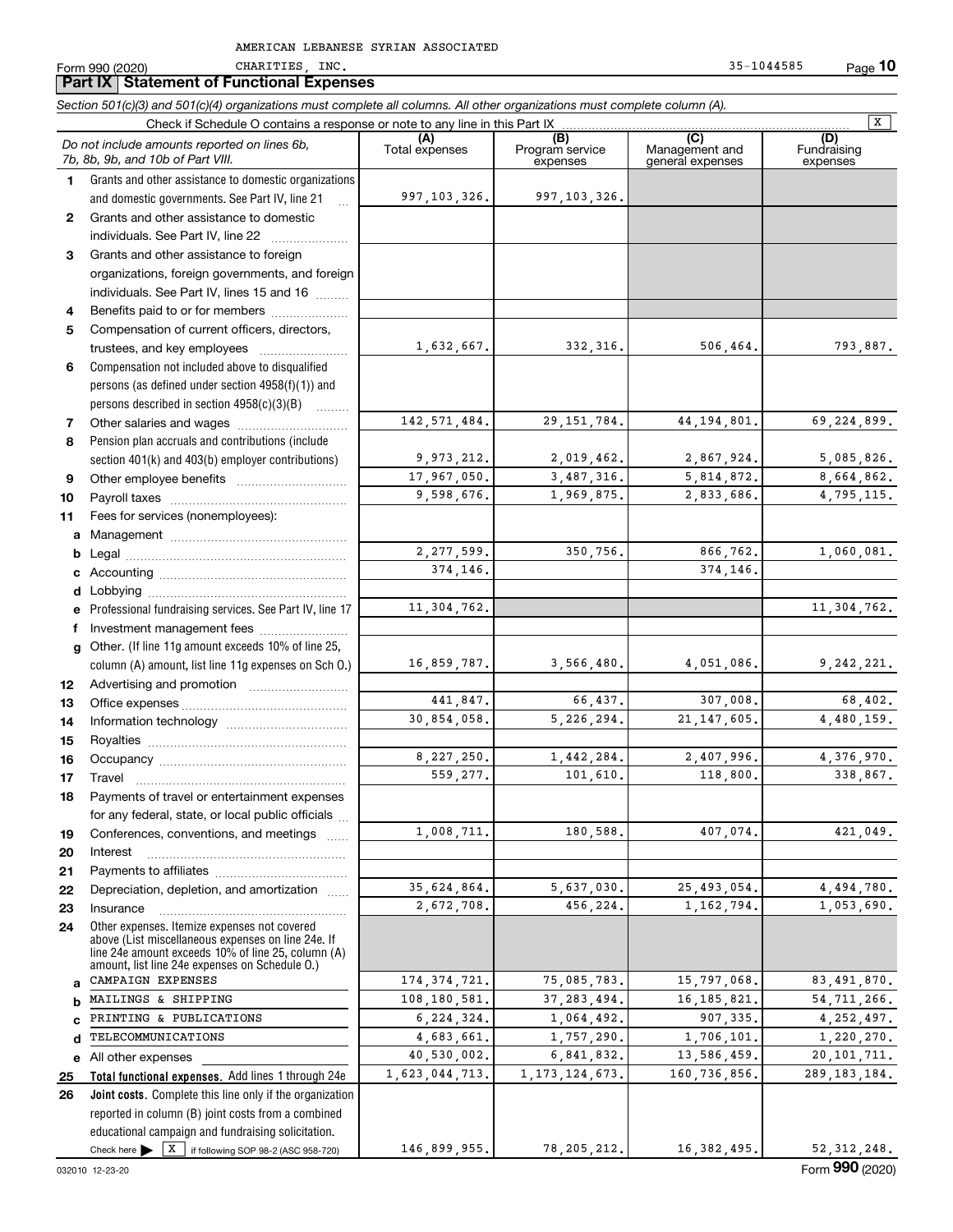Form 990 (2020) CHARITIES, INC. 35-1044585 Page CHARITIES, INC. 35-1044585

**11**

| Part X | <b>Balance Sheet</b>                                                                         |                                                                                                                                                                                                                          |                                                                                                   |                                                                                                                                                                                                                                                                                                                                                                                                                                                                                                                                                                                                                                                                                                                                                                                                                                                                                                                                                                                                                                                                                                                                                                                                                                                                                                                                                                                                                                                                                                        |                                                                                                                                           |                                                                                        |
|--------|----------------------------------------------------------------------------------------------|--------------------------------------------------------------------------------------------------------------------------------------------------------------------------------------------------------------------------|---------------------------------------------------------------------------------------------------|--------------------------------------------------------------------------------------------------------------------------------------------------------------------------------------------------------------------------------------------------------------------------------------------------------------------------------------------------------------------------------------------------------------------------------------------------------------------------------------------------------------------------------------------------------------------------------------------------------------------------------------------------------------------------------------------------------------------------------------------------------------------------------------------------------------------------------------------------------------------------------------------------------------------------------------------------------------------------------------------------------------------------------------------------------------------------------------------------------------------------------------------------------------------------------------------------------------------------------------------------------------------------------------------------------------------------------------------------------------------------------------------------------------------------------------------------------------------------------------------------------|-------------------------------------------------------------------------------------------------------------------------------------------|----------------------------------------------------------------------------------------|
|        |                                                                                              |                                                                                                                                                                                                                          |                                                                                                   |                                                                                                                                                                                                                                                                                                                                                                                                                                                                                                                                                                                                                                                                                                                                                                                                                                                                                                                                                                                                                                                                                                                                                                                                                                                                                                                                                                                                                                                                                                        |                                                                                                                                           |                                                                                        |
|        |                                                                                              |                                                                                                                                                                                                                          |                                                                                                   | (A)<br>Beginning of year                                                                                                                                                                                                                                                                                                                                                                                                                                                                                                                                                                                                                                                                                                                                                                                                                                                                                                                                                                                                                                                                                                                                                                                                                                                                                                                                                                                                                                                                               |                                                                                                                                           | (B)<br>End of year                                                                     |
| 1      |                                                                                              |                                                                                                                                                                                                                          |                                                                                                   |                                                                                                                                                                                                                                                                                                                                                                                                                                                                                                                                                                                                                                                                                                                                                                                                                                                                                                                                                                                                                                                                                                                                                                                                                                                                                                                                                                                                                                                                                                        | 1                                                                                                                                         |                                                                                        |
| 2      |                                                                                              |                                                                                                                                                                                                                          |                                                                                                   | 361, 191, 285.                                                                                                                                                                                                                                                                                                                                                                                                                                                                                                                                                                                                                                                                                                                                                                                                                                                                                                                                                                                                                                                                                                                                                                                                                                                                                                                                                                                                                                                                                         | $\mathbf{2}$                                                                                                                              | 264, 937, 049.                                                                         |
| з      |                                                                                              |                                                                                                                                                                                                                          |                                                                                                   | 50,438,828.                                                                                                                                                                                                                                                                                                                                                                                                                                                                                                                                                                                                                                                                                                                                                                                                                                                                                                                                                                                                                                                                                                                                                                                                                                                                                                                                                                                                                                                                                            | 3                                                                                                                                         | 64,503,789.                                                                            |
| 4      |                                                                                              |                                                                                                                                                                                                                          |                                                                                                   | 471,608.                                                                                                                                                                                                                                                                                                                                                                                                                                                                                                                                                                                                                                                                                                                                                                                                                                                                                                                                                                                                                                                                                                                                                                                                                                                                                                                                                                                                                                                                                               | 4                                                                                                                                         | 250,298.                                                                               |
| 5      |                                                                                              |                                                                                                                                                                                                                          |                                                                                                   |                                                                                                                                                                                                                                                                                                                                                                                                                                                                                                                                                                                                                                                                                                                                                                                                                                                                                                                                                                                                                                                                                                                                                                                                                                                                                                                                                                                                                                                                                                        |                                                                                                                                           |                                                                                        |
|        |                                                                                              |                                                                                                                                                                                                                          |                                                                                                   |                                                                                                                                                                                                                                                                                                                                                                                                                                                                                                                                                                                                                                                                                                                                                                                                                                                                                                                                                                                                                                                                                                                                                                                                                                                                                                                                                                                                                                                                                                        |                                                                                                                                           |                                                                                        |
|        |                                                                                              |                                                                                                                                                                                                                          |                                                                                                   | 5                                                                                                                                                                                                                                                                                                                                                                                                                                                                                                                                                                                                                                                                                                                                                                                                                                                                                                                                                                                                                                                                                                                                                                                                                                                                                                                                                                                                                                                                                                      |                                                                                                                                           |                                                                                        |
| 6      |                                                                                              |                                                                                                                                                                                                                          |                                                                                                   |                                                                                                                                                                                                                                                                                                                                                                                                                                                                                                                                                                                                                                                                                                                                                                                                                                                                                                                                                                                                                                                                                                                                                                                                                                                                                                                                                                                                                                                                                                        |                                                                                                                                           |                                                                                        |
|        |                                                                                              |                                                                                                                                                                                                                          | 6                                                                                                 |                                                                                                                                                                                                                                                                                                                                                                                                                                                                                                                                                                                                                                                                                                                                                                                                                                                                                                                                                                                                                                                                                                                                                                                                                                                                                                                                                                                                                                                                                                        |                                                                                                                                           |                                                                                        |
| 7      |                                                                                              |                                                                                                                                                                                                                          |                                                                                                   |                                                                                                                                                                                                                                                                                                                                                                                                                                                                                                                                                                                                                                                                                                                                                                                                                                                                                                                                                                                                                                                                                                                                                                                                                                                                                                                                                                                                                                                                                                        | 7                                                                                                                                         |                                                                                        |
| 8      |                                                                                              |                                                                                                                                                                                                                          |                                                                                                   | 3,791,040.                                                                                                                                                                                                                                                                                                                                                                                                                                                                                                                                                                                                                                                                                                                                                                                                                                                                                                                                                                                                                                                                                                                                                                                                                                                                                                                                                                                                                                                                                             | 8                                                                                                                                         | 4, 235, 105.                                                                           |
| 9      | Prepaid expenses and deferred charges                                                        |                                                                                                                                                                                                                          |                                                                                                   | 5, 915, 751.                                                                                                                                                                                                                                                                                                                                                                                                                                                                                                                                                                                                                                                                                                                                                                                                                                                                                                                                                                                                                                                                                                                                                                                                                                                                                                                                                                                                                                                                                           | 9                                                                                                                                         | 3, 357, 014.                                                                           |
|        |                                                                                              |                                                                                                                                                                                                                          |                                                                                                   |                                                                                                                                                                                                                                                                                                                                                                                                                                                                                                                                                                                                                                                                                                                                                                                                                                                                                                                                                                                                                                                                                                                                                                                                                                                                                                                                                                                                                                                                                                        |                                                                                                                                           |                                                                                        |
|        |                                                                                              | 10a                                                                                                                                                                                                                      | 371,003,087.                                                                                      |                                                                                                                                                                                                                                                                                                                                                                                                                                                                                                                                                                                                                                                                                                                                                                                                                                                                                                                                                                                                                                                                                                                                                                                                                                                                                                                                                                                                                                                                                                        |                                                                                                                                           |                                                                                        |
| b      | Less: accumulated depreciation                                                               | 10b                                                                                                                                                                                                                      |                                                                                                   |                                                                                                                                                                                                                                                                                                                                                                                                                                                                                                                                                                                                                                                                                                                                                                                                                                                                                                                                                                                                                                                                                                                                                                                                                                                                                                                                                                                                                                                                                                        | 10 <sub>c</sub>                                                                                                                           | 218, 303, 290.                                                                         |
| 11     |                                                                                              |                                                                                                                                                                                                                          |                                                                                                   |                                                                                                                                                                                                                                                                                                                                                                                                                                                                                                                                                                                                                                                                                                                                                                                                                                                                                                                                                                                                                                                                                                                                                                                                                                                                                                                                                                                                                                                                                                        | 11                                                                                                                                        |                                                                                        |
| 12     |                                                                                              |                                                                                                                                                                                                                          |                                                                                                   | 12                                                                                                                                                                                                                                                                                                                                                                                                                                                                                                                                                                                                                                                                                                                                                                                                                                                                                                                                                                                                                                                                                                                                                                                                                                                                                                                                                                                                                                                                                                     | 7,608,494,510.                                                                                                                            |                                                                                        |
| 13     |                                                                                              |                                                                                                                                                                                                                          |                                                                                                   | 13                                                                                                                                                                                                                                                                                                                                                                                                                                                                                                                                                                                                                                                                                                                                                                                                                                                                                                                                                                                                                                                                                                                                                                                                                                                                                                                                                                                                                                                                                                     |                                                                                                                                           |                                                                                        |
| 14     |                                                                                              |                                                                                                                                                                                                                          |                                                                                                   | 14                                                                                                                                                                                                                                                                                                                                                                                                                                                                                                                                                                                                                                                                                                                                                                                                                                                                                                                                                                                                                                                                                                                                                                                                                                                                                                                                                                                                                                                                                                     |                                                                                                                                           |                                                                                        |
| 15     |                                                                                              |                                                                                                                                                                                                                          |                                                                                                   |                                                                                                                                                                                                                                                                                                                                                                                                                                                                                                                                                                                                                                                                                                                                                                                                                                                                                                                                                                                                                                                                                                                                                                                                                                                                                                                                                                                                                                                                                                        | 15                                                                                                                                        |                                                                                        |
| 16     |                                                                                              |                                                                                                                                                                                                                          |                                                                                                   |                                                                                                                                                                                                                                                                                                                                                                                                                                                                                                                                                                                                                                                                                                                                                                                                                                                                                                                                                                                                                                                                                                                                                                                                                                                                                                                                                                                                                                                                                                        | 16                                                                                                                                        | 8, 164, 081, 055.                                                                      |
|        |                                                                                              |                                                                                                                                                                                                                          |                                                                                                   |                                                                                                                                                                                                                                                                                                                                                                                                                                                                                                                                                                                                                                                                                                                                                                                                                                                                                                                                                                                                                                                                                                                                                                                                                                                                                                                                                                                                                                                                                                        |                                                                                                                                           | 73,893,594.                                                                            |
|        |                                                                                              |                                                                                                                                                                                                                          |                                                                                                   |                                                                                                                                                                                                                                                                                                                                                                                                                                                                                                                                                                                                                                                                                                                                                                                                                                                                                                                                                                                                                                                                                                                                                                                                                                                                                                                                                                                                                                                                                                        |                                                                                                                                           |                                                                                        |
|        |                                                                                              |                                                                                                                                                                                                                          |                                                                                                   |                                                                                                                                                                                                                                                                                                                                                                                                                                                                                                                                                                                                                                                                                                                                                                                                                                                                                                                                                                                                                                                                                                                                                                                                                                                                                                                                                                                                                                                                                                        |                                                                                                                                           |                                                                                        |
|        |                                                                                              |                                                                                                                                                                                                                          |                                                                                                   |                                                                                                                                                                                                                                                                                                                                                                                                                                                                                                                                                                                                                                                                                                                                                                                                                                                                                                                                                                                                                                                                                                                                                                                                                                                                                                                                                                                                                                                                                                        |                                                                                                                                           |                                                                                        |
|        |                                                                                              |                                                                                                                                                                                                                          | $\cdots$                                                                                          |                                                                                                                                                                                                                                                                                                                                                                                                                                                                                                                                                                                                                                                                                                                                                                                                                                                                                                                                                                                                                                                                                                                                                                                                                                                                                                                                                                                                                                                                                                        |                                                                                                                                           |                                                                                        |
|        |                                                                                              |                                                                                                                                                                                                                          |                                                                                                   |                                                                                                                                                                                                                                                                                                                                                                                                                                                                                                                                                                                                                                                                                                                                                                                                                                                                                                                                                                                                                                                                                                                                                                                                                                                                                                                                                                                                                                                                                                        |                                                                                                                                           |                                                                                        |
|        |                                                                                              |                                                                                                                                                                                                                          |                                                                                                   |                                                                                                                                                                                                                                                                                                                                                                                                                                                                                                                                                                                                                                                                                                                                                                                                                                                                                                                                                                                                                                                                                                                                                                                                                                                                                                                                                                                                                                                                                                        |                                                                                                                                           |                                                                                        |
|        |                                                                                              |                                                                                                                                                                                                                          |                                                                                                   |                                                                                                                                                                                                                                                                                                                                                                                                                                                                                                                                                                                                                                                                                                                                                                                                                                                                                                                                                                                                                                                                                                                                                                                                                                                                                                                                                                                                                                                                                                        |                                                                                                                                           |                                                                                        |
|        |                                                                                              |                                                                                                                                                                                                                          |                                                                                                   |                                                                                                                                                                                                                                                                                                                                                                                                                                                                                                                                                                                                                                                                                                                                                                                                                                                                                                                                                                                                                                                                                                                                                                                                                                                                                                                                                                                                                                                                                                        |                                                                                                                                           |                                                                                        |
|        |                                                                                              |                                                                                                                                                                                                                          |                                                                                                   |                                                                                                                                                                                                                                                                                                                                                                                                                                                                                                                                                                                                                                                                                                                                                                                                                                                                                                                                                                                                                                                                                                                                                                                                                                                                                                                                                                                                                                                                                                        |                                                                                                                                           |                                                                                        |
|        |                                                                                              |                                                                                                                                                                                                                          |                                                                                                   |                                                                                                                                                                                                                                                                                                                                                                                                                                                                                                                                                                                                                                                                                                                                                                                                                                                                                                                                                                                                                                                                                                                                                                                                                                                                                                                                                                                                                                                                                                        |                                                                                                                                           |                                                                                        |
|        |                                                                                              |                                                                                                                                                                                                                          |                                                                                                   |                                                                                                                                                                                                                                                                                                                                                                                                                                                                                                                                                                                                                                                                                                                                                                                                                                                                                                                                                                                                                                                                                                                                                                                                                                                                                                                                                                                                                                                                                                        |                                                                                                                                           |                                                                                        |
|        |                                                                                              |                                                                                                                                                                                                                          |                                                                                                   |                                                                                                                                                                                                                                                                                                                                                                                                                                                                                                                                                                                                                                                                                                                                                                                                                                                                                                                                                                                                                                                                                                                                                                                                                                                                                                                                                                                                                                                                                                        |                                                                                                                                           | 50,719,764.<br>124, 613, 358.                                                          |
|        |                                                                                              |                                                                                                                                                                                                                          |                                                                                                   |                                                                                                                                                                                                                                                                                                                                                                                                                                                                                                                                                                                                                                                                                                                                                                                                                                                                                                                                                                                                                                                                                                                                                                                                                                                                                                                                                                                                                                                                                                        |                                                                                                                                           |                                                                                        |
|        |                                                                                              |                                                                                                                                                                                                                          |                                                                                                   |                                                                                                                                                                                                                                                                                                                                                                                                                                                                                                                                                                                                                                                                                                                                                                                                                                                                                                                                                                                                                                                                                                                                                                                                                                                                                                                                                                                                                                                                                                        |                                                                                                                                           |                                                                                        |
|        |                                                                                              |                                                                                                                                                                                                                          |                                                                                                   |                                                                                                                                                                                                                                                                                                                                                                                                                                                                                                                                                                                                                                                                                                                                                                                                                                                                                                                                                                                                                                                                                                                                                                                                                                                                                                                                                                                                                                                                                                        |                                                                                                                                           | 6,683,886,334.                                                                         |
|        |                                                                                              |                                                                                                                                                                                                                          |                                                                                                   |                                                                                                                                                                                                                                                                                                                                                                                                                                                                                                                                                                                                                                                                                                                                                                                                                                                                                                                                                                                                                                                                                                                                                                                                                                                                                                                                                                                                                                                                                                        |                                                                                                                                           | 1, 355, 581, 363.                                                                      |
|        |                                                                                              |                                                                                                                                                                                                                          |                                                                                                   |                                                                                                                                                                                                                                                                                                                                                                                                                                                                                                                                                                                                                                                                                                                                                                                                                                                                                                                                                                                                                                                                                                                                                                                                                                                                                                                                                                                                                                                                                                        |                                                                                                                                           |                                                                                        |
|        |                                                                                              |                                                                                                                                                                                                                          |                                                                                                   |                                                                                                                                                                                                                                                                                                                                                                                                                                                                                                                                                                                                                                                                                                                                                                                                                                                                                                                                                                                                                                                                                                                                                                                                                                                                                                                                                                                                                                                                                                        |                                                                                                                                           |                                                                                        |
|        |                                                                                              |                                                                                                                                                                                                                          |                                                                                                   |                                                                                                                                                                                                                                                                                                                                                                                                                                                                                                                                                                                                                                                                                                                                                                                                                                                                                                                                                                                                                                                                                                                                                                                                                                                                                                                                                                                                                                                                                                        |                                                                                                                                           |                                                                                        |
|        |                                                                                              |                                                                                                                                                                                                                          |                                                                                                   |                                                                                                                                                                                                                                                                                                                                                                                                                                                                                                                                                                                                                                                                                                                                                                                                                                                                                                                                                                                                                                                                                                                                                                                                                                                                                                                                                                                                                                                                                                        |                                                                                                                                           |                                                                                        |
|        |                                                                                              |                                                                                                                                                                                                                          |                                                                                                   |                                                                                                                                                                                                                                                                                                                                                                                                                                                                                                                                                                                                                                                                                                                                                                                                                                                                                                                                                                                                                                                                                                                                                                                                                                                                                                                                                                                                                                                                                                        |                                                                                                                                           |                                                                                        |
|        |                                                                                              |                                                                                                                                                                                                                          |                                                                                                   | 5,736,412,965.                                                                                                                                                                                                                                                                                                                                                                                                                                                                                                                                                                                                                                                                                                                                                                                                                                                                                                                                                                                                                                                                                                                                                                                                                                                                                                                                                                                                                                                                                         | 32                                                                                                                                        | 8,039,467,697.                                                                         |
| 33     |                                                                                              |                                                                                                                                                                                                                          |                                                                                                   | 5,848,337,695.                                                                                                                                                                                                                                                                                                                                                                                                                                                                                                                                                                                                                                                                                                                                                                                                                                                                                                                                                                                                                                                                                                                                                                                                                                                                                                                                                                                                                                                                                         | 33                                                                                                                                        | 8, 164, 081, 055.                                                                      |
|        | 17<br>18<br>19<br>20<br>21<br>22<br>23<br>24<br>25<br>26<br>27<br>28<br>29<br>30<br>31<br>32 | of Schedule D<br>Total liabilities. Add lines 17 through 25<br>and complete lines 27, 28, 32, and 33.<br>Net assets without donor restrictions<br>and complete lines 29 through 33.<br>Total net assets or fund balances | <b>10a</b> Land, buildings, and equipment: cost or other<br>basis. Complete Part VI of Schedule D | Loans and other receivables from any current or former officer, director,<br>trustee, key employee, creator or founder, substantial contributor, or 35%<br>controlled entity or family member of any of these persons<br>Loans and other receivables from other disqualified persons (as defined<br>under section $4958(f)(1)$ , and persons described in section $4958(c)(3)(B)$<br>$\ldots$<br>152,699,797.<br>Deferred revenue manual contracts and contracts are all the contracts and contracts are contracted and contracts are contracted and contract are contracted and contract are contracted and contract are contracted and contra<br>Escrow or custodial account liability. Complete Part IV of Schedule D<br>Loans and other payables to any current or former officer, director,<br>trustee, key employee, creator or founder, substantial contributor, or 35%<br>controlled entity or family member of any of these persons<br>Secured mortgages and notes payable to unrelated third parties<br>Other liabilities (including federal income tax, payables to related third<br>parties, and other liabilities not included on lines 17-24). Complete Part X<br>Organizations that follow FASB ASC 958, check here $\blacktriangleright$ $\boxed{\text{X}}$<br>Organizations that do not follow FASB ASC 958, check here $\blacktriangleright$<br>Paid-in or capital surplus, or land, building, or equipment fund<br>Retained earnings, endowment, accumulated income, or other funds | 229, 260, 406.<br>5, 197, 268, 777.<br>5,848,337,695.<br>55, 234, 475.<br>56,690,255.<br>111,924,730.<br>4,667,610,950.<br>1,068,802,015. | 17<br>18<br>19<br>20<br>21<br>22<br>23<br>24<br>25<br>26<br>27<br>28<br>29<br>30<br>31 |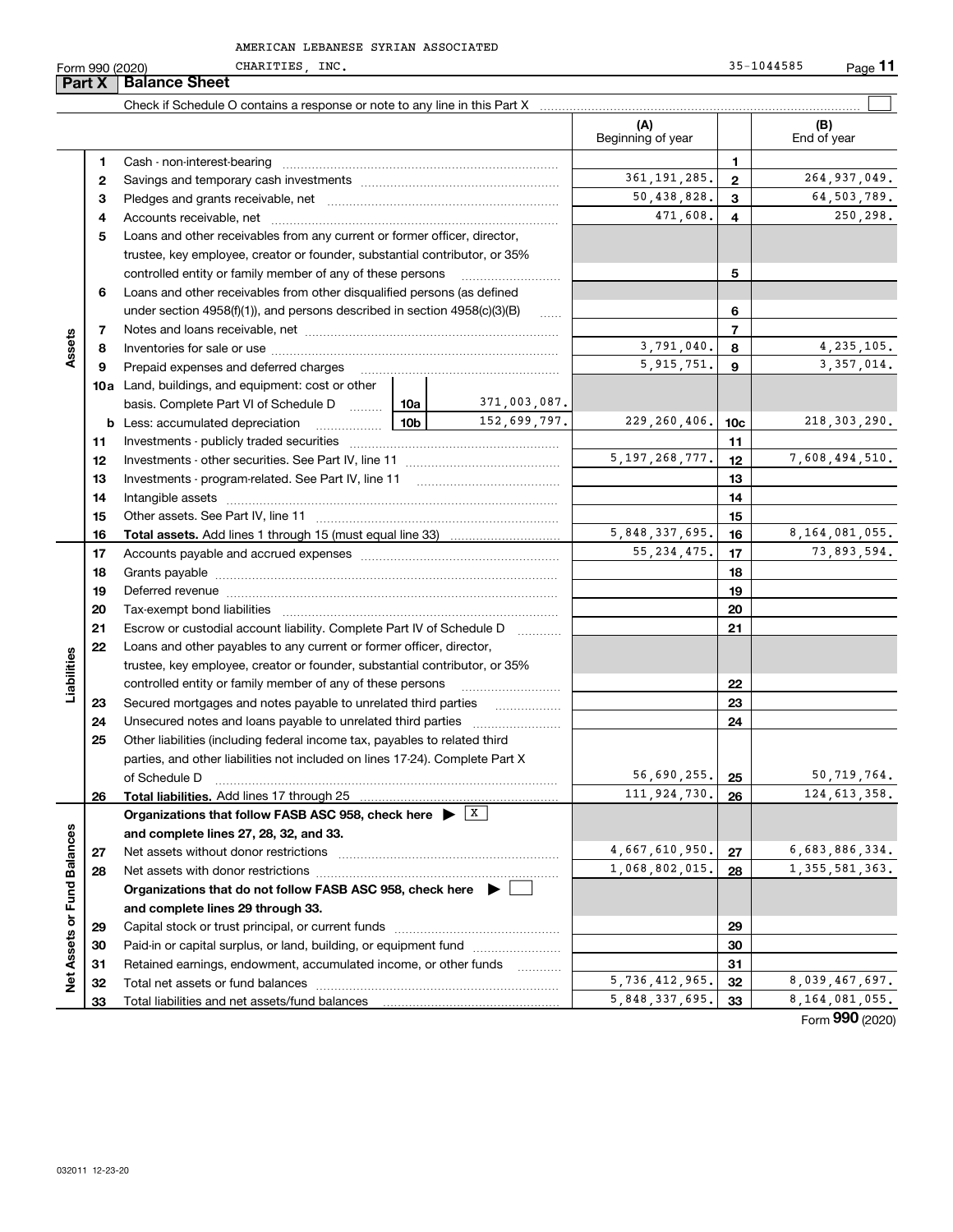|    | AMERICAN LEBANESE SYRIAN ASSOCIATED                                                                                                                                                                                            |                         |                |              |                |
|----|--------------------------------------------------------------------------------------------------------------------------------------------------------------------------------------------------------------------------------|-------------------------|----------------|--------------|----------------|
|    | CHARITIES, INC.<br>Form 990 (2020)                                                                                                                                                                                             |                         | $35 - 1044585$ |              | Page $12$      |
|    | Part XI<br><b>Reconciliation of Net Assets</b>                                                                                                                                                                                 |                         |                |              |                |
|    |                                                                                                                                                                                                                                |                         |                |              |                |
|    |                                                                                                                                                                                                                                |                         |                |              |                |
| 1  |                                                                                                                                                                                                                                | $\mathbf{1}$            | 2,403,702,104. |              |                |
| 2  |                                                                                                                                                                                                                                | $\mathbf{2}$            | 1,623,044,713. |              |                |
| 3  | Revenue less expenses. Subtract line 2 from line 1                                                                                                                                                                             | $\overline{3}$          |                | 780,657,391. |                |
| 4  |                                                                                                                                                                                                                                | $\overline{\mathbf{4}}$ | 5,736,412,965. |              |                |
| 5  | Net unrealized gains (losses) on investments [11] matter continuum matter of the state of the state of the state of the state of the state of the state of the state of the state of the state of the state of the state of th | 5                       | 1,522,397,341. |              |                |
| 6  |                                                                                                                                                                                                                                | 6                       |                |              |                |
| 7  | Investment expenses www.communication.communication.com/www.communication.com/www.communication.com                                                                                                                            | $\overline{7}$          |                |              |                |
| 8  |                                                                                                                                                                                                                                | 8                       |                |              |                |
| 9  | Other changes in net assets or fund balances (explain on Schedule O)                                                                                                                                                           | 9                       |                |              | $\mathbf{0}$ . |
| 10 | Net assets or fund balances at end of year. Combine lines 3 through 9 (must equal Part X, line 32,                                                                                                                             |                         |                |              |                |
|    | column (B))                                                                                                                                                                                                                    | 10                      | 8,039,467,697. |              |                |
|    | Part XII Financial Statements and Reporting                                                                                                                                                                                    |                         |                |              |                |
|    |                                                                                                                                                                                                                                |                         |                |              |                |
|    |                                                                                                                                                                                                                                |                         |                | <b>Yes</b>   | No             |
| 1  | $X$ Accrual<br>Accounting method used to prepare the Form 990: <u>June</u> Cash<br>Other                                                                                                                                       |                         |                |              |                |
|    | If the organization changed its method of accounting from a prior year or checked "Other," explain in Schedule O.                                                                                                              |                         |                |              |                |
|    | 2a Were the organization's financial statements compiled or reviewed by an independent accountant?                                                                                                                             |                         | 2a             |              | X              |
|    | If "Yes," check a box below to indicate whether the financial statements for the year were compiled or reviewed on a                                                                                                           |                         |                |              |                |
|    | separate basis, consolidated basis, or both:                                                                                                                                                                                   |                         |                |              |                |
|    | Separate basis<br><b>Consolidated basis</b><br>Both consolidated and separate basis                                                                                                                                            |                         |                |              |                |
|    | b Were the organization's financial statements audited by an independent accountant?                                                                                                                                           |                         | 2 <sub>b</sub> | х            |                |
|    | If "Yes," check a box below to indicate whether the financial statements for the year were audited on a separate basis,                                                                                                        |                         |                |              |                |
|    | consolidated basis, or both:                                                                                                                                                                                                   |                         |                |              |                |
|    | $X$ Both consolidated and separate basis<br>Separate basis<br>Consolidated basis                                                                                                                                               |                         |                |              |                |
|    | c If "Yes" to line 2a or 2b, does the organization have a committee that assumes responsibility for oversight of the audit,                                                                                                    |                         |                |              |                |
|    |                                                                                                                                                                                                                                |                         | 2c             | х            |                |
|    | If the organization changed either its oversight process or selection process during the tax year, explain on Schedule O.                                                                                                      |                         |                |              |                |
|    | 3a As a result of a federal award, was the organization required to undergo an audit or audits as set forth in the Single Audit                                                                                                |                         |                |              |                |
|    |                                                                                                                                                                                                                                |                         | 3a             |              | х              |
|    | b If "Yes," did the organization undergo the required audit or audits? If the organization did not undergo the required audit                                                                                                  |                         |                |              |                |
|    |                                                                                                                                                                                                                                |                         | 3b             |              |                |

Form (2020) **990**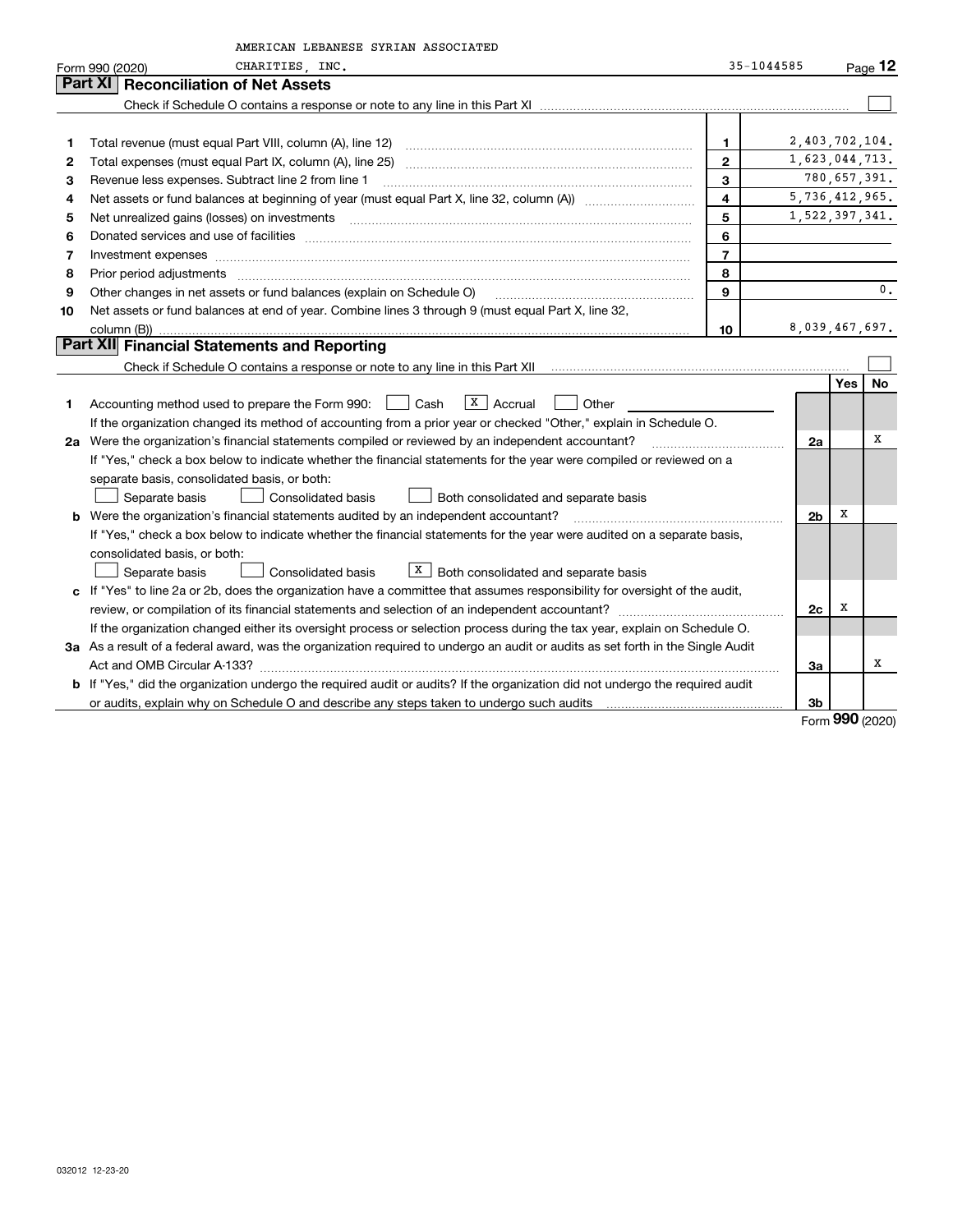|        | <b>SCHEDULE A</b>                                      |                                                                                      | <b>Public Charity Status and Public Support</b>                                                                                                                                                                                                      |                                    |                                 |                            | OMB No. 1545-0047                     |
|--------|--------------------------------------------------------|--------------------------------------------------------------------------------------|------------------------------------------------------------------------------------------------------------------------------------------------------------------------------------------------------------------------------------------------------|------------------------------------|---------------------------------|----------------------------|---------------------------------------|
|        | (Form 990 or 990-EZ)                                   |                                                                                      | Complete if the organization is a section 501(c)(3) organization or a section                                                                                                                                                                        |                                    |                                 |                            |                                       |
|        |                                                        |                                                                                      | 4947(a)(1) nonexempt charitable trust.                                                                                                                                                                                                               |                                    |                                 |                            |                                       |
|        | Department of the Treasury<br>Internal Revenue Service |                                                                                      | Attach to Form 990 or Form 990-EZ.                                                                                                                                                                                                                   |                                    |                                 |                            | <b>Open to Public</b>                 |
|        |                                                        |                                                                                      | $\blacktriangleright$ Go to www.irs.gov/Form990 for instructions and the latest information.                                                                                                                                                         |                                    |                                 |                            | Inspection                            |
|        | Name of the organization                               | AMERICAN LEBANESE SYRIAN ASSOCIATED                                                  |                                                                                                                                                                                                                                                      |                                    |                                 |                            | <b>Employer identification number</b> |
| Part I |                                                        | CHARITIES, INC.                                                                      | Reason for Public Charity Status. (All organizations must complete this part.) See instructions.                                                                                                                                                     |                                    |                                 |                            | 35-1044585                            |
|        |                                                        |                                                                                      |                                                                                                                                                                                                                                                      |                                    |                                 |                            |                                       |
|        |                                                        |                                                                                      | The organization is not a private foundation because it is: (For lines 1 through 12, check only one box.)                                                                                                                                            |                                    |                                 |                            |                                       |
| 1<br>2 |                                                        |                                                                                      | A church, convention of churches, or association of churches described in section 170(b)(1)(A)(i).                                                                                                                                                   |                                    |                                 |                            |                                       |
| 3      |                                                        |                                                                                      | A school described in section 170(b)(1)(A)(ii). (Attach Schedule E (Form 990 or 990-EZ).)<br>A hospital or a cooperative hospital service organization described in section 170(b)(1)(A)(iii).                                                       |                                    |                                 |                            |                                       |
| 4      |                                                        |                                                                                      | A medical research organization operated in conjunction with a hospital described in section 170(b)(1)(A)(iii). Enter the hospital's name,                                                                                                           |                                    |                                 |                            |                                       |
|        | city, and state:                                       |                                                                                      |                                                                                                                                                                                                                                                      |                                    |                                 |                            |                                       |
| 5      |                                                        |                                                                                      | An organization operated for the benefit of a college or university owned or operated by a governmental unit described in                                                                                                                            |                                    |                                 |                            |                                       |
|        |                                                        | section 170(b)(1)(A)(iv). (Complete Part II.)                                        |                                                                                                                                                                                                                                                      |                                    |                                 |                            |                                       |
| 6      |                                                        |                                                                                      | A federal, state, or local government or governmental unit described in section 170(b)(1)(A)(v).                                                                                                                                                     |                                    |                                 |                            |                                       |
| X<br>7 |                                                        |                                                                                      | An organization that normally receives a substantial part of its support from a governmental unit or from the general public described in                                                                                                            |                                    |                                 |                            |                                       |
|        |                                                        | section 170(b)(1)(A)(vi). (Complete Part II.)                                        |                                                                                                                                                                                                                                                      |                                    |                                 |                            |                                       |
| 8      |                                                        |                                                                                      | A community trust described in section 170(b)(1)(A)(vi). (Complete Part II.)                                                                                                                                                                         |                                    |                                 |                            |                                       |
| 9      |                                                        |                                                                                      | An agricultural research organization described in section 170(b)(1)(A)(ix) operated in conjunction with a land-grant college                                                                                                                        |                                    |                                 |                            |                                       |
|        |                                                        |                                                                                      | or university or a non-land-grant college of agriculture (see instructions). Enter the name, city, and state of the college or                                                                                                                       |                                    |                                 |                            |                                       |
|        | university:                                            |                                                                                      |                                                                                                                                                                                                                                                      |                                    |                                 |                            |                                       |
| 10     |                                                        |                                                                                      | An organization that normally receives (1) more than 33 1/3% of its support from contributions, membership fees, and gross receipts from                                                                                                             |                                    |                                 |                            |                                       |
|        |                                                        |                                                                                      | activities related to its exempt functions, subject to certain exceptions; and (2) no more than 33 1/3% of its support from gross investment                                                                                                         |                                    |                                 |                            |                                       |
|        |                                                        |                                                                                      | income and unrelated business taxable income (less section 511 tax) from businesses acquired by the organization after June 30, 1975.                                                                                                                |                                    |                                 |                            |                                       |
|        |                                                        | See section 509(a)(2). (Complete Part III.)                                          |                                                                                                                                                                                                                                                      |                                    |                                 |                            |                                       |
| 11     |                                                        |                                                                                      | An organization organized and operated exclusively to test for public safety. See section 509(a)(4).                                                                                                                                                 |                                    |                                 |                            |                                       |
| 12     |                                                        |                                                                                      | An organization organized and operated exclusively for the benefit of, to perform the functions of, or to carry out the purposes of one or                                                                                                           |                                    |                                 |                            |                                       |
|        |                                                        |                                                                                      | more publicly supported organizations described in section 509(a)(1) or section 509(a)(2). See section 509(a)(3). Check the box in<br>lines 12a through 12d that describes the type of supporting organization and complete lines 12e, 12f, and 12g. |                                    |                                 |                            |                                       |
| а      |                                                        |                                                                                      | Type I. A supporting organization operated, supervised, or controlled by its supported organization(s), typically by giving                                                                                                                          |                                    |                                 |                            |                                       |
|        |                                                        |                                                                                      | the supported organization(s) the power to regularly appoint or elect a majority of the directors or trustees of the supporting                                                                                                                      |                                    |                                 |                            |                                       |
|        |                                                        | organization. You must complete Part IV, Sections A and B.                           |                                                                                                                                                                                                                                                      |                                    |                                 |                            |                                       |
| b      |                                                        |                                                                                      | Type II. A supporting organization supervised or controlled in connection with its supported organization(s), by having                                                                                                                              |                                    |                                 |                            |                                       |
|        |                                                        |                                                                                      | control or management of the supporting organization vested in the same persons that control or manage the supported                                                                                                                                 |                                    |                                 |                            |                                       |
|        |                                                        | organization(s). You must complete Part IV, Sections A and C.                        |                                                                                                                                                                                                                                                      |                                    |                                 |                            |                                       |
| c      |                                                        |                                                                                      | Type III functionally integrated. A supporting organization operated in connection with, and functionally integrated with,                                                                                                                           |                                    |                                 |                            |                                       |
|        |                                                        |                                                                                      | its supported organization(s) (see instructions). You must complete Part IV, Sections A, D, and E.                                                                                                                                                   |                                    |                                 |                            |                                       |
| d      |                                                        |                                                                                      | Type III non-functionally integrated. A supporting organization operated in connection with its supported organization(s)                                                                                                                            |                                    |                                 |                            |                                       |
|        |                                                        |                                                                                      | that is not functionally integrated. The organization generally must satisfy a distribution requirement and an attentiveness                                                                                                                         |                                    |                                 |                            |                                       |
|        |                                                        |                                                                                      | requirement (see instructions). You must complete Part IV, Sections A and D, and Part V.                                                                                                                                                             |                                    |                                 |                            |                                       |
| е      |                                                        |                                                                                      | Check this box if the organization received a written determination from the IRS that it is a Type I, Type II, Type III                                                                                                                              |                                    |                                 |                            |                                       |
|        |                                                        |                                                                                      | functionally integrated, or Type III non-functionally integrated supporting organization.                                                                                                                                                            |                                    |                                 |                            |                                       |
|        | f Enter the number of supported organizations          |                                                                                      |                                                                                                                                                                                                                                                      |                                    |                                 |                            |                                       |
|        | (i) Name of supported                                  | g Provide the following information about the supported organization(s).<br>(ii) EIN | (iii) Type of organization                                                                                                                                                                                                                           |                                    | (iv) Is the organization listed | (v) Amount of monetary     | (vi) Amount of other                  |
|        | organization                                           |                                                                                      | (described on lines 1-10                                                                                                                                                                                                                             | in your governing document?<br>Yes | No.                             | support (see instructions) | support (see instructions)            |
|        |                                                        |                                                                                      | above (see instructions))                                                                                                                                                                                                                            |                                    |                                 |                            |                                       |
|        |                                                        |                                                                                      |                                                                                                                                                                                                                                                      |                                    |                                 |                            |                                       |
|        |                                                        |                                                                                      |                                                                                                                                                                                                                                                      |                                    |                                 |                            |                                       |
|        |                                                        |                                                                                      |                                                                                                                                                                                                                                                      |                                    |                                 |                            |                                       |
|        |                                                        |                                                                                      |                                                                                                                                                                                                                                                      |                                    |                                 |                            |                                       |
|        |                                                        |                                                                                      |                                                                                                                                                                                                                                                      |                                    |                                 |                            |                                       |
|        |                                                        |                                                                                      |                                                                                                                                                                                                                                                      |                                    |                                 |                            |                                       |
|        |                                                        |                                                                                      |                                                                                                                                                                                                                                                      |                                    |                                 |                            |                                       |
|        |                                                        |                                                                                      |                                                                                                                                                                                                                                                      |                                    |                                 |                            |                                       |
|        |                                                        |                                                                                      |                                                                                                                                                                                                                                                      |                                    |                                 |                            |                                       |
| Total  |                                                        |                                                                                      |                                                                                                                                                                                                                                                      |                                    |                                 |                            |                                       |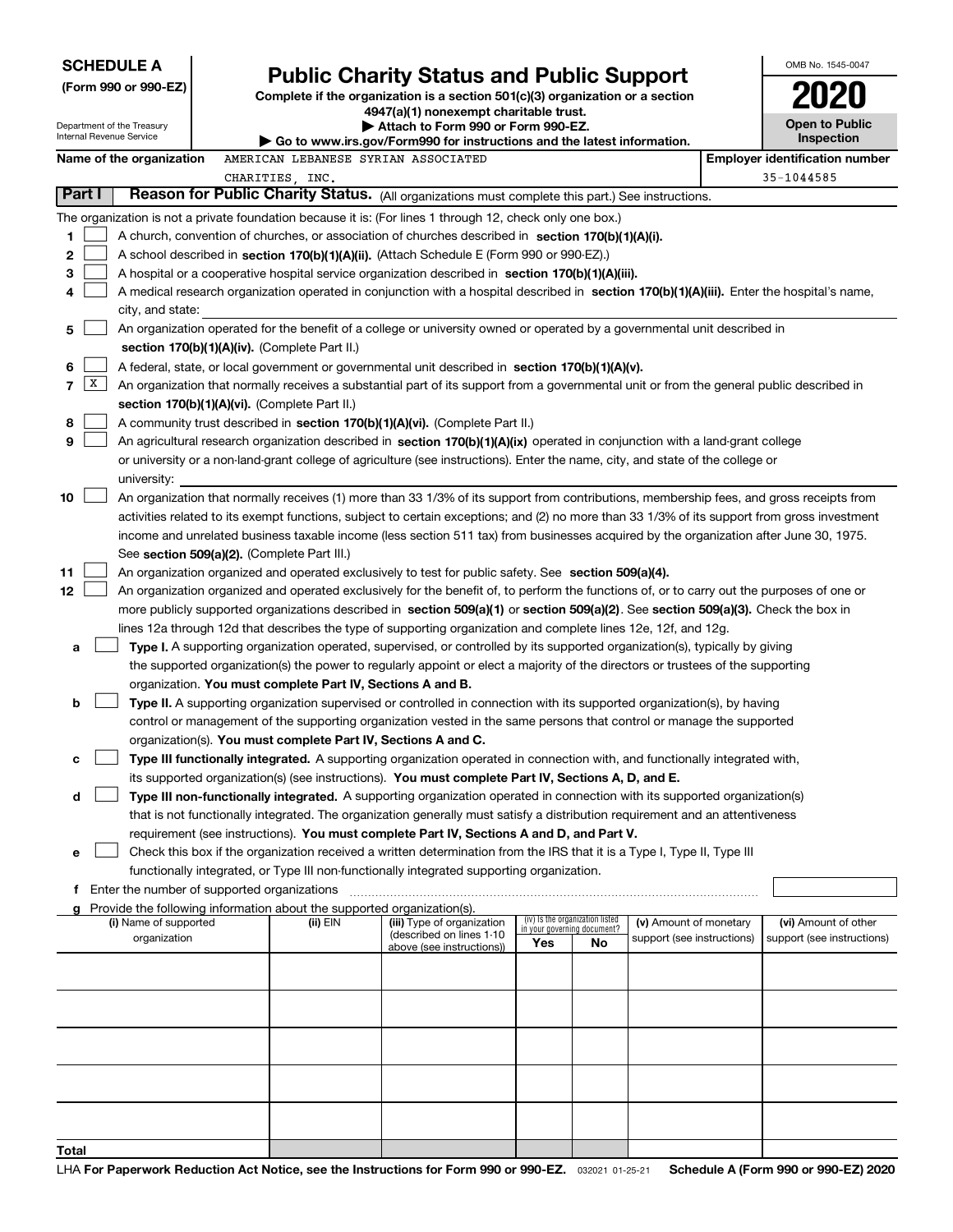| AMERICAN LEBANESE SYRIAN ASSOCIATED |  |  |
|-------------------------------------|--|--|
|-------------------------------------|--|--|

### Schedule A (Form 990 or 990-EZ) 2020 CHARITIES, INC. 35-1044585 Page

**Part II Support Schedule for Organizations Described in Sections 170(b)(1)(A)(iv) and 170(b)(1)(A)(vi)** 

(Complete only if you checked the box on line 5, 7, or 8 of Part I or if the organization failed to qualify under Part III. If the organization fails to qualify under the tests listed below, please complete Part III.)

| <b>Section A. Public Support</b>                                                                                                                                                                                               |             |                                                             |             |               |                                      |                                      |
|--------------------------------------------------------------------------------------------------------------------------------------------------------------------------------------------------------------------------------|-------------|-------------------------------------------------------------|-------------|---------------|--------------------------------------|--------------------------------------|
| Calendar year (or fiscal year beginning in) $\blacktriangleright$                                                                                                                                                              | (a) 2016    | (b) 2017                                                    | $(c)$ 2018  | $(d)$ 2019    | (e) 2020                             | (f) Total                            |
| 1 Gifts, grants, contributions, and                                                                                                                                                                                            |             |                                                             |             |               |                                      |                                      |
| membership fees received. (Do not                                                                                                                                                                                              |             |                                                             |             |               |                                      |                                      |
| include any "unusual grants.")                                                                                                                                                                                                 | 1314189700. | 1446493050                                                  | 1667190856. | 1744366291    | 2024430417.                          | 8196670314.                          |
| 2 Tax revenues levied for the organ-                                                                                                                                                                                           |             |                                                             |             |               |                                      |                                      |
| ization's benefit and either paid to                                                                                                                                                                                           |             |                                                             |             |               |                                      |                                      |
| or expended on its behalf                                                                                                                                                                                                      |             |                                                             |             |               |                                      |                                      |
| 3 The value of services or facilities                                                                                                                                                                                          |             |                                                             |             |               |                                      |                                      |
| furnished by a governmental unit to                                                                                                                                                                                            |             |                                                             |             |               |                                      |                                      |
| the organization without charge                                                                                                                                                                                                |             |                                                             |             |               |                                      |                                      |
| 4 Total. Add lines 1 through 3                                                                                                                                                                                                 | 1314189700. | 1446493050                                                  | 1667190856  | 1744366291    | 2024430417.                          | 8196670314.                          |
| 5 The portion of total contributions                                                                                                                                                                                           |             |                                                             |             |               |                                      |                                      |
| by each person (other than a                                                                                                                                                                                                   |             |                                                             |             |               |                                      |                                      |
| governmental unit or publicly                                                                                                                                                                                                  |             |                                                             |             |               |                                      |                                      |
| supported organization) included                                                                                                                                                                                               |             |                                                             |             |               |                                      |                                      |
| on line 1 that exceeds 2% of the                                                                                                                                                                                               |             |                                                             |             |               |                                      |                                      |
| amount shown on line 11,                                                                                                                                                                                                       |             |                                                             |             |               |                                      |                                      |
| column (f)                                                                                                                                                                                                                     |             |                                                             |             |               |                                      |                                      |
| 6 Public support. Subtract line 5 from line 4.                                                                                                                                                                                 |             |                                                             |             |               |                                      | 8196670314.                          |
| <b>Section B. Total Support</b>                                                                                                                                                                                                |             |                                                             |             |               |                                      |                                      |
| Calendar year (or fiscal year beginning in) $\blacktriangleright$                                                                                                                                                              | (a) 2016    | (b) 2017                                                    | $(c)$ 2018  | $(d)$ 2019    | (e) 2020                             | (f) Total                            |
| <b>7</b> Amounts from line 4                                                                                                                                                                                                   | 1314189700, | 1446493050                                                  | 1667190856  | 1744366291    | 2024430417.                          | 8196670314.                          |
| 8 Gross income from interest,                                                                                                                                                                                                  |             |                                                             |             |               |                                      |                                      |
| dividends, payments received on                                                                                                                                                                                                |             |                                                             |             |               |                                      |                                      |
| securities loans, rents, royalties,                                                                                                                                                                                            |             |                                                             |             |               |                                      |                                      |
| and income from similar sources                                                                                                                                                                                                | 23,051,442. | 26, 152, 721.                                               | 35,719,999. | 25, 296, 657. | 33, 208, 256.                        | 143,429,075.                         |
| 9 Net income from unrelated business                                                                                                                                                                                           |             |                                                             |             |               |                                      |                                      |
| activities, whether or not the                                                                                                                                                                                                 |             |                                                             |             |               |                                      |                                      |
| business is regularly carried on                                                                                                                                                                                               | 719,985.    | 754,615.                                                    | 0.          | 0.            | 0.                                   | 1,474,600.                           |
| 10 Other income. Do not include gain                                                                                                                                                                                           |             |                                                             |             |               |                                      |                                      |
| or loss from the sale of capital                                                                                                                                                                                               |             |                                                             |             |               |                                      |                                      |
| assets (Explain in Part VI.)                                                                                                                                                                                                   |             | $44, 211, 185.$ 51, $485, 671.$ 55, 697, 649. 46, 576, 106. |             |               | 50,453,806.                          | 248, 424, 417.                       |
| <b>11 Total support.</b> Add lines 7 through 10                                                                                                                                                                                |             |                                                             |             |               |                                      | 8589998406.                          |
| <b>12</b> Gross receipts from related activities, etc. (see instructions)                                                                                                                                                      |             |                                                             |             |               | 12                                   |                                      |
| 13 First 5 years. If the Form 990 is for the organization's first, second, third, fourth, or fifth tax year as a section 501(c)(3)                                                                                             |             |                                                             |             |               |                                      |                                      |
| organization, check this box and stop here manufactured and according to the state of the state of the state of the state of the state of the state of the state of the state of the state of the state of the state of the st |             |                                                             |             |               |                                      |                                      |
| <b>Section C. Computation of Public Support Percentage</b>                                                                                                                                                                     |             |                                                             |             |               |                                      |                                      |
| 14 Public support percentage for 2020 (line 6, column (f), divided by line 11, column (f) <i>marroummaname</i>                                                                                                                 |             |                                                             |             |               | 14                                   | 95.42<br>%                           |
|                                                                                                                                                                                                                                |             |                                                             |             |               | 15                                   | 95.16<br>%                           |
| 16a 33 1/3% support test - 2020. If the organization did not check the box on line 13, and line 14 is 33 1/3% or more, check this box and                                                                                      |             |                                                             |             |               |                                      |                                      |
| stop here. The organization qualifies as a publicly supported organization                                                                                                                                                     |             |                                                             |             |               |                                      | $\blacktriangleright$ $\overline{x}$ |
| b 33 1/3% support test - 2019. If the organization did not check a box on line 13 or 16a, and line 15 is 33 1/3% or more, check this box                                                                                       |             |                                                             |             |               |                                      |                                      |
| and stop here. The organization qualifies as a publicly supported organization                                                                                                                                                 |             |                                                             |             |               |                                      |                                      |
| 17a 10% -facts-and-circumstances test - 2020. If the organization did not check a box on line 13, 16a, or 16b, and line 14 is 10% or more,                                                                                     |             |                                                             |             |               |                                      |                                      |
| and if the organization meets the facts-and-circumstances test, check this box and stop here. Explain in Part VI how the organization                                                                                          |             |                                                             |             |               |                                      |                                      |
| meets the facts-and-circumstances test. The organization qualifies as a publicly supported organization                                                                                                                        |             |                                                             |             |               |                                      |                                      |
| <b>b 10% -facts-and-circumstances test - 2019.</b> If the organization did not check a box on line 13, 16a, 16b, or 17a, and line 15 is 10% or                                                                                 |             |                                                             |             |               |                                      |                                      |
| more, and if the organization meets the facts-and-circumstances test, check this box and stop here. Explain in Part VI how the                                                                                                 |             |                                                             |             |               |                                      |                                      |
| organization meets the facts-and-circumstances test. The organization qualifies as a publicly supported organization                                                                                                           |             |                                                             |             |               |                                      |                                      |
| 18 Private foundation. If the organization did not check a box on line 13, 16a, 16b, 17a, or 17b, check this box and see instructions                                                                                          |             |                                                             |             |               |                                      |                                      |
|                                                                                                                                                                                                                                |             |                                                             |             |               | Schodule A (Form 000 or 000 EZ) 2020 |                                      |

**Schedule A (Form 990 or 990-EZ) 2020**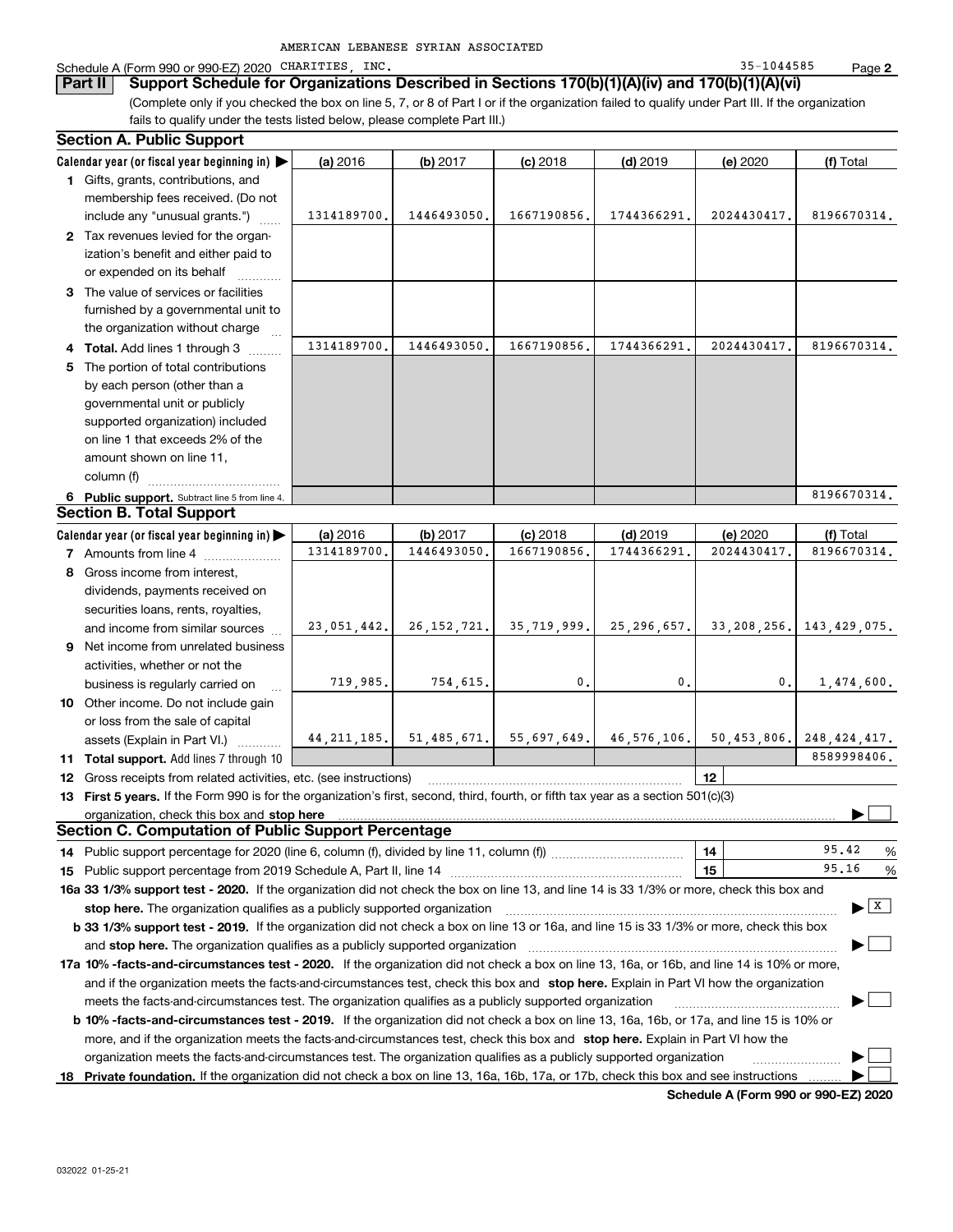#### Schedule A (Form 990 or 990-EZ) 2020 CHARITIES, INC. 35-1044585 Page

### **Part III** | Support Schedule for Organizations Described in Section 509(a)(2)

(Complete only if you checked the box on line 10 of Part I or if the organization failed to qualify under Part II. If the organization fails to qualify under the tests listed below, please complete Part II.)

| <b>Section A. Public Support</b>                                                                                                                                                                                                                                         |          |          |                 |                                       |          |                                             |
|--------------------------------------------------------------------------------------------------------------------------------------------------------------------------------------------------------------------------------------------------------------------------|----------|----------|-----------------|---------------------------------------|----------|---------------------------------------------|
| Calendar year (or fiscal year beginning in) $\blacktriangleright$                                                                                                                                                                                                        | (a) 2016 | (b) 2017 | <b>(c)</b> 2018 | $(d)$ 2019                            | (e) 2020 | (f) Total                                   |
| 1 Gifts, grants, contributions, and                                                                                                                                                                                                                                      |          |          |                 |                                       |          |                                             |
| membership fees received. (Do not                                                                                                                                                                                                                                        |          |          |                 |                                       |          |                                             |
| include any "unusual grants.")                                                                                                                                                                                                                                           |          |          |                 |                                       |          |                                             |
| <b>2</b> Gross receipts from admissions,<br>merchandise sold or services per-<br>formed, or facilities furnished in<br>any activity that is related to the<br>organization's tax-exempt purpose                                                                          |          |          |                 |                                       |          |                                             |
| 3 Gross receipts from activities that<br>are not an unrelated trade or bus-                                                                                                                                                                                              |          |          |                 |                                       |          |                                             |
| iness under section 513                                                                                                                                                                                                                                                  |          |          |                 |                                       |          |                                             |
| 4 Tax revenues levied for the organ-<br>ization's benefit and either paid to                                                                                                                                                                                             |          |          |                 |                                       |          |                                             |
| or expended on its behalf<br>.                                                                                                                                                                                                                                           |          |          |                 |                                       |          |                                             |
| 5 The value of services or facilities<br>furnished by a governmental unit to<br>the organization without charge                                                                                                                                                          |          |          |                 |                                       |          |                                             |
| <b>6 Total.</b> Add lines 1 through 5                                                                                                                                                                                                                                    |          |          |                 |                                       |          |                                             |
| 7a Amounts included on lines 1, 2, and<br>3 received from disqualified persons                                                                                                                                                                                           |          |          |                 |                                       |          |                                             |
| <b>b</b> Amounts included on lines 2 and 3 received<br>from other than disqualified persons that<br>exceed the greater of \$5,000 or 1% of the<br>amount on line 13 for the year                                                                                         |          |          |                 |                                       |          |                                             |
| c Add lines 7a and 7b                                                                                                                                                                                                                                                    |          |          |                 |                                       |          |                                             |
| 8 Public support. (Subtract line 7c from line 6.)                                                                                                                                                                                                                        |          |          |                 |                                       |          |                                             |
| <b>Section B. Total Support</b>                                                                                                                                                                                                                                          |          |          |                 |                                       |          |                                             |
| Calendar year (or fiscal year beginning in) $\blacktriangleright$                                                                                                                                                                                                        | (a) 2016 | (b) 2017 | $(c)$ 2018      | $(d)$ 2019                            | (e) 2020 | (f) Total                                   |
| 9 Amounts from line 6<br>10a Gross income from interest,<br>dividends, payments received on<br>securities loans, rents, royalties,<br>and income from similar sources                                                                                                    |          |          |                 |                                       |          |                                             |
| <b>b</b> Unrelated business taxable income<br>(less section 511 taxes) from businesses<br>acquired after June 30, 1975                                                                                                                                                   |          |          |                 |                                       |          |                                             |
| c Add lines 10a and 10b                                                                                                                                                                                                                                                  |          |          |                 |                                       |          |                                             |
| 11 Net income from unrelated business<br>activities not included in line 10b.<br>whether or not the business is<br>regularly carried on                                                                                                                                  |          |          |                 |                                       |          |                                             |
| 12 Other income. Do not include gain<br>or loss from the sale of capital<br>assets (Explain in Part VI.)                                                                                                                                                                 |          |          |                 |                                       |          |                                             |
| <b>13</b> Total support. (Add lines 9, 10c, 11, and 12.)<br>14 First 5 years. If the Form 990 is for the organization's first, second, third, fourth, or fifth tax year as a section 501(c)(3) organization,                                                             |          |          |                 |                                       |          |                                             |
| check this box and stop here measured and contained a state of the state of the state of the state of the state of the state of the state of the state of the state of the state of the state of the state of the state of the                                           |          |          |                 |                                       |          |                                             |
| <b>Section C. Computation of Public Support Percentage</b>                                                                                                                                                                                                               |          |          |                 |                                       |          |                                             |
| 15 Public support percentage for 2020 (line 8, column (f), divided by line 13, column (f))                                                                                                                                                                               |          |          |                 | <u> 1986 - Januar Start, martin a</u> | 15       | %                                           |
| 16 Public support percentage from 2019 Schedule A, Part III, line 15                                                                                                                                                                                                     |          |          |                 |                                       | 16       | %                                           |
| Section D. Computation of Investment Income Percentage                                                                                                                                                                                                                   |          |          |                 |                                       |          |                                             |
|                                                                                                                                                                                                                                                                          |          |          |                 |                                       | 17       | %                                           |
| <b>18</b> Investment income percentage from <b>2019</b> Schedule A, Part III, line 17                                                                                                                                                                                    |          |          |                 |                                       | 18       | %                                           |
| 19a 33 1/3% support tests - 2020. If the organization did not check the box on line 14, and line 15 is more than 33 1/3%, and line 17 is not                                                                                                                             |          |          |                 |                                       |          |                                             |
| more than 33 1/3%, check this box and stop here. The organization qualifies as a publicly supported organization                                                                                                                                                         |          |          |                 |                                       |          | ▶                                           |
| b 33 1/3% support tests - 2019. If the organization did not check a box on line 14 or line 19a, and line 16 is more than 33 1/3%, and<br>line 18 is not more than 33 1/3%, check this box and stop here. The organization qualifies as a publicly supported organization |          |          |                 |                                       |          |                                             |
| 20 Private foundation. If the organization did not check a box on line 14, 19a, or 19b, check this box and see instructions                                                                                                                                              |          |          |                 |                                       |          |                                             |
|                                                                                                                                                                                                                                                                          |          |          |                 |                                       |          | <b>Cohodulo A (Form 000 or 000 EZ) 2020</b> |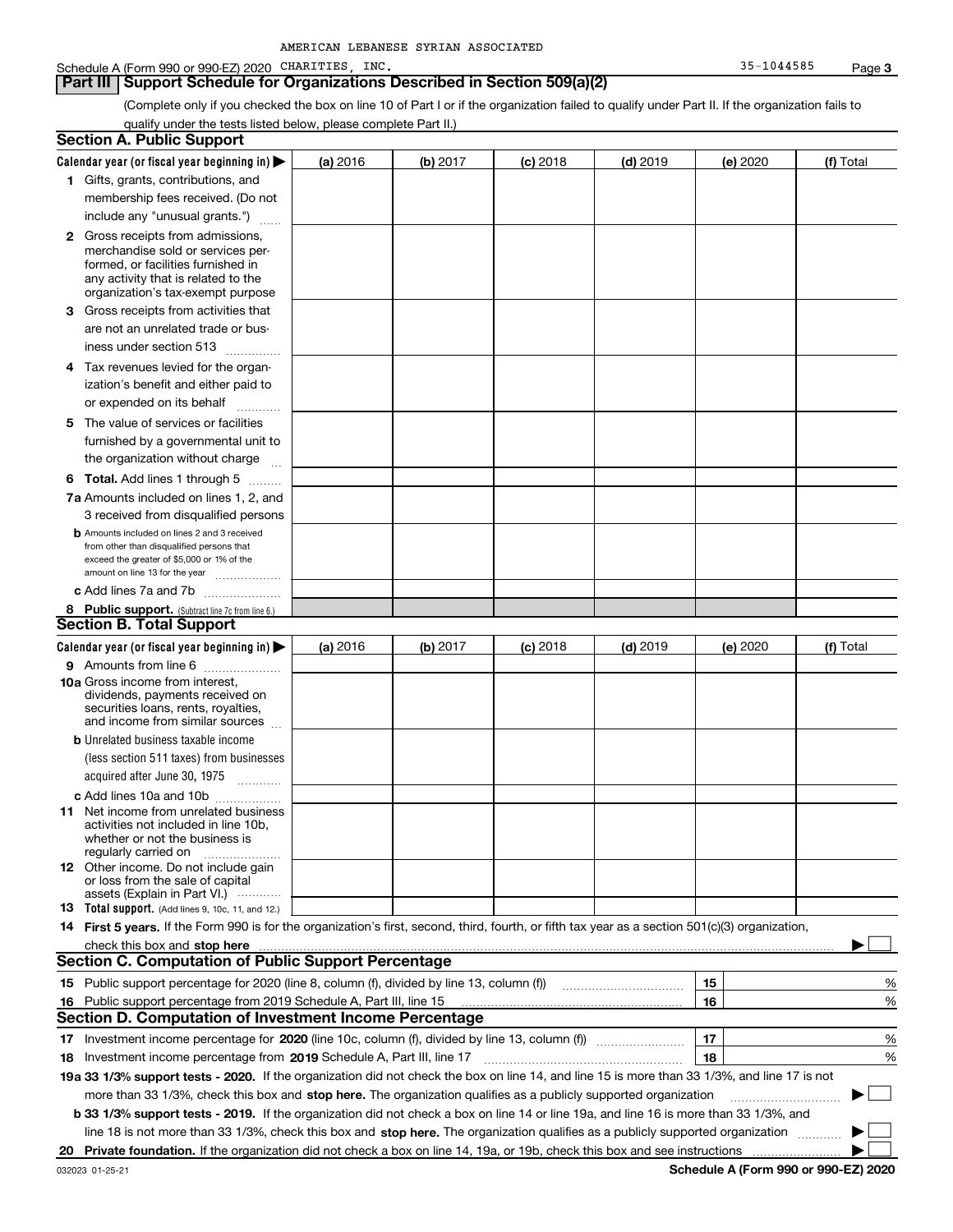#### Schedule A (Form 990 or 990-EZ) 2020 CHARITIES, INC. 35-1044585 Page

(Complete only if you checked a box in line 12 on Part I. If you checked box 12a, Part I, complete Sections A and B. If you checked box 12b, Part I, complete Sections A and C. If you checked box 12c, Part I, complete Sections A, D, and E. If you checked box 12d, Part I, complete Sections A and D, and complete Part V.)

## **Section A. All Supporting Organizations**

- **1** Are all of the organization's supported organizations listed by name in the organization's governing documents? If "No," describe in **Part VI** how the supported organizations are designated. If designated by *class or purpose, describe the designation. If historic and continuing relationship, explain.*
- **2** Did the organization have any supported organization that does not have an IRS determination of status under section 509(a)(1) or (2)? If "Yes," explain in Part VI how the organization determined that the supported *organization was described in section 509(a)(1) or (2).*
- **3a** Did the organization have a supported organization described in section 501(c)(4), (5), or (6)? If "Yes," answer *lines 3b and 3c below.*
- **b** Did the organization confirm that each supported organization qualified under section 501(c)(4), (5), or (6) and satisfied the public support tests under section 509(a)(2)? If "Yes," describe in **Part VI** when and how the *organization made the determination.*
- **c**Did the organization ensure that all support to such organizations was used exclusively for section 170(c)(2)(B) purposes? If "Yes," explain in **Part VI** what controls the organization put in place to ensure such use.
- **4a***If* Was any supported organization not organized in the United States ("foreign supported organization")? *"Yes," and if you checked box 12a or 12b in Part I, answer lines 4b and 4c below.*
- **b** Did the organization have ultimate control and discretion in deciding whether to make grants to the foreign supported organization? If "Yes," describe in **Part VI** how the organization had such control and discretion *despite being controlled or supervised by or in connection with its supported organizations.*
- **c** Did the organization support any foreign supported organization that does not have an IRS determination under sections 501(c)(3) and 509(a)(1) or (2)? If "Yes," explain in **Part VI** what controls the organization used *to ensure that all support to the foreign supported organization was used exclusively for section 170(c)(2)(B) purposes.*
- **5a***If "Yes,"* Did the organization add, substitute, or remove any supported organizations during the tax year? answer lines 5b and 5c below (if applicable). Also, provide detail in **Part VI,** including (i) the names and EIN *numbers of the supported organizations added, substituted, or removed; (ii) the reasons for each such action; (iii) the authority under the organization's organizing document authorizing such action; and (iv) how the action was accomplished (such as by amendment to the organizing document).*
- **b** Type I or Type II only. Was any added or substituted supported organization part of a class already designated in the organization's organizing document?
- **cSubstitutions only.**  Was the substitution the result of an event beyond the organization's control?
- **6** Did the organization provide support (whether in the form of grants or the provision of services or facilities) to **Part VI.** *If "Yes," provide detail in* support or benefit one or more of the filing organization's supported organizations? anyone other than (i) its supported organizations, (ii) individuals that are part of the charitable class benefited by one or more of its supported organizations, or (iii) other supporting organizations that also
- **7**Did the organization provide a grant, loan, compensation, or other similar payment to a substantial contributor *If "Yes," complete Part I of Schedule L (Form 990 or 990-EZ).* regard to a substantial contributor? (as defined in section 4958(c)(3)(C)), a family member of a substantial contributor, or a 35% controlled entity with
- **8** Did the organization make a loan to a disqualified person (as defined in section 4958) not described in line 7? *If "Yes," complete Part I of Schedule L (Form 990 or 990-EZ).*
- **9a** Was the organization controlled directly or indirectly at any time during the tax year by one or more in section 509(a)(1) or (2))? If "Yes," *provide detail in* <code>Part VI.</code> disqualified persons, as defined in section 4946 (other than foundation managers and organizations described
- **b** Did one or more disqualified persons (as defined in line 9a) hold a controlling interest in any entity in which the supporting organization had an interest? If "Yes," provide detail in P**art VI**.
- **c**Did a disqualified person (as defined in line 9a) have an ownership interest in, or derive any personal benefit from, assets in which the supporting organization also had an interest? If "Yes," provide detail in P**art VI.**
- **10a** Was the organization subject to the excess business holdings rules of section 4943 because of section supporting organizations)? If "Yes," answer line 10b below. 4943(f) (regarding certain Type II supporting organizations, and all Type III non-functionally integrated
- **b** Did the organization have any excess business holdings in the tax year? (Use Schedule C, Form 4720, to *determine whether the organization had excess business holdings.)*

**10a**

**1**

**2**

**3a**

**3b**

**3c**

**4a**

**4b**

**4c**

**5a**

**5b5c**

**6**

**7**

**8**

**9a**

**9c**

**Yes No**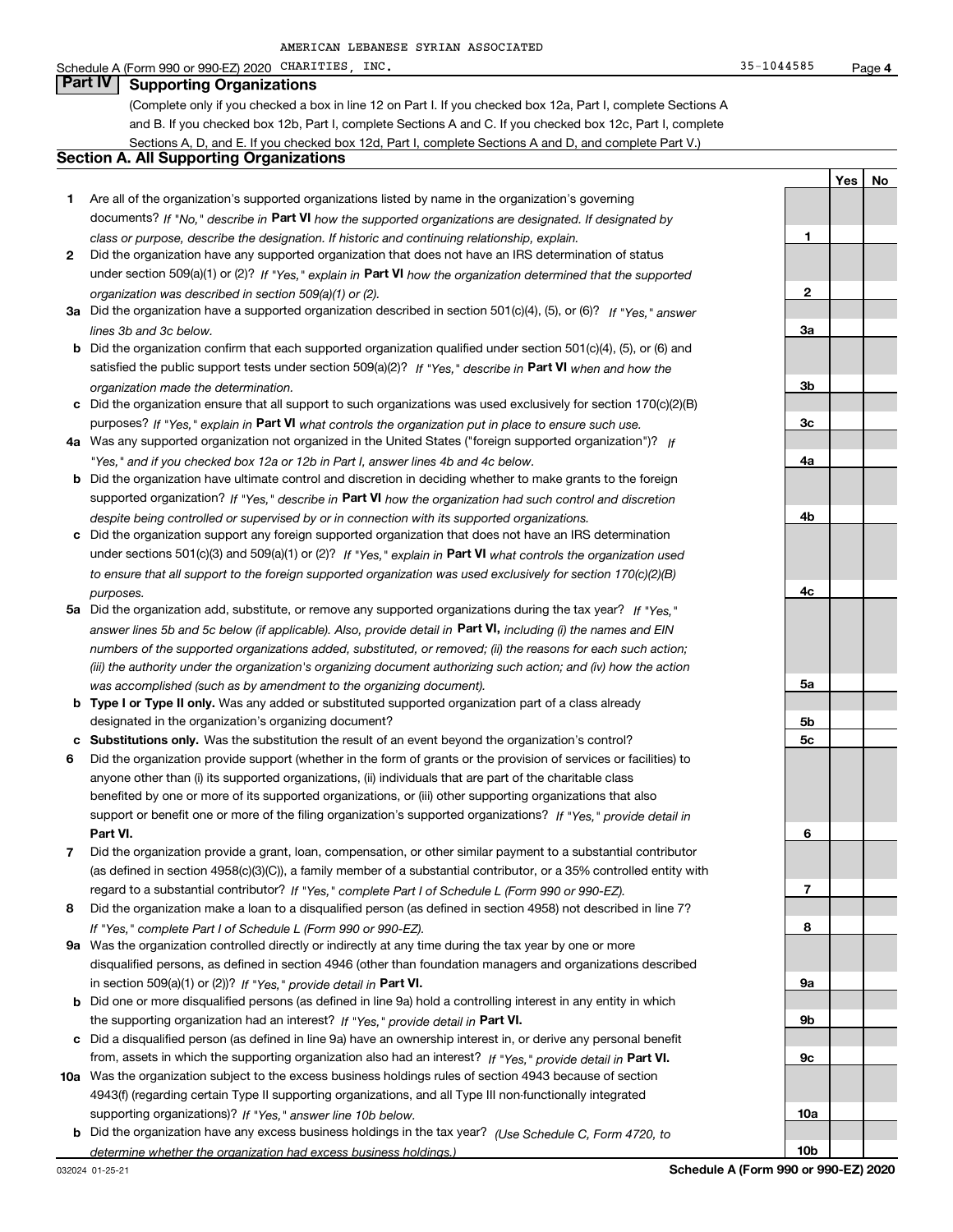|    | Schedule A (Form 990 or 990-EZ) 2020 CHARITIES, INC.                                                                                                                                                                                                      | 35-1044585      |     | Page 5 |
|----|-----------------------------------------------------------------------------------------------------------------------------------------------------------------------------------------------------------------------------------------------------------|-----------------|-----|--------|
|    | <b>Supporting Organizations</b> (continued)<br>Part IV                                                                                                                                                                                                    |                 |     |        |
|    |                                                                                                                                                                                                                                                           |                 | Yes | No     |
| 11 | Has the organization accepted a gift or contribution from any of the following persons?                                                                                                                                                                   |                 |     |        |
|    | a A person who directly or indirectly controls, either alone or together with persons described in lines 11b and                                                                                                                                          |                 |     |        |
|    | 11c below, the governing body of a supported organization?                                                                                                                                                                                                | 11a             |     |        |
|    | <b>b</b> A family member of a person described in line 11a above?                                                                                                                                                                                         | 11 <sub>b</sub> |     |        |
|    | c A 35% controlled entity of a person described in line 11a or 11b above? If "Yes" to line 11a, 11b, or 11c, provide                                                                                                                                      |                 |     |        |
|    |                                                                                                                                                                                                                                                           |                 |     |        |
|    | detail in Part VI.<br><b>Section B. Type I Supporting Organizations</b>                                                                                                                                                                                   | 11c             |     |        |
|    |                                                                                                                                                                                                                                                           |                 |     |        |
|    |                                                                                                                                                                                                                                                           |                 | Yes | No     |
| 1  | Did the governing body, members of the governing body, officers acting in their official capacity, or membership of one or                                                                                                                                |                 |     |        |
|    | more supported organizations have the power to regularly appoint or elect at least a majority of the organization's officers,                                                                                                                             |                 |     |        |
|    | directors, or trustees at all times during the tax year? If "No," describe in Part VI how the supported organization(s)<br>effectively operated, supervised, or controlled the organization's activities. If the organization had more than one supported |                 |     |        |
|    | organization, describe how the powers to appoint and/or remove officers, directors, or trustees were allocated among the                                                                                                                                  |                 |     |        |
|    | supported organizations and what conditions or restrictions, if any, applied to such powers during the tax year.                                                                                                                                          | 1               |     |        |
| 2  | Did the organization operate for the benefit of any supported organization other than the supported                                                                                                                                                       |                 |     |        |
|    | organization(s) that operated, supervised, or controlled the supporting organization? If "Yes," explain in                                                                                                                                                |                 |     |        |
|    | Part VI how providing such benefit carried out the purposes of the supported organization(s) that operated,                                                                                                                                               |                 |     |        |
|    | supervised, or controlled the supporting organization.                                                                                                                                                                                                    | 2               |     |        |
|    | <b>Section C. Type II Supporting Organizations</b>                                                                                                                                                                                                        |                 |     |        |
|    |                                                                                                                                                                                                                                                           |                 | Yes | No     |
|    |                                                                                                                                                                                                                                                           |                 |     |        |
| 1  | Were a majority of the organization's directors or trustees during the tax year also a majority of the directors                                                                                                                                          |                 |     |        |
|    | or trustees of each of the organization's supported organization(s)? If "No," describe in Part VI how control                                                                                                                                             |                 |     |        |
|    | or management of the supporting organization was vested in the same persons that controlled or managed                                                                                                                                                    |                 |     |        |
|    | the supported organization(s).                                                                                                                                                                                                                            | 1               |     |        |
|    | Section D. All Type III Supporting Organizations                                                                                                                                                                                                          |                 |     |        |
|    |                                                                                                                                                                                                                                                           |                 | Yes | No     |
| 1  | Did the organization provide to each of its supported organizations, by the last day of the fifth month of the                                                                                                                                            |                 |     |        |
|    | organization's tax year, (i) a written notice describing the type and amount of support provided during the prior tax                                                                                                                                     |                 |     |        |
|    | year, (ii) a copy of the Form 990 that was most recently filed as of the date of notification, and (iii) copies of the                                                                                                                                    |                 |     |        |
|    | organization's governing documents in effect on the date of notification, to the extent not previously provided?                                                                                                                                          | 1               |     |        |
| 2  | Were any of the organization's officers, directors, or trustees either (i) appointed or elected by the supported                                                                                                                                          |                 |     |        |
|    | organization(s) or (ii) serving on the governing body of a supported organization? If "No," explain in Part VI how                                                                                                                                        |                 |     |        |
|    | the organization maintained a close and continuous working relationship with the supported organization(s).                                                                                                                                               | 2               |     |        |
| 3  | By reason of the relationship described in line 2, above, did the organization's supported organizations have a                                                                                                                                           |                 |     |        |
|    | significant voice in the organization's investment policies and in directing the use of the organization's                                                                                                                                                |                 |     |        |
|    |                                                                                                                                                                                                                                                           |                 |     |        |
|    | income or assets at all times during the tax year? If "Yes," describe in Part VI the role the organization's                                                                                                                                              |                 |     |        |
|    | supported organizations played in this regard.<br>Section E. Type III Functionally Integrated Supporting Organizations                                                                                                                                    | 3               |     |        |
|    |                                                                                                                                                                                                                                                           |                 |     |        |
| 1  | Check the box next to the method that the organization used to satisfy the Integral Part Test during the year (see instructions).                                                                                                                         |                 |     |        |
| a  | The organization satisfied the Activities Test. Complete line 2 below.                                                                                                                                                                                    |                 |     |        |
| b  | The organization is the parent of each of its supported organizations. Complete line 3 below.                                                                                                                                                             |                 |     |        |
| c  | The organization supported a governmental entity. Describe in Part VI how you supported a governmental entity (see instructions)                                                                                                                          |                 |     |        |
| 2  | Activities Test. Answer lines 2a and 2b below.                                                                                                                                                                                                            |                 | Yes | No.    |
| a  | Did substantially all of the organization's activities during the tax year directly further the exempt purposes of                                                                                                                                        |                 |     |        |

- **b** Did the activities described in line 2a, above, constitute activities that, but for the organization's involvement, the supported organization(s) to which the organization was responsive? If "Yes," then in **Part VI identify those supported organizations and explain**  *how these activities directly furthered their exempt purposes, how the organization was responsive to those supported organizations, and how the organization determined that these activities constituted substantially all of its activities.* one or more of the organization's supported organization(s) would have been engaged in? If "Yes," e*xplain in* 
	- **Part VI**  *the reasons for the organization's position that its supported organization(s) would have engaged in these activities but for the organization's involvement.*
- **3** Parent of Supported Organizations. Answer lines 3a and 3b below.
- **a** Did the organization have the power to regularly appoint or elect a majority of the officers, directors, or trustees of each of the supported organizations? If "Yes" or "No" provide details in **Part VI.**
- **b** Did the organization exercise a substantial degree of direction over the policies, programs, and activities of each **Part VI**  *If "Yes," describe in the role played by the organization in this regard.* of its supported organizations?

**2a**

**2b**

**3a**

**3b**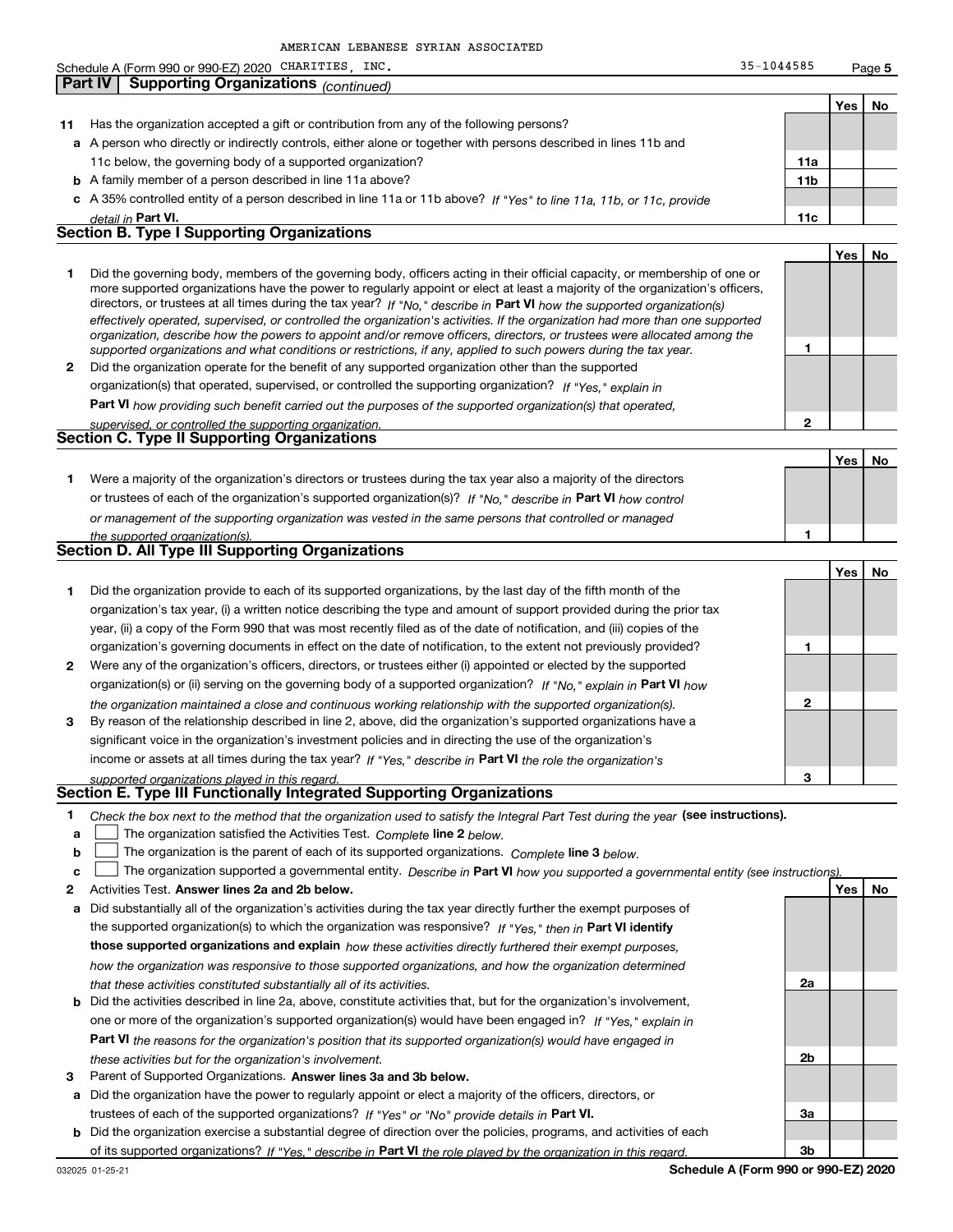| AMERICAN LEBANESE SYRIAN ASSOCIATED |  |  |
|-------------------------------------|--|--|
|-------------------------------------|--|--|

#### **1Part VI** Check here if the organization satisfied the Integral Part Test as a qualifying trust on Nov. 20, 1970 ( *explain in* Part **VI**). See instructions. **Section A - Adjusted Net Income 12** Recoveries of prior-year distributions **3** Other gross income (see instructions) **4**Add lines 1 through 3. **56** Portion of operating expenses paid or incurred for production or **7** Other expenses (see instructions) **8** Adjusted Net Income (subtract lines 5, 6, and 7 from line 4) **8 8 1234567Section B - Minimum Asset Amount 1**Aggregate fair market value of all non-exempt-use assets (see **2**Acquisition indebtedness applicable to non-exempt-use assets **3** Subtract line 2 from line 1d. **4**Cash deemed held for exempt use. Enter 0.015 of line 3 (for greater amount, **5** Net value of non-exempt-use assets (subtract line 4 from line 3) **678a** Average monthly value of securities **b** Average monthly cash balances **c**Fair market value of other non-exempt-use assets **dTotal**  (add lines 1a, 1b, and 1c) **eDiscount** claimed for blockage or other factors **1a1b1c1d2345678**<u>(explain in detail in **Part VI**):</u> **Minimum Asset Amount**  (add line 7 to line 6) **Section C - Distributable Amount 123456123456Distributable Amount.** Subtract line 5 from line 4, unless subject to All other Type III non-functionally integrated supporting organizations must complete Sections A through E. (B) Current Year (optional)(A) Prior Year Net short-term capital gain Depreciation and depletion collection of gross income or for management, conservation, or maintenance of property held for production of income (see instructions) (B) Current Year (optional)(A) Prior Year instructions for short tax year or assets held for part of year): see instructions). Multiply line 5 by 0.035. Recoveries of prior-year distributions Current Year Adjusted net income for prior year (from Section A, line 8, column A) Enter 0.85 of line 1. Minimum asset amount for prior year (from Section B, line 8, column A) Enter greater of line 2 or line 3. Income tax imposed in prior year emergency temporary reduction (see instructions). **Part V Type III Non-Functionally Integrated 509(a)(3) Supporting Organizations**   $\mathcal{L}^{\text{max}}$

**7**Check here if the current year is the organization's first as a non-functionally integrated Type III supporting organization (see instructions). $\mathcal{L}^{\text{max}}$ 

**Schedule A (Form 990 or 990-EZ) 2020**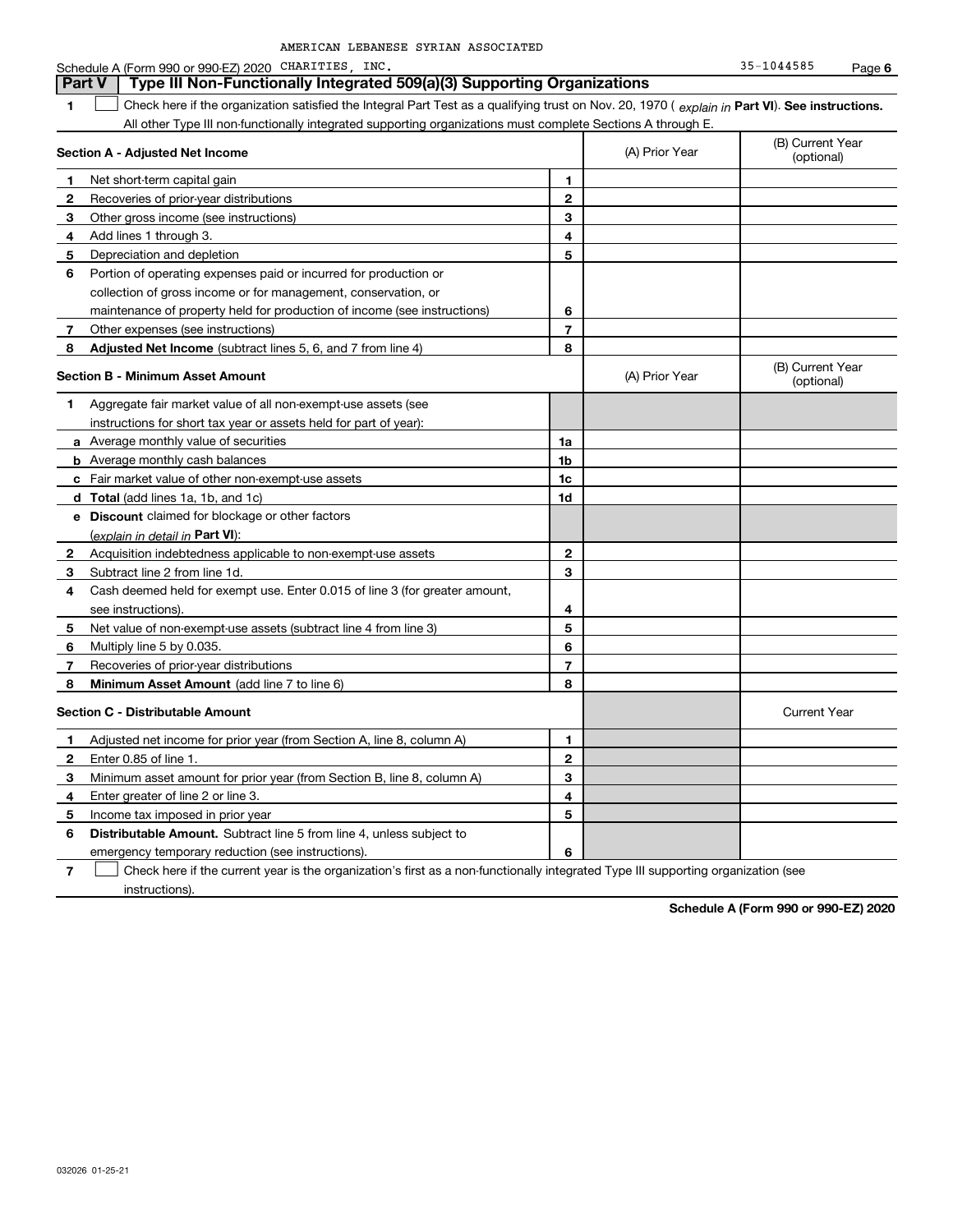|              | Schedule A (Form 990 or 990-EZ) 2020 CHARITIES, INC.                                       |                                    |                                               |                | 35-1044585                                       | Page 7 |
|--------------|--------------------------------------------------------------------------------------------|------------------------------------|-----------------------------------------------|----------------|--------------------------------------------------|--------|
|              | Type III Non-Functionally Integrated 509(a)(3) Supporting Organizations<br><b>Part V</b>   |                                    | (continued)                                   |                |                                                  |        |
|              | <b>Section D - Distributions</b>                                                           |                                    |                                               |                | <b>Current Year</b>                              |        |
| $\mathbf{1}$ | Amounts paid to supported organizations to accomplish exempt purposes                      |                                    |                                               | 1              |                                                  |        |
| 2            | Amounts paid to perform activity that directly furthers exempt purposes of supported       |                                    |                                               |                |                                                  |        |
|              | organizations, in excess of income from activity                                           |                                    |                                               | 2              |                                                  |        |
| 3            | Administrative expenses paid to accomplish exempt purposes of supported organizations      |                                    |                                               | 3              |                                                  |        |
| 4            | Amounts paid to acquire exempt-use assets                                                  |                                    |                                               | 4              |                                                  |        |
| 5            | Qualified set aside amounts (prior IRS approval required - provide details in Part VI)     |                                    |                                               | 5              |                                                  |        |
| 6            | Other distributions ( <i>describe in</i> Part VI). See instructions.                       |                                    |                                               | 6              |                                                  |        |
| 7            | Total annual distributions. Add lines 1 through 6.                                         |                                    |                                               | $\overline{7}$ |                                                  |        |
| 8            | Distributions to attentive supported organizations to which the organization is responsive |                                    |                                               |                |                                                  |        |
|              | (provide details in Part VI). See instructions.                                            |                                    |                                               | 8              |                                                  |        |
| 9            | Distributable amount for 2020 from Section C, line 6                                       |                                    |                                               | 9              |                                                  |        |
| 10           | Line 8 amount divided by line 9 amount                                                     |                                    |                                               | 10             |                                                  |        |
|              | <b>Section E - Distribution Allocations</b> (see instructions)                             | (i)<br><b>Excess Distributions</b> | (ii)<br><b>Underdistributions</b><br>Pre-2020 |                | (iii)<br><b>Distributable</b><br>Amount for 2020 |        |
| 1            | Distributable amount for 2020 from Section C, line 6                                       |                                    |                                               |                |                                                  |        |
| 2            | Underdistributions, if any, for years prior to 2020 (reason-                               |                                    |                                               |                |                                                  |        |
|              | able cause required - explain in Part VI). See instructions.                               |                                    |                                               |                |                                                  |        |
| 3            | Excess distributions carryover, if any, to 2020                                            |                                    |                                               |                |                                                  |        |
|              | a From 2015                                                                                |                                    |                                               |                |                                                  |        |
|              | <b>b</b> From 2016                                                                         |                                    |                                               |                |                                                  |        |
|              | c From 2017                                                                                |                                    |                                               |                |                                                  |        |
|              | d From 2018                                                                                |                                    |                                               |                |                                                  |        |
|              | e From 2019                                                                                |                                    |                                               |                |                                                  |        |
|              | f Total of lines 3a through 3e                                                             |                                    |                                               |                |                                                  |        |
|              | g Applied to underdistributions of prior years                                             |                                    |                                               |                |                                                  |        |
|              | <b>h</b> Applied to 2020 distributable amount                                              |                                    |                                               |                |                                                  |        |
|              | Carryover from 2015 not applied (see instructions)                                         |                                    |                                               |                |                                                  |        |
|              | Remainder. Subtract lines 3g, 3h, and 3i from line 3f.                                     |                                    |                                               |                |                                                  |        |
| 4            | Distributions for 2020 from Section D.                                                     |                                    |                                               |                |                                                  |        |
|              | line $7:$                                                                                  |                                    |                                               |                |                                                  |        |
|              | a Applied to underdistributions of prior years                                             |                                    |                                               |                |                                                  |        |
|              | <b>b</b> Applied to 2020 distributable amount                                              |                                    |                                               |                |                                                  |        |
|              | c Remainder. Subtract lines 4a and 4b from line 4.                                         |                                    |                                               |                |                                                  |        |
|              | Remaining underdistributions for years prior to 2020, if                                   |                                    |                                               |                |                                                  |        |
|              | any. Subtract lines 3g and 4a from line 2. For result greater                              |                                    |                                               |                |                                                  |        |
|              | than zero, explain in Part VI. See instructions.                                           |                                    |                                               |                |                                                  |        |
| 6            | Remaining underdistributions for 2020. Subtract lines 3h                                   |                                    |                                               |                |                                                  |        |
|              | and 4b from line 1. For result greater than zero, explain in                               |                                    |                                               |                |                                                  |        |
|              | <b>Part VI.</b> See instructions.                                                          |                                    |                                               |                |                                                  |        |
| 7            | Excess distributions carryover to 2021. Add lines 3j                                       |                                    |                                               |                |                                                  |        |
|              | and 4c.                                                                                    |                                    |                                               |                |                                                  |        |
| 8            | Breakdown of line 7:                                                                       |                                    |                                               |                |                                                  |        |
|              | a Excess from 2016                                                                         |                                    |                                               |                |                                                  |        |
|              | <b>b</b> Excess from 2017                                                                  |                                    |                                               |                |                                                  |        |
|              | c Excess from 2018                                                                         |                                    |                                               |                |                                                  |        |
|              | d Excess from 2019                                                                         |                                    |                                               |                |                                                  |        |
|              | e Excess from 2020                                                                         |                                    |                                               |                |                                                  |        |

**Schedule A (Form 990 or 990-EZ) 2020**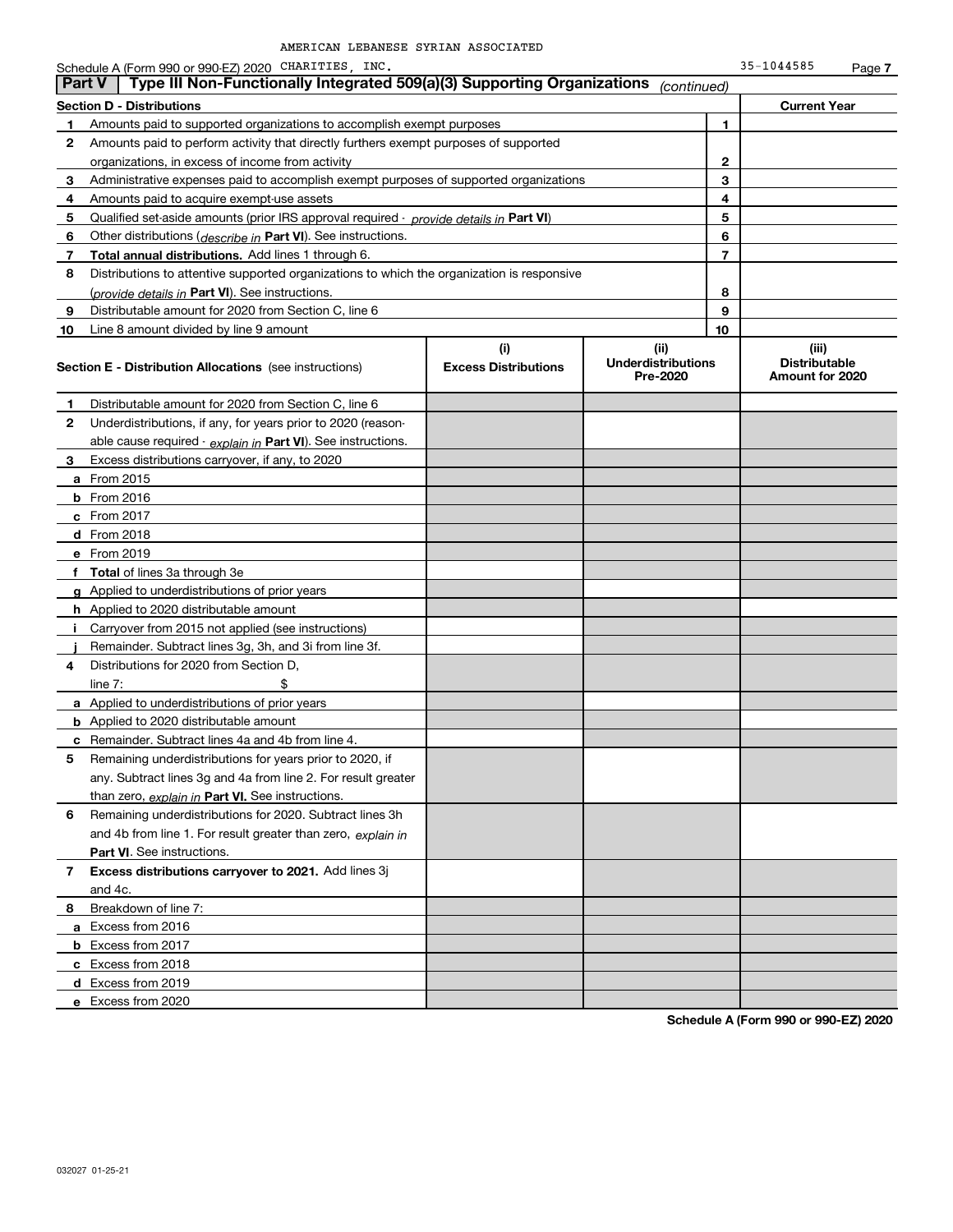**8** Schedule A (Form 990 or 990-EZ) 2020 CHARITIES, INC. 35-1044585 Page Part VI | Supplemental Information. Provide the explanations required by Part II, line 10; Part II, line 17a or 17b; Part III, line 12; Part IV, Section A, lines 1, 2, 3b, 3c, 4b, 4c, 5a, 6, 9a, 9b, 9c, 11a, 11b, and 11c; Part IV, Section B, lines 1 and 2; Part IV, Section C, line 1; Part IV, Section D, lines 2 and 3; Part IV, Section E, lines 1c, 2a, 2b, 3a, and 3b; Part V, line 1; Part V, Section B, line 1e; Part V, Section D, lines 5, 6, and 8; and Part V, Section E, lines 2, 5, and 6. Also complete this part for any additional information. (See instructions.) COLUMN (A): 2016 - TOTAL OF 44,211,185 CONSISTS OF: A. GROSS FUNDRAISING EVENTS RECEIPTS (LESS CONTRIBUTIONS): 17,139,341 B. GROSS GAMING RECEIPTS: 27,071,844 COLUMN (B): 2017 - TOTAL OF 51,485,671 CONSISTS OF: A. GROSS FUNDRAISING EVENTS RECEIPTS (LESS CONTRIBUTIONS): 19,414,166 B. GROSS GAMING RECEIPTS: 32,071,505 COLUMN (C): 2018 - TOTAL OF 55,697,649 CONSISTS OF: A. GROSS FUNDRAISING EVENTS RECEIPTS (LESS CONTRIBUTIONS): 18,639,338 B. GROSS GAMING RECEIPTS: 37,058,311 COLUMN (D): 2019 - TOTAL OF 46,576,106 CONSISTS OF: A. GROSS FUNDRAISING EVENTS RECEIPTS (LESS CONTRIBUTIONS): 9,405,383 B. GROSS GAMING RECEIPTS: 37,170,723 COLUMN (E): 2020 - TOTAL OF 50,453,806 CONSISTS OF: A. GROSS FUNDRAISING EVENTS RECEIPTS (LESS CONTRIBUTIONS): 8,965,021 B. GROSS GAMING RECEIPTS: 41,488,785 PART II, LINE 10: 35-1044585AMERICAN LEBANESE SYRIAN ASSOCIATED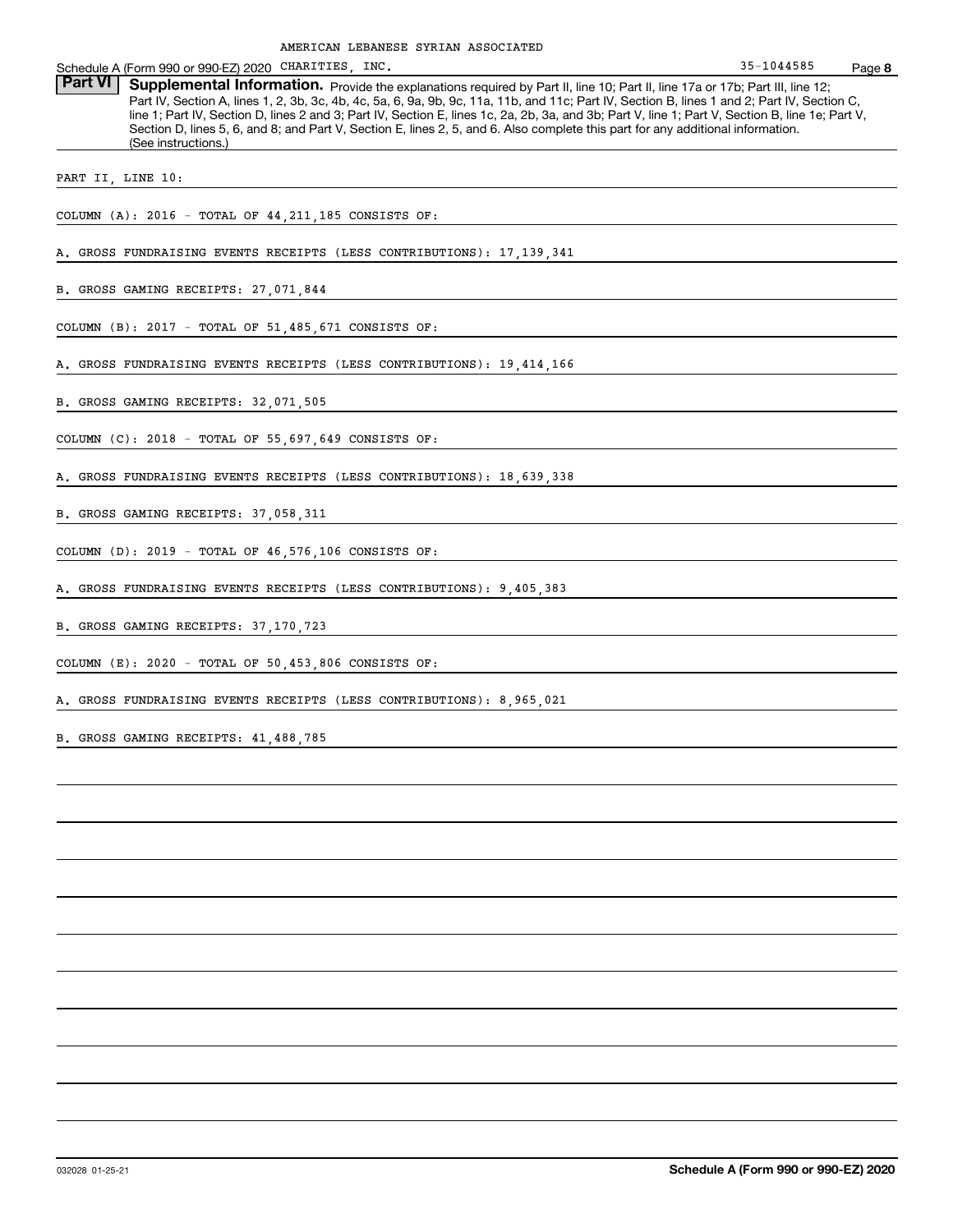|            | <b>SCHEDULE D</b>                                                                                                                                                                                                                                      |                                                                                                        | <b>Supplemental Financial Statements</b>                                                                                                       |                | OMB No. 1545-0047                          |
|------------|--------------------------------------------------------------------------------------------------------------------------------------------------------------------------------------------------------------------------------------------------------|--------------------------------------------------------------------------------------------------------|------------------------------------------------------------------------------------------------------------------------------------------------|----------------|--------------------------------------------|
| (Form 990) |                                                                                                                                                                                                                                                        |                                                                                                        | Complete if the organization answered "Yes" on Form 990,<br>Part IV, line 6, 7, 8, 9, 10, 11a, 11b, 11c, 11d, 11e, 11f, 12a, or 12b.           |                |                                            |
|            | Department of the Treasury<br>Internal Revenue Service                                                                                                                                                                                                 |                                                                                                        | Attach to Form 990.<br>Go to www.irs.gov/Form990 for instructions and the latest information.                                                  |                | <b>Open to Public</b><br><b>Inspection</b> |
|            | Name of the organization                                                                                                                                                                                                                               | AMERICAN LEBANESE SYRIAN ASSOCIATED                                                                    |                                                                                                                                                |                | <b>Employer identification number</b>      |
|            |                                                                                                                                                                                                                                                        | CHARITIES, INC.                                                                                        |                                                                                                                                                |                | 35-1044585                                 |
| Part I     |                                                                                                                                                                                                                                                        |                                                                                                        | Organizations Maintaining Donor Advised Funds or Other Similar Funds or Accounts. Complete if the                                              |                |                                            |
|            |                                                                                                                                                                                                                                                        | organization answered "Yes" on Form 990, Part IV, line 6.                                              | (a) Donor advised funds                                                                                                                        |                | (b) Funds and other accounts               |
|            |                                                                                                                                                                                                                                                        |                                                                                                        |                                                                                                                                                |                |                                            |
| 1<br>2     |                                                                                                                                                                                                                                                        | Aggregate value of contributions to (during year)                                                      |                                                                                                                                                |                |                                            |
| 3          |                                                                                                                                                                                                                                                        |                                                                                                        |                                                                                                                                                |                |                                            |
| 4          |                                                                                                                                                                                                                                                        |                                                                                                        |                                                                                                                                                |                |                                            |
| 5          |                                                                                                                                                                                                                                                        |                                                                                                        | Did the organization inform all donors and donor advisors in writing that the assets held in donor advised funds                               |                |                                            |
|            |                                                                                                                                                                                                                                                        |                                                                                                        |                                                                                                                                                |                | Yes<br><b>No</b>                           |
| 6          |                                                                                                                                                                                                                                                        |                                                                                                        | Did the organization inform all grantees, donors, and donor advisors in writing that grant funds can be used only                              |                |                                            |
|            |                                                                                                                                                                                                                                                        |                                                                                                        | for charitable purposes and not for the benefit of the donor or donor advisor, or for any other purpose conferring                             |                |                                            |
|            | impermissible private benefit?                                                                                                                                                                                                                         |                                                                                                        |                                                                                                                                                |                | Yes<br>No.                                 |
| Part II    |                                                                                                                                                                                                                                                        |                                                                                                        | Conservation Easements. Complete if the organization answered "Yes" on Form 990, Part IV, line 7.                                              |                |                                            |
| 1          |                                                                                                                                                                                                                                                        | Purpose(s) of conservation easements held by the organization (check all that apply).                  |                                                                                                                                                |                |                                            |
|            |                                                                                                                                                                                                                                                        | Preservation of land for public use (for example, recreation or education)                             | Preservation of a historically important land area                                                                                             |                |                                            |
|            |                                                                                                                                                                                                                                                        | Protection of natural habitat                                                                          | Preservation of a certified historic structure                                                                                                 |                |                                            |
| 2          |                                                                                                                                                                                                                                                        | Preservation of open space                                                                             | Complete lines 2a through 2d if the organization held a qualified conservation contribution in the form of a conservation easement on the last |                |                                            |
|            | day of the tax year.                                                                                                                                                                                                                                   |                                                                                                        |                                                                                                                                                |                | Held at the End of the Tax Year            |
|            |                                                                                                                                                                                                                                                        |                                                                                                        |                                                                                                                                                | 2a             |                                            |
| b          |                                                                                                                                                                                                                                                        | Total acreage restricted by conservation easements                                                     |                                                                                                                                                | 2 <sub>b</sub> |                                            |
|            |                                                                                                                                                                                                                                                        |                                                                                                        | Number of conservation easements on a certified historic structure included in (a) manufacture included in (a)                                 | 2c             |                                            |
|            |                                                                                                                                                                                                                                                        |                                                                                                        | d Number of conservation easements included in (c) acquired after 7/25/06, and not on a historic structure                                     |                |                                            |
|            |                                                                                                                                                                                                                                                        |                                                                                                        |                                                                                                                                                | 2d             |                                            |
| 3          |                                                                                                                                                                                                                                                        |                                                                                                        | Number of conservation easements modified, transferred, released, extinguished, or terminated by the organization during the tax               |                |                                            |
|            | year                                                                                                                                                                                                                                                   |                                                                                                        |                                                                                                                                                |                |                                            |
| 4          |                                                                                                                                                                                                                                                        | Number of states where property subject to conservation easement is located >                          |                                                                                                                                                |                |                                            |
| 5          |                                                                                                                                                                                                                                                        | Does the organization have a written policy regarding the periodic monitoring, inspection, handling of |                                                                                                                                                |                |                                            |
|            |                                                                                                                                                                                                                                                        | violations, and enforcement of the conservation easements it holds?                                    |                                                                                                                                                |                | Yes<br><b>No</b>                           |
| 6          |                                                                                                                                                                                                                                                        |                                                                                                        | Staff and volunteer hours devoted to monitoring, inspecting, handling of violations, and enforcing conservation easements during the year      |                |                                            |
| 7          |                                                                                                                                                                                                                                                        |                                                                                                        | Amount of expenses incurred in monitoring, inspecting, handling of violations, and enforcing conservation easements during the year            |                |                                            |
|            | $\blacktriangleright$ \$                                                                                                                                                                                                                               |                                                                                                        |                                                                                                                                                |                |                                            |
| 8          |                                                                                                                                                                                                                                                        |                                                                                                        | Does each conservation easement reported on line 2(d) above satisfy the requirements of section 170(h)(4)(B)(i)                                |                |                                            |
|            |                                                                                                                                                                                                                                                        |                                                                                                        |                                                                                                                                                |                | Yes<br>No                                  |
| 9          |                                                                                                                                                                                                                                                        |                                                                                                        | In Part XIII, describe how the organization reports conservation easements in its revenue and expense statement and                            |                |                                            |
|            | balance sheet, and include, if applicable, the text of the footnote to the organization's financial statements that describes the                                                                                                                      |                                                                                                        |                                                                                                                                                |                |                                            |
|            |                                                                                                                                                                                                                                                        | organization's accounting for conservation easements.                                                  |                                                                                                                                                |                |                                            |
|            | Part III                                                                                                                                                                                                                                               |                                                                                                        | Organizations Maintaining Collections of Art, Historical Treasures, or Other Similar Assets.                                                   |                |                                            |
|            |                                                                                                                                                                                                                                                        | Complete if the organization answered "Yes" on Form 990, Part IV, line 8.                              |                                                                                                                                                |                |                                            |
|            |                                                                                                                                                                                                                                                        |                                                                                                        | 1a If the organization elected, as permitted under FASB ASC 958, not to report in its revenue statement and balance sheet works                |                |                                            |
|            |                                                                                                                                                                                                                                                        |                                                                                                        | of art, historical treasures, or other similar assets held for public exhibition, education, or research in furtherance of public              |                |                                            |
|            | service, provide in Part XIII the text of the footnote to its financial statements that describes these items.<br><b>b</b> If the organization elected, as permitted under FASB ASC 958, to report in its revenue statement and balance sheet works of |                                                                                                        |                                                                                                                                                |                |                                            |
|            |                                                                                                                                                                                                                                                        |                                                                                                        | art, historical treasures, or other similar assets held for public exhibition, education, or research in furtherance of public service,        |                |                                            |
|            |                                                                                                                                                                                                                                                        | provide the following amounts relating to these items:                                                 |                                                                                                                                                |                |                                            |
|            |                                                                                                                                                                                                                                                        |                                                                                                        |                                                                                                                                                |                |                                            |
|            |                                                                                                                                                                                                                                                        | (ii) Assets included in Form 990, Part X                                                               |                                                                                                                                                |                |                                            |
| 2          |                                                                                                                                                                                                                                                        |                                                                                                        | If the organization received or held works of art, historical treasures, or other similar assets for financial gain, provide                   |                |                                            |
|            |                                                                                                                                                                                                                                                        | the following amounts required to be reported under FASB ASC 958 relating to these items:              |                                                                                                                                                |                |                                            |
|            |                                                                                                                                                                                                                                                        |                                                                                                        |                                                                                                                                                |                |                                            |
|            |                                                                                                                                                                                                                                                        |                                                                                                        |                                                                                                                                                |                |                                            |
|            |                                                                                                                                                                                                                                                        | For Departments Reduction Act Notice, and the Instructions for Form 000                                |                                                                                                                                                |                | Schodule D (Form 000) 2020                 |

| LHA For Paperwork Reduction Act Notice, see the Instructions for Form 990. | Schedule D (Form 990) 2020 |
|----------------------------------------------------------------------------|----------------------------|
|                                                                            |                            |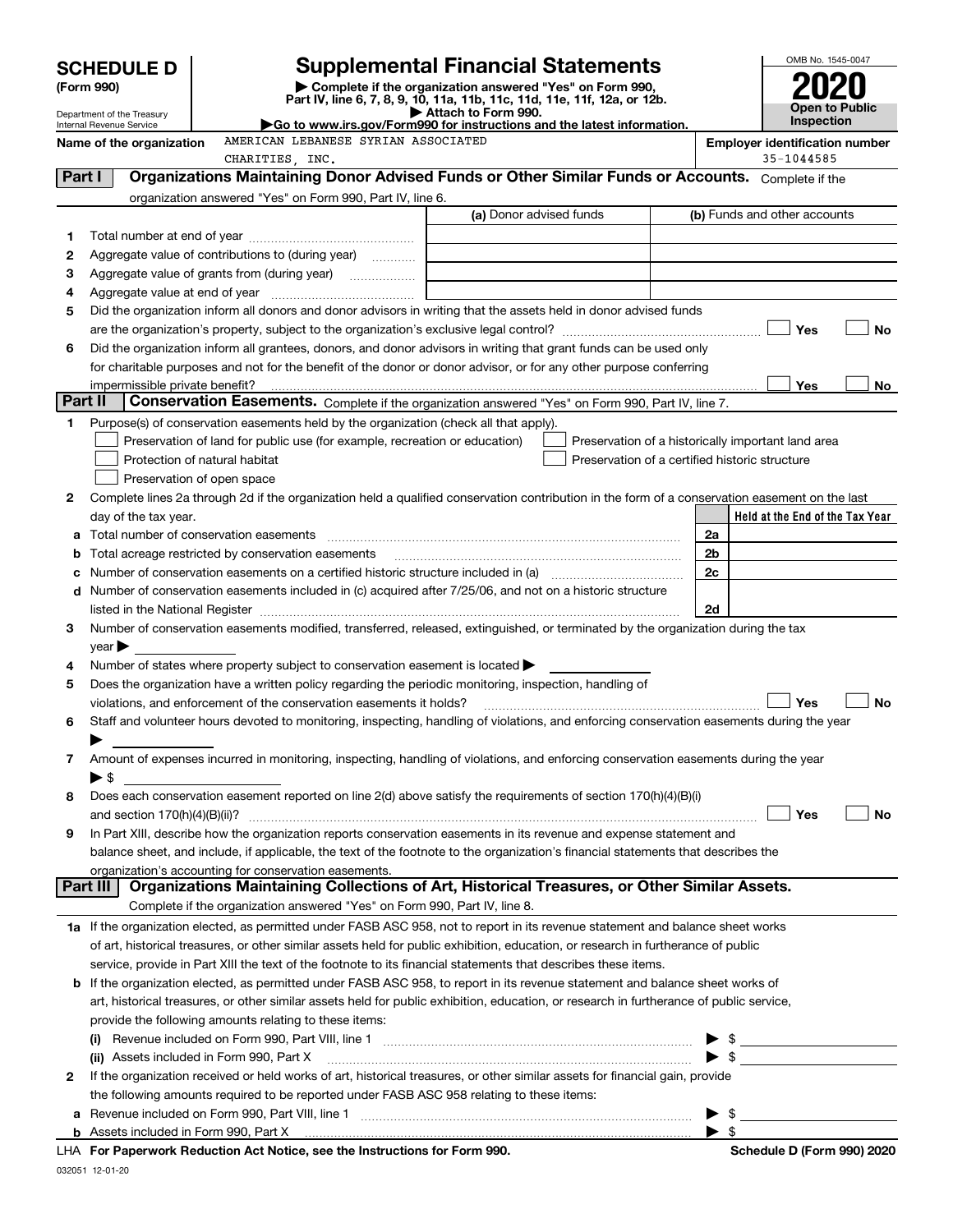|                | CHARITIES, INC.<br>Schedule D (Form 990) 2020                                                                                                                                                                                       |                                                                                                                                               |                |                   |  |                                                                             | 35-1044585     |                | Page 2    |
|----------------|-------------------------------------------------------------------------------------------------------------------------------------------------------------------------------------------------------------------------------------|-----------------------------------------------------------------------------------------------------------------------------------------------|----------------|-------------------|--|-----------------------------------------------------------------------------|----------------|----------------|-----------|
|                | Organizations Maintaining Collections of Art, Historical Treasures, or Other Similar Assets (continued)<br>Part III                                                                                                                 |                                                                                                                                               |                |                   |  |                                                                             |                |                |           |
| 3              | Using the organization's acquisition, accession, and other records, check any of the following that make significant use of its                                                                                                     |                                                                                                                                               |                |                   |  |                                                                             |                |                |           |
|                | collection items (check all that apply):                                                                                                                                                                                            |                                                                                                                                               |                |                   |  |                                                                             |                |                |           |
| a              | Public exhibition<br>Loan or exchange program<br>d                                                                                                                                                                                  |                                                                                                                                               |                |                   |  |                                                                             |                |                |           |
| b              | Scholarly research                                                                                                                                                                                                                  | е                                                                                                                                             | Other          |                   |  |                                                                             |                |                |           |
| c              | Preservation for future generations                                                                                                                                                                                                 |                                                                                                                                               |                |                   |  |                                                                             |                |                |           |
| 4              | Provide a description of the organization's collections and explain how they further the organization's exempt purpose in Part XIII.                                                                                                |                                                                                                                                               |                |                   |  |                                                                             |                |                |           |
| 5              | During the year, did the organization solicit or receive donations of art, historical treasures, or other similar assets                                                                                                            |                                                                                                                                               |                |                   |  |                                                                             |                |                |           |
|                |                                                                                                                                                                                                                                     |                                                                                                                                               |                |                   |  |                                                                             | Yes            |                | No        |
| <b>Part IV</b> | Escrow and Custodial Arrangements. Complete if the organization answered "Yes" on Form 990, Part IV, line 9, or                                                                                                                     |                                                                                                                                               |                |                   |  |                                                                             |                |                |           |
|                | reported an amount on Form 990, Part X, line 21.                                                                                                                                                                                    |                                                                                                                                               |                |                   |  |                                                                             |                |                |           |
|                | 1a Is the organization an agent, trustee, custodian or other intermediary for contributions or other assets not included                                                                                                            |                                                                                                                                               |                |                   |  |                                                                             |                |                |           |
|                |                                                                                                                                                                                                                                     |                                                                                                                                               |                |                   |  |                                                                             | Yes            |                | No        |
|                | b If "Yes," explain the arrangement in Part XIII and complete the following table:                                                                                                                                                  |                                                                                                                                               |                |                   |  |                                                                             |                |                |           |
|                |                                                                                                                                                                                                                                     |                                                                                                                                               |                |                   |  |                                                                             | Amount         |                |           |
|                | c Beginning balance                                                                                                                                                                                                                 |                                                                                                                                               |                |                   |  | 1c                                                                          |                |                |           |
|                |                                                                                                                                                                                                                                     |                                                                                                                                               |                |                   |  | 1d                                                                          |                |                |           |
|                | e Distributions during the year manufactured and contain an account of the year manufactured and the year manufactured and the year manufactured and the year manufactured and the year manufactured and the year manufactured      |                                                                                                                                               |                |                   |  | 1e                                                                          |                |                |           |
|                |                                                                                                                                                                                                                                     |                                                                                                                                               |                |                   |  | 1f                                                                          |                |                |           |
|                | 2a Did the organization include an amount on Form 990, Part X, line 21, for escrow or custodial account liability?                                                                                                                  |                                                                                                                                               |                |                   |  |                                                                             | <b>Yes</b>     |                | No        |
|                | b If "Yes," explain the arrangement in Part XIII. Check here if the explanation has been provided on Part XIII                                                                                                                      |                                                                                                                                               |                |                   |  |                                                                             |                |                |           |
| <b>Part V</b>  | Endowment Funds. Complete if the organization answered "Yes" on Form 990, Part IV, line 10.                                                                                                                                         |                                                                                                                                               |                |                   |  |                                                                             |                |                |           |
|                |                                                                                                                                                                                                                                     | (a) Current year                                                                                                                              | (b) Prior year |                   |  | (c) Two years back $\vert$ (d) Three years back $\vert$ (e) Four years back |                |                |           |
|                | <b>1a</b> Beginning of year balance <i>manumum</i>                                                                                                                                                                                  | $1,033,682,990.$ $1,055,350,944.$ $1,024,698,330.$                                                                                            |                |                   |  | 965, 253, 422.                                                              |                | 873,056,599.   |           |
|                |                                                                                                                                                                                                                                     | 7,863,768.                                                                                                                                    | 5,491,426.     | 4,864,242.        |  | 21, 281, 957.                                                               |                | 12,552,432.    |           |
|                | c Net investment earnings, gains, and losses                                                                                                                                                                                        | 357, 550, 674.                                                                                                                                | 34,726,892.    | 64,664,085.       |  | 92,690,065.                                                                 |                | 103, 475, 245. |           |
|                |                                                                                                                                                                                                                                     |                                                                                                                                               |                |                   |  |                                                                             |                |                |           |
|                | <b>e</b> Other expenditures for facilities                                                                                                                                                                                          |                                                                                                                                               |                |                   |  |                                                                             |                |                |           |
|                | and programs                                                                                                                                                                                                                        | 69,170,089.                                                                                                                                   | 61,886,272.    | 38,875,713.       |  | 54, 527, 114.                                                               |                | 23,830,854.    |           |
|                | f Administrative expenses                                                                                                                                                                                                           |                                                                                                                                               |                |                   |  |                                                                             |                |                |           |
|                |                                                                                                                                                                                                                                     | $\boxed{1,329$ , $\overline{9}$ 27, 343. $\boxed{1,033}$ , 682 , 990. $\boxed{1,055}$ , 350 , 944. $\boxed{1}$ , 024 , 698 , 330. $\boxed{ }$ |                |                   |  |                                                                             |                | 965, 253, 422. |           |
| 2              | Provide the estimated percentage of the current year end balance (line 1g, column (a)) held as:                                                                                                                                     |                                                                                                                                               |                |                   |  |                                                                             |                |                |           |
|                | a Board designated or quasi-endowment >                                                                                                                                                                                             | 7.5000                                                                                                                                        | %              |                   |  |                                                                             |                |                |           |
|                | 92,5000<br><b>b</b> Permanent endowment $\blacktriangleright$                                                                                                                                                                       | %                                                                                                                                             |                |                   |  |                                                                             |                |                |           |
|                | $\mathbf c$ Term endowment $\blacktriangleright$                                                                                                                                                                                    | %                                                                                                                                             |                |                   |  |                                                                             |                |                |           |
|                | The percentages on lines 2a, 2b, and 2c should equal 100%.                                                                                                                                                                          |                                                                                                                                               |                |                   |  |                                                                             |                |                |           |
|                | 3a Are there endowment funds not in the possession of the organization that are held and administered for the organization                                                                                                          |                                                                                                                                               |                |                   |  |                                                                             |                |                |           |
|                | by:                                                                                                                                                                                                                                 |                                                                                                                                               |                |                   |  |                                                                             |                | Yes            | <u>No</u> |
|                | (i)                                                                                                                                                                                                                                 |                                                                                                                                               |                |                   |  |                                                                             | 3a(i)          | X              |           |
|                | (ii) Related organizations <b>constructions</b> and construction of the construction of the construction of the construction of the construction of the construction of the construction of the construction of the construction of |                                                                                                                                               |                |                   |  |                                                                             | 3a(ii)         |                | x         |
|                |                                                                                                                                                                                                                                     |                                                                                                                                               |                |                   |  |                                                                             | 3b             |                |           |
|                | Describe in Part XIII the intended uses of the organization's endowment funds.                                                                                                                                                      |                                                                                                                                               |                |                   |  |                                                                             |                |                |           |
|                | Part VI   Land, Buildings, and Equipment.                                                                                                                                                                                           |                                                                                                                                               |                |                   |  |                                                                             |                |                |           |
|                | Complete if the organization answered "Yes" on Form 990, Part IV, line 11a. See Form 990, Part X, line 10.                                                                                                                          |                                                                                                                                               |                |                   |  |                                                                             |                |                |           |
|                | Description of property                                                                                                                                                                                                             | (a) Cost or other                                                                                                                             |                | (b) Cost or other |  | (c) Accumulated                                                             | (d) Book value |                |           |
|                |                                                                                                                                                                                                                                     | basis (investment)                                                                                                                            |                | basis (other)     |  | depreciation                                                                |                |                |           |
|                |                                                                                                                                                                                                                                     |                                                                                                                                               |                | 46, 179, 491.     |  |                                                                             |                | 46, 179, 491.  |           |
|                |                                                                                                                                                                                                                                     |                                                                                                                                               |                | 149, 526, 361.    |  | 36, 122, 770.                                                               |                | 113,403,591.   |           |
|                |                                                                                                                                                                                                                                     |                                                                                                                                               |                | 4,958,222.        |  | 2,623,532.                                                                  |                | 2,334,690.     |           |
|                |                                                                                                                                                                                                                                     |                                                                                                                                               |                | 63, 142, 487.     |  | 38, 552, 264.                                                               |                | 24,590,223.    |           |
|                |                                                                                                                                                                                                                                     |                                                                                                                                               |                | 107, 196, 526.    |  | 75,401,231.                                                                 |                | 31,795,295.    |           |
|                | ▶                                                                                                                                                                                                                                   |                                                                                                                                               |                |                   |  |                                                                             | 218, 303, 290. |                |           |

**Schedule D (Form 990) 2020**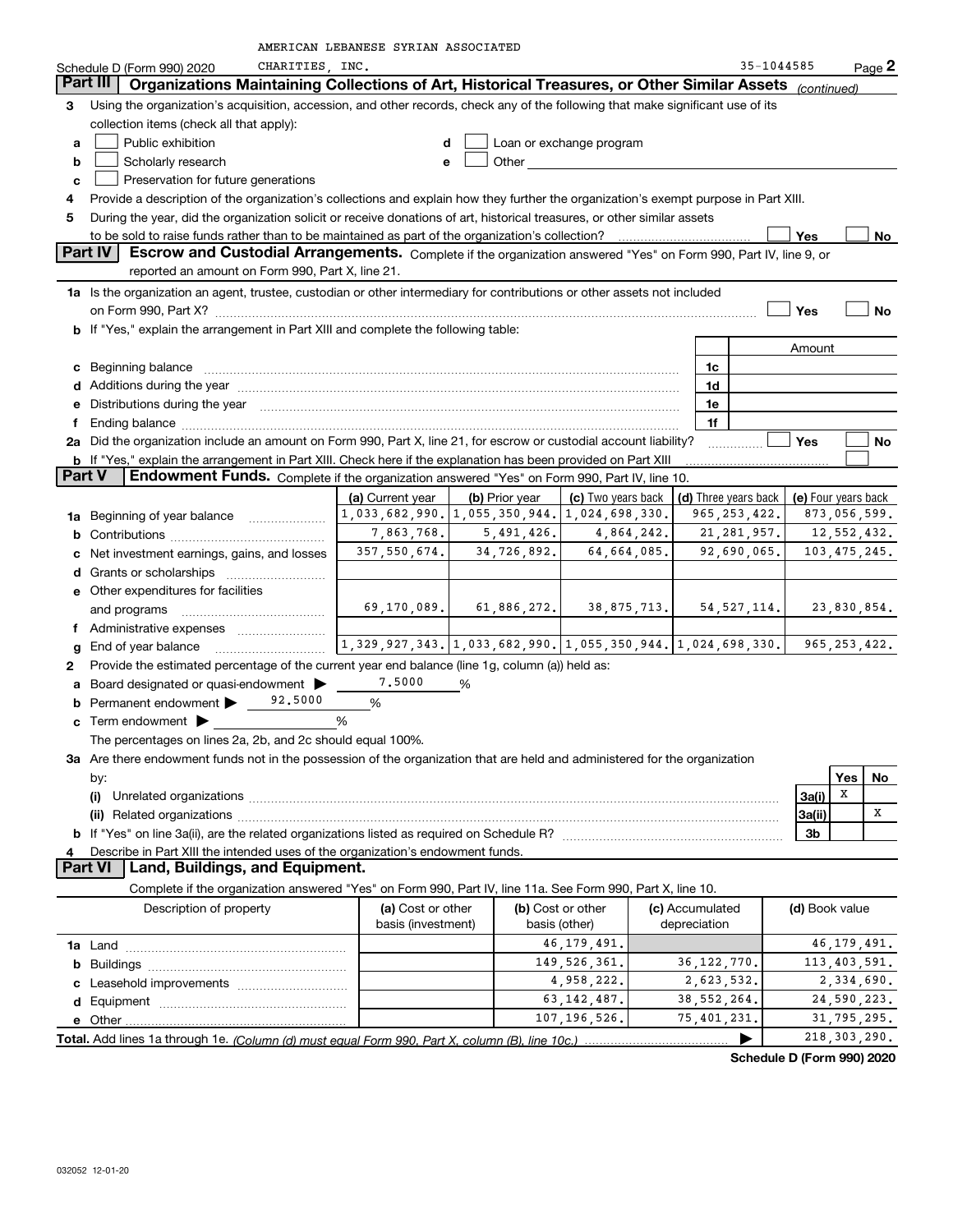## CHARITIES,

Complete D. (Form 990) 2020 CHARITIES, INC.<br>**Part VII Investments - Other Securities.**<br>Complete if the organization answered "Yes" on Form 990, Part IV, line 11b. See Form 990, Part X, line 12.

| (a) Description of security or category (including name of security)                          | (b) Book value | (c) Method of valuation: Cost or end-of-year market value |
|-----------------------------------------------------------------------------------------------|----------------|-----------------------------------------------------------|
| (1) Financial derivatives                                                                     |                |                                                           |
| (2) Closely held equity interests                                                             |                |                                                           |
| (3) Other                                                                                     |                |                                                           |
| GLOBAL EQUITY<br>(A)                                                                          | 2,659,746,455. | END-OF-YEAR MARKET VALUE                                  |
| MARKETABLE ALTERNATIVES<br>(B)                                                                | 2,161,686,808. | END-OF-YEAR MARKET VALUE                                  |
| REAL ASSETS<br>(C)                                                                            | 288, 505, 103. | END-OF-YEAR MARKET VALUE                                  |
| PRIVATE EQUITY<br>(D)                                                                         | 1,724,161,730. | END-OF-YEAR MARKET VALUE                                  |
| FIXED INCOME<br>(E)                                                                           | 604.472.281.   | END-OF-YEAR MARKET VALUE                                  |
| CASH EOUIVALENTS<br>(F)                                                                       | 169, 922, 133. | END-OF-YEAR MARKET VALUE                                  |
| (G)                                                                                           |                |                                                           |
| (H)                                                                                           |                |                                                           |
| <b>Total.</b> (Col. (b) must equal Form 990, Part X, col. (B) line 12.) $\blacktriangleright$ | 7,608,494,510. |                                                           |

#### **Part VIII Investments - Program Related.**

Complete if the organization answered "Yes" on Form 990, Part IV, line 11c. See Form 990, Part X, line 13.

| (a) Description of investment                                    | (b) Book value | (c) Method of valuation: Cost or end-of-year market value |
|------------------------------------------------------------------|----------------|-----------------------------------------------------------|
| (1)                                                              |                |                                                           |
| (2)                                                              |                |                                                           |
| $\frac{1}{2}$                                                    |                |                                                           |
| (4)                                                              |                |                                                           |
| $\frac{1}{2}$                                                    |                |                                                           |
| (6)                                                              |                |                                                           |
| $\sqrt{(7)}$                                                     |                |                                                           |
| (8)                                                              |                |                                                           |
| (9)                                                              |                |                                                           |
| Total. (Col. (b) must equal Form 990, Part X, col. (B) line 13.) |                |                                                           |

### **Part IX Other Assets.**

Complete if the organization answered "Yes" on Form 990, Part IV, line 11d. See Form 990, Part X, line 15.

|          | (a) Description                                                                                                   | (b) Book value |
|----------|-------------------------------------------------------------------------------------------------------------------|----------------|
| (1)      |                                                                                                                   |                |
| (2)      |                                                                                                                   |                |
| (3)      |                                                                                                                   |                |
| (4)      |                                                                                                                   |                |
| (5)      |                                                                                                                   |                |
| (6)      |                                                                                                                   |                |
| (7)      |                                                                                                                   |                |
| (8)      |                                                                                                                   |                |
| (9)      |                                                                                                                   |                |
|          |                                                                                                                   |                |
| Part $X$ | <b>Other Liabilities.</b>                                                                                         |                |
|          | Complete if the organization answered "Yes" on Form 990, Part IV, line 11e or 11f. See Form 990, Part X, line 25. |                |

**1.(a)** Description of liability **Book value** Book value Book value Book value Book value (1)(2)(3)(4)(5)(6)(7)(8)(9)Federal income taxes ANNUITY OBLIGATIONS 50,719,764. 50,719,764.

**Total.**  *(Column (b) must equal Form 990, Part X, col. (B) line 25.)* 

**2.** | Liability for uncertain tax positions. In Part XIII, provide the text of the footnote to the organization's financial statements that reports the organization's liability for uncertain tax positions under FASB ASC 740. Check here if the text of the footnote has been provided in Part XIII  $\boxed{\mathbf{X}}$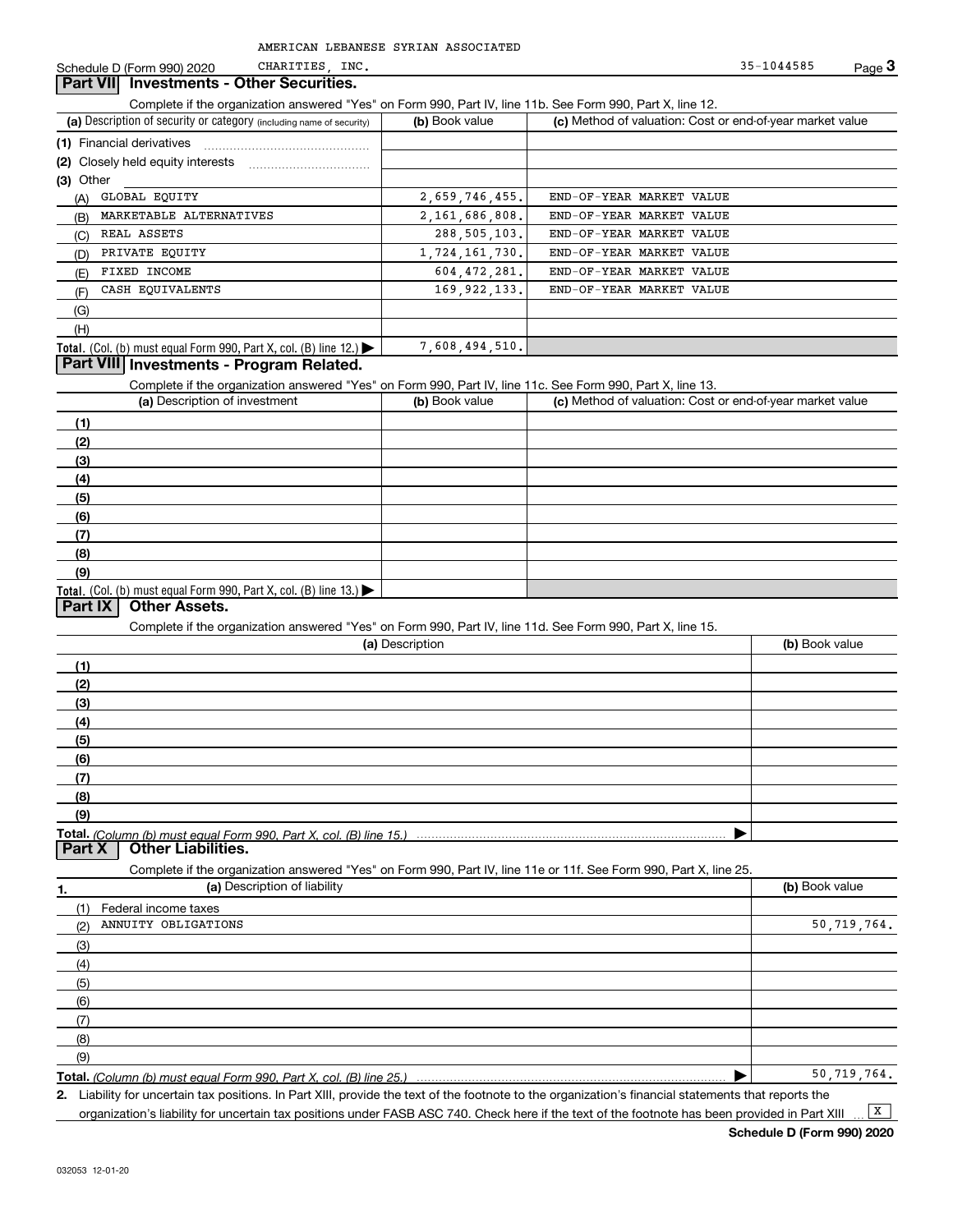|    | AMERICAN LEBANESE SYRIAN ASSOCIATED                                                                                                                                                                                                 |                |                |                |                      |
|----|-------------------------------------------------------------------------------------------------------------------------------------------------------------------------------------------------------------------------------------|----------------|----------------|----------------|----------------------|
|    | CHARITIES, INC.<br>Schedule D (Form 990) 2020                                                                                                                                                                                       |                |                |                | 35-1044585<br>Page 4 |
|    | Reconciliation of Revenue per Audited Financial Statements With Revenue per Return.<br>Part XI                                                                                                                                      |                |                |                |                      |
|    | Complete if the organization answered "Yes" on Form 990, Part IV, line 12a.                                                                                                                                                         |                |                |                |                      |
| 1  | Total revenue, gains, and other support per audited financial statements                                                                                                                                                            |                |                | $\blacksquare$ | 3,938,734,013.       |
| 2  | Amounts included on line 1 but not on Form 990, Part VIII, line 12:                                                                                                                                                                 |                |                |                |                      |
| a  | Net unrealized gains (losses) on investments [11] [11] Met unrealized gains (losses) on investments                                                                                                                                 | 2a             | 1,522,397,341. |                |                      |
|    |                                                                                                                                                                                                                                     | 2 <sub>b</sub> |                |                |                      |
| c. |                                                                                                                                                                                                                                     | 2 <sub>c</sub> |                |                |                      |
|    |                                                                                                                                                                                                                                     | 2d             |                |                |                      |
| е  | Add lines 2a through 2d                                                                                                                                                                                                             |                |                | 2e             | 1,522,397,341.       |
| 3  |                                                                                                                                                                                                                                     |                |                | 3              | 2,416,336,672.       |
| 4  | Amounts included on Form 990, Part VIII, line 12, but not on line 1:                                                                                                                                                                |                |                |                |                      |
| a  | Investment expenses not included on Form 990, Part VIII, line 7b                                                                                                                                                                    | 4a             |                |                |                      |
| b  | Other (Describe in Part XIII.) <b>Construction Contract Construction</b> Chemical Construction Chemical Chemical Chemical Chemical Chemical Chemical Chemical Chemical Chemical Chemical Chemical Chemical Chemical Chemical Chemic | 4 <sub>b</sub> | $-12,634,568.$ |                |                      |
|    | Add lines 4a and 4b                                                                                                                                                                                                                 |                |                | 4с             | $-12,634,568.$       |
| 5  |                                                                                                                                                                                                                                     |                | 5              | 2,403,702,104. |                      |
|    | Part XII   Reconciliation of Expenses per Audited Financial Statements With Expenses per Return.                                                                                                                                    |                |                |                |                      |
|    | Complete if the organization answered "Yes" on Form 990, Part IV, line 12a.                                                                                                                                                         |                |                |                |                      |
| 1  | Total expenses and losses per audited financial statements [11] [12] contraction control in the statements [15] [15] and the statements [15] [15] and the statements [15] and the statements [15] and the statements [15] and       |                |                | $\blacksquare$ | 1,635,679,281.       |
| 2  | Amounts included on line 1 but not on Form 990, Part IX, line 25:                                                                                                                                                                   |                |                |                |                      |
| a  |                                                                                                                                                                                                                                     | 2a             |                |                |                      |
| b  |                                                                                                                                                                                                                                     | 2 <sub>b</sub> |                |                |                      |
| c. |                                                                                                                                                                                                                                     | 2c             |                |                |                      |
| d  |                                                                                                                                                                                                                                     | 2d             | 12,634,568.    |                |                      |
|    |                                                                                                                                                                                                                                     |                |                | 2е             | 12,634,568.          |
| 3  |                                                                                                                                                                                                                                     |                |                | 3              | 1,623,044,713.       |
| 4  | Amounts included on Form 990, Part IX, line 25, but not on line 1:                                                                                                                                                                  |                |                |                |                      |
| a  |                                                                                                                                                                                                                                     | 4a             |                |                |                      |
|    |                                                                                                                                                                                                                                     | 4 <sub>b</sub> |                |                |                      |
|    | c Add lines 4a and 4b                                                                                                                                                                                                               |                |                | 4c             | 0.                   |
| 5  |                                                                                                                                                                                                                                     |                |                | 5              | 1,623,044,713.       |
|    | Part XIII Supplemental Information.                                                                                                                                                                                                 |                |                |                |                      |
|    | Provide the descriptions required for Part II, lines 3, 5, and 9; Part III, lines 1a and 4; Part IV, lines 1b and 2b; Part V, line 4; Part X, line 2; Part XI,                                                                      |                |                |                |                      |

lines 2d and 4b; and Part XII, lines 2d and 4b. Also complete this part to provide any additional information.

PART V, LINE 4:

THE INTENDED USE OF THE ORGANIZATION'S RESERVE FUND IS TO SUPPORT THE

CURRENT AND FUTURE NEEDS OF ST. JUDE CHILDREN'S RESEARCH HOSPITAL, INC.

THE FUND HELPS ENSURE THAT ST. JUDE CAN CONTINUE ITS COMMITMENT TO

TREATING PATIENTS AND ADVANCING LONG-TERM RESEARCH PROJECTS IN THE YEARS

AHEAD - NO MATTER WHAT HAPPENS IN THE ECONOMY OR IN THE EVENT OF A

DISASTER.

TREATMENTS FOR PEDIATRIC CANCER CAN LAST UP TO 3 YEARS AND COST AN AVERAGE

OF \$425,000 (AND COULD EXCEED \$1 MILLION) PER PATIENT. YET REGARDLESS OF

COST, FAMILIES NEVER RECEIVE A BILL FROM ST. JUDE FOR TREATMENT, TRAVEL,

HOUSING OR FOOD - SO THEY CAN FOCUS ON HELPING THEIR CHILD LIVE.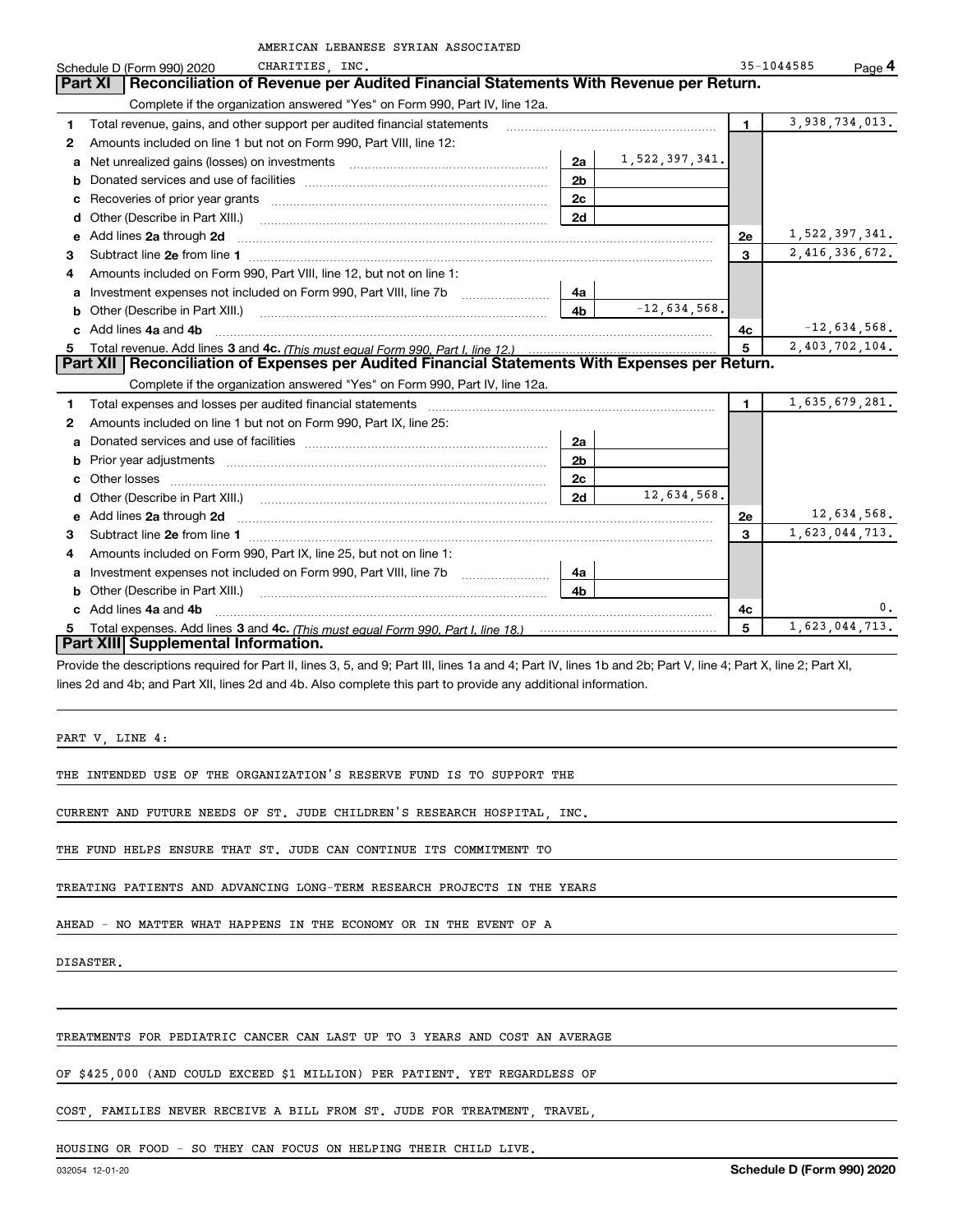*(continued)* **Part XIII Supplemental Information** 

IN ADDITION, CARE DOESN'T END WHEN TREATMENT IS FINISHED - ST. JUDE

FOLLOWS PATIENTS FOR LIFE, LEARNING FROM YESTERDAY'S PATIENTS TO IMPROVE

CARE AND OUTCOMES FOR TOMORROW'S CHILDREN. THE RESERVE FUND HELPS ENSURE

THAT ST. JUDE CAN FULFILL THAT COMMITMENT TO EACH AND EVERY PATIENT, NOW

AND INTO THE FUTURE, REGARDLESS OF THE COST OR DURATION OF THEIR CARE.

THE RESERVE FUND ALSO PROVIDES CONFIDENCE FOR ST. JUDE TO LAUNCH AN

HISTORIC 6-YEAR, \$11.5 BILLION STRATEGIC PLAN - IN THE MIDST OF A GLOBAL

PANDEMIC - THAT WILL EXPAND PATIENT SERVICES AND ACCELERATE RESEARCH IN

THE U.S. AND GLOBALLY FOR CHILDREN WITH CATASTROPHIC DISEASES. ST. JUDE

ALSO HAS ANNOUNCED A NEW SIX-YEAR, ADDITIONAL \$200 MILLION PARTNERSHIP

WITH THE WORLD HEALTH ORGANIZATION (WHO) TO PROVIDE QUALITY CANCER

MEDICINES FOR CHILDREN IN LOW- AND MIDDLE-INCOME COUNTRIES - THE LARGEST

FINANCIAL COMMITMENT EVER MADE FOR A GLOBAL EFFORT IN PEDIATRIC CANCER

MEDICATIONS, AND THE FUND HELPS ST. JUDE TO LAUNCH MULTIPLE LONG-TERM

RESEARCH STUDIES, WITH ASSURANCE OF FUNDING TO SEE THEM THROUGH

COMPLETION. CURING CATASTROPHIC DISEASES IN CHILDREN IS A

MULTI-TRILLION-DOLLAR, MULTI-YEAR GLOBAL PROBLEM AND ST. JUDE MUST

CONTINUE OUR WORK NO MATTER WHAT HAPPENS WITH THE ECONOMY, THE MARKET,

FUNDRAISING OR IN THE EVENT OF A DISASTER.

PART X, LINE 2:

AS OF JUNE 30, 2021, ALSAC HAD NOT IDENTIFIED ANY UNCERTAIN TAX POSITIONS

UNDER ASC TOPIC 740, INCOME TAXES, REQUIRING ADJUSTMENTS TO ITS FINANCIAL

STATEMENTS. IN THE EVENT ALSAC WERE TO RECOGNIZE INTEREST AND PENALTIES

RELATED TO UNCERTAIN TAX POSITIONS, IT WOULD BE RECOGNIZED IN THE

FINANCIAL STATEMENTS AS A GENERAL EXPENSE. GENERALLY, TAX YEARS ENDING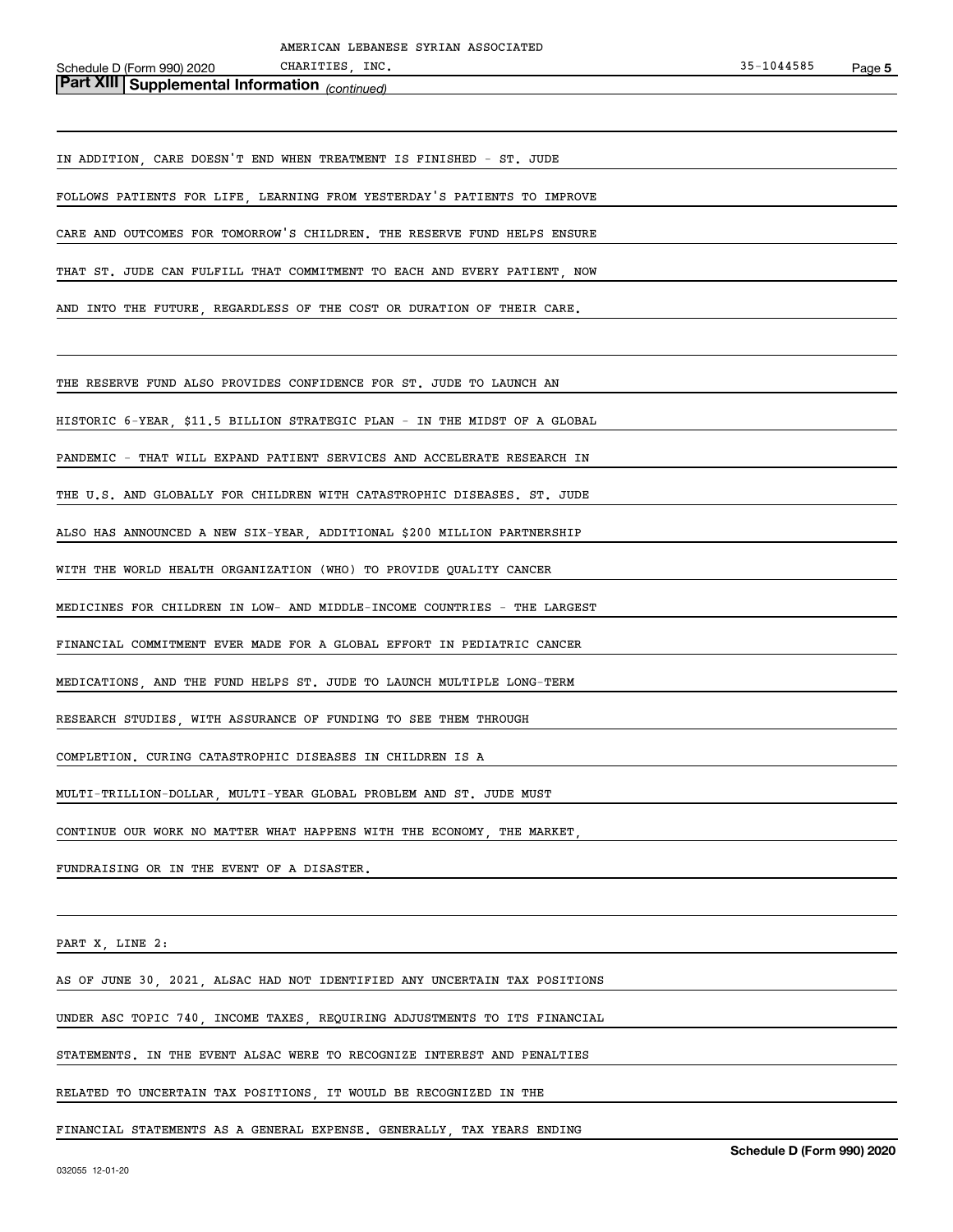| AMERICAN LEBANESE SYRIAN ASSOCIATED                                       |            |        |
|---------------------------------------------------------------------------|------------|--------|
| CHARITIES, INC.<br>Schedule D (Form 990) 2020                             | 35-1044585 | Page 5 |
| Part XIII Supplemental Information <sub>(continued)</sub>                 |            |        |
| 2018 THROUGH 2021 ARE OPEN TO EXAMINATION BY THE FEDERAL AND STATE TAXING |            |        |
| AUTHORITIES, RESPECTIVELY. THERE ARE NO INCOME TAX EXAMINATIONS CURRENTLY |            |        |
| IN PROCESS.                                                               |            |        |
|                                                                           |            |        |
| PART XI, LINE 4B - OTHER ADJUSTMENTS:                                     |            |        |
| $-12,634,568$ .<br>DIRECT GAMING EXPENSES                                 |            |        |
|                                                                           |            |        |
| PART XII, LINE 2D - OTHER ADJUSTMENTS:                                    |            |        |
| DIRECT GAMING EXPENSES<br>$12,634,568$ .                                  |            |        |
|                                                                           |            |        |
| DIRECT GAMING EXPENSES INDENTIFIED ABOVE REFER TO THE ST.                 |            |        |
| JUDE DREAM HOME GIVEAWAYS.                                                |            |        |
|                                                                           |            |        |
|                                                                           |            |        |
|                                                                           |            |        |
|                                                                           |            |        |
|                                                                           |            |        |
|                                                                           |            |        |
|                                                                           |            |        |
|                                                                           |            |        |
|                                                                           |            |        |
|                                                                           |            |        |
|                                                                           |            |        |
|                                                                           |            |        |
|                                                                           |            |        |
|                                                                           |            |        |
|                                                                           |            |        |
|                                                                           |            |        |
|                                                                           |            |        |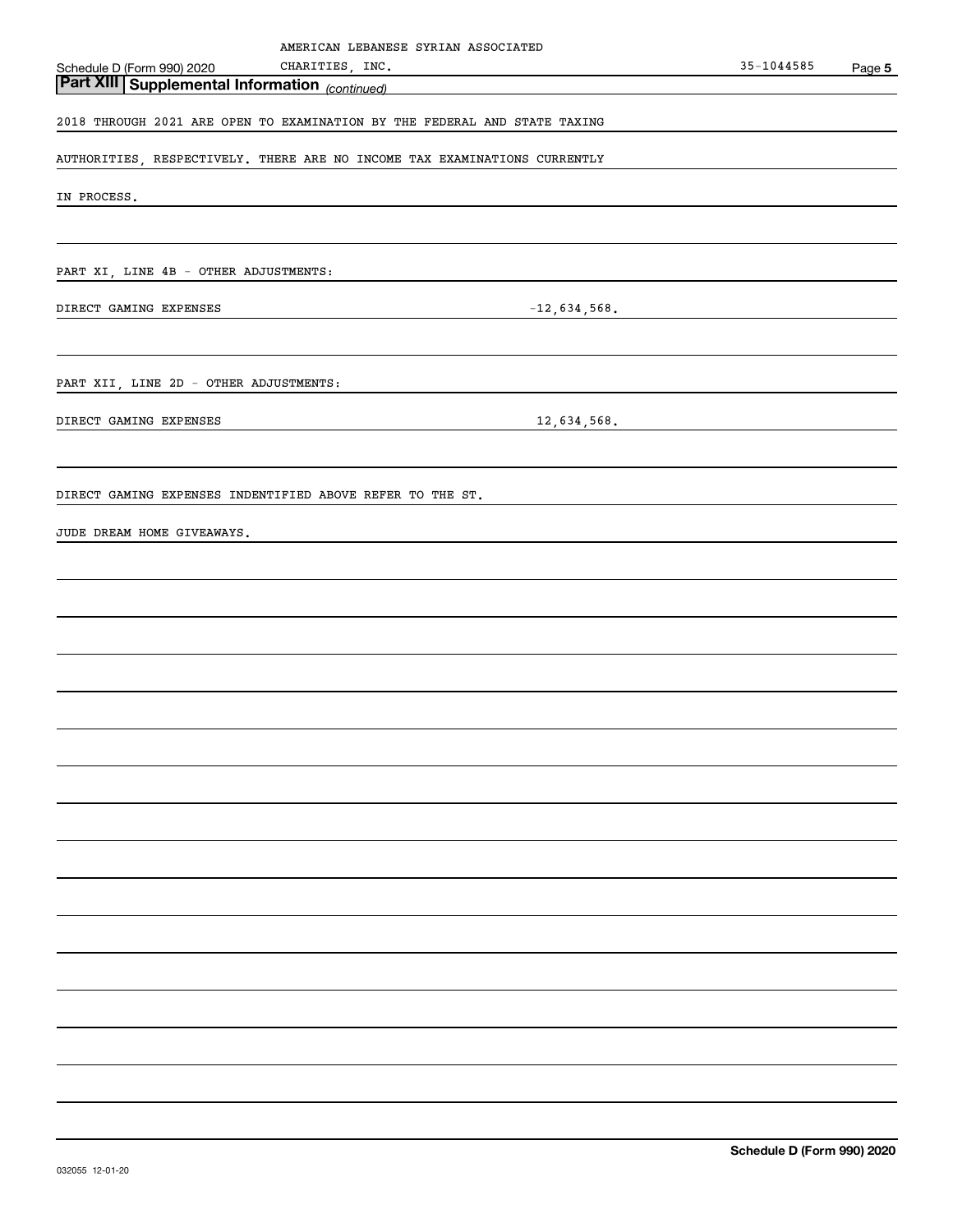| <b>SCHEDULE F</b>                                                          |                          |                              | <b>Statement of Activities Outside the United States</b>                                                                                |                        |                                                        | OMB No. 1545-0047                     |
|----------------------------------------------------------------------------|--------------------------|------------------------------|-----------------------------------------------------------------------------------------------------------------------------------------|------------------------|--------------------------------------------------------|---------------------------------------|
| (Form 990)                                                                 |                          |                              | Complete if the organization answered "Yes" on Form 990, Part IV, line 14b, 15, or 16.                                                  |                        |                                                        |                                       |
| Department of the Treasury<br>Internal Revenue Service                     |                          |                              | Attach to Form 990.<br>Go to www.irs.gov/Form990 for instructions and the latest information.                                           |                        |                                                        | <b>Open to Public</b><br>Inspection   |
| Name of the organization                                                   |                          |                              |                                                                                                                                         |                        |                                                        | <b>Employer identification number</b> |
| AMERICAN LEBANESE SYRIAN ASSOCIATED                                        |                          |                              |                                                                                                                                         |                        |                                                        |                                       |
| CHARITIES INC.<br>Part I                                                   |                          |                              | General Information on Activities Outside the United States. Complete if the organization answered "Yes" on                             |                        | 35-1044585                                             |                                       |
| Form 990, Part IV, line 14b.                                               |                          |                              |                                                                                                                                         |                        |                                                        |                                       |
| 1.                                                                         |                          |                              | For grantmakers. Does the organization maintain records to substantiate the amount of its grants and other assistance,                  |                        |                                                        |                                       |
|                                                                            |                          |                              | the grantees' eligibility for the grants or assistance, and the selection criteria used to award the grants or assistance?              |                        |                                                        | Yes<br>No                             |
| 2<br>United States.                                                        |                          |                              | For grantmakers. Describe in Part V the organization's procedures for monitoring the use of its grants and other assistance outside the |                        |                                                        |                                       |
|                                                                            |                          |                              | Activities per Region. (The following Part I, line 3 table can be duplicated if additional space is needed.)                            |                        |                                                        |                                       |
| (a) Region                                                                 | (b) Number of<br>offices | (c) Number of<br>employees,  | (d) Activities conducted in the region<br>(by type) (such as, fundraising, pro-                                                         |                        | (e) If activity listed in (d)<br>is a program service, | (f) Total<br>expenditures             |
|                                                                            | in the region            | agents, and<br>independent   | gram services, investments, grants to                                                                                                   |                        | describe specific type                                 | for and                               |
|                                                                            |                          | contractors<br>in the region | recipients located in the region)                                                                                                       |                        | of service(s) in the region                            | investments<br>in the region          |
|                                                                            |                          |                              |                                                                                                                                         |                        |                                                        |                                       |
| CENTRAL AMERICA AND                                                        |                          |                              |                                                                                                                                         |                        |                                                        |                                       |
| THE CARIBBEAN                                                              |                          |                              | INVESTMENTS                                                                                                                             |                        |                                                        | 2480295593.                           |
|                                                                            |                          |                              |                                                                                                                                         |                        |                                                        |                                       |
| EUROPE (INCLUDING                                                          |                          |                              |                                                                                                                                         |                        |                                                        |                                       |
| ICELAND & GREENLAND)                                                       |                          |                              | INVESTMENTS                                                                                                                             |                        |                                                        | 118,484,313.                          |
|                                                                            |                          |                              |                                                                                                                                         |                        |                                                        |                                       |
|                                                                            |                          |                              |                                                                                                                                         |                        |                                                        |                                       |
| EAST ASIA AND THE<br>PACIFIC                                               |                          |                              | INVESTMENTS                                                                                                                             |                        |                                                        | 43,785,975.                           |
|                                                                            |                          |                              |                                                                                                                                         |                        |                                                        |                                       |
|                                                                            |                          |                              |                                                                                                                                         |                        |                                                        |                                       |
|                                                                            |                          |                              |                                                                                                                                         |                        |                                                        |                                       |
| NORTH AMERICA                                                              |                          |                              | INVESTMENTS                                                                                                                             |                        |                                                        | 13,559,736.                           |
|                                                                            |                          |                              |                                                                                                                                         |                        |                                                        |                                       |
|                                                                            |                          |                              |                                                                                                                                         |                        |                                                        |                                       |
| SOUTH ASIA                                                                 |                          |                              | INVESTMENTS                                                                                                                             |                        |                                                        | 4,970,918.                            |
|                                                                            |                          |                              |                                                                                                                                         |                        |                                                        |                                       |
|                                                                            |                          |                              |                                                                                                                                         |                        |                                                        |                                       |
| SOUTH AMERICA                                                              |                          |                              | INVESTMENTS                                                                                                                             |                        |                                                        | 3,147,230.                            |
|                                                                            |                          |                              |                                                                                                                                         |                        |                                                        |                                       |
|                                                                            |                          |                              |                                                                                                                                         |                        |                                                        |                                       |
| SUB-SAHARAN AFRICA                                                         |                          |                              | INVESTMENTS                                                                                                                             |                        |                                                        | 2,434,486.                            |
|                                                                            |                          |                              |                                                                                                                                         |                        |                                                        |                                       |
| CENTRAL AMERICA AND                                                        |                          |                              |                                                                                                                                         |                        |                                                        |                                       |
| THE CARIBBEAN                                                              | 0                        | 0                            | PROGRAM SERVICES                                                                                                                        | EDUCATION AND TRAINING |                                                        | 41,224.                               |
| <b>3 a</b> Subtotal                                                        | 0                        | 0                            |                                                                                                                                         |                        |                                                        | 2666719475.                           |
| <b>b</b> Total from continuation                                           |                          |                              |                                                                                                                                         |                        |                                                        |                                       |
| sheets to Part I                                                           | 0                        | 0                            |                                                                                                                                         |                        |                                                        | 80,000.                               |
| c Totals (add lines 3a<br>and 3b)                                          | 0                        | 0                            |                                                                                                                                         |                        |                                                        | 2666799475.                           |
| LHA For Paperwork Reduction Act Notice, see the Instructions for Form 990. |                          |                              |                                                                                                                                         |                        |                                                        | Schedule F (Form 990) 2020            |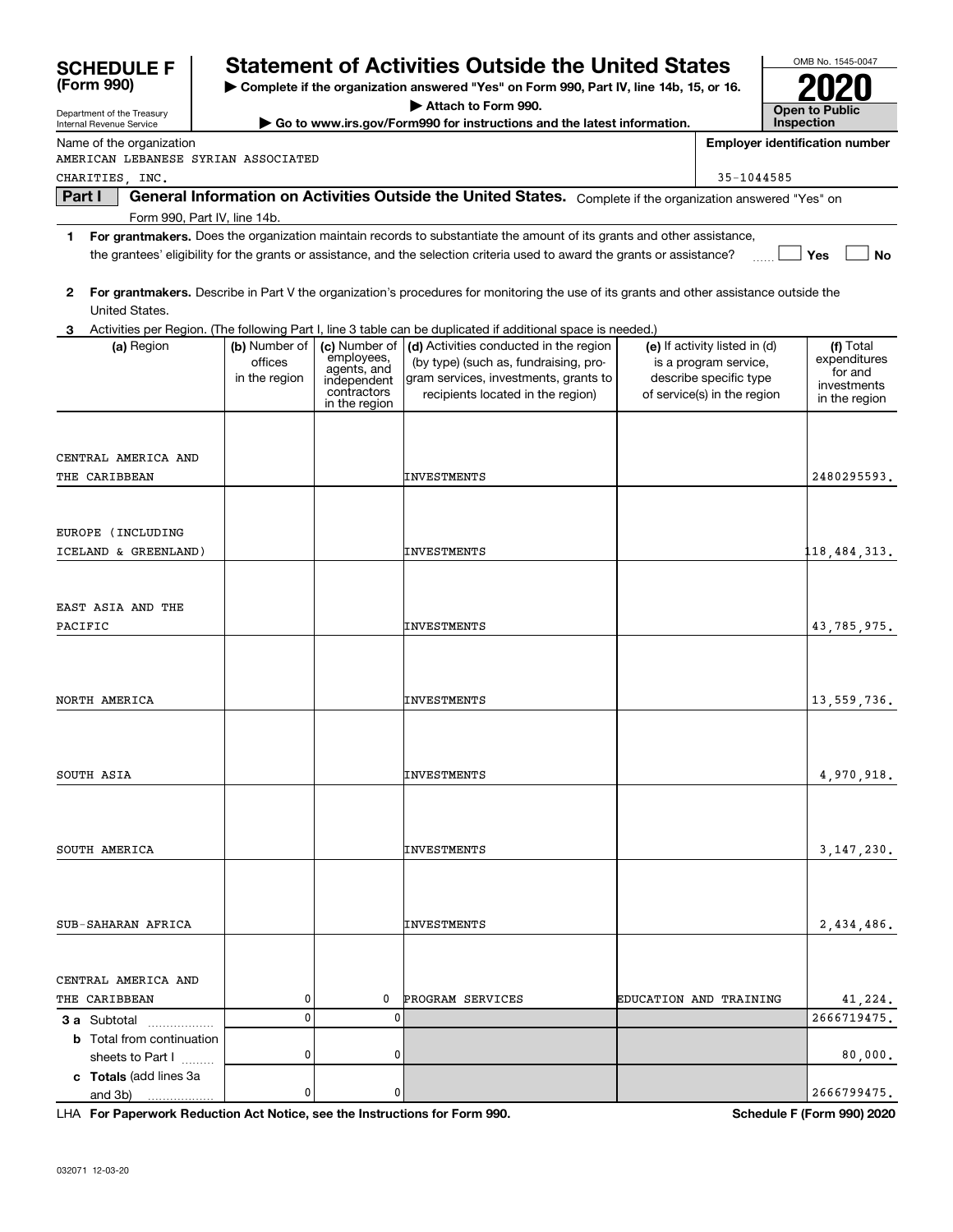|                                  | AMERICAN LEBANESE SYRIAN ASSOCIATED       |                                                      |                                                                                                                                         |                                                                                                             |                                         |
|----------------------------------|-------------------------------------------|------------------------------------------------------|-----------------------------------------------------------------------------------------------------------------------------------------|-------------------------------------------------------------------------------------------------------------|-----------------------------------------|
| Schedule F (Form 990)            | CHARITIES, INC.                           |                                                      |                                                                                                                                         | 35-1044585                                                                                                  | Page 1                                  |
| Part I                           |                                           |                                                      | <b>Continuation of Activities per Region.</b> (Schedule F (Form 990), Part I, line 3)                                                   |                                                                                                             |                                         |
| (a) Region                       | (b) Number of<br>offices<br>in the region | (c) Number of<br>employees or<br>agents in<br>region | (d) Activities conducted in region<br>(by type) (i.e., fundraising,<br>program services, grants to<br>recipients located in the region) | (e) If activity listed in (d)<br>is a program service,<br>describe specific type<br>of service(s) in region | (f) Total<br>expenditures<br>for region |
| SOUTH AMERICA                    | $\pmb{0}$                                 | 0                                                    | PROGRAM SERVICES                                                                                                                        | EDUCATION AND TRAINING                                                                                      | 20,000.                                 |
| RUSSIA AND<br>NEIGHBORING STATES | $\pmb{0}$                                 | 0                                                    | PROGRAM SERVICES                                                                                                                        | EDUCATION AND TRAINING                                                                                      | 20,000.                                 |
|                                  |                                           |                                                      |                                                                                                                                         |                                                                                                             |                                         |
| EAST ASIA AND THE<br>PACIFIC     | $\pmb{0}$                                 | 0                                                    | PROGRAM SERVICES                                                                                                                        | EDUCATION AND TRAINING                                                                                      | 20,000.                                 |
| SOUTH ASIA                       | $\pmb{0}$                                 | 0                                                    | PROGRAM SERVICES                                                                                                                        | EDUCATION AND TRAINING                                                                                      | 20,000.                                 |
|                                  |                                           |                                                      |                                                                                                                                         |                                                                                                             |                                         |
|                                  |                                           |                                                      |                                                                                                                                         |                                                                                                             |                                         |
|                                  |                                           |                                                      |                                                                                                                                         |                                                                                                             |                                         |
|                                  |                                           |                                                      |                                                                                                                                         |                                                                                                             |                                         |
|                                  |                                           |                                                      |                                                                                                                                         |                                                                                                             |                                         |
|                                  |                                           |                                                      |                                                                                                                                         |                                                                                                             |                                         |
|                                  |                                           |                                                      |                                                                                                                                         |                                                                                                             |                                         |
| <b>Totals</b>                    |                                           |                                                      |                                                                                                                                         |                                                                                                             | 80,000.                                 |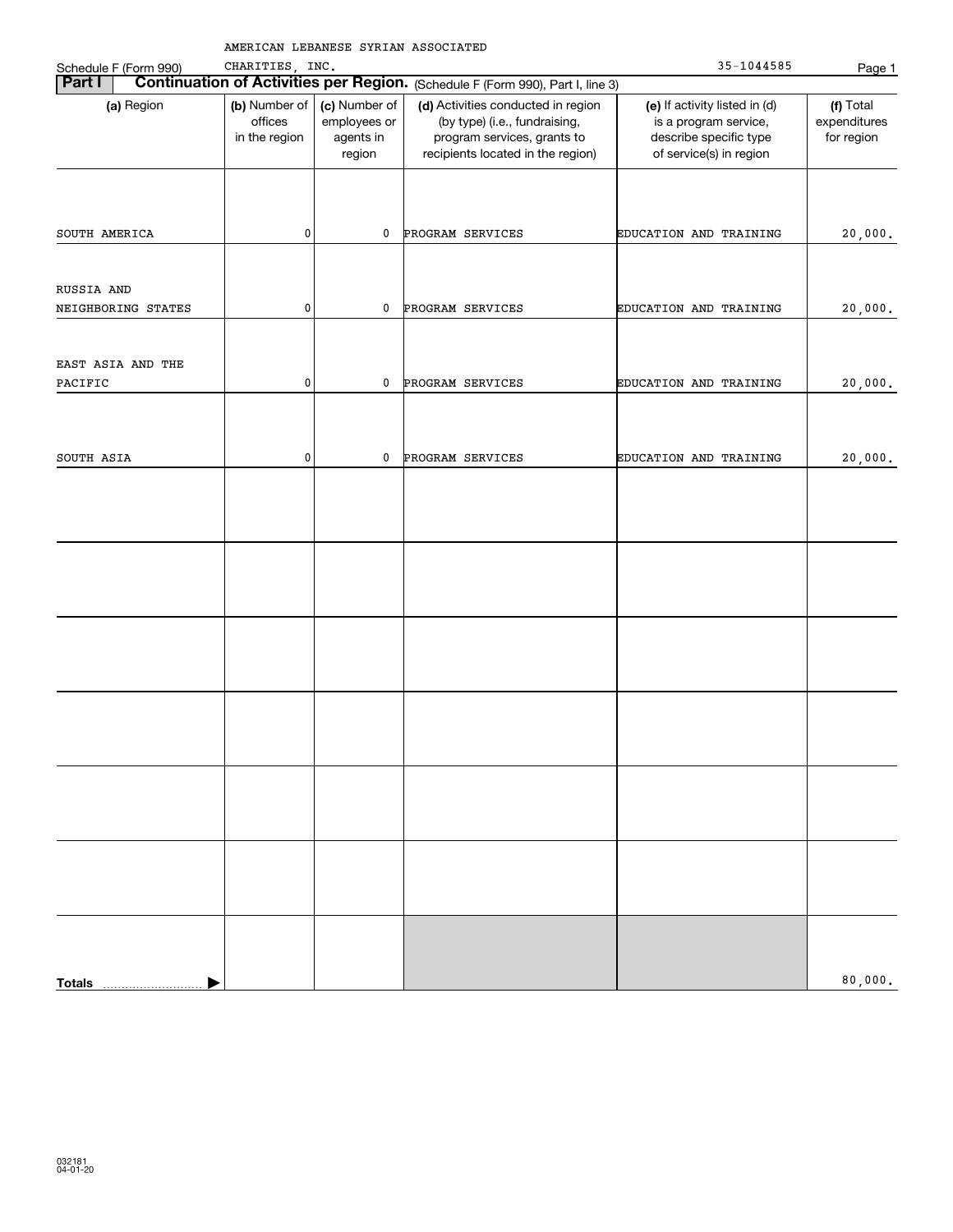|  |  |  | AMERICAN LEBANESE SYRIAN ASSOCIATED |
|--|--|--|-------------------------------------|
|--|--|--|-------------------------------------|

Schedule F (Form 990) 2020 CHARITIES, INC. Page 1999 and the set of the set of the set of the set of the set of the set of the set of the set of the set of the set of the set of the set of the set of the set of the set of CHARITIES, INC.

**Part II** Grants and Other Assistance to Organizations or Entities Outside the United States. Complete if the organization answered "Yes" on Form 990, Part IV, line 15, for any<br>recisiont who received more than \$5,000. Part recipient who received more than \$5,000. Part II can be duplicated if additional space is needed.

| 1<br>(a) Name of organization                              | (b) IRS code section<br>and EIN (if applicable) | (c) Region | (d) Purpose of<br>grant                                                                                                                 | (e) Amount<br>of cash grant | (f) Manner of<br>cash disbursement | (g) Amount of<br>noncash<br>assistance | (h) Description<br>of noncash<br>assistance | (i) Method of<br>valuation (book, FMV,<br>appraisal, other) |
|------------------------------------------------------------|-------------------------------------------------|------------|-----------------------------------------------------------------------------------------------------------------------------------------|-----------------------------|------------------------------------|----------------------------------------|---------------------------------------------|-------------------------------------------------------------|
|                                                            |                                                 |            |                                                                                                                                         |                             |                                    |                                        |                                             |                                                             |
|                                                            |                                                 |            |                                                                                                                                         |                             |                                    |                                        |                                             |                                                             |
|                                                            |                                                 |            |                                                                                                                                         |                             |                                    |                                        |                                             |                                                             |
|                                                            |                                                 |            |                                                                                                                                         |                             |                                    |                                        |                                             |                                                             |
|                                                            |                                                 |            |                                                                                                                                         |                             |                                    |                                        |                                             |                                                             |
|                                                            |                                                 |            |                                                                                                                                         |                             |                                    |                                        |                                             |                                                             |
|                                                            |                                                 |            |                                                                                                                                         |                             |                                    |                                        |                                             |                                                             |
|                                                            |                                                 |            |                                                                                                                                         |                             |                                    |                                        |                                             |                                                             |
|                                                            |                                                 |            |                                                                                                                                         |                             |                                    |                                        |                                             |                                                             |
|                                                            |                                                 |            |                                                                                                                                         |                             |                                    |                                        |                                             |                                                             |
|                                                            |                                                 |            |                                                                                                                                         |                             |                                    |                                        |                                             |                                                             |
|                                                            |                                                 |            |                                                                                                                                         |                             |                                    |                                        |                                             |                                                             |
|                                                            |                                                 |            |                                                                                                                                         |                             |                                    |                                        |                                             |                                                             |
|                                                            |                                                 |            |                                                                                                                                         |                             |                                    |                                        |                                             |                                                             |
|                                                            |                                                 |            |                                                                                                                                         |                             |                                    |                                        |                                             |                                                             |
|                                                            |                                                 |            |                                                                                                                                         |                             |                                    |                                        |                                             |                                                             |
| $\mathbf{2}$                                               |                                                 |            | Enter total number of recipient organizations listed above that are recognized as charities by the foreign country, recognized as a tax |                             |                                    |                                        |                                             |                                                             |
| Enter total number of other organizations or entities<br>3 |                                                 |            | exempt 501(c)(3) organization by the IRS, or for which the grantee or counsel has provided a section 501(c)(3) equivalency letter       |                             |                                    |                                        |                                             |                                                             |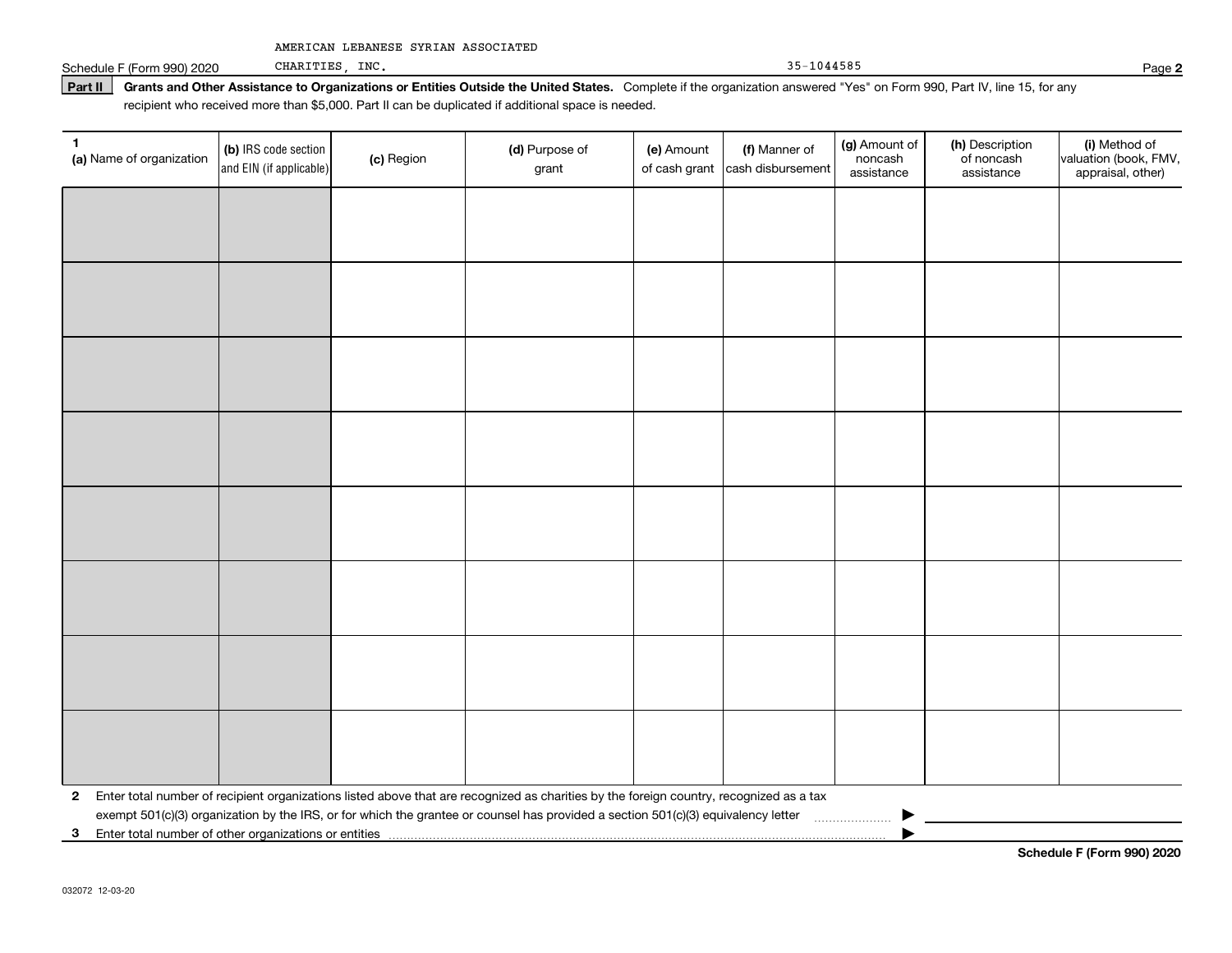|  |  |  | AMERICAN LEBANESE SYRIAN ASSOCIATED |
|--|--|--|-------------------------------------|
|--|--|--|-------------------------------------|

| Schedule F | CHARITIES<br>F (Form 990) 2020 | INC. | 1044585 | $_{\rm 2ace}$ |
|------------|--------------------------------|------|---------|---------------|
|------------|--------------------------------|------|---------|---------------|

CHARITIES, INC.

| $35 - 1044585$ |  |
|----------------|--|
|----------------|--|

**Part III Grants and Other Assistance to Individuals Outside the United States.**  Complete if the organization answered "Yes" on Form 990, Part IV, line 16. Part III can be duplicated if additional space is needed.

| T are in car be depiled to a dominal space is riceded.<br>(a) Type of grant or assistance | (b) Region | (c) Number of<br>recipients | (d) Amount of<br>cash grant | (e) Manner of<br>cash disbursement | (f) Amount of<br>noncash<br>assistance | (g) Description of<br>noncash assistance | (h) Method of<br>valuation<br>(book, FMV,<br>appraisal, other) |
|-------------------------------------------------------------------------------------------|------------|-----------------------------|-----------------------------|------------------------------------|----------------------------------------|------------------------------------------|----------------------------------------------------------------|
|                                                                                           |            |                             |                             |                                    |                                        |                                          |                                                                |
|                                                                                           |            |                             |                             |                                    |                                        |                                          |                                                                |
|                                                                                           |            |                             |                             |                                    |                                        |                                          |                                                                |
|                                                                                           |            |                             |                             |                                    |                                        |                                          |                                                                |
|                                                                                           |            |                             |                             |                                    |                                        |                                          |                                                                |
|                                                                                           |            |                             |                             |                                    |                                        |                                          |                                                                |
|                                                                                           |            |                             |                             |                                    |                                        |                                          |                                                                |
|                                                                                           |            |                             |                             |                                    |                                        |                                          |                                                                |
|                                                                                           |            |                             |                             |                                    |                                        |                                          |                                                                |
|                                                                                           |            |                             |                             |                                    |                                        |                                          |                                                                |
|                                                                                           |            |                             |                             |                                    |                                        |                                          |                                                                |
|                                                                                           |            |                             |                             |                                    |                                        |                                          |                                                                |
|                                                                                           |            |                             |                             |                                    |                                        |                                          |                                                                |
|                                                                                           |            |                             |                             |                                    |                                        |                                          |                                                                |

**Schedule F (Form 990) 2020**

**3**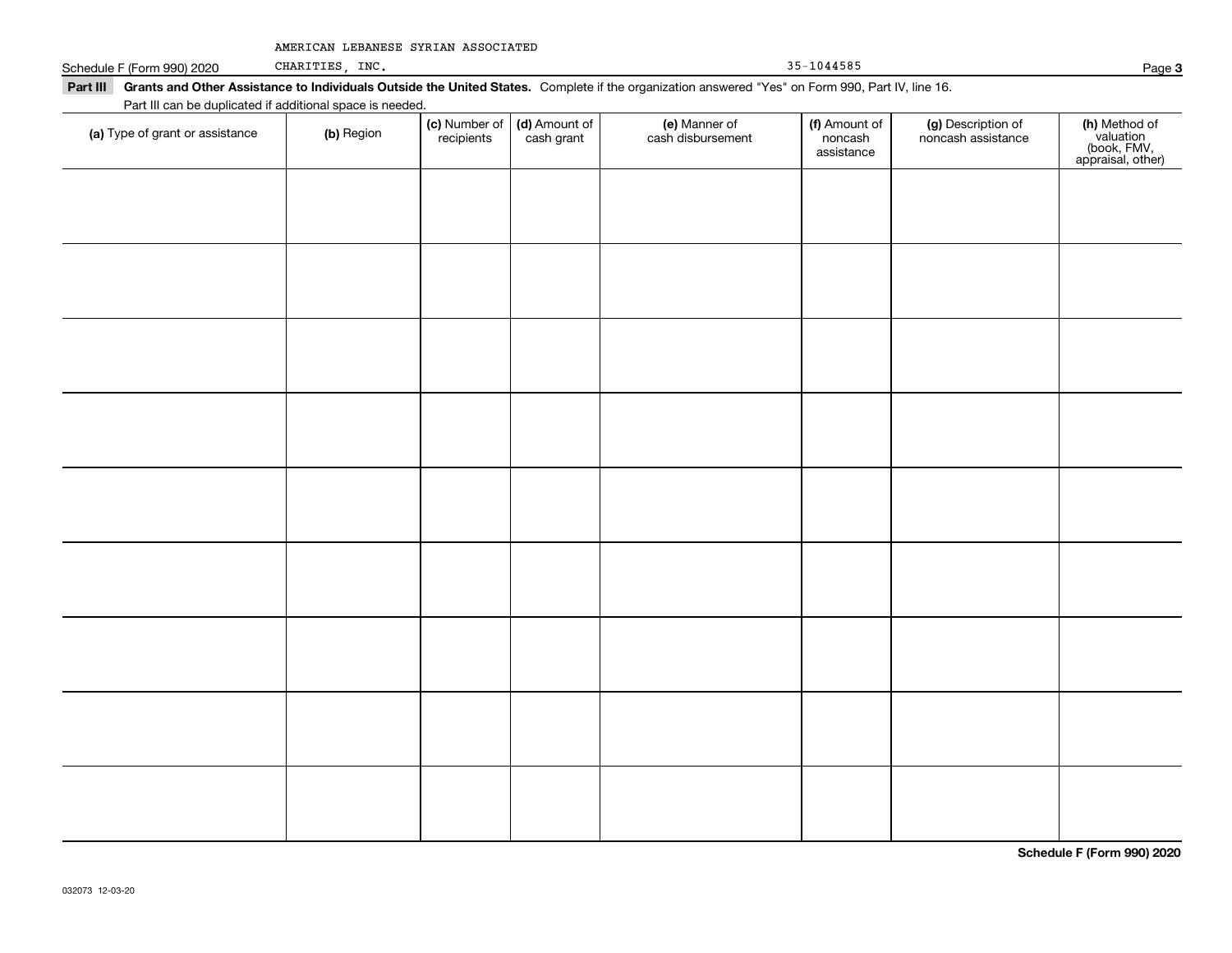|                | AMERICAN LEBANESE SYRIAN ASSOCIATED                                                                            |            |           |
|----------------|----------------------------------------------------------------------------------------------------------------|------------|-----------|
|                | CHARITIES, INC.<br>Schedule F (Form 990) 2020                                                                  | 35-1044585 | Page 4    |
| <b>Part IV</b> | <b>Foreign Forms</b>                                                                                           |            |           |
|                |                                                                                                                |            |           |
| 1              | Was the organization a U.S. transferor of property to a foreign corporation during the tax year? If "Yes."     |            |           |
|                | the organization may be required to file Form 926, Return by a U.S. Transferor of Property to a Foreign        |            |           |
|                |                                                                                                                | x<br>Yes   | Nο        |
| 2              | Did the organization have an interest in a foreign trust during the tax year? If "Yes." the organization may   |            |           |
|                | be required to separately file Form 3520, Annual Return To Report Transactions With Foreign Trusts and         |            |           |
|                | Receipt of Certain Foreign Gifts, and/or Form 3520-A, Annual Information Return of Foreign Trust With a        |            |           |
|                | U.S. Owner (see Instructions for Forms 3520 and 3520-A; don't file with Form 990) manufactured uncontrolled to | Yes        | x<br>No   |
| 3              | Did the organization have an ownership interest in a foreign corporation during the tax year? If "Yes."        |            |           |
|                | the organization may be required to file Form 5471, Information Return of U.S. Persons With Respect to         |            |           |
|                |                                                                                                                | X<br>Yes   | No        |
| 4              | Was the organization a direct or indirect shareholder of a passive foreign investment company or a             |            |           |
|                | qualified electing fund during the tax year? If "Yes," the organization may be required to file Form 8621,     |            |           |
|                | Information Return by a Shareholder of a Passive Foreign Investment Company or Qualified Electing              |            |           |
|                |                                                                                                                | X<br>Yes   | No        |
| 5              | Did the organization have an ownership interest in a foreign partnership during the tax year? If "Yes."        |            |           |
|                | the organization may be required to file Form 8865, Return of U.S. Persons With Respect to Certain             |            |           |
|                | Foreign Partnerships (see Instructions for Form 8865) manufactured contained and contained and partnerships (  | x<br>Yes   | <b>No</b> |
| 6              | Did the organization have any operations in or related to any boycotting countries during the tax year? If     |            |           |
|                | "Yes," the organization may be required to separately file Form 5713, International Boycott Report (see        |            |           |
|                |                                                                                                                | Yes        | x<br>Nο   |
|                |                                                                                                                |            |           |

**Schedule F (Form 990) 2020**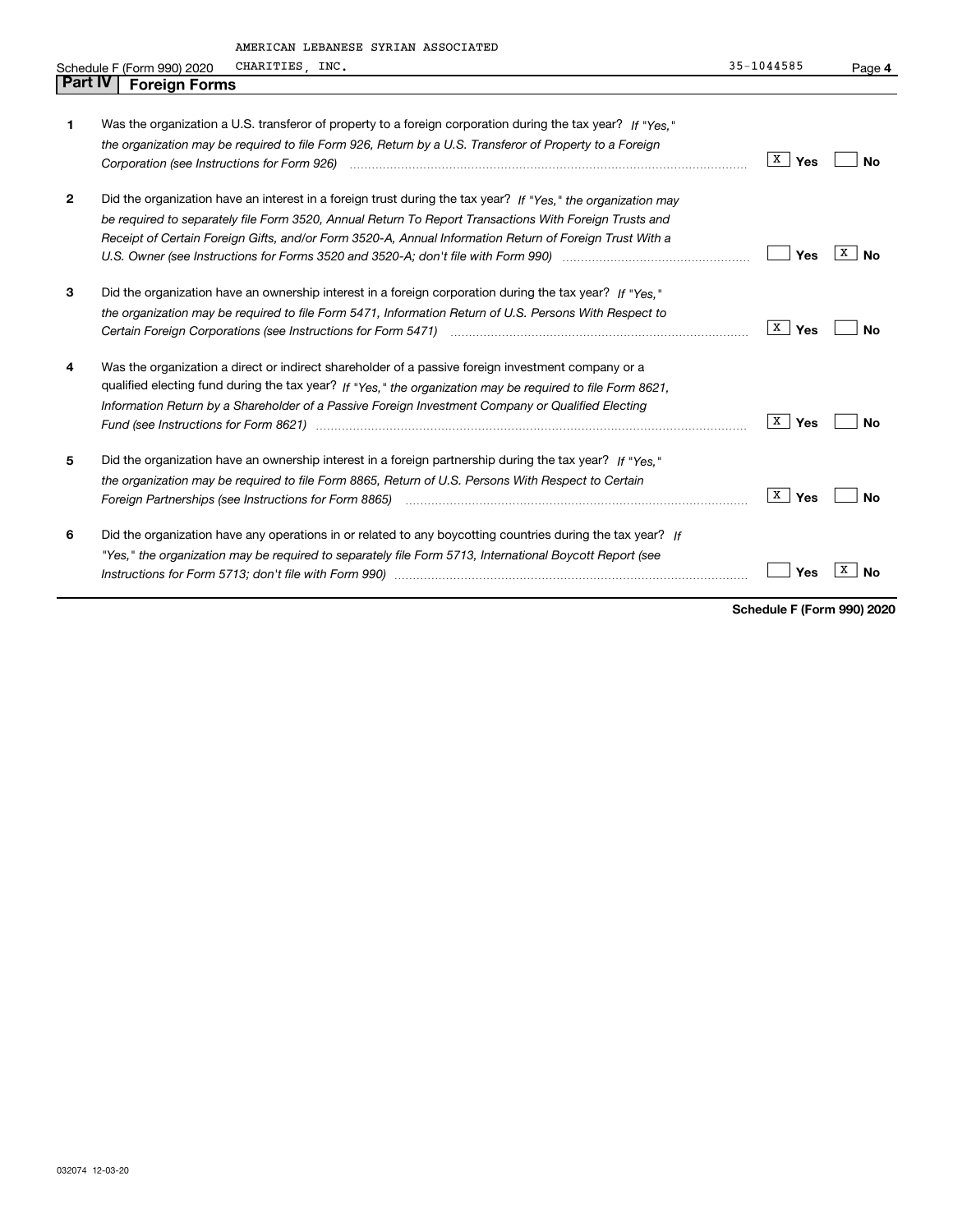**5**

## Schedule F (Form 990) 2020 CHARITIES, INC.

Provide the information required by Part I, line 2 (monitoring of funds); Part I, line 3, column (f) (accounting method; amounts of investments vs. expenditures per region); Part II, line 1 (accounting method); Part III (accounting method); and Part III, column (c) (estimated number of recipients), as applicable. Also complete this part to provide any additional information. See instructions. **Part V Supplemental Information**

PART I, LINE 3:

EXPENDITURES ARE RECORDED ON AN ACCRUAL BASIS.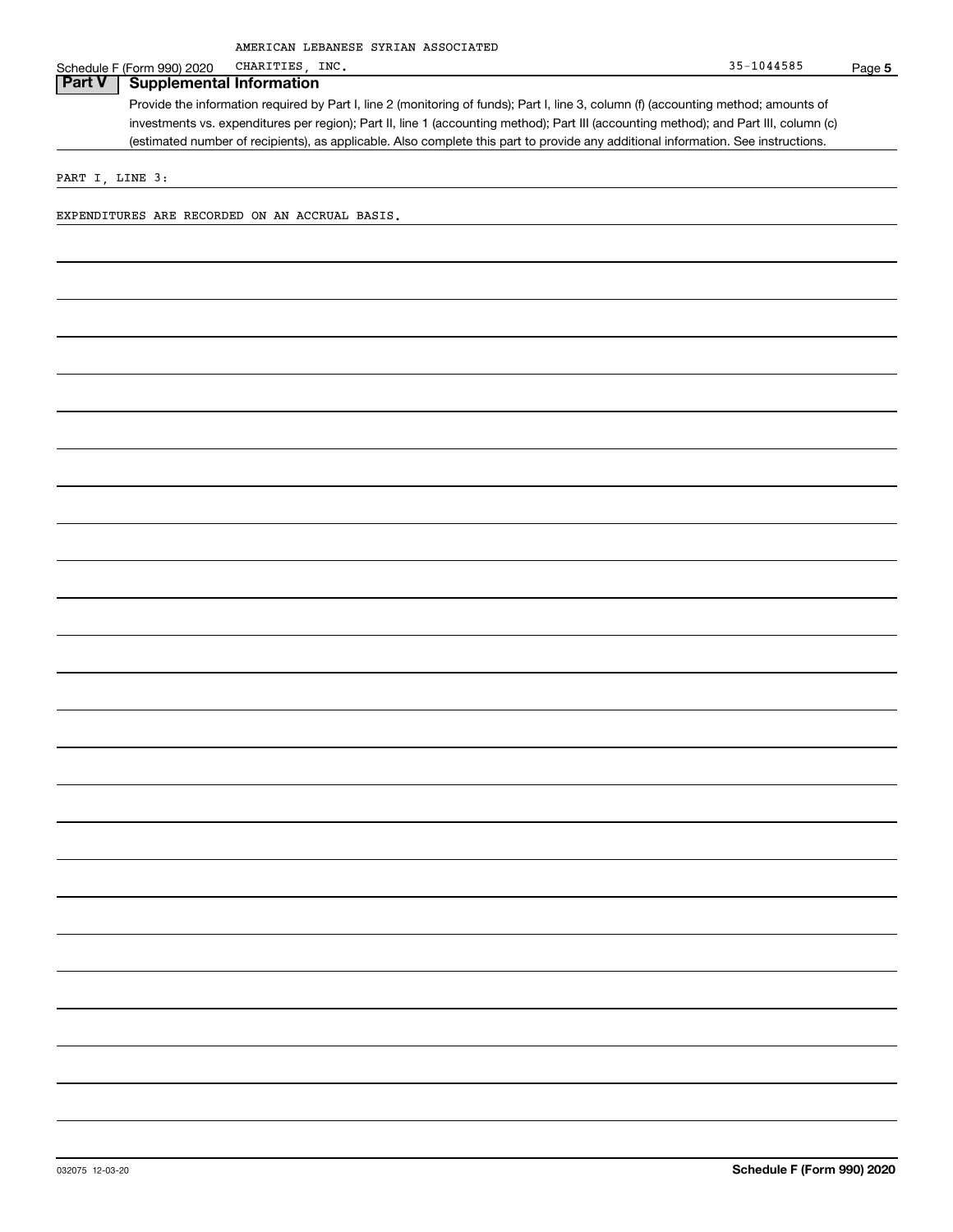| <b>SCHEDULE G</b>                                          |                                                                                                                                                                     | <b>Supplemental Information Regarding Fundraising or Gaming Activities</b>                                                                         |     |                               |                                                                         |  |                                   | OMB No. 1545-0047                     |  |
|------------------------------------------------------------|---------------------------------------------------------------------------------------------------------------------------------------------------------------------|----------------------------------------------------------------------------------------------------------------------------------------------------|-----|-------------------------------|-------------------------------------------------------------------------|--|-----------------------------------|---------------------------------------|--|
| (Form 990 or 990-EZ)                                       | Complete if the organization answered "Yes" on Form 990, Part IV, line 17, 18, or 19, or if the<br>organization entered more than \$15,000 on Form 990-EZ, line 6a. |                                                                                                                                                    |     |                               |                                                                         |  |                                   |                                       |  |
| Department of the Treasury                                 |                                                                                                                                                                     | Attach to Form 990 or Form 990-EZ.                                                                                                                 |     |                               |                                                                         |  |                                   | <b>Open to Public</b>                 |  |
| Internal Revenue Service                                   |                                                                                                                                                                     | ► Go to www.irs.gov/Form990 for instructions and the latest information.                                                                           |     |                               |                                                                         |  |                                   | Inspection                            |  |
| Name of the organization                                   | CHARITIES, INC.                                                                                                                                                     | AMERICAN LEBANESE SYRIAN ASSOCIATED                                                                                                                |     |                               |                                                                         |  | 35-1044585                        | <b>Employer identification number</b> |  |
| Part I                                                     |                                                                                                                                                                     | Fundraising Activities. Complete if the organization answered "Yes" on Form 990, Part IV, line 17. Form 990-EZ filers are not                      |     |                               |                                                                         |  |                                   |                                       |  |
| required to complete this part.                            |                                                                                                                                                                     |                                                                                                                                                    |     |                               |                                                                         |  |                                   |                                       |  |
|                                                            |                                                                                                                                                                     | 1 Indicate whether the organization raised funds through any of the following activities. Check all that apply.                                    |     |                               |                                                                         |  |                                   |                                       |  |
| х<br>Mail solicitations<br>a                               |                                                                                                                                                                     |                                                                                                                                                    |     |                               | $\mathbf{e}$ $\boxed{\mathbf{X}}$ Solicitation of non-government grants |  |                                   |                                       |  |
| x<br>Internet and email solicitations<br>b                 |                                                                                                                                                                     |                                                                                                                                                    |     |                               | Solicitation of government grants                                       |  |                                   |                                       |  |
| х<br>Phone solicitations<br>c                              |                                                                                                                                                                     | $g X$ Special fundraising events                                                                                                                   |     |                               |                                                                         |  |                                   |                                       |  |
| X<br>In-person solicitations<br>d                          |                                                                                                                                                                     |                                                                                                                                                    |     |                               |                                                                         |  |                                   |                                       |  |
|                                                            |                                                                                                                                                                     | <b>2 a</b> Did the organization have a written or oral agreement with any individual (including officers, directors, trustees, or                  |     |                               |                                                                         |  |                                   |                                       |  |
|                                                            |                                                                                                                                                                     | key employees listed in Form 990, Part VII) or entity in connection with professional fundraising services?                                        |     |                               |                                                                         |  | $\bar{x}$   Yes                   | No                                    |  |
|                                                            |                                                                                                                                                                     | <b>b</b> If "Yes," list the 10 highest paid individuals or entities (fundraisers) pursuant to agreements under which the fundraiser is to be       |     |                               |                                                                         |  |                                   |                                       |  |
| compensated at least \$5,000 by the organization.          |                                                                                                                                                                     |                                                                                                                                                    |     |                               |                                                                         |  |                                   |                                       |  |
| (i) Name and address of individual                         |                                                                                                                                                                     |                                                                                                                                                    |     | (iii) Did<br>fundraiser       | (iv) Gross receipts                                                     |  | (v) Amount paid                   | (vi) Amount paid                      |  |
| or entity (fundraiser)                                     |                                                                                                                                                                     | (ii) Activity                                                                                                                                      |     | have custody<br>or control of | from activity                                                           |  | to (or retained by)<br>fundraiser | to (or retained by)                   |  |
|                                                            |                                                                                                                                                                     |                                                                                                                                                    |     | contributions?                |                                                                         |  | listed in col. (i)                | organization                          |  |
| INFOCISION MANAGEMENT CORP. -                              |                                                                                                                                                                     |                                                                                                                                                    | Yes | No                            |                                                                         |  |                                   |                                       |  |
| 325 SPRINGSIDE DR., AKRON, OH                              |                                                                                                                                                                     | FUNDRAISING SOLICITOR                                                                                                                              |     | X                             | 4,822,025.                                                              |  | 4,725,871.                        | 96,154.                               |  |
| COMMSENSE - MONTANA                                        |                                                                                                                                                                     |                                                                                                                                                    |     |                               |                                                                         |  |                                   |                                       |  |
| INDUSTRIAL PARK, ROAD 459 KM.                              |                                                                                                                                                                     | FUNDRAISING SOLICITOR                                                                                                                              |     | Х                             | 498,856.                                                                |  | 391,134.                          | 107,722.                              |  |
| EAGLECOM, INC. - 2300 YONGE                                |                                                                                                                                                                     |                                                                                                                                                    |     |                               |                                                                         |  |                                   |                                       |  |
| STREET, SUITE 1700, BOX 2416,                              |                                                                                                                                                                     | FUNDRAISING COUNSEL                                                                                                                                |     | х                             | 0.                                                                      |  | 5,984,306.                        | $-5,984,306.$                         |  |
| NNE MARKETING, LLC - 1666<br>MASSACHUSETTS AVE., SUITE 14, |                                                                                                                                                                     | FUNDRAISING COUNSEL                                                                                                                                |     | Х                             | 0.                                                                      |  | 120,000.                          | $-120,000.$                           |  |
| ELEVENTY MARKETING GROUP -                                 |                                                                                                                                                                     |                                                                                                                                                    |     |                               |                                                                         |  |                                   |                                       |  |
| 453 S. HIGH ST., SUITE 101,                                |                                                                                                                                                                     | FUNDRAISING COUNSEL                                                                                                                                |     | Х                             | 0.                                                                      |  | 83,451.                           | $-83,451.$                            |  |
|                                                            |                                                                                                                                                                     |                                                                                                                                                    |     |                               |                                                                         |  |                                   |                                       |  |
|                                                            |                                                                                                                                                                     |                                                                                                                                                    |     |                               |                                                                         |  |                                   |                                       |  |
|                                                            |                                                                                                                                                                     |                                                                                                                                                    |     |                               |                                                                         |  |                                   |                                       |  |
|                                                            |                                                                                                                                                                     |                                                                                                                                                    |     |                               |                                                                         |  |                                   |                                       |  |
|                                                            |                                                                                                                                                                     |                                                                                                                                                    |     |                               |                                                                         |  |                                   |                                       |  |
|                                                            |                                                                                                                                                                     |                                                                                                                                                    |     |                               |                                                                         |  |                                   |                                       |  |
|                                                            |                                                                                                                                                                     |                                                                                                                                                    |     |                               |                                                                         |  |                                   |                                       |  |
|                                                            |                                                                                                                                                                     |                                                                                                                                                    |     |                               |                                                                         |  |                                   |                                       |  |
|                                                            |                                                                                                                                                                     |                                                                                                                                                    |     |                               |                                                                         |  |                                   |                                       |  |
|                                                            |                                                                                                                                                                     |                                                                                                                                                    |     |                               |                                                                         |  |                                   |                                       |  |
| Total                                                      |                                                                                                                                                                     |                                                                                                                                                    |     |                               | 5,320,881.                                                              |  | 11,304,762.                       | $-5,983,881.$                         |  |
|                                                            |                                                                                                                                                                     | 3 List all states in which the organization is registered or licensed to solicit contributions or has been notified it is exempt from registration |     |                               |                                                                         |  |                                   |                                       |  |
| or licensing.                                              |                                                                                                                                                                     |                                                                                                                                                    |     |                               |                                                                         |  |                                   |                                       |  |

AK,AL,AR,CA,CO,CT,DC,FL,GA,HI,IL,KS,KY,LA,MA,MD,ME,MI,MN,MO,MS,NC,ND,NH,NJ NM,NV,NY,OH,OK,OR,PA,RI,SC,TN,UT,VA,WA,WI,WV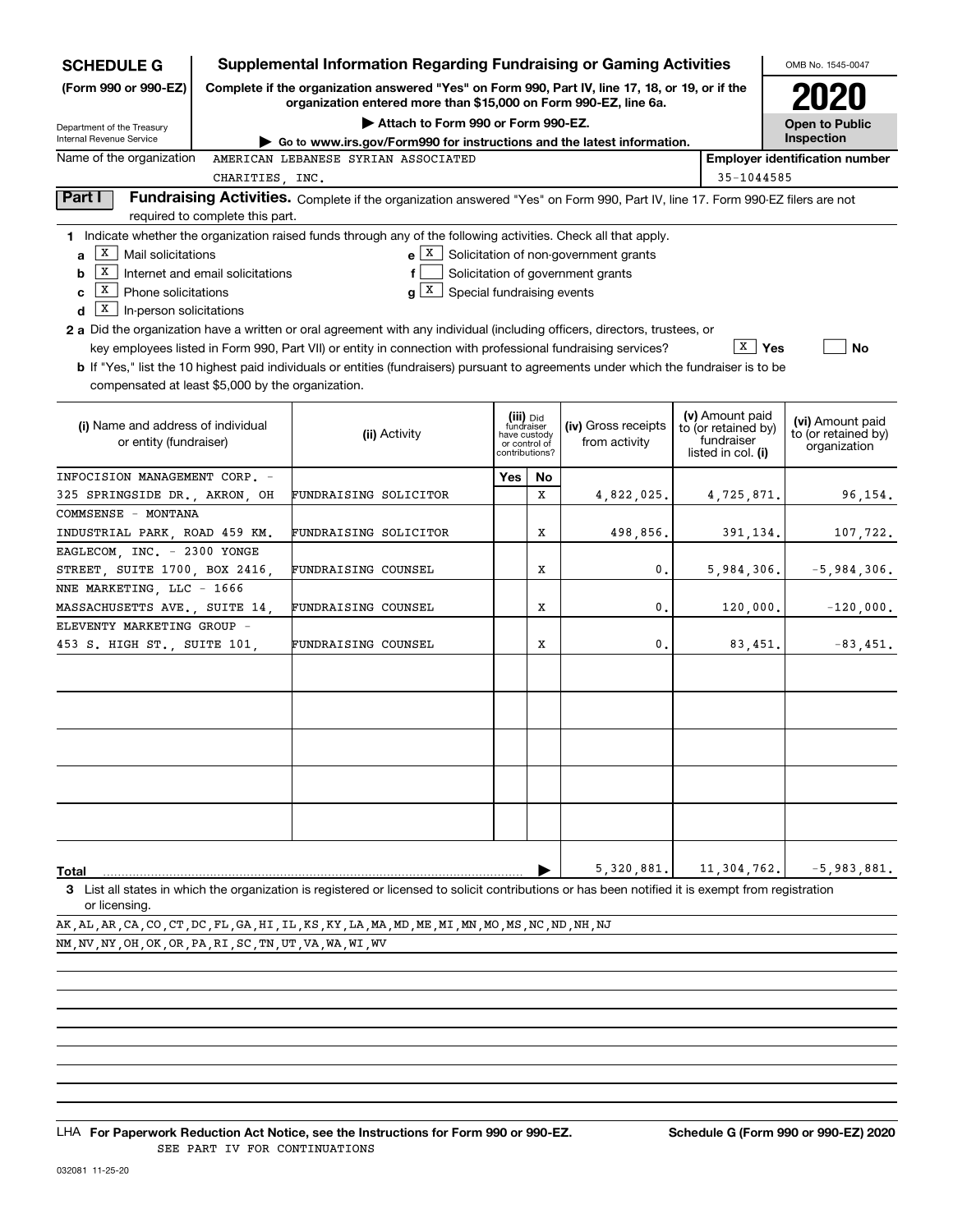Schedule G (Form 990 or 990-EZ) 2020 CHARITIES, INC. 35-1044585 Page

**2**

**Part II Fundraising Events.** Complete if the organization answered "Yes" on Form 990, Part IV, line 18, or reported more than \$15,000<br>15.000 of fundraising event contributions and gross income on Form 990-EZ. lines 1 an of fundraising event contributions and gross income on Form 990-EZ, lines 1 and 6b. List events with gross receipts greater than \$5,000.

|          |                                                                   |                                                                                                                 | (a) Event $#1$ | $(b)$ Event #2 |                | (d) Total events      |  |
|----------|-------------------------------------------------------------------|-----------------------------------------------------------------------------------------------------------------|----------------|----------------|----------------|-----------------------|--|
|          |                                                                   |                                                                                                                 | GALA           | GALA           | 151            | (add col. (a) through |  |
| Revenue  |                                                                   |                                                                                                                 | (event type)   | (event type)   | (total number) | col. (c)              |  |
|          |                                                                   |                                                                                                                 |                |                |                |                       |  |
|          |                                                                   |                                                                                                                 | 1,062,191.     | 683,507.       | 15, 265, 101.  | 17,010,799.           |  |
|          |                                                                   |                                                                                                                 |                |                |                |                       |  |
|          | $\mathbf{2}$                                                      | Less: Contributions                                                                                             | 566,687.       | 655, 477.      | 6,823,614.     | 8,045,778.            |  |
|          |                                                                   | 3 Gross income (line 1 minus line 2)                                                                            | 495,504.       | 28,030.        | 8,441,487.     | 8,965,021.            |  |
|          |                                                                   |                                                                                                                 |                |                |                |                       |  |
|          |                                                                   |                                                                                                                 |                |                |                |                       |  |
|          |                                                                   |                                                                                                                 |                |                | 180,097.       | 180,097.              |  |
|          | 5.                                                                |                                                                                                                 |                |                |                |                       |  |
| Expenses |                                                                   | Rent/facility costs [111] Rent/facility costs                                                                   |                |                | 108,686.       | 108,686.              |  |
|          |                                                                   |                                                                                                                 |                |                |                |                       |  |
| Direct I |                                                                   | 7 Food and beverages                                                                                            |                |                | 33,449.        | 33,449.               |  |
|          | 8                                                                 |                                                                                                                 | 36, 270.       |                | 364,422.       | 400,692.              |  |
|          | 9                                                                 |                                                                                                                 | 10, 209.       |                | 657, 119.      | 667,328.              |  |
|          | Direct expense summary. Add lines 4 through 9 in column (d)<br>10 |                                                                                                                 |                |                |                | 1,390,252.            |  |
|          |                                                                   | 11 Net income summary. Subtract line 10 from line 3, column (d)                                                 |                |                |                | 7,574,769.            |  |
| Part III |                                                                   | <b>Gaming.</b> Complete if the organization answered "Yes" on Form 990, Part IV, line 19, or reported more than |                |                |                |                       |  |
|          |                                                                   | \$15,000 on Form 990-FZ, line 6a.                                                                               |                |                |                |                       |  |

\$15,000 on Form 990-EZ, line 6a.

| Revenue         |                                                                                                                                                               |                                                                                                                                                            | (a) Bingo             | (b) Pull tabs/instant<br>bingo/progressive bingo | (c) Other gaming                                 | (d) Total gaming (add<br>col. (a) through col. (c)) |  |  |  |
|-----------------|---------------------------------------------------------------------------------------------------------------------------------------------------------------|------------------------------------------------------------------------------------------------------------------------------------------------------------|-----------------------|--------------------------------------------------|--------------------------------------------------|-----------------------------------------------------|--|--|--|
|                 |                                                                                                                                                               |                                                                                                                                                            |                       |                                                  | 41,488,785.                                      | 41,488,785.                                         |  |  |  |
|                 | 2                                                                                                                                                             |                                                                                                                                                            |                       |                                                  |                                                  |                                                     |  |  |  |
|                 | 3                                                                                                                                                             |                                                                                                                                                            |                       |                                                  | 7,405,582.                                       | 7,405,582.                                          |  |  |  |
| Direct Expenses |                                                                                                                                                               |                                                                                                                                                            |                       |                                                  | 48,289.                                          | 48,289.                                             |  |  |  |
|                 | 5                                                                                                                                                             | Other direct expenses <b>contained Other direct expenses</b>                                                                                               |                       |                                                  | 5,180,697.                                       | 5,180,697.                                          |  |  |  |
|                 | 6                                                                                                                                                             | Volunteer labor                                                                                                                                            | Yes<br>%<br><b>No</b> | Yes<br>%<br>No                                   | Yes<br>%<br>$\overline{\mathbf{x}}$<br><b>No</b> |                                                     |  |  |  |
|                 | 7                                                                                                                                                             | Direct expense summary. Add lines 2 through 5 in column (d)                                                                                                |                       |                                                  |                                                  | 12,634,568.                                         |  |  |  |
|                 |                                                                                                                                                               |                                                                                                                                                            |                       |                                                  |                                                  | 28,854,217.                                         |  |  |  |
|                 |                                                                                                                                                               | SEE PART IV FOR FULL LIST OF STATES                                                                                                                        |                       |                                                  |                                                  |                                                     |  |  |  |
| 9.              |                                                                                                                                                               | Enter the state(s) in which the organization conducts gaming activities: $CA$ , $CO$ , $GA$ , $ID$ , $IL$ , $KS$ , $KY$ , $LA$ , $MO$ , $MS$ , $MT$ , $NC$ |                       |                                                  |                                                  |                                                     |  |  |  |
|                 | X<br><b>No</b><br><b>Yes</b>                                                                                                                                  |                                                                                                                                                            |                       |                                                  |                                                  |                                                     |  |  |  |
|                 | b If "No," explain: IN COLORADO, ALSAC CONTRACTS WITH A THIRD PARTY WHO IS LICENSED<br>TO CONDUCT GAMING IN THAT STATE. SEE RESPONSE TO SCHEDULE G. PART III. |                                                                                                                                                            |                       |                                                  |                                                  |                                                     |  |  |  |
|                 |                                                                                                                                                               | LINES 15A - C. LICENSES ARE NOT REOUIRED FOR THE GAMING ACTIVITY                                                                                           |                       |                                                  |                                                  |                                                     |  |  |  |
|                 |                                                                                                                                                               | 10a Were any of the organization's gaming licenses revoked, suspended, or terminated during the tax year?                                                  |                       |                                                  |                                                  | $\mathbf{x}$<br><b>No</b><br><b>Yes</b>             |  |  |  |
|                 |                                                                                                                                                               | <b>b</b> If "Yes," explain:                                                                                                                                |                       |                                                  |                                                  |                                                     |  |  |  |
|                 |                                                                                                                                                               |                                                                                                                                                            |                       |                                                  |                                                  |                                                     |  |  |  |

032082 11-25-20

**Schedule G (Form 990 or 990-EZ) 2020**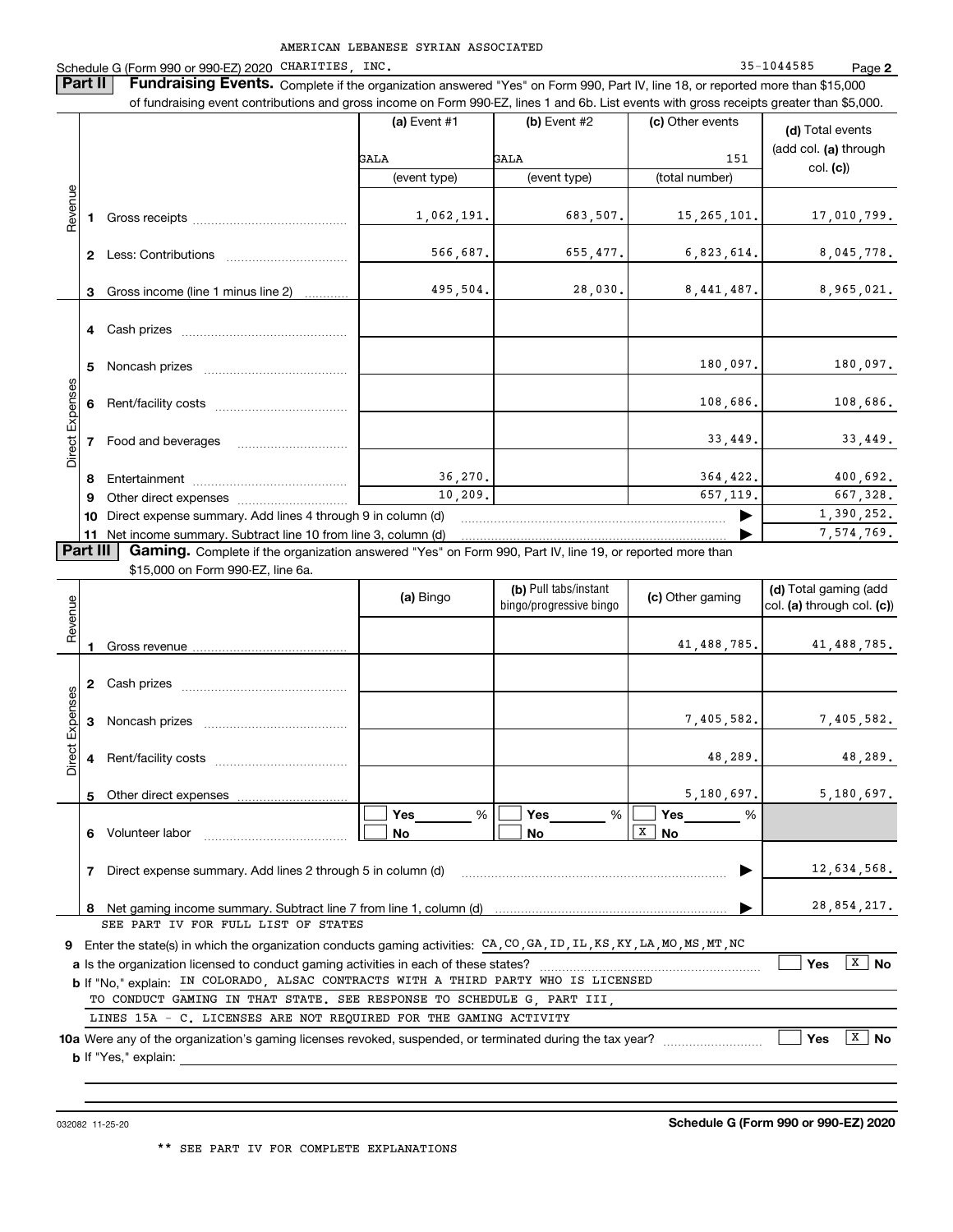| Schedule G (Form 990 or 990-EZ) 2020 CHARITIES, INC.                                                                                                                                                                                      | 35-1044585      |                         |                       | Page 3 |
|-------------------------------------------------------------------------------------------------------------------------------------------------------------------------------------------------------------------------------------------|-----------------|-------------------------|-----------------------|--------|
|                                                                                                                                                                                                                                           |                 | $\sqrt{\mathbf{x}}$ Yes |                       | No     |
| 12 Is the organization a grantor, beneficiary or trustee of a trust, or a member of a partnership or other entity formed                                                                                                                  |                 |                         |                       |        |
|                                                                                                                                                                                                                                           |                 | Yes                     | $\boxed{\text{X}}$ No |        |
| 13 Indicate the percentage of gaming activity conducted in:                                                                                                                                                                               |                 |                         |                       |        |
|                                                                                                                                                                                                                                           | 13a             |                         | 5.00%                 |        |
| <b>b</b> An outside facility <b>contained an according to the contract of the contract of the contract of the contract of the contract of the contract of the contract of the contract of the contract of the contract of the contrac</b> | 13 <sub>b</sub> |                         | 95.00%                |        |
| 14 Enter the name and address of the person who prepares the organization's gaming/special events books and records:                                                                                                                      |                 |                         |                       |        |
| Name > KERA WRIGHT                                                                                                                                                                                                                        |                 |                         |                       |        |
|                                                                                                                                                                                                                                           |                 |                         |                       |        |
| Address > 501 ST. JUDE PLACE - MEMPHIS, TN 38105                                                                                                                                                                                          |                 |                         |                       |        |
|                                                                                                                                                                                                                                           |                 |                         |                       |        |
| <b>15a</b> Does the organization have a contract with a third party from whom the organization receives gaming revenue? $\frac{x}{1}$ Yes                                                                                                 |                 |                         |                       | No     |
|                                                                                                                                                                                                                                           |                 |                         |                       |        |
|                                                                                                                                                                                                                                           |                 |                         |                       |        |
| c If "Yes," enter name and address of the third party:                                                                                                                                                                                    |                 |                         |                       |        |
|                                                                                                                                                                                                                                           |                 |                         |                       |        |
| Name > EPSILON SIGMA ALPHA CHAPTER OF COLORADO                                                                                                                                                                                            |                 |                         |                       |        |
|                                                                                                                                                                                                                                           |                 |                         |                       |        |
| Address > 363 WEST DRAKE ROAD - FORT COLLINS, CO 80526                                                                                                                                                                                    |                 |                         |                       |        |
|                                                                                                                                                                                                                                           |                 |                         |                       |        |
| 16 Gaming manager information:                                                                                                                                                                                                            |                 |                         |                       |        |
| Name > BRIAN DOYLE                                                                                                                                                                                                                        |                 |                         |                       |        |
|                                                                                                                                                                                                                                           |                 |                         |                       |        |
| Gaming manager compensation $\triangleright$ \$ _______172, 106.                                                                                                                                                                          |                 |                         |                       |        |
|                                                                                                                                                                                                                                           |                 |                         |                       |        |
| Description of services provided > MANAGES THE PLANNING AND EXECUTION OVERSIGHT OF                                                                                                                                                        |                 |                         |                       |        |
| RAFFLE ACTIVITIES                                                                                                                                                                                                                         |                 |                         |                       |        |
|                                                                                                                                                                                                                                           |                 |                         |                       |        |
| $X$ Employee<br>Director/officer                                                                                                                                                                                                          |                 |                         |                       |        |
| Independent contractor                                                                                                                                                                                                                    |                 |                         |                       |        |
| 17 Mandatory distributions:                                                                                                                                                                                                               |                 |                         |                       |        |
| a Is the organization required under state law to make charitable distributions from the gaming proceeds to                                                                                                                               |                 |                         |                       |        |
| retain the state gaming license?                                                                                                                                                                                                          |                 | $X$ Yes                 |                       | No     |
| <b>b</b> Enter the amount of distributions required under state law to be distributed to other exempt organizations or spent in the                                                                                                       |                 |                         |                       |        |
| 10,566,175.<br>organization's own exempt activities during the tax year $\triangleright$ \$                                                                                                                                               |                 |                         |                       |        |
| Part IV<br>Supplemental Information. Provide the explanations required by Part I, line 2b, columns (iii) and (v); and Part III, lines 9, 9b, 10b,                                                                                         |                 |                         |                       |        |
| 15b, 15c, 16, and 17b, as applicable. Also provide any additional information. See instructions.                                                                                                                                          |                 |                         |                       |        |
| SCHEDULE G, PART I, LINE 2B, LIST OF TEN HIGHEST PAID FUNDRAISERS:                                                                                                                                                                        |                 |                         |                       |        |
|                                                                                                                                                                                                                                           |                 |                         |                       |        |
|                                                                                                                                                                                                                                           |                 |                         |                       |        |
|                                                                                                                                                                                                                                           |                 |                         |                       |        |
| (I) NAME OF FUNDRAISER: INFOCISION MANAGEMENT CORP.                                                                                                                                                                                       |                 |                         |                       |        |
|                                                                                                                                                                                                                                           |                 |                         |                       |        |
| (I) ADDRESS OF FUNDRAISER: 325 SPRINGSIDE DR., AKRON, OH 44333-4501                                                                                                                                                                       |                 |                         |                       |        |
|                                                                                                                                                                                                                                           |                 |                         |                       |        |
|                                                                                                                                                                                                                                           |                 |                         |                       |        |
| (I) NAME OF FUNDRAISER: COMMSENSE                                                                                                                                                                                                         |                 |                         |                       |        |
|                                                                                                                                                                                                                                           |                 |                         |                       |        |
| (I) ADDRESS OF FUNDRAISER:                                                                                                                                                                                                                |                 |                         |                       |        |
|                                                                                                                                                                                                                                           |                 |                         |                       |        |

MONTANA INDUSTRIAL PARK, ROAD 459 KM. 0.5, LOT 52, AGUADILLA, PUERTO RICO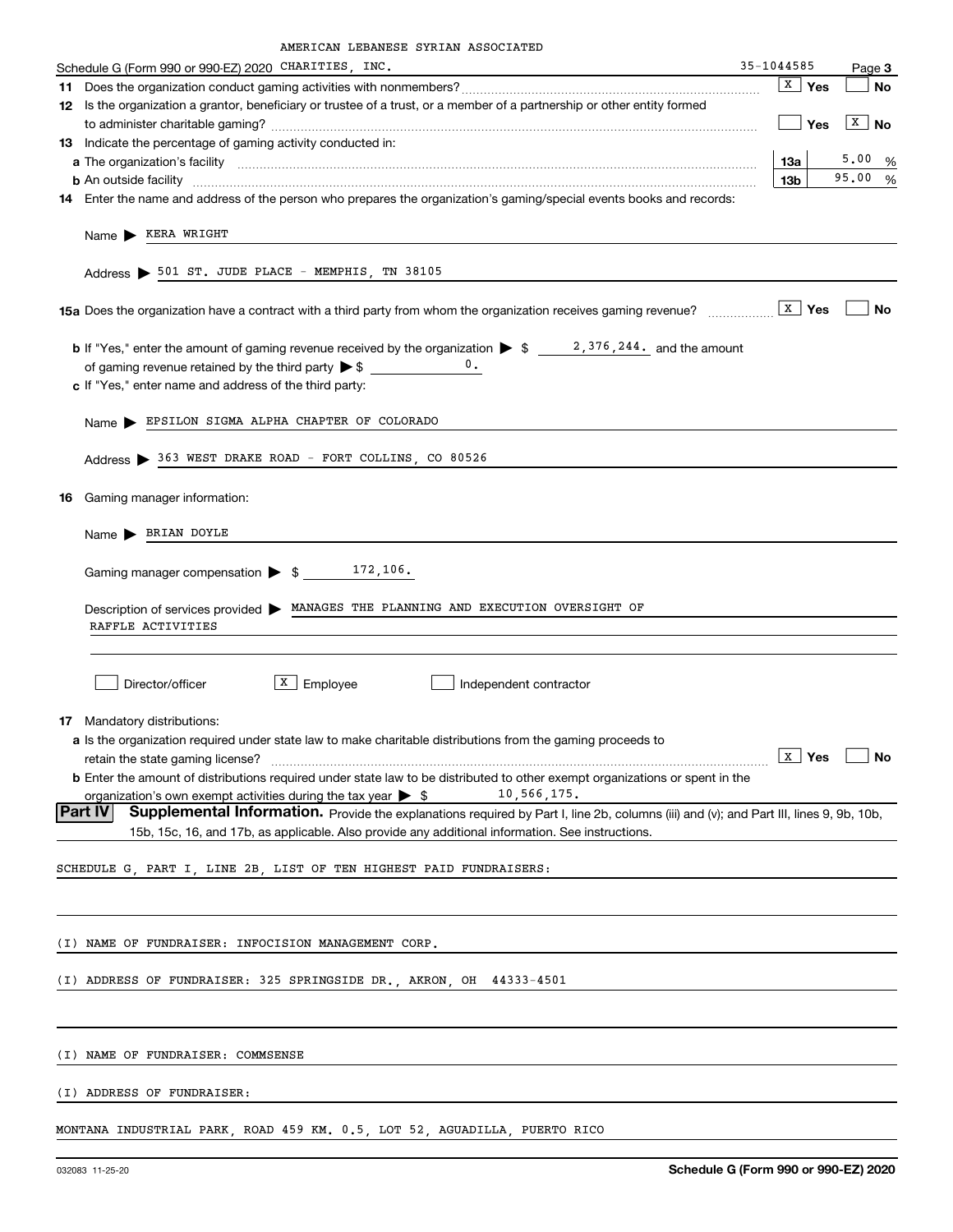|                                                       | AMERICAN LEBANESE SYRIAN ASSOCIATED                              |            |        |
|-------------------------------------------------------|------------------------------------------------------------------|------------|--------|
| Schedule G (Form 990 or 990-EZ)                       | CHARITIES, INC.                                                  | 35-1044585 | Page 4 |
| <b>Part IV   Supplemental Information</b> (continued) |                                                                  |            |        |
|                                                       |                                                                  |            |        |
| (I) NAME OF FUNDRAISER: EAGLECOM, INC.                |                                                                  |            |        |
|                                                       |                                                                  |            |        |
| (I) ADDRESS OF FUNDRAISER:                            |                                                                  |            |        |
|                                                       | 2300 YONGE STREET, SUITE 1700, BOX 2416, TORONTO, CANADA M4P 1E4 |            |        |
|                                                       |                                                                  |            |        |
|                                                       |                                                                  |            |        |
| (I) NAME OF FUNDRAISER: NNE MARKETING, LLC            |                                                                  |            |        |
| (I) ADDRESS OF FUNDRAISER:                            |                                                                  |            |        |
|                                                       |                                                                  |            |        |

1666 MASSACHUSETTS AVE., SUITE 14, LEXINGTON, MA 02420

(I) NAME OF FUNDRAISER: ELEVENTY MARKETING GROUP

(I) ADDRESS OF FUNDRAISER: 453 S. HIGH ST., SUITE 101, AKRON, OH 44311

SCHEDULE G, PART III, LINE 9, LIST OF STATES WITH GAMING ACTVITIES:

CA,CO,GA,ID,IL,KS,KY,LA,MO,MS,MT,NC,NM,NV,OH,OK,TN,TX,VA

SCHEDULE G, PART III, LINE 9B, EXPLANATION:

IN COLORADO, ALSAC CONTRACTS WITH A THIRD PARTY WHO IS LICENSED

TO CONDUCT GAMING IN THAT STATE. SEE RESPONSE TO SCHEDULE G, PART III,

LINES 15A - C. LICENSES ARE NOT REQUIRED FOR THE GAMING ACTIVITY

CONDUCTED BY ALSAC IN THE FOLLOWING STATES LISTED ON LINE 9 ABOVE: MO,

MS, MT, NC, OH, OK AND TX.

SCHEDULE G, PART III, COLUMN (C), OTHER GAMING:

THE ST. JUDE DREAM HOME CAMPAIGN IS A NATIONWIDE PROGRAM TO FURTHER

ALSAC'S MISSION BY BUILDING AWARENESS OF THE PROGRAMS AND SERVICES THAT

ST. JUDE CHILDREN'S RESEARCH HOSPITAL PROVIDES, SPECIFICALLY, WITH

RESPECT TO ITS ROLE IN LEADING THE WAY THE WORLD UNDERSTANDS, TREATS

AND DEFEATS CHILDHOOD CANCER AND OTHER LIFE-THREATENING CHILDHOOD

DISEASES. IN CONNECTION WITH THE OPPORTUNITY TO PURCHASE A RAFFLE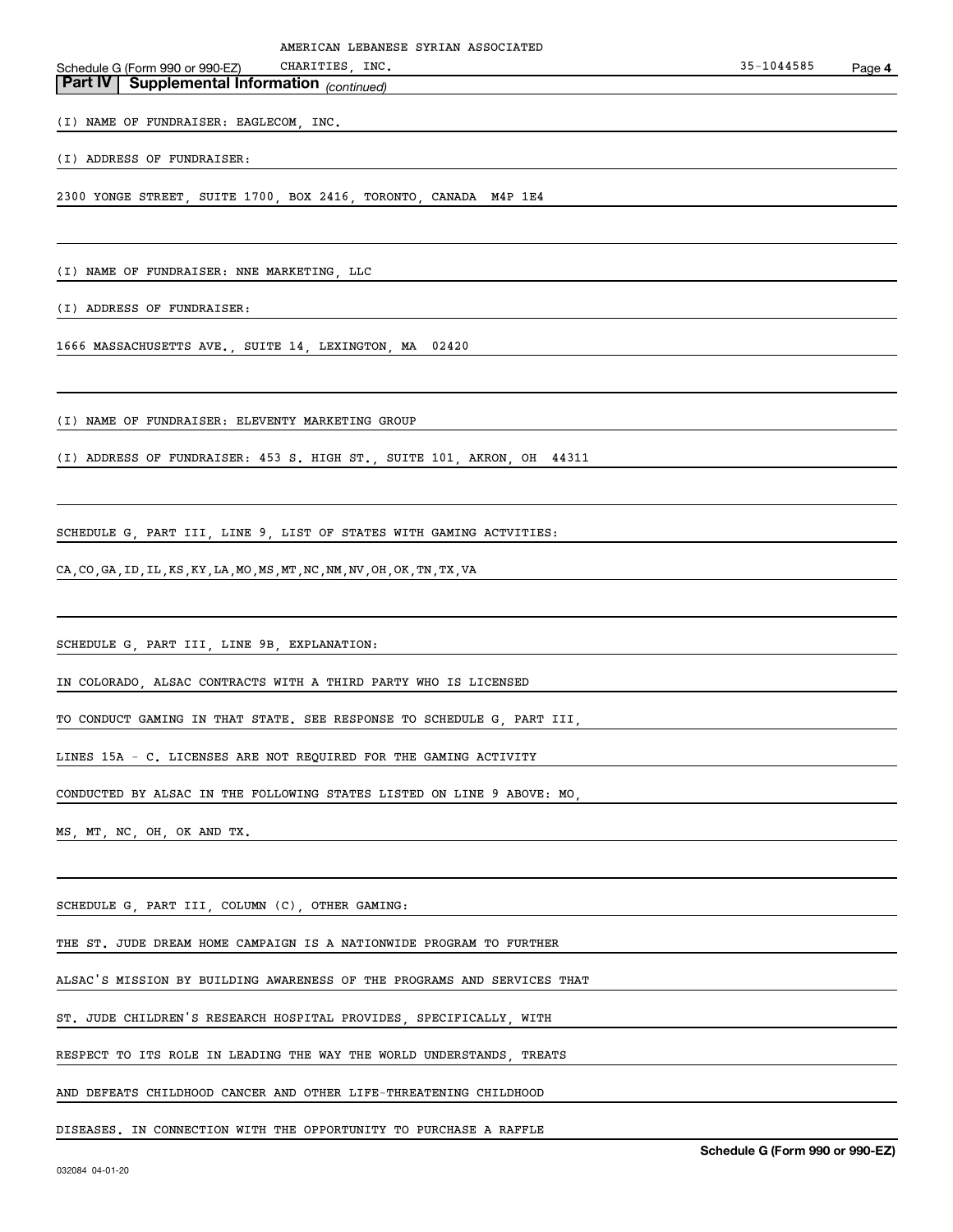| AMERICAN LEBANESE SYRIAN ASSOCIATED                                     |            |        |
|-------------------------------------------------------------------------|------------|--------|
| CHARITIES, INC.<br>Schedule G (Form 990 or 990-EZ)                      | 35-1044585 | Page 4 |
| <b>Part IV Supplemental Information</b> (continued)                     |            |        |
| TICKET FOR THE OPPORTUNITY TO WIN A HOME, THE ST. JUDE DREAM HOME       |            |        |
| CAMPAIGN PROVIDES NATIONAL REACH AND MARKETING EXPOSURE FOR ALSAC'S     |            |        |
| MISSION TO SUPPORT THE MISSION OF ST. JUDE. OVER 5.8 MILLION WEBSITE    |            |        |
| PAGE VIEWS, AN ESTIMATED 22,000 TV AND RADIO PLACEMENTS, OVER 5.8       |            |        |
| MILLION PIECES OF DIRECT MAIL, PRESENCE IN 44 MARKETS NATIONWIDE IN 19  |            |        |
| SEPARATE STATES, OVER 23 MILLION SOCIAL MEDIA IMPRESSIONS, 1.8 MILLION  |            |        |
| EMAILS DEPLOYED AND AN ESTIMATED 600 PLUS BROADCAST NEWS STORIES TO     |            |        |
| SPREAD INFORMATION ABOUT THE MISSION OF ST. JUDE ARE JUST A FEW OF THE  |            |        |
| RESULTS ACHIEVED BY THIS CAMPAIGN. ALTHOUGH NATIONAL IN SCOPE, THE      |            |        |
| CAMPAIGN IS DIRECTED TO SPECIFIC, TARGETED MARKETS WHERE A MARKETING    |            |        |
| OUTREACH CAMPAIGN CAN RESULT IN STRONG AWARENESS FOR THE MISSION OF ST. |            |        |
| JUDE. THE EXTENSIVE AND INTENSIVE COMMUNITY ENGAGEMENT SURROUNDING THE  |            |        |
| ST. JUDE DREAM HOME EVENTS IS DESIGNED TO ENGAGE THE PUBLIC IN THE      |            |        |
| AWARENESS CAMPAIGN ABOUT ST. JUDE, EXPOSING LARGE NUMBERS IN THE        |            |        |
| COMMUNITY TO THE ALSAC/ST. JUDE MISSION REGARDLESS OF WHETHER AN        |            |        |
| INDIVIDUAL PURCHASES A RAFFLE TICKET. THE MARKETING EFFORTS ASSOCIATED  |            |        |
| WITH THE ST. JUDE DREAM HOME CAMPAIGN CONTRIBUTE IMPORTANTLY TO RAISING |            |        |
| THE AWARENESS NECESSARY TO INCREASING COMMUNITY ENGAGEMENT WITH ST.     |            |        |
| JUDE CHILDREN'S RESEARCH HOSPITAL (INCLUDING TAKING ADVANTAGE OF THE    |            |        |
| IMPORTANT SERVICES ST. JUDE PROVIDES) AS WELL AS TO ATTRACT AND RETAIN  |            |        |
| NEW DONORS TO ENSURE THE CONTINUED OPERATION OF ST. JUDE NOW AND IN THE |            |        |
| FUTURE, WHILE ALSO ENSURING THAT NO FAMILY EVER RECEIVES A BILL FROM    |            |        |
| ST. JUDE FOR TREATMENT, TRAVEL, HOUSING OR FOOD. THE ST. JUDE DREAM     |            |        |
| HOME CAMPAIGN, THROUGH THE TELEVISION AND RADIO PROGRAMS, PLACEMENTS    |            |        |
| FUNDRAISING AND PUBLIC AWARENESS EVENTS, ALSO BENEFITS OUR EDUCATION,   |            |        |
| TRAINING AND COMMUNITY SERVICE PROGRAM OBJECTIVES THAT SUPPORT THE ST.  |            |        |
| JUDE MISSION AND ABILITY TO CONTINUE TO LEAD THE WAY THE WORLD          |            |        |
|                                                                         |            |        |

UNDERSTANDS, TREATS AND DEFEATS CHILDHOOD CANCER AND OTHER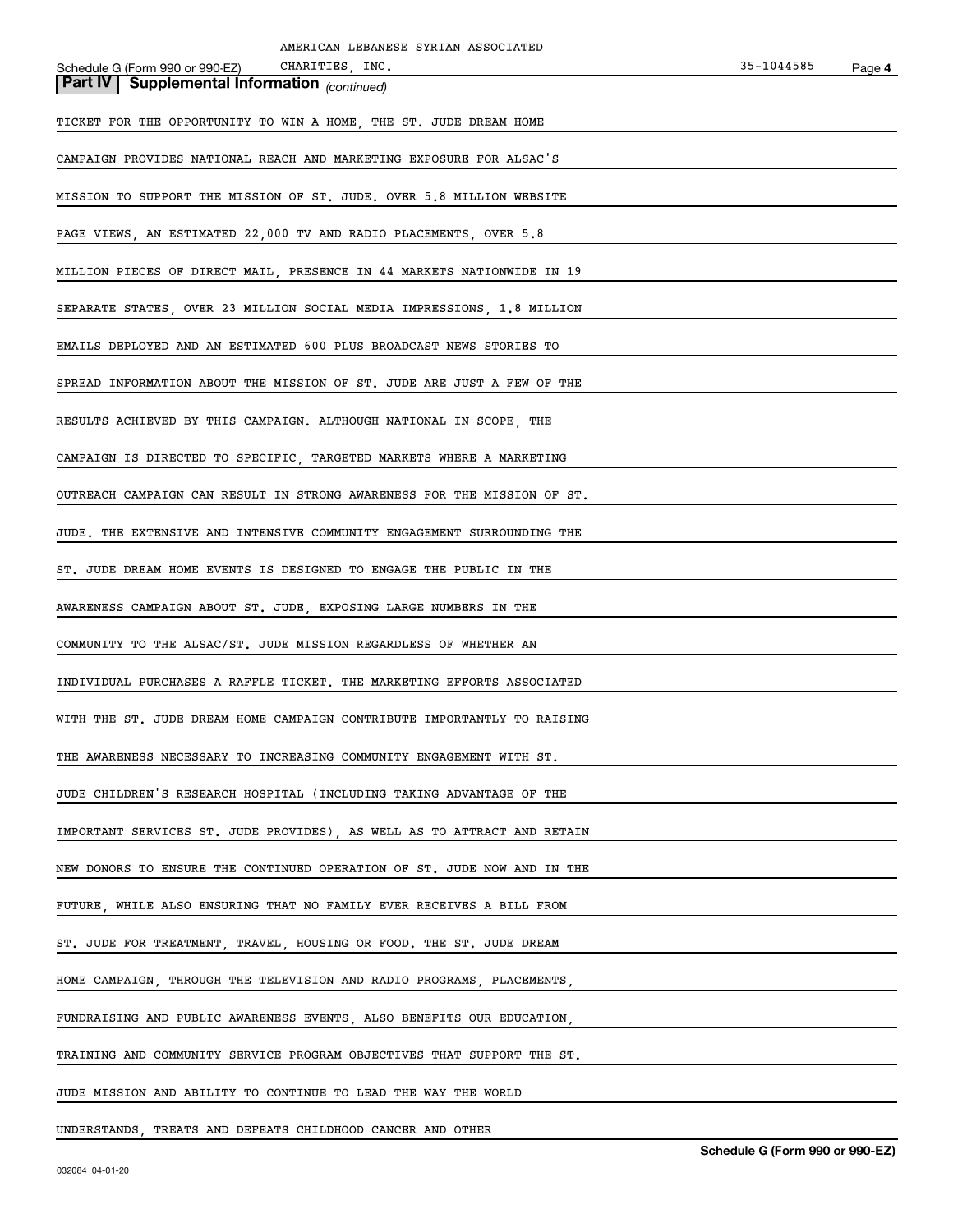LIFE-THREATENING DISEASES.

Schedule G (Form 990 or 990-EZ)

PART III, LINE 17B, MANDATORY DISTRIBUTIONS BY STATE:

*(continued)* **Part IV Supplemental Information** 

 $CA - $3,424,410$ 

ID - \$1,284,430

 $IL - $623,653$ 

 $KY - $1,044,000$ 

LA - \$1,599,114

NV - \$1,114,765

TN - \$1,159,722

VA - \$316,081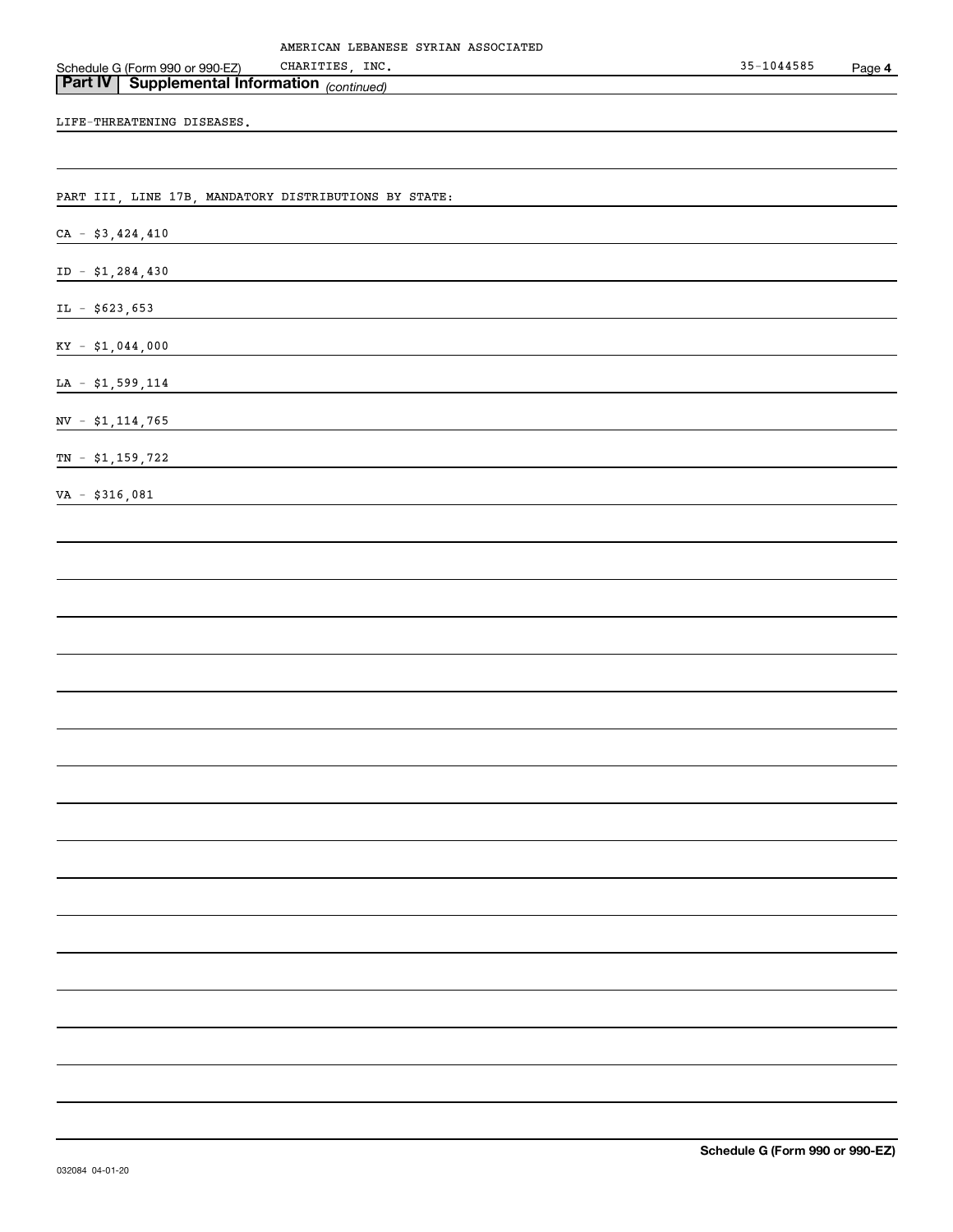| <b>SCHEDULE I</b>                                         |                                                                                                                                                                                                                                                                           |                        | <b>Grants and Other Assistance to Organizations,</b> |                                                                              |                                         |                                                                |                                          | OMB No. 1545-0047                                       |    |  |  |  |
|-----------------------------------------------------------|---------------------------------------------------------------------------------------------------------------------------------------------------------------------------------------------------------------------------------------------------------------------------|------------------------|------------------------------------------------------|------------------------------------------------------------------------------|-----------------------------------------|----------------------------------------------------------------|------------------------------------------|---------------------------------------------------------|----|--|--|--|
| (Form 990)                                                | Governments, and Individuals in the United States<br>Complete if the organization answered "Yes" on Form 990, Part IV, line 21 or 22.                                                                                                                                     |                        |                                                      |                                                                              |                                         |                                                                |                                          |                                                         |    |  |  |  |
| Department of the Treasury<br>Internal Revenue Service    |                                                                                                                                                                                                                                                                           |                        |                                                      | Attach to Form 990.<br>Go to www.irs.gov/Form990 for the latest information. |                                         |                                                                |                                          | <b>Open to Public</b><br>Inspection                     |    |  |  |  |
| Name of the organization                                  | AMERICAN LEBANESE SYRIAN ASSOCIATED<br>CHARITIES, INC.                                                                                                                                                                                                                    |                        |                                                      |                                                                              |                                         |                                                                |                                          | <b>Employer identification number</b><br>$35 - 1044585$ |    |  |  |  |
| Part I                                                    | <b>General Information on Grants and Assistance</b>                                                                                                                                                                                                                       |                        |                                                      |                                                                              |                                         |                                                                |                                          |                                                         |    |  |  |  |
| $\mathbf 1$                                               | Does the organization maintain records to substantiate the amount of the grants or assistance, the grantees' eligibility for the grants or assistance, and the selection                                                                                                  |                        |                                                      |                                                                              |                                         |                                                                |                                          |                                                         |    |  |  |  |
|                                                           |                                                                                                                                                                                                                                                                           |                        |                                                      |                                                                              |                                         |                                                                |                                          | $X \mid Y$ es                                           | No |  |  |  |
| $\mathbf{2}$                                              | Describe in Part IV the organization's procedures for monitoring the use of grant funds in the United States.                                                                                                                                                             |                        |                                                      |                                                                              |                                         |                                                                |                                          |                                                         |    |  |  |  |
| Part II                                                   | Grants and Other Assistance to Domestic Organizations and Domestic Governments. Complete if the organization answered "Yes" on Form 990, Part IV, line 21, for any<br>recipient that received more than \$5,000. Part II can be duplicated if additional space is needed. |                        |                                                      |                                                                              |                                         |                                                                |                                          |                                                         |    |  |  |  |
|                                                           | 1 (a) Name and address of organization<br>or government                                                                                                                                                                                                                   | $(b)$ EIN              | (c) IRC section<br>(if applicable)                   | (d) Amount of<br>cash grant                                                  | (e) Amount of<br>non-cash<br>assistance | (f) Method of<br>valuation (book,<br>FMV, appraisal,<br>other) | (g) Description of<br>noncash assistance | (h) Purpose of grant<br>or assistance                   |    |  |  |  |
| ST. JUDE CHILDREN'S RESEARCH<br>PLACE - MEMPHIS, TN 38105 | HOSPITAL, INC. - 262 DANNY THOMAS                                                                                                                                                                                                                                         | 62-0646012 $501(C)(3)$ |                                                      | 997103326                                                                    | 0.                                      |                                                                |                                          | SUPPORT FOR OPERATIONAL<br>AND CAPITAL BUDGET NEEDS     |    |  |  |  |
|                                                           |                                                                                                                                                                                                                                                                           |                        |                                                      |                                                                              |                                         |                                                                |                                          |                                                         |    |  |  |  |
|                                                           |                                                                                                                                                                                                                                                                           |                        |                                                      |                                                                              |                                         |                                                                |                                          |                                                         |    |  |  |  |
| $\mathbf{2}$                                              | Enter total number of section $501(c)(3)$ and government organizations listed in the line 1 table                                                                                                                                                                         |                        |                                                      |                                                                              |                                         |                                                                |                                          |                                                         | 1. |  |  |  |
| 3                                                         | Enter total number of other organizations listed in the line 1 table                                                                                                                                                                                                      |                        |                                                      |                                                                              |                                         |                                                                |                                          |                                                         | 0. |  |  |  |
|                                                           | LHA For Paperwork Reduction Act Notice, see the Instructions for Form 990.                                                                                                                                                                                                |                        |                                                      |                                                                              |                                         |                                                                |                                          | <b>Schedule I (Form 990) 2020</b>                       |    |  |  |  |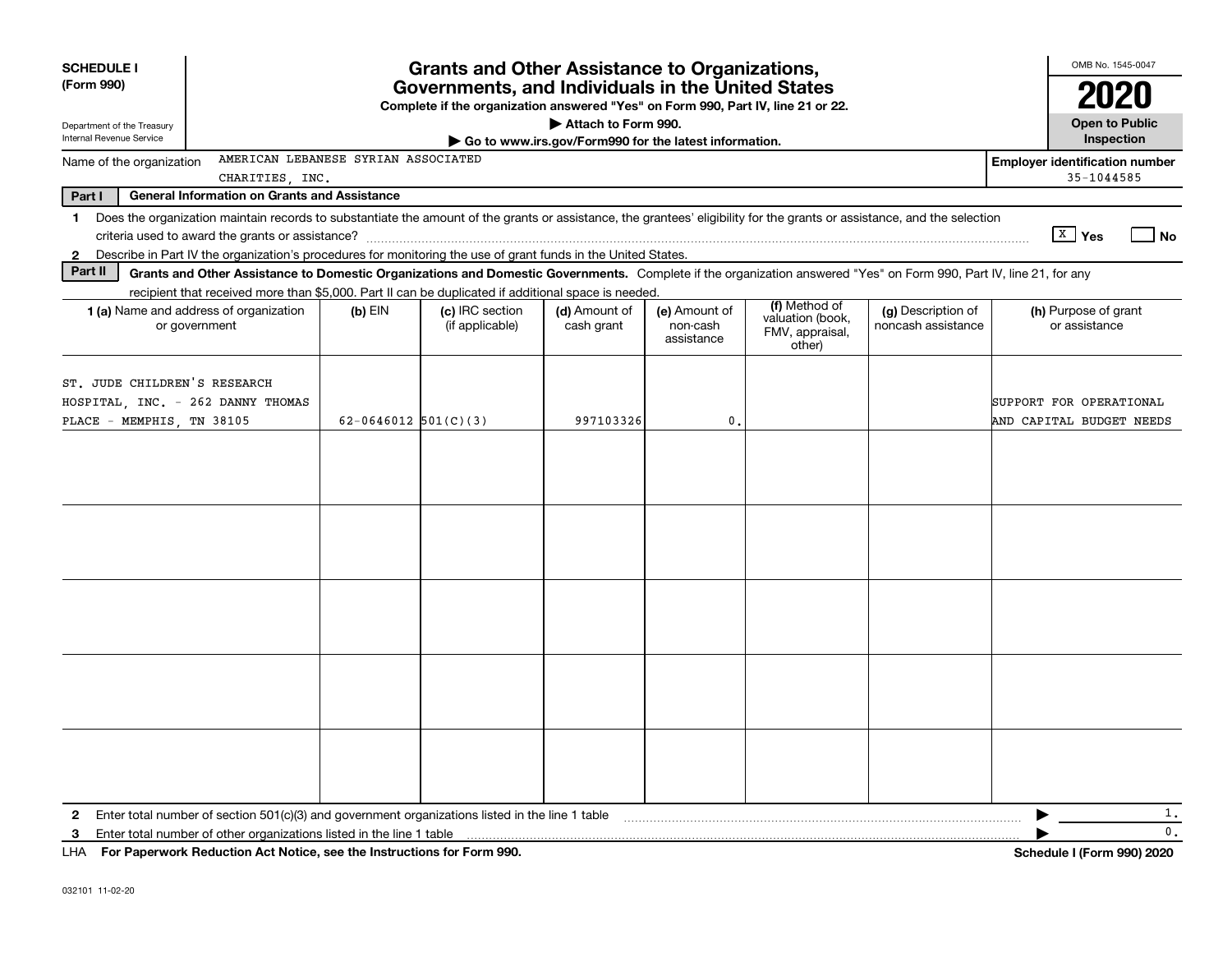Schedule I (Form 990) 2020 CHARITIES, INC. Schedule I (Form 990) 2020 CHARITIES, INC.

CHARITIES, INC.

**2**

**Part III** | Grants and Other Assistance to Domestic Individuals. Complete if the organization answered "Yes" on Form 990, Part IV, line 22. Part III can be duplicated if additional space is needed.

| (a) Type of grant or assistance | (b) Number of<br>recipients | (c) Amount of<br>cash grant | (d) Amount of non-<br>cash assistance | (e) Method of valuation<br>(book, FMV, appraisal, other) | (f) Description of noncash assistance |
|---------------------------------|-----------------------------|-----------------------------|---------------------------------------|----------------------------------------------------------|---------------------------------------|
|                                 |                             |                             |                                       |                                                          |                                       |
|                                 |                             |                             |                                       |                                                          |                                       |
|                                 |                             |                             |                                       |                                                          |                                       |
|                                 |                             |                             |                                       |                                                          |                                       |
|                                 |                             |                             |                                       |                                                          |                                       |
|                                 |                             |                             |                                       |                                                          |                                       |
|                                 |                             |                             |                                       |                                                          |                                       |
|                                 |                             |                             |                                       |                                                          |                                       |
|                                 |                             |                             |                                       |                                                          |                                       |
|                                 |                             |                             |                                       |                                                          |                                       |

**Part IV** | Supplemental Information. Provide the information required in Part I, line 2; Part III, column (b); and any other additional information.<br>

PART I, LINE 2:

THE SOLE RECIPIENT OF GRANTS AND SUPPORT IS ST. JUDE CHILDREN'S RESEARCH

HOSPITAL, INC. ALSAC IS THE FUNDRAISING AND AWARENESS ORGANIZATION FOR ST.

JUDE CHILDREN'S RESEARCH HOSPITAL, INC. ALSAC EXISTS SOLELY TO RAISE FUNDS

AND BUILD AWARENESS TO SUSTAIN THE MISSION OF ST. JUDE.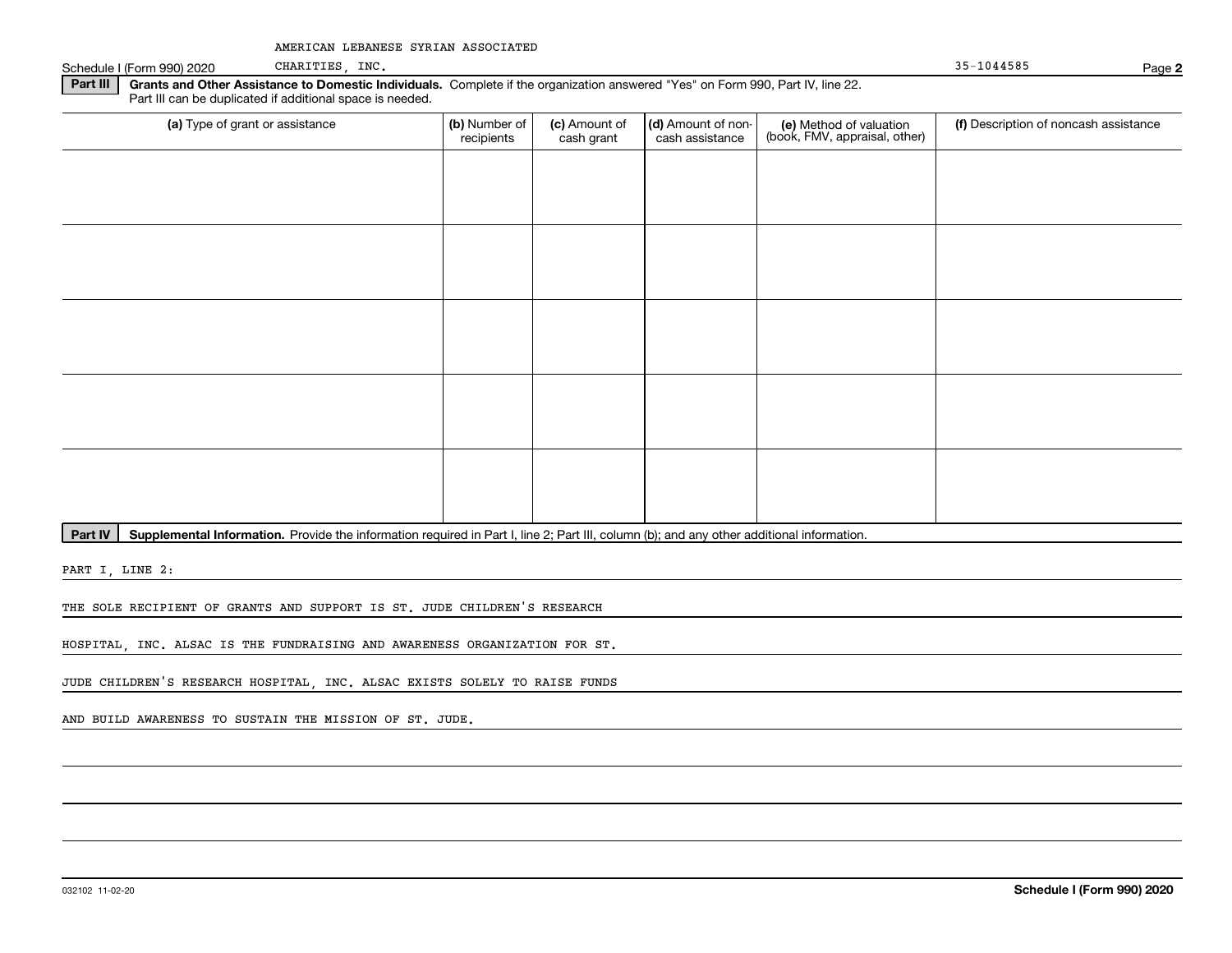|    | <b>Compensation Information</b><br><b>SCHEDULE J</b> |                                                                                                                        |                                                                                                                                                                                                                                          |                                       |                       |                   | OMB No. 1545-0047 |
|----|------------------------------------------------------|------------------------------------------------------------------------------------------------------------------------|------------------------------------------------------------------------------------------------------------------------------------------------------------------------------------------------------------------------------------------|---------------------------------------|-----------------------|-------------------|-------------------|
|    | (Form 990)                                           |                                                                                                                        | For certain Officers, Directors, Trustees, Key Employees, and Highest                                                                                                                                                                    |                                       |                       |                   |                   |
|    |                                                      |                                                                                                                        | <b>Compensated Employees</b>                                                                                                                                                                                                             |                                       | 2020                  |                   |                   |
|    | Department of the Treasury                           |                                                                                                                        | Complete if the organization answered "Yes" on Form 990, Part IV, line 23.<br>Attach to Form 990.                                                                                                                                        |                                       | <b>Open to Public</b> |                   |                   |
|    | Internal Revenue Service                             |                                                                                                                        | ► Go to www.irs.gov/Form990 for instructions and the latest information.                                                                                                                                                                 |                                       |                       | <b>Inspection</b> |                   |
|    | Name of the organization                             | AMERICAN LEBANESE SYRIAN ASSOCIATED                                                                                    |                                                                                                                                                                                                                                          | <b>Employer identification number</b> |                       |                   |                   |
|    |                                                      | CHARITIES, INC.                                                                                                        |                                                                                                                                                                                                                                          | 35-1044585                            |                       |                   |                   |
|    | Part I                                               | <b>Questions Regarding Compensation</b>                                                                                |                                                                                                                                                                                                                                          |                                       |                       |                   |                   |
|    |                                                      |                                                                                                                        |                                                                                                                                                                                                                                          |                                       |                       | Yes               | No                |
|    |                                                      |                                                                                                                        | Check the appropriate box(es) if the organization provided any of the following to or for a person listed on Form 990,                                                                                                                   |                                       |                       |                   |                   |
|    |                                                      | Part VII, Section A, line 1a. Complete Part III to provide any relevant information regarding these items.             |                                                                                                                                                                                                                                          |                                       |                       |                   |                   |
|    | First-class or charter travel                        |                                                                                                                        | Housing allowance or residence for personal use                                                                                                                                                                                          |                                       |                       |                   |                   |
|    | Travel for companions                                |                                                                                                                        | Payments for business use of personal residence                                                                                                                                                                                          |                                       |                       |                   |                   |
|    |                                                      | Tax indemnification and gross-up payments                                                                              | х<br>Health or social club dues or initiation fees                                                                                                                                                                                       |                                       |                       |                   |                   |
|    |                                                      | Discretionary spending account                                                                                         | Personal services (such as maid, chauffeur, chef)                                                                                                                                                                                        |                                       |                       |                   |                   |
|    |                                                      |                                                                                                                        |                                                                                                                                                                                                                                          |                                       |                       |                   |                   |
|    |                                                      | <b>b</b> If any of the boxes on line 1a are checked, did the organization follow a written policy regarding payment or |                                                                                                                                                                                                                                          |                                       |                       | х                 |                   |
|    |                                                      |                                                                                                                        |                                                                                                                                                                                                                                          |                                       | 1b                    |                   |                   |
| 2  |                                                      |                                                                                                                        | Did the organization require substantiation prior to reimbursing or allowing expenses incurred by all directors,                                                                                                                         |                                       |                       | х                 |                   |
|    |                                                      |                                                                                                                        |                                                                                                                                                                                                                                          |                                       | $\mathbf{2}$          |                   |                   |
|    |                                                      |                                                                                                                        |                                                                                                                                                                                                                                          |                                       |                       |                   |                   |
| з  |                                                      |                                                                                                                        | Indicate which, if any, of the following the organization used to establish the compensation of the organization's<br>CEO/Executive Director. Check all that apply. Do not check any boxes for methods used by a related organization to |                                       |                       |                   |                   |
|    |                                                      | establish compensation of the CEO/Executive Director, but explain in Part III.                                         |                                                                                                                                                                                                                                          |                                       |                       |                   |                   |
|    | X Compensation committee                             |                                                                                                                        | X  <br>Written employment contract                                                                                                                                                                                                       |                                       |                       |                   |                   |
|    | X                                                    | Independent compensation consultant                                                                                    | X  <br>Compensation survey or study                                                                                                                                                                                                      |                                       |                       |                   |                   |
|    | $X$ Form 990 of other organizations                  |                                                                                                                        | Approval by the board or compensation committee                                                                                                                                                                                          |                                       |                       |                   |                   |
|    |                                                      |                                                                                                                        |                                                                                                                                                                                                                                          |                                       |                       |                   |                   |
| 4  |                                                      | During the year, did any person listed on Form 990, Part VII, Section A, line 1a, with respect to the filing           |                                                                                                                                                                                                                                          |                                       |                       |                   |                   |
|    | organization or a related organization:              |                                                                                                                        |                                                                                                                                                                                                                                          |                                       |                       |                   |                   |
| а  |                                                      | Receive a severance payment or change-of-control payment?                                                              |                                                                                                                                                                                                                                          |                                       | 4a                    | х                 |                   |
|    |                                                      | Participate in or receive payment from a supplemental nonqualified retirement plan?                                    |                                                                                                                                                                                                                                          |                                       | 4b                    | x                 |                   |
|    |                                                      | Participate in or receive payment from an equity-based compensation arrangement?                                       |                                                                                                                                                                                                                                          |                                       | 4с                    |                   | X                 |
|    |                                                      | If "Yes" to any of lines 4a-c, list the persons and provide the applicable amounts for each item in Part III.          |                                                                                                                                                                                                                                          |                                       |                       |                   |                   |
|    |                                                      |                                                                                                                        |                                                                                                                                                                                                                                          |                                       |                       |                   |                   |
|    |                                                      | Only section 501(c)(3), 501(c)(4), and 501(c)(29) organizations must complete lines 5-9.                               |                                                                                                                                                                                                                                          |                                       |                       |                   |                   |
| 5  |                                                      |                                                                                                                        | For persons listed on Form 990, Part VII, Section A, line 1a, did the organization pay or accrue any compensation                                                                                                                        |                                       |                       |                   |                   |
|    | contingent on the revenues of:                       |                                                                                                                        |                                                                                                                                                                                                                                          |                                       |                       |                   |                   |
| a  |                                                      |                                                                                                                        |                                                                                                                                                                                                                                          |                                       | 5a                    |                   | Х                 |
|    |                                                      |                                                                                                                        |                                                                                                                                                                                                                                          |                                       | 5b                    |                   | X                 |
|    |                                                      | If "Yes" on line 5a or 5b, describe in Part III.                                                                       |                                                                                                                                                                                                                                          |                                       |                       |                   |                   |
| 6. |                                                      |                                                                                                                        | For persons listed on Form 990, Part VII, Section A, line 1a, did the organization pay or accrue any compensation                                                                                                                        |                                       |                       |                   |                   |
|    | contingent on the net earnings of:                   |                                                                                                                        |                                                                                                                                                                                                                                          |                                       |                       |                   |                   |
| a  |                                                      |                                                                                                                        |                                                                                                                                                                                                                                          |                                       | 6a                    |                   | Х                 |
|    |                                                      |                                                                                                                        |                                                                                                                                                                                                                                          |                                       | 6b                    |                   | X                 |
|    |                                                      | If "Yes" on line 6a or 6b, describe in Part III.                                                                       |                                                                                                                                                                                                                                          |                                       |                       |                   |                   |
|    |                                                      |                                                                                                                        | 7 For persons listed on Form 990, Part VII, Section A, line 1a, did the organization provide any nonfixed payments                                                                                                                       |                                       |                       |                   |                   |
|    |                                                      |                                                                                                                        |                                                                                                                                                                                                                                          |                                       | 7                     |                   | Х                 |
| 8  |                                                      |                                                                                                                        | Were any amounts reported on Form 990, Part VII, paid or accrued pursuant to a contract that was subject to the                                                                                                                          |                                       |                       |                   |                   |
|    |                                                      | initial contract exception described in Regulations section 53.4958-4(a)(3)? If "Yes," describe in Part III            |                                                                                                                                                                                                                                          |                                       | 8                     |                   | Х                 |
| 9  |                                                      | If "Yes" on line 8, did the organization also follow the rebuttable presumption procedure described in                 |                                                                                                                                                                                                                                          |                                       |                       |                   |                   |
|    |                                                      |                                                                                                                        |                                                                                                                                                                                                                                          |                                       | 9                     |                   |                   |
|    |                                                      | LHA For Paperwork Reduction Act Notice, see the Instructions for Form 990.                                             |                                                                                                                                                                                                                                          | Schedule J (Form 990) 2020            |                       |                   |                   |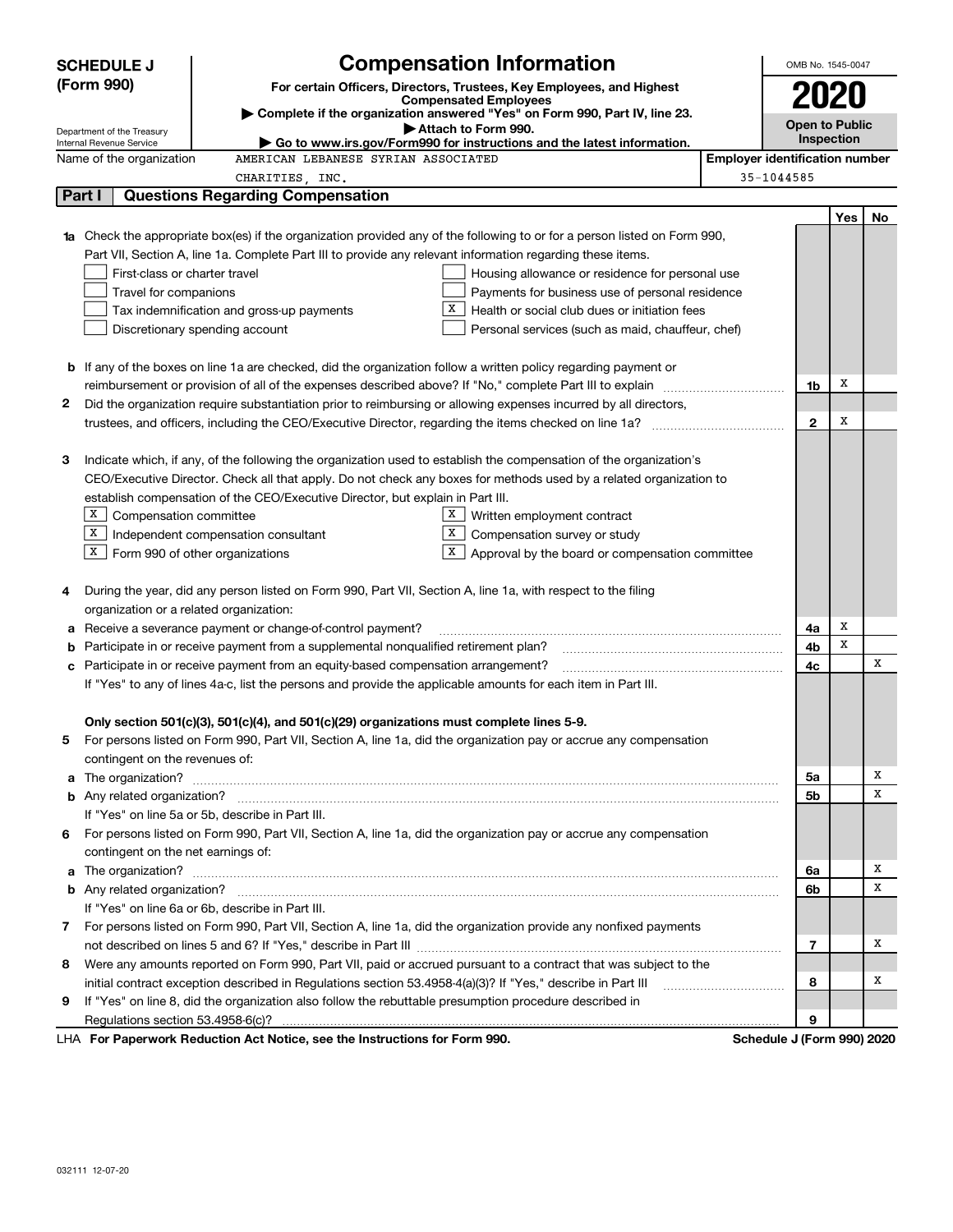CHARITIES, INC.

35-1044585

**2**

# **Part II Officers, Directors, Trustees, Key Employees, and Highest Compensated Employees.**  Schedule J (Form 990) 2020 Page Use duplicate copies if additional space is needed.

For each individual whose compensation must be reported on Schedule J, report compensation from the organization on row (i) and from related organizations, described in the instructions, on row (ii). Do not list any individuals that aren't listed on Form 990, Part VII.

**Note:**  The sum of columns (B)(i)-(iii) for each listed individual must equal the total amount of Form 990, Part VII, Section A, line 1a, applicable column (D) and (E) amounts for that individual.

|                                           |      | (B) Breakdown of W-2 and/or 1099-MISC compensation |                                           | (C) Retirement and<br>other deferred      | (D) Nontaxable | (E) Total of columns | (F) Compensation<br>in column (B) |                                           |
|-------------------------------------------|------|----------------------------------------------------|-------------------------------------------|-------------------------------------------|----------------|----------------------|-----------------------------------|-------------------------------------------|
| (A) Name and Title                        |      | (i) Base<br>compensation                           | (ii) Bonus &<br>incentive<br>compensation | (iii) Other<br>reportable<br>compensation | compensation   | benefits             | $(B)(i)-(D)$                      | reported as deferred<br>on prior Form 990 |
| JAMES R. DOWNING<br>(1)                   | (i)  | 0.                                                 | $\mathbf{0}$ .                            | $\mathbf{0}$ .                            | 0.             | $\mathbf{0}$         | 0.                                | 0.                                        |
| EX-OFFICIO DIRECTOR                       | (ii) | 1,194,386.                                         | 100,150.                                  | 8,931.                                    | 230,350        | 25,166               | 1,558,983                         | $\mathbf 0$ .                             |
| RICHARD C. SHADYAC, JR.<br>(2)            | (i)  | 877,077.                                           | 0.                                        | 68,687.                                   | 103,459        | 19,605               | 1,068,828                         | 64,529.                                   |
| CEO & EX-OFFICIO DIRECTOR                 | (i)  | 0.                                                 | $\mathbf{0}$ .                            | $\mathbf{0}$ .                            | 0              | $\mathbf{0}$         | 0.                                | 0.                                        |
| EMILY S. GREER<br>(3)                     | (i)  | 540,552.                                           | 0.                                        | 58,819                                    | 74,309         | 19,605               | 693,285.                          | 56,229.                                   |
| CHIEF ADMIN. OFFICER                      | (ii) | $\mathbf{0}$ .                                     | 0.                                        | $\mathbf{0}$ .                            | $\Omega$       | $\Omega$             | $\Omega$                          | 0.                                        |
| ANURAG PANDIT<br>(4)                      | (i)  | 552,352.                                           | $\mathbf{0}$ .                            | 25,890                                    | 66,460         | 21,404               | 666,106                           | 21,732.                                   |
| CHIEF INVESTMENT OFFICER                  | (ii) | 0.                                                 | $\mathbf{0}$ .                            | $\mathbf{0}$ .                            | $\mathbf{0}$   | $\Omega$             | $\mathbf{0}$ .                    | 0.                                        |
| EMILY CALLAHAN<br>(5)                     | (i)  | 526,180                                            | $\mathbf{0}$ .                            | 31,096.                                   | 75,763         | 24,755               | 657,794                           | 30,466.                                   |
| CHIEF MARKETING & EXPERIENCE OFFICER (ii) |      | 0.                                                 | $\mathbf{0}$ .                            | $\mathbf{0}$ .                            | $\mathbf{0}$ . | 0                    | $\mathbf{0}$ .                    | $\mathbf{0}$ .                            |
| ROBERT MACHEN<br>(6)                      | (i)  | 473,128.                                           | $\mathbf{0}$ .                            | 83,892.                                   | 67,483         | 20,947               | 645,450                           | 11,523.                                   |
| CHIEF OPERATING OFFICER (THRU 10/20) (ii) |      | 0.                                                 | $\mathbf{0}$ .                            | $\mathbf{0}$ .                            | $\mathbf{0}$ . | $\mathbf{0}$         | $\mathbf{0}$                      | $\mathbf{0}$ .                            |
| SARA HALL<br>(7)                          | (i)  | 480,277.                                           | $\mathbf{0}$ .                            | 33, 257.                                  | 70,086         | 19,778               | 603,398                           | 31,808.                                   |
| CHIEF LEGAL OFFICER                       | (ii) | 0.                                                 | $\mathbf{0}$ .                            | $\mathbf{0}$ .                            | $\mathbf{0}$ . | $\mathbf{0}$         | $\Omega$                          | $\mathbf{0}$ .                            |
| <b>GEORGE SHADROUI</b><br>(8)             | (i)  | 475,586                                            | $\mathbf{0}$ .                            | 42,175.                                   | 68,896         | 10,984               | 597,641                           | 38,017.                                   |
| CHIEF STRATEGY OFFICER                    | (ii) | $\mathbf{0}$ .                                     | $\mathbf{0}$ .                            | $\mathbf 0$ .                             | 0.             | $\mathbf{0}$         | $\mathbf{0}$ .                    | 0.                                        |
| ABED ABDO<br>(9)                          | (i)  | 467,188                                            | $\mathbf{0}$ .                            | 924.                                      | 0.             | 24,755               | 492,867                           | $\mathbf{0}$ .                            |
| CHIEF FINANCIAL OFFICER                   | (i)  | $\mathbf{0}$ .                                     | $\mathbf{0}$ .                            | $\mathbf 0$ .                             | $\mathbf{0}$ . | $\mathbf{0}$ .       | $\mathbf{0}$ .                    | 0.                                        |
| (10) JEFFREY T. PEARSON                   | (i)  | 122,413                                            | $\mathbf{0}$ .                            | 227,975.                                  | 98,124         | 3,009.               | 451,521                           | 8,028.                                    |
| FORMER CHIEF FINANCIAL OFFICER            | (i)  | 0.                                                 | $\mathbf{0}$ .                            | $\mathbf{0}$ .                            | $\mathbf{0}$   | $\mathfrak{o}$ .     | 0.                                | $\mathbf 0$ .                             |
|                                           | (i)  |                                                    |                                           |                                           |                |                      |                                   |                                           |
|                                           | (i)  |                                                    |                                           |                                           |                |                      |                                   |                                           |
|                                           | (i)  |                                                    |                                           |                                           |                |                      |                                   |                                           |
|                                           | (ii) |                                                    |                                           |                                           |                |                      |                                   |                                           |
|                                           | (i)  |                                                    |                                           |                                           |                |                      |                                   |                                           |
|                                           | (ii) |                                                    |                                           |                                           |                |                      |                                   |                                           |
|                                           | (i)  |                                                    |                                           |                                           |                |                      |                                   |                                           |
|                                           | (i)  |                                                    |                                           |                                           |                |                      |                                   |                                           |
|                                           | (i)  |                                                    |                                           |                                           |                |                      |                                   |                                           |
|                                           | (ii) |                                                    |                                           |                                           |                |                      |                                   |                                           |
|                                           | (i)  |                                                    |                                           |                                           |                |                      |                                   |                                           |
|                                           | (ii) |                                                    |                                           |                                           |                |                      |                                   |                                           |

**Schedule J (Form 990) 2020**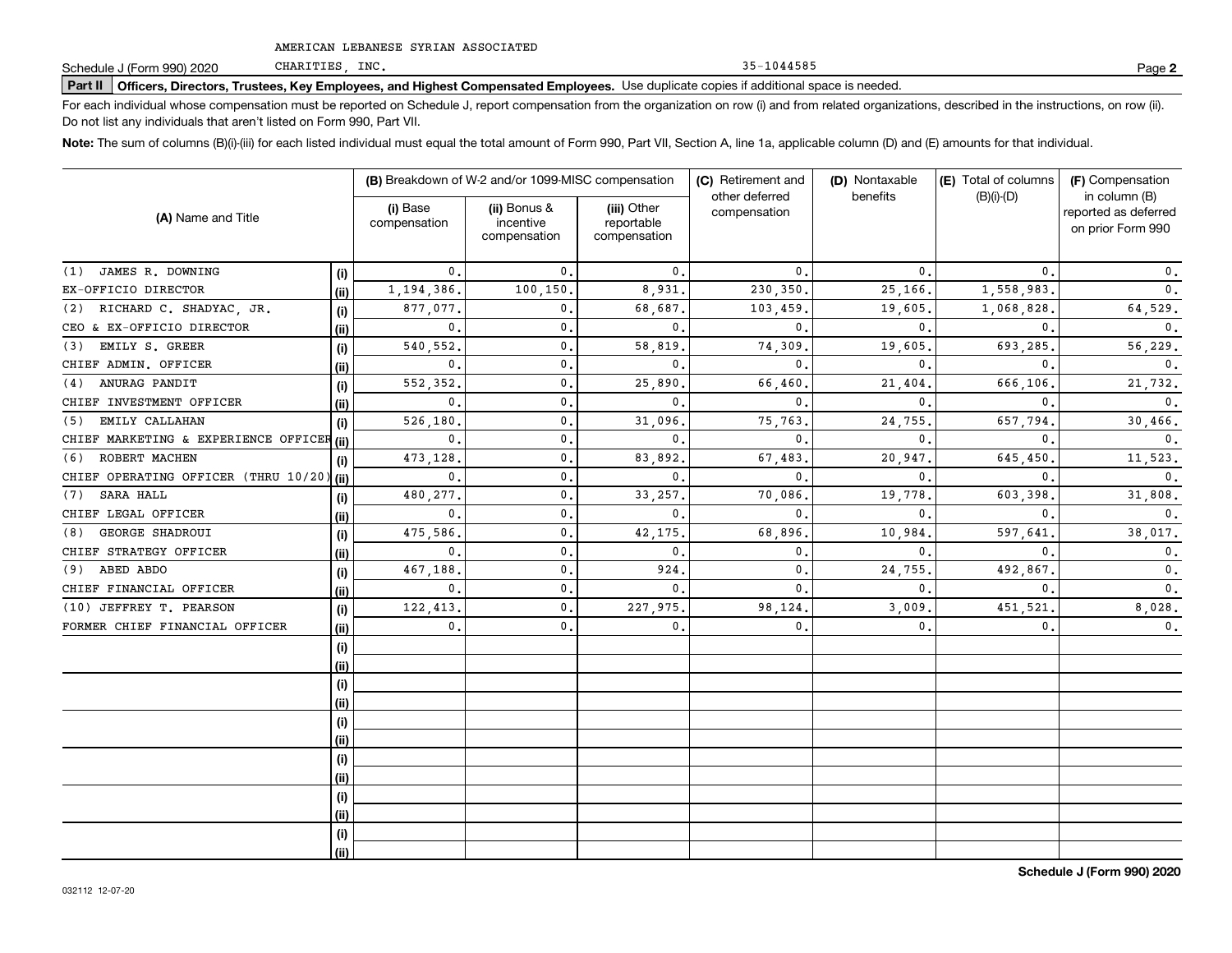**Part III Supplemental Information**

Schedule J (Form 990) 2020 CHARITIES, INC.<br> **Part III** Supplemental Information<br>
Provide the information, explanation, or descriptions required for Part I, lines 1a, 1b, 3, 4a, 4b, 4c, 5a, 5b, 6a, 6b, 7, and 8, and for Par

PART I, LINE 1A:

HEALTH OR SOCIAL CLUB DUES: A SOCIAL CLUB MEMBERSHIP WAS MADE AVAILABLE TO

CHARITIES, INC.

THE CEO BUT LIMITED TO BUSINESS PURPOSES IN ACCORDANCE WITH A WRITTEN

POLICY DIRECTIVE. THE AMOUNT OF THE MEMBERSHIP WAS NOT TREATED AS TAXABLE

INCOME BECAUSE THE USE WAS BUSINESS RELATED.

PART I, LINE 4A:

UNDER A VOLUNTARY SEPARATION AGREEMENT ENTERED INTO BY THE EMPLOYEE AND

THE ORGANIZATION, THE EMPLOYEE IS ENTITLED TO SEVERANCE PAY. THE TERMS

AND CONDITIONS TO RECEIVE SEVERANCE PAYMENTS ARE CONFIDENTIAL. ALL

SEVERANCE AGREEMENTS, WHEN LEGALLY PERMITTED, INCLUDE A RELEASE OF

CLAIMS.

SEVERANCE PAYMENTS WERE MADE DURING THE YEAR TO THE FOLLOWING LISTED

PERSONS IN PART VII:

ROBERT MACHEN \$71,238

JEFFREY T. PEARSON \$219,590

**Schedule J (Form 990) 2020**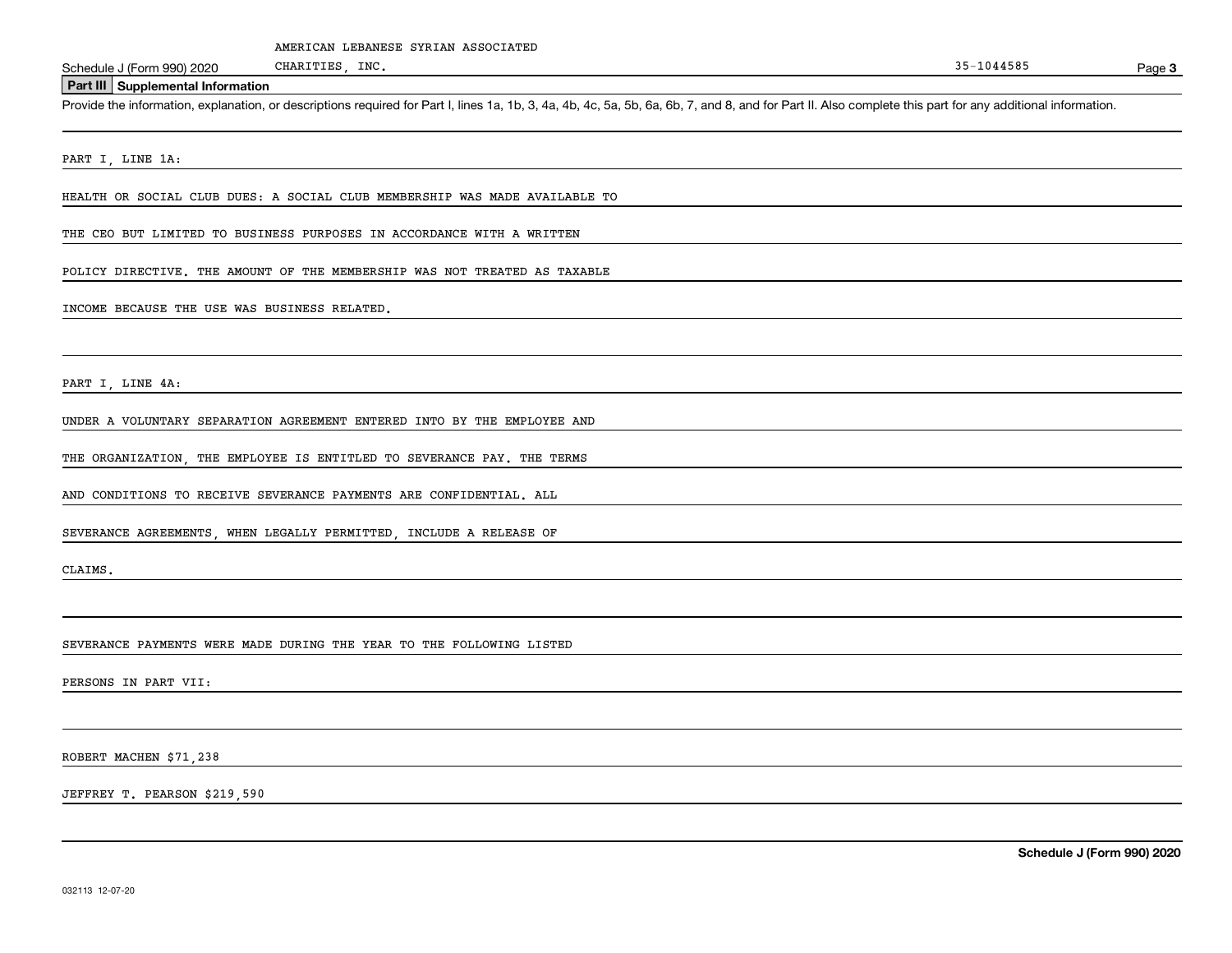**Part III Supplemental Information**

Schedule J (Form 990) 2020 CHARITIES, INC.<br>
Part III Supplemental Information<br>
Provide the information, explanation, or descriptions required for Part I, lines 1a, 1b, 3, 4a, 4b, 4c, 5a, 5b, 6a, 6b, 7, and 8, and for Part

PART I , LINE 4B:

THE ORGANIZATION ESTABLISHED A NON-QUALIFIED DEFERRED COMPENSATION PLAN

CHARITIES, INC.

PURSUANT TO CODE SECTION 457(F) OF THE INTERNAL REVENUE CODE. THE PLAN

AMOUNTS ARE SUBJECT TO SUBSTANTIAL FUTURE SERVICE REQUIREMENTS TO THE

ORGANIZATION AND ARE SUBJECT TO SUBSTANTIAL RISK OF FORFEITURE.

NONQUALIFIED PLAN PAYMENTS WERE MADE DURING THE YEAR TO THE FOLLOWING

LISTED PERSONS IN PART VII:

RICHARD C. SHADYAC, JR. \$64,529

EMILY S. GREER \$56,229

ANURAG PANDIT \$21,732

EMILY CALLAHAN \$30,466

ROBERT MACHEN \$11,523

SARA HALL \$31,808

GEORGE SHADROUI \$38,017

JEFFREY T. PEARSON \$8,028

**Schedule J (Form 990) 2020**

**3**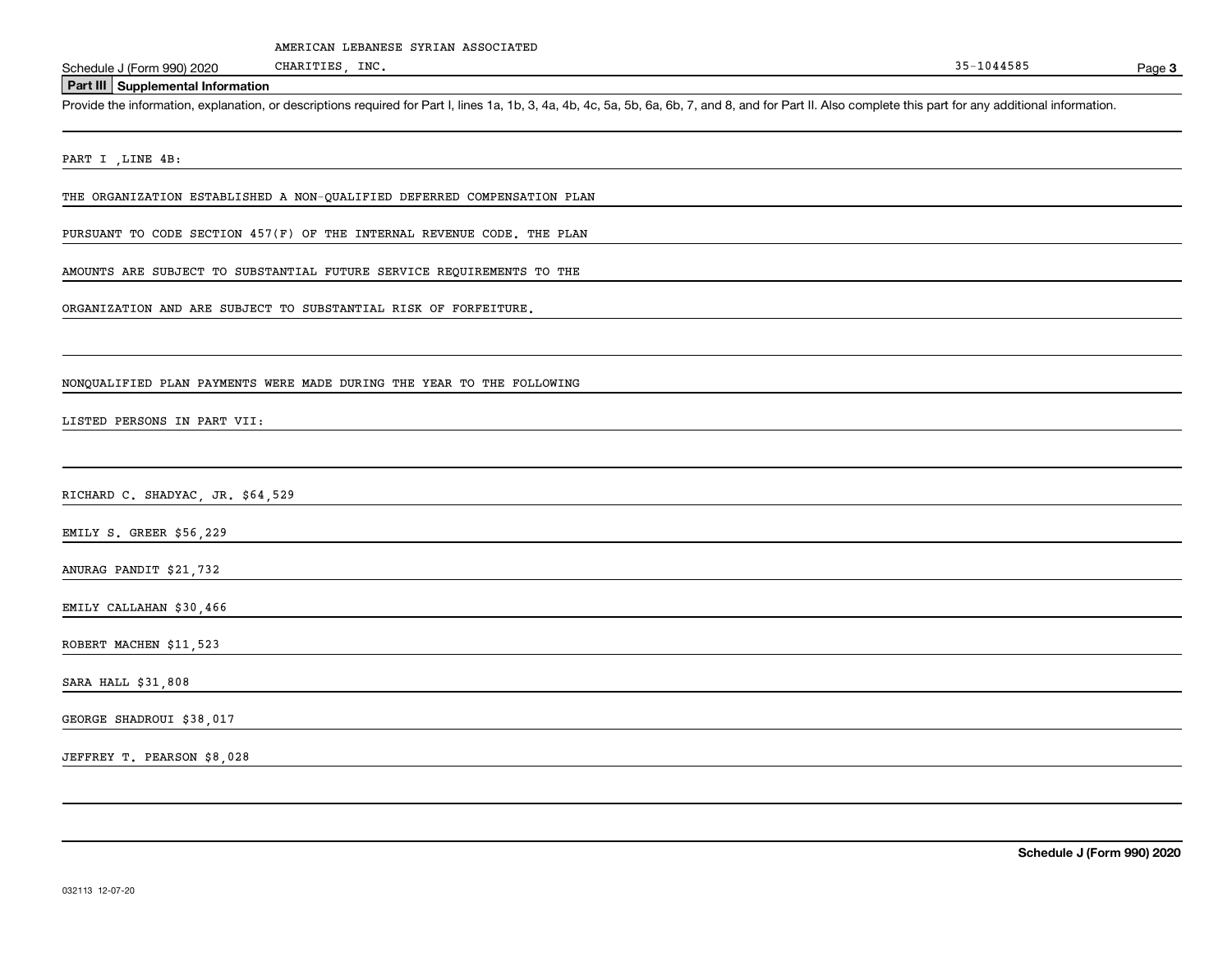| <b>SCHEDULE L</b>                                                                                                                  |                   |                                                   |    |                           | <b>Transactions With Interested Persons</b>                                                                                                              |                                |          |            |                                       | OMB No. 1545-0047                   |                             |             |
|------------------------------------------------------------------------------------------------------------------------------------|-------------------|---------------------------------------------------|----|---------------------------|----------------------------------------------------------------------------------------------------------------------------------------------------------|--------------------------------|----------|------------|---------------------------------------|-------------------------------------|-----------------------------|-------------|
| (Form 990 or 990-EZ)                                                                                                               |                   |                                                   |    |                           | ▶ Complete if the organization answered "Yes" on Form 990, Part IV, line 25a, 25b, 26, 27, 28a,<br>28b, or 28c, or Form 990-EZ, Part V, line 38a or 40b. |                                |          |            |                                       |                                     |                             |             |
| Department of the Treasury<br>Internal Revenue Service                                                                             |                   |                                                   |    |                           | Attach to Form 990 or Form 990-EZ.<br>$\blacktriangleright$ Go to www.irs.gov/Form990 for instructions and the latest information.                       |                                |          |            |                                       | <b>Open To Public</b><br>Inspection |                             |             |
| Name of the organization                                                                                                           |                   | AMERICAN LEBANESE SYRIAN ASSOCIATED               |    |                           |                                                                                                                                                          |                                |          |            | <b>Employer identification number</b> |                                     |                             |             |
| CHARITIES, INC.                                                                                                                    |                   |                                                   |    |                           |                                                                                                                                                          |                                |          | 35-1044585 |                                       |                                     |                             |             |
| Part I<br>Excess Benefit Transactions (section 501(c)(3), section 501(c)(4), and section 501(c)(29) organizations only).           |                   |                                                   |    |                           |                                                                                                                                                          |                                |          |            |                                       |                                     |                             |             |
| Complete if the organization answered "Yes" on Form 990, Part IV, line 25a or 25b, or Form 990-EZ, Part V, line 40b.<br>1          |                   | (b) Relationship between disqualified             |    |                           |                                                                                                                                                          |                                |          |            |                                       |                                     |                             |             |
| (a) Name of disqualified person                                                                                                    |                   | person and organization                           |    |                           |                                                                                                                                                          | (c) Description of transaction |          |            |                                       |                                     | (d) Corrected?<br>Yes<br>No |             |
|                                                                                                                                    |                   |                                                   |    |                           |                                                                                                                                                          |                                |          |            |                                       |                                     |                             |             |
|                                                                                                                                    |                   |                                                   |    |                           |                                                                                                                                                          |                                |          |            |                                       |                                     |                             |             |
| 2 Enter the amount of tax incurred by the organization managers or disqualified persons during the year under<br>section 4958      |                   |                                                   |    |                           |                                                                                                                                                          |                                |          |            |                                       |                                     |                             |             |
|                                                                                                                                    |                   |                                                   |    |                           |                                                                                                                                                          |                                |          |            |                                       |                                     |                             |             |
| <b>Part II</b><br>Loans to and/or From Interested Persons.                                                                         |                   |                                                   |    |                           |                                                                                                                                                          |                                |          |            |                                       |                                     |                             |             |
| Complete if the organization answered "Yes" on Form 990-EZ, Part V, line 38a or Form 990, Part IV, line 26; or if the organization |                   |                                                   |    |                           |                                                                                                                                                          |                                |          |            |                                       |                                     |                             |             |
| reported an amount on Form 990, Part X, line 5, 6, or 22.<br>(a) Name of                                                           | (b) Relationship  | (c) Purpose                                       |    | (d) Loan to or            | (e) Original                                                                                                                                             | (f) Balance due                |          | $(g)$ In   | (h) Approved                          |                                     |                             | (i) Written |
| interested person                                                                                                                  | with organization | of loan                                           |    | from the<br>organization? | principal amount                                                                                                                                         |                                | default? |            | by board or<br>committee?             |                                     |                             | agreement?  |
|                                                                                                                                    |                   |                                                   | To | From                      |                                                                                                                                                          |                                | Yes      | No         | Yes                                   | No                                  | Yes                         | No          |
|                                                                                                                                    |                   |                                                   |    |                           |                                                                                                                                                          |                                |          |            |                                       |                                     |                             |             |
|                                                                                                                                    |                   |                                                   |    |                           |                                                                                                                                                          |                                |          |            |                                       |                                     |                             |             |
|                                                                                                                                    |                   |                                                   |    |                           |                                                                                                                                                          |                                |          |            |                                       |                                     |                             |             |
|                                                                                                                                    |                   |                                                   |    |                           |                                                                                                                                                          |                                |          |            |                                       |                                     |                             |             |
|                                                                                                                                    |                   |                                                   |    |                           |                                                                                                                                                          |                                |          |            |                                       |                                     |                             |             |
|                                                                                                                                    |                   |                                                   |    |                           |                                                                                                                                                          |                                |          |            |                                       |                                     |                             |             |
|                                                                                                                                    |                   |                                                   |    |                           |                                                                                                                                                          |                                |          |            |                                       |                                     |                             |             |
|                                                                                                                                    |                   |                                                   |    |                           |                                                                                                                                                          |                                |          |            |                                       |                                     |                             |             |
| <b>Total</b>                                                                                                                       |                   |                                                   |    |                           | $\blacktriangleright$ \$                                                                                                                                 |                                |          |            |                                       |                                     |                             |             |
| <b>Grants or Assistance Benefiting Interested Persons.</b><br><b>Part III</b>                                                      |                   |                                                   |    |                           |                                                                                                                                                          |                                |          |            |                                       |                                     |                             |             |
| Complete if the organization answered "Yes" on Form 990, Part IV, line 27.<br>(a) Name of interested person                        |                   | (b) Relationship between<br>interested person and |    |                           | (c) Amount of<br>assistance                                                                                                                              | (d) Type of<br>assistance      |          |            | (e) Purpose of<br>assistance          |                                     |                             |             |
|                                                                                                                                    |                   | the organization                                  |    |                           |                                                                                                                                                          |                                |          |            |                                       |                                     |                             |             |
|                                                                                                                                    |                   |                                                   |    |                           |                                                                                                                                                          |                                |          |            |                                       |                                     |                             |             |
|                                                                                                                                    |                   |                                                   |    |                           |                                                                                                                                                          |                                |          |            |                                       |                                     |                             |             |
|                                                                                                                                    |                   |                                                   |    |                           |                                                                                                                                                          |                                |          |            |                                       |                                     |                             |             |
|                                                                                                                                    |                   |                                                   |    |                           |                                                                                                                                                          |                                |          |            |                                       |                                     |                             |             |
|                                                                                                                                    |                   |                                                   |    |                           |                                                                                                                                                          |                                |          |            |                                       |                                     |                             |             |
|                                                                                                                                    |                   |                                                   |    |                           |                                                                                                                                                          |                                |          |            |                                       |                                     |                             |             |
|                                                                                                                                    |                   |                                                   |    |                           |                                                                                                                                                          |                                |          |            |                                       |                                     |                             |             |
|                                                                                                                                    |                   |                                                   |    |                           |                                                                                                                                                          |                                |          |            |                                       |                                     |                             |             |

LHA For Paperwork Reduction Act Notice, see the Instructions for Form 990 or 990-EZ. Schedule L (Form 990 or 990-EZ) 2020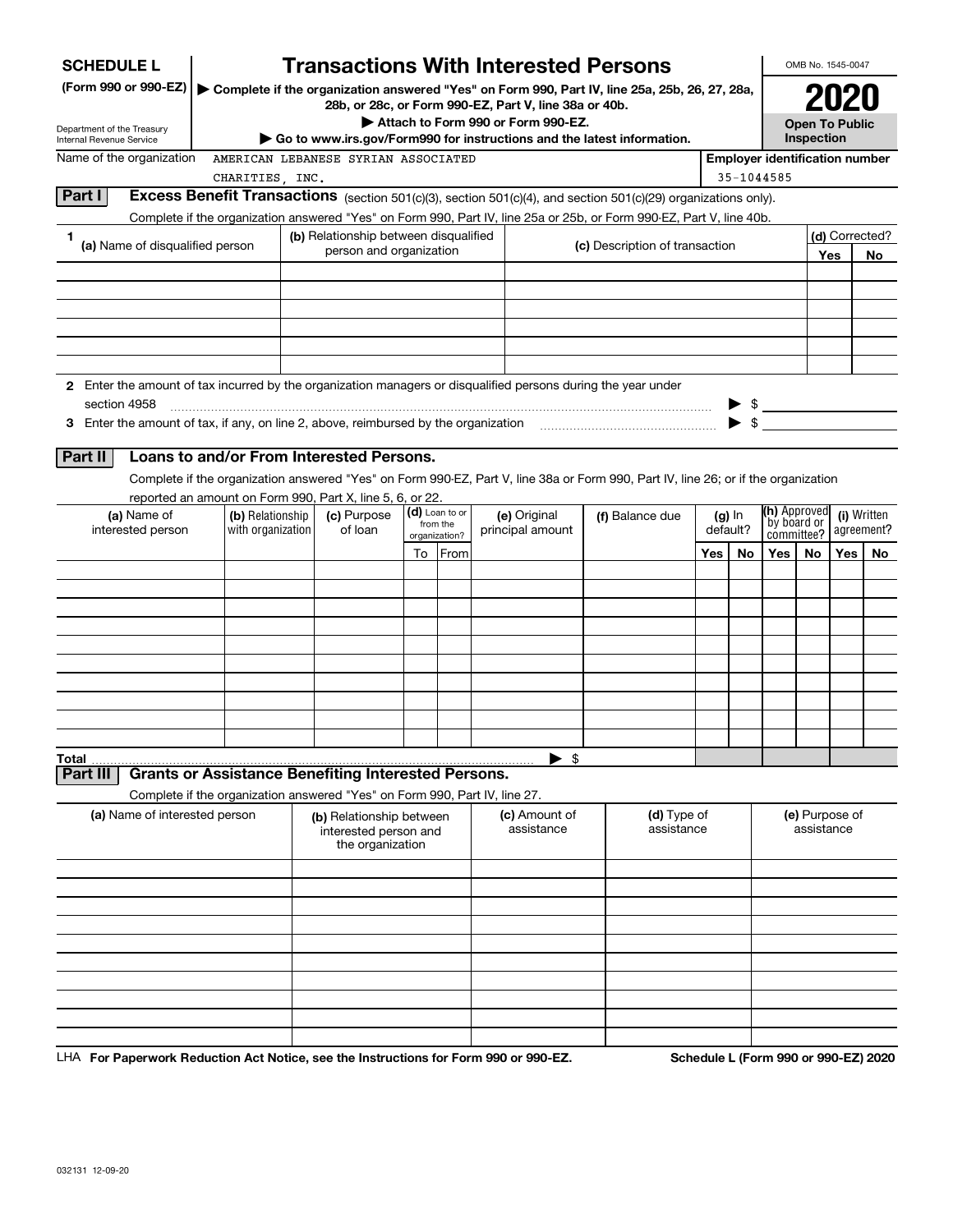Schedule L (Form 990 or 990-EZ) 2020 CHARITIES, INC. 35-1044585 Page

#### **Part IV** Business Transactions Involving Interested Persons.

Complete if the organization answered "Yes" on Form 990, Part IV, line 28a, 28b, or 28c.

| (a) Name of interested person | (b) Relationship between interested<br>person and the organization | (c) Amount of<br>transaction | (d) Description of<br>transaction |     | (e) Sharing of<br>organization's<br>revenues? |
|-------------------------------|--------------------------------------------------------------------|------------------------------|-----------------------------------|-----|-----------------------------------------------|
|                               |                                                                    |                              |                                   | Yes | No                                            |
| CARTER HOPKINS                | SEE PART V                                                         |                              | 73.755. EMPLOYMENT                |     | х                                             |
| COURY SHADYAC                 | SEE PART V                                                         |                              | 209, 255. EMPLOYMENT              |     | х                                             |
| <b>KARON NASH</b>             | SEE PART V                                                         |                              | 80.850. EMPLOYMENT                |     | х                                             |
|                               |                                                                    |                              |                                   |     |                                               |
|                               |                                                                    |                              |                                   |     |                                               |
|                               |                                                                    |                              |                                   |     |                                               |
|                               |                                                                    |                              |                                   |     |                                               |
|                               |                                                                    |                              |                                   |     |                                               |
|                               |                                                                    |                              |                                   |     |                                               |
|                               |                                                                    |                              |                                   |     |                                               |

#### **Part V Supplemental Information.**

Provide additional information for responses to questions on Schedule L (see instructions).

SCHEDULE L, PART IV, BUSINESS TRANSACTIONS INVOLVING INTERESTED PERSONS:

(A) NAME OF INTERESTED PERSON: CARTER HOPKINS

(B) RELATIONSHIP BETWEEN INTERESTED PERSON AND ORGANIZATION: FAMILY

MEMBER OF VOTING DIRECTOR, BRUCE B. HOPKINS

(C) AMOUNT OF TRANSACTION: \$73,755

(D) DESCRIPTION OF TRANSACTION: EMPLOYMENT

(E) SHARING OF ORGANIZATION REVENUES? = NO

SCHEDULE L, PART IV, BUSINESS TRANSACTIONS INVOLVING INTERESTED PERSONS:

(A) NAME OF INTERESTED PERSON: COURY SHADYAC

(B) RELATIONSHIP BETWEEN INTERESTED PERSON AND ORGANIZATION: FAMILY

MEMBER OF OFFICER (CEO & EX-OFFICIO DIRECTOR), RICHARD C. SHADYAC, JR.

(C) AMOUNT OF TRANSACTION: \$209,255

(D) DESCRIPTION OF TRANSACTION: EMPLOYMENT

(E) SHARING OF ORGANIZATION REVENUES? = NO

SCHEDULE L, PART IV, BUSINESS TRANSACTIONS INVOLVING INTERESTED PERSONS:

(A) NAME OF INTERESTED PERSON: KARON NASH

(B) RELATIONSHIP BETWEEN INTERESTED PERSON AND ORGANIZATION: FAMILY

MEMBER OF OFFICER (CHIEF ADMIN. OFFICER), EMILY S. GREER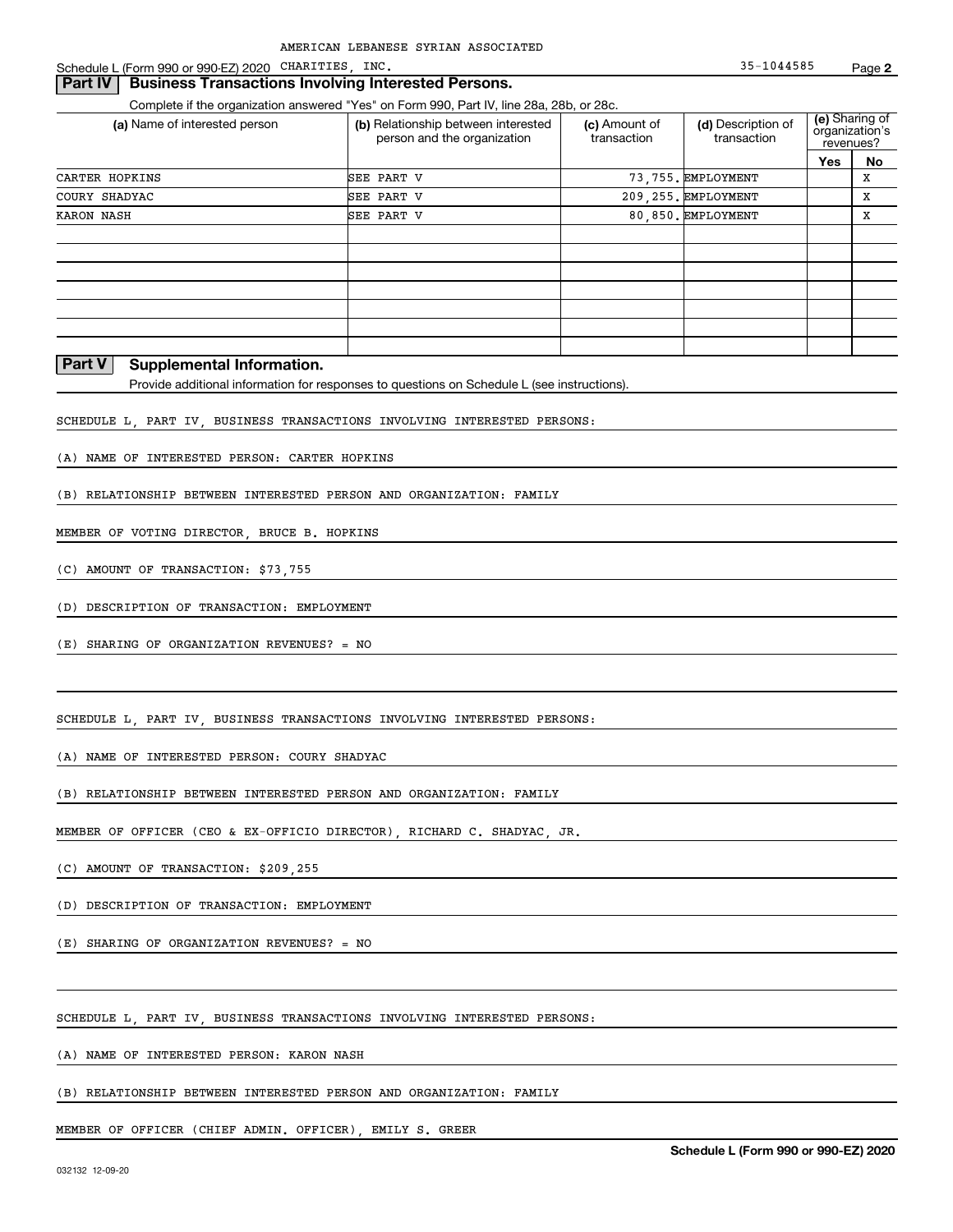| AMERICAN LEBANESE SYRIAN ASSOCIATED                                                                               |            |        |
|-------------------------------------------------------------------------------------------------------------------|------------|--------|
| CHARITIES, INC.<br>Schedule L (Form 990 or 990-EZ)                                                                | 35-1044585 | Page 2 |
| <b>Supplemental Information</b><br><b>Part V</b>                                                                  |            |        |
| Complete this part to provide additional information for responses to questions on Schedule L (see instructions). |            |        |
| (C) AMOUNT OF TRANSACTION: \$80,850                                                                               |            |        |
| (D) DESCRIPTION OF TRANSACTION: EMPLOYMENT                                                                        |            |        |
| (E) SHARING OF ORGANIZATION REVENUES? = NO                                                                        |            |        |
|                                                                                                                   |            |        |
|                                                                                                                   |            |        |
|                                                                                                                   |            |        |
|                                                                                                                   |            |        |
|                                                                                                                   |            |        |
|                                                                                                                   |            |        |
|                                                                                                                   |            |        |
|                                                                                                                   |            |        |
|                                                                                                                   |            |        |
|                                                                                                                   |            |        |
|                                                                                                                   |            |        |
|                                                                                                                   |            |        |
|                                                                                                                   |            |        |
|                                                                                                                   |            |        |
|                                                                                                                   |            |        |
|                                                                                                                   |            |        |
|                                                                                                                   |            |        |
|                                                                                                                   |            |        |
|                                                                                                                   |            |        |
|                                                                                                                   |            |        |
|                                                                                                                   |            |        |
|                                                                                                                   |            |        |
|                                                                                                                   |            |        |
|                                                                                                                   |            |        |
|                                                                                                                   |            |        |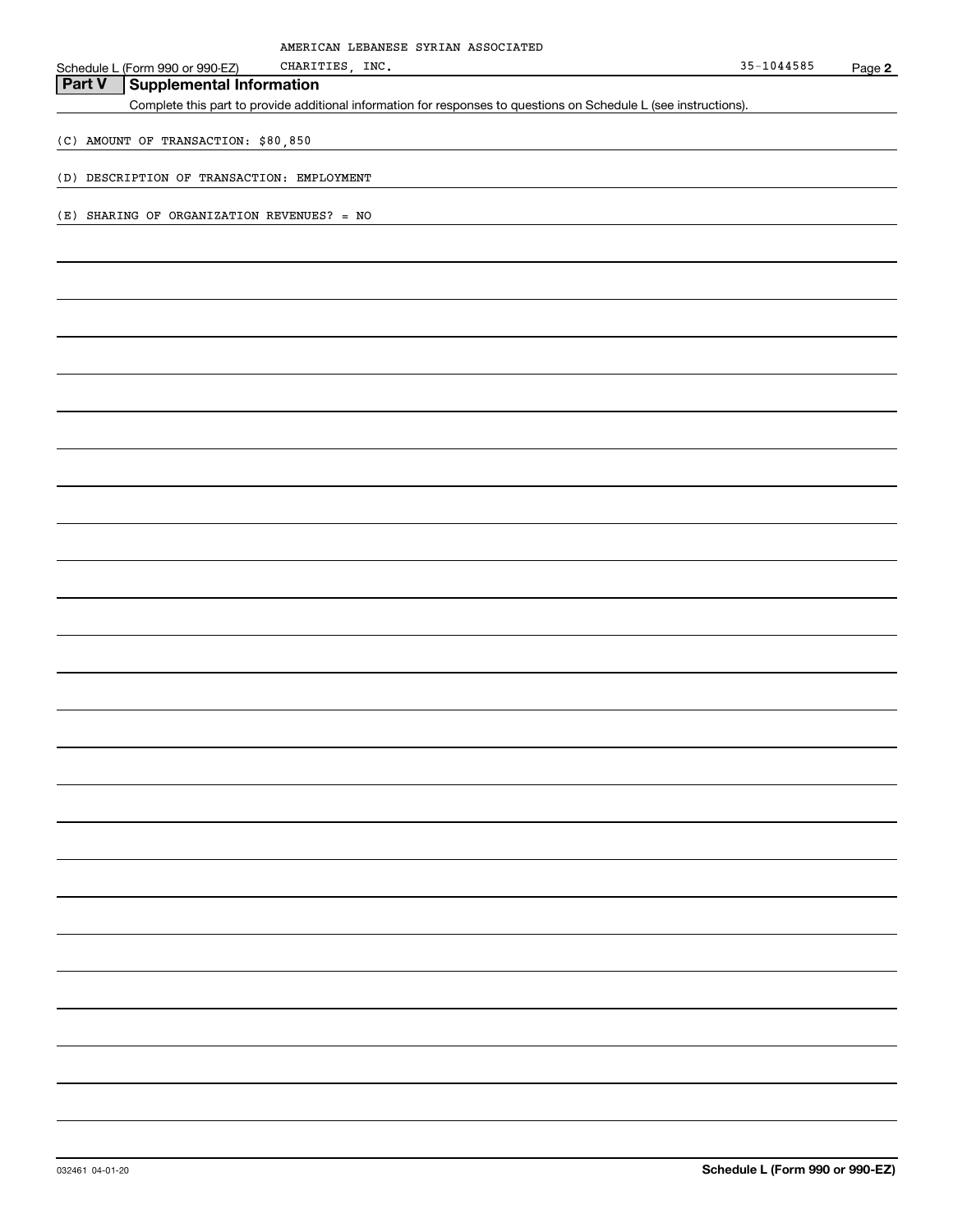### **SCHEDULE M (Form 990)**

# **Noncash Contributions**

OMB No. 1545-0047

| Department of the Treasury |
|----------------------------|
| Internal Revenue Service   |

**Complete if the organizations answered "Yes" on Form 990, Part IV, lines 29 or 30.** <sup>J</sup>**2020 Attach to Form 990.** J

**Open to Public Inspection**

| Name of the organization |
|--------------------------|
|--------------------------|

 **Go to www.irs.gov/Form990 for instructions and the latest information.** J

| e of the organization | AMERICAN |
|-----------------------|----------|
|                       |          |

LEBANESE SYRIAN ASSOCIATED

**Employer identification number** 35-1044585

CHARITIES, INC.

| Part I |       |                             | <b>Types of Property</b>                                                                                                       |                               |                                      |                                                                                                      |                                                              |               |     |                  |
|--------|-------|-----------------------------|--------------------------------------------------------------------------------------------------------------------------------|-------------------------------|--------------------------------------|------------------------------------------------------------------------------------------------------|--------------------------------------------------------------|---------------|-----|------------------|
|        |       |                             |                                                                                                                                | (a)<br>Check if<br>applicable | (b)<br>Number of<br>contributions or | (c)<br>Noncash contribution<br>amounts reported on<br>items contributed Form 990, Part VIII, line 1g | (d)<br>Method of determining<br>noncash contribution amounts |               |     |                  |
| 1.     |       |                             |                                                                                                                                | X                             | 59                                   |                                                                                                      |                                                              |               |     |                  |
| 2      |       |                             |                                                                                                                                |                               |                                      |                                                                                                      |                                                              |               |     |                  |
| З      |       |                             | Art - Fractional interests                                                                                                     |                               |                                      |                                                                                                      |                                                              |               |     |                  |
| 4      |       |                             | Books and publications                                                                                                         |                               |                                      |                                                                                                      |                                                              |               |     |                  |
| 5      |       |                             | Clothing and household goods                                                                                                   |                               |                                      |                                                                                                      |                                                              |               |     |                  |
| 6      |       |                             |                                                                                                                                | X                             | 19                                   |                                                                                                      |                                                              |               |     |                  |
| 7      |       |                             |                                                                                                                                | X                             | 3                                    |                                                                                                      |                                                              |               |     |                  |
| 8      |       | Intellectual property       |                                                                                                                                |                               |                                      |                                                                                                      |                                                              |               |     |                  |
| 9      |       |                             | Securities - Publicly traded                                                                                                   | X                             | 2,780                                |                                                                                                      | 47,830,339. COST OR SELLING PRICE                            |               |     |                  |
| 10     |       |                             | Securities - Closely held stock                                                                                                |                               |                                      |                                                                                                      |                                                              |               |     |                  |
| 11     |       |                             | Securities - Partnership, LLC, or                                                                                              |                               |                                      |                                                                                                      |                                                              |               |     |                  |
|        |       | trust interests             |                                                                                                                                |                               |                                      |                                                                                                      |                                                              |               |     |                  |
| 12     |       |                             | Securities - Miscellaneous                                                                                                     |                               |                                      |                                                                                                      |                                                              |               |     |                  |
| 13     |       |                             | Qualified conservation contribution -                                                                                          |                               |                                      |                                                                                                      |                                                              |               |     |                  |
|        |       | Historic structures         |                                                                                                                                |                               |                                      |                                                                                                      |                                                              |               |     |                  |
| 14     |       |                             | Qualified conservation contribution - Other                                                                                    |                               |                                      |                                                                                                      |                                                              |               |     |                  |
| 15     |       | Real estate - Residential   |                                                                                                                                | X                             | 24                                   |                                                                                                      |                                                              |               |     |                  |
| 16     |       |                             | Real estate - Commercial                                                                                                       |                               |                                      |                                                                                                      |                                                              |               |     |                  |
| 17     |       |                             |                                                                                                                                |                               |                                      |                                                                                                      |                                                              |               |     |                  |
| 18     |       |                             |                                                                                                                                | X                             | 53                                   |                                                                                                      |                                                              |               |     |                  |
| 19     |       |                             |                                                                                                                                |                               |                                      |                                                                                                      |                                                              |               |     |                  |
| 20     |       |                             | Drugs and medical supplies                                                                                                     |                               |                                      |                                                                                                      |                                                              |               |     |                  |
| 21     |       |                             |                                                                                                                                |                               |                                      |                                                                                                      |                                                              |               |     |                  |
| 22     |       |                             |                                                                                                                                |                               |                                      |                                                                                                      |                                                              |               |     |                  |
| 23     |       |                             |                                                                                                                                |                               |                                      |                                                                                                      |                                                              |               |     |                  |
| 24     |       | Archeological artifacts     |                                                                                                                                |                               |                                      |                                                                                                      |                                                              |               |     |                  |
| 25     |       | Other $\blacktriangleright$ | DIGITAL ASSET                                                                                                                  | x                             | 4                                    | 43,421.                                                                                              | COST OR SELLING PRICE                                        |               |     |                  |
| 26     | Other |                             | PRIZE PACKAGE                                                                                                                  | x                             | 193                                  | 0.                                                                                                   |                                                              |               |     |                  |
| 27     | Other |                             | GIFT CARDS                                                                                                                     | x                             | 67                                   | 0.                                                                                                   |                                                              |               |     |                  |
| 28     | Other |                             | OTHER PRIZES                                                                                                                   | x                             | 149                                  | 0.                                                                                                   |                                                              |               |     |                  |
| 29     |       |                             | Number of Forms 8283 received by the organization during the tax year for contributions                                        |                               |                                      |                                                                                                      |                                                              |               |     |                  |
|        |       |                             | for which the organization completed Form 8283, Part V, Donee Acknowledgement                                                  |                               |                                      | 29                                                                                                   |                                                              |               | 3   |                  |
|        |       |                             |                                                                                                                                |                               |                                      |                                                                                                      |                                                              |               | Yes | No               |
|        |       |                             | 30a During the year, did the organization receive by contribution any property reported in Part I, lines 1 through 28, that it |                               |                                      |                                                                                                      |                                                              |               |     |                  |
|        |       |                             | must hold for at least three years from the date of the initial contribution, and which isn't required to be used for          |                               |                                      |                                                                                                      |                                                              |               |     |                  |
|        |       |                             | exempt purposes for the entire holding period?                                                                                 |                               |                                      |                                                                                                      |                                                              | 30a           |     | х                |
|        |       |                             | <b>b</b> If "Yes," describe the arrangement in Part II.                                                                        |                               |                                      |                                                                                                      |                                                              |               |     |                  |
| 31     |       |                             | Does the organization have a gift acceptance policy that requires the review of any nonstandard contributions?                 |                               |                                      |                                                                                                      |                                                              | 31            | X   |                  |
|        |       |                             | 32a Does the organization hire or use third parties or related organizations to solicit, process, or sell noncash              |                               |                                      |                                                                                                      |                                                              |               |     |                  |
|        |       | contributions?              |                                                                                                                                |                               |                                      |                                                                                                      |                                                              | 32a           | x   |                  |
|        |       |                             | <b>b</b> If "Yes," describe in Part II.                                                                                        |                               |                                      |                                                                                                      |                                                              |               |     |                  |
| 33     |       |                             | If the organization didn't report an amount in column (c) for a type of property for which column (a) is checked,              |                               |                                      |                                                                                                      |                                                              |               |     |                  |
|        |       | describe in Part II.        |                                                                                                                                |                               |                                      |                                                                                                      |                                                              | <b>MA / E</b> |     | <b>000) 0000</b> |

**For Paperwork Reduction Act Notice, see the Instructions for Form 990. Schedule M (Form 990) 2020** LHA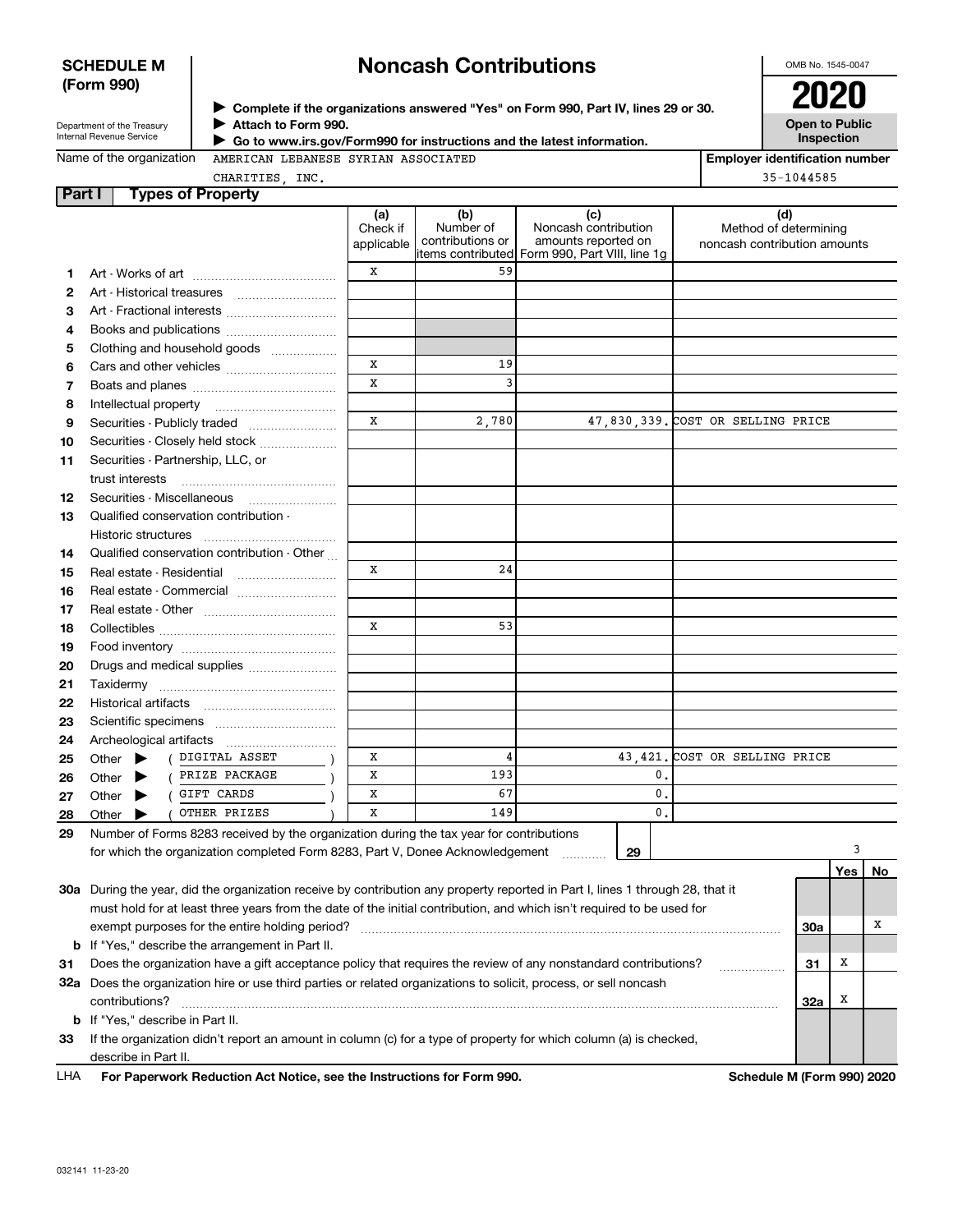**2**Schedule M (Form 990) 2020 CHARITIES, INC.<br>**Part II** Supplemental Information. Pre Part II | Supplemental Information. Provide the information required by Part I, lines 30b, 32b, and 33, and whether the organization is reporting in Part I, column (b), the number of contributions, the number of items received, or a combination of both. Also complete this part for any additional information. 35-1044585

SCHEDULE M, PART I, COLUMN (B):

THE NUMBERS IN COLUMN (B) REFER TO A COMBINATION OF THE NUMBER OF

CONTRIBUTIONS AND THE NUMBER OF ITEMS RECEIVED.

SCHEDULE M, LINE 32B:

ALSAC PARTNERED WITH CHARITABLE ADULT RIDES (CARS) FOR SALE OF VEHICLES

DONATED TO THE ORGANIZATION. CARS WORKS WITH VENDORS THROUGHOUT THE

COUNTRY TO PICK-UP DONATED VEHICLES AND SELL THE VEHICLE. ALSAC ALSO

PARTNERED WITH CARS TO ALLOW SUPPORTERS TO DONATE VEHICLES DIRECTLY TO

CARS WITH THE PROCEEDS FROM THE SALE BENEFITING THE ORGANIZATION.

SCHEDULE M, LINE 33:

RECEIPTS FOR LINES 1,6,7,15,18,25,26 AND 27 ARE REPORTED ON THE FORM

990, PART VIII, LINE 8A OR LINE 9A.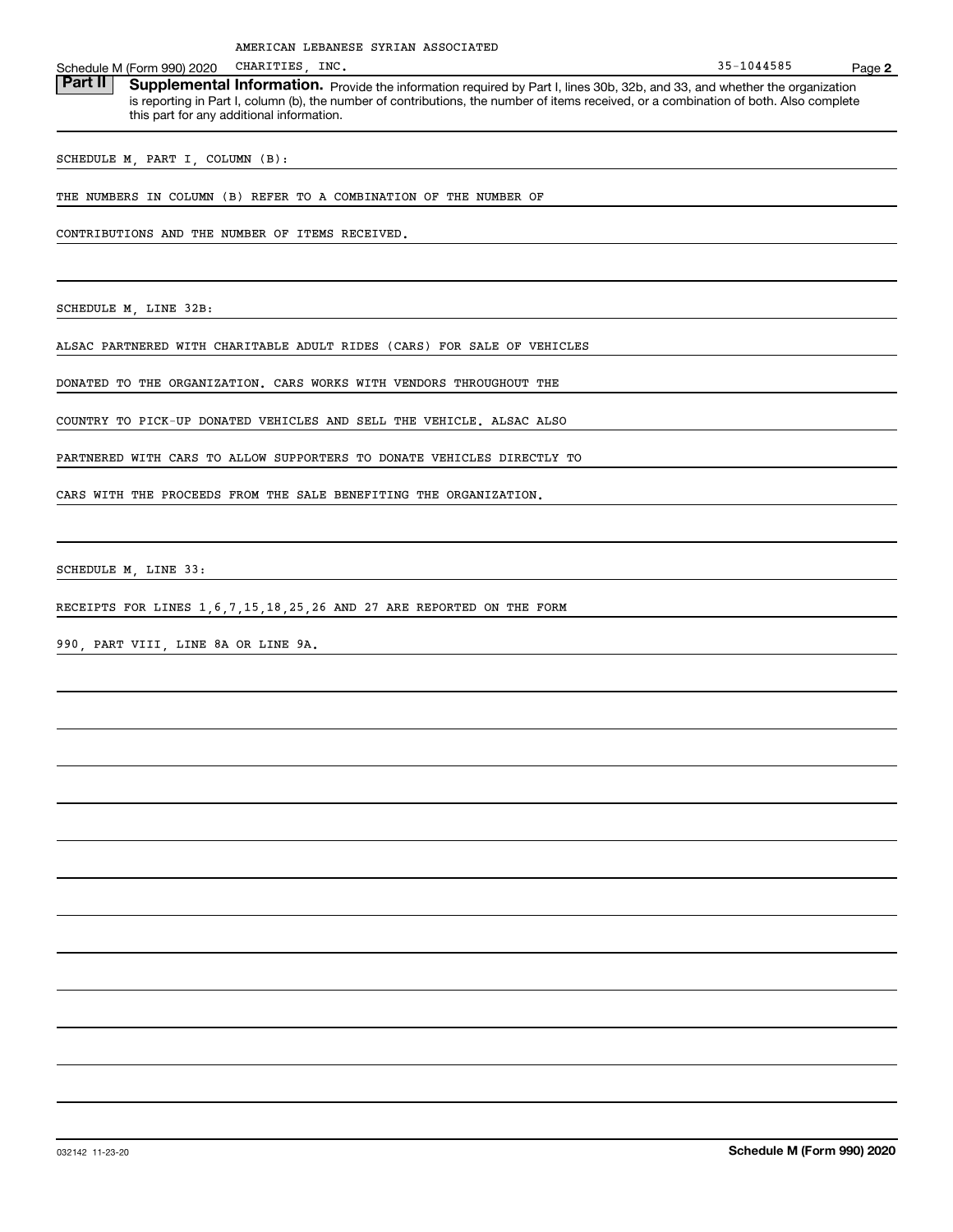**(Form 990 or 990-EZ)**

Department of the Treasury Internal Revenue Service Name of the organization

## **SCHEDULE O Supplemental Information to Form 990 or 990-EZ**

**Complete to provide information for responses to specific questions on Form 990 or 990-EZ or to provide any additional information. | Attach to Form 990 or 990-EZ. | Go to www.irs.gov/Form990 for the latest information.**



OMB No. 1545-0047

**Employer identification number** CHARITIES, INC. 35-1044585

FORM 990, PART I, LINE 1, DESCRIPTION OF ORGANIZATION MISSION:

HOSPITAL, INC.

FORM 990, PART III, LINE 1, DESCRIPTION OF ORGANIZATION MISSION:

DISEASES THROUGH RESEARCH AND TREATMENT WHILE HONORING THE MEMORY AND

AMERICAN LEBANESE SYRIAN ASSOCIATED

HERITAGE OF OUR FOUNDER, DANNY THOMAS.

FORM 990, PART III, LINE 4A:

CURING CATASTROPHIC DISEASES IN CHILDREN IS A MULTI-TRILLION-DOLLAR,

MULTI-YEAR GLOBAL PROBLEM AND ALSAC AND ST. JUDE MUST CONTINUE OUR WORK

NO MATTER WHAT HAPPENS WITH THE ECONOMY, THE MARKET, FUNDRAISING OR IN

THE EVENT OF A DISASTER.

ST. JUDE IS A RESEARCH HOSPITAL, SO NONE OF THE CUTTING-EDGE RESEARCH

COSTS AND MANY OF THE EXTENSIVE TREATMENTS AND SERVICES WE PROVIDE ARE

NOT COVERED BY INSURANCE, AND MAY NOT BE IN THE FUTURE. UNLIKE OTHER

HOSPITALS THAT RECEIVE 90-95% OPERATING REVENUES FROM INSURANCE

RECOVERIES AND PATIENT COPAYS, THE MAJORITY OF OUR FUNDING COMES FROM

GENEROUS DONORS AND INVESTMENT INCOME TO SUPPORT NEEDS NOW AND IN THE

FUTURE. IN THE YEARS AHEAD, AN ESTIMATED 87% OF THE FUNDS NECESSARY TO

RUN ST. JUDE MUST BE RAISED BY ALSAC FROM GENEROUS DONORS.

WHEN ST. JUDE OPENED ITS DOORS IN 1962, THE SURVIVAL RATE FOR CHILDHOOD

CANCER WAS 20%. SINCE THAT TIME, TREATMENTS INVENTED AT ST. JUDE HAVE

HELPED PUSH THE OVERALL SURVIVAL RATE FOR CHILDHOOD CANCER TO MORE THAN

80% TODAY. ST. JUDE WON'T STOP UNTIL NO CHILD DIES FROM CANCER.

032211 11-20-20 LHA For Paperwork Reduction Act Notice, see the Instructions for Form 990 or 990-EZ. Schedule O (Form 990 or 990-EZ) 2020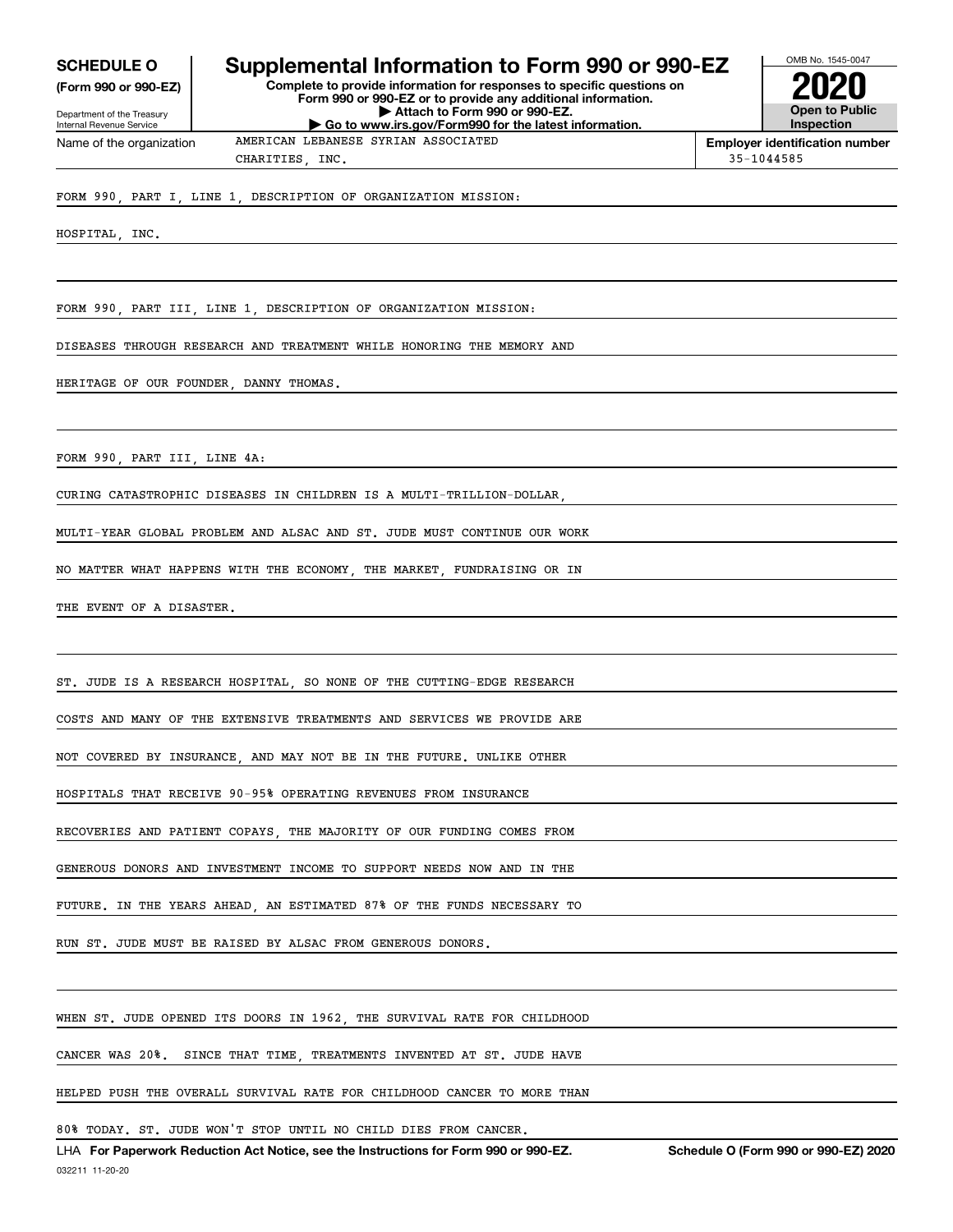| Schedule O (Form 990 or 990-EZ) 2020 |                                                              | Page                                  |
|--------------------------------------|--------------------------------------------------------------|---------------------------------------|
|                                      | Name of the organization AMERICAN LEBANESE SYRIAN ASSOCIATED | <b>Employer identification number</b> |
|                                      | CHARITIES INC.                                               | $35 - 1044585$                        |

TODAY, ST. JUDE IS LEADING THE WAY THE WORLD UNDERSTANDS, TREATS, AND

DEFEATS CHILDHOOD CANCER AND OTHER LIFE-THREATENING DISEASES.

ST. JUDE IS THE FIRST AND ONLY NATIONAL CANCER INSTITUTE-DESIGNATED

COMPREHENSIVE CANCER CENTER DEVOTED SOLELY TO CHILDREN. ST. JUDE IS

ALSO THE FIRST WORLD HEALTH ORGANIZATION (WHO) COLLABORATING CENTRE FOR

CHILDHOOD CANCER. THIS YEAR, IN PARTNERSHIP WITH THE WHO, ST. JUDE

ANNOUNCED A NEW SIX-YEAR, ADDITIONAL \$200 MILLION INITIATIVE TO PROVIDE

QUALITY CANCER MEDICINES FOR CHILDREN IN LOW- AND MIDDLE-INCOME

COUNTRIES. THIS REPRESENTS THE LARGEST FINANCIAL COMMITMENT EVER MADE

FOR A GLOBAL EFFORT IN CHILDHOOD CANCER MEDICINES.

RECENTLY, ST. JUDE ANNOUNCED A SIGNIFICANT ADVANCEMENT IN OUTCOMES FOR

CHILDREN WITH HIGH-RISK NEUROBLASTOMA. THIS NEW THERAPY, DEVELOPED AT

ST. JUDE, DELIVERS AN INCREASE IN SURVIVAL RATES OF MORE THAN 20

PERCENTAGE POINTS, TO 74 PERCENT. PRIOR TO THIS BREAKTHROUGH, THE

SURVIVAL RATE HAD REMAINED AT APPROXIMATELY 51 PERCENT FOR A DECADE.

ST. JUDE SHARES THE BREAKTHROUGHS IT MAKES, AND EVERY CHILD SAVED AT

ST. JUDE MEANS DOCTORS AND SCIENTISTS WORLDWIDE CAN USE THAT KNOWLEDGE

TO SAVE THOUSANDS MORE CHILDREN.

IN ADDITION TO CHILDHOOD CANCER, ST. JUDE PLAYS A CRITICAL LEADERSHIP

ROLE IN GROUNDBREAKING STUDIES ON SICKLE CELL DISEASE, INFECTIOUS

DISEASES, AND GENETIC DISORDERS. THESE EFFORTS ARE INSTRUMENTAL TO

IMPROVING CARE FOR CHILDREN AROUND THE WORLD.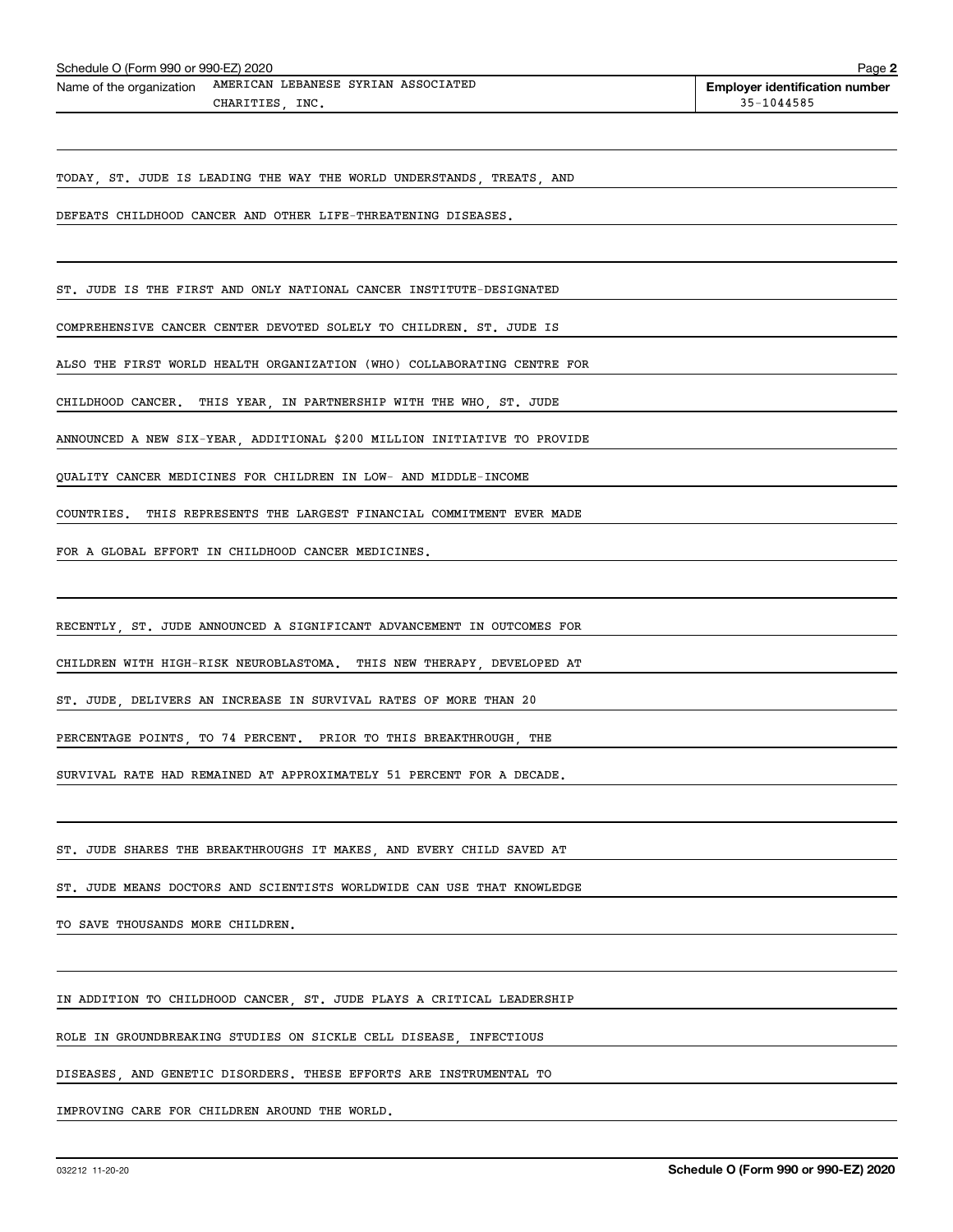| Schedule O (Form 990 or 990-EZ) 2020                                               | Page 2                                              |
|------------------------------------------------------------------------------------|-----------------------------------------------------|
| AMERICAN LEBANESE SYRIAN ASSOCIATED<br>Name of the organization<br>CHARITIES, INC. | <b>Employer identification number</b><br>35-1044585 |
| A ST. JUDE PATIENT WAS THE FIRST IN THE WORLD TO BE CURED OF SICKLE                |                                                     |
| CELL DISEASE WITH A BONE MARROW TRANSPLANT, AND ST. JUDE HAS ONE OF THE            |                                                     |
| LARGEST PEDIATRIC SICKLE CELL PROGRAMS IN THE COUNTRY.                             |                                                     |
| AND ST. JUDE'S EFFORTS DON'T END WHEN TREATMENT STOPS. THE ST. JUDE                |                                                     |
| AFTER COMPLETION OF THERAPY (ACT) PROGRAM IS THE LARGEST LONG-TERM                 |                                                     |
| FOLLOW-UP CLINIC FOR PEDIATRIC CANCER PATIENTS IN THE UNITED STATES AND            |                                                     |
| ST. JUDE DOES THIS AT NO COST TO THE PATIENTS. THE CLINIC HELPS                    |                                                     |
| PATIENTS STAY HEALTHY AFTER ACTIVE TREATMENT ENDS AND HAS BEEN A                   |                                                     |
| PROTOTYPE FOR OTHER LONGER TERM FOLLOW-UP PROGRAMS. FORMER ST. JUDE                |                                                     |
| PATIENTS ALSO ARE PARTICIPATING IN THE ST. JUDE LIFE STUDY, DESIGNED TO            |                                                     |
| HELP ADULT SURVIVORS OF CHILDHOOD CANCER LEARN ABOUT ISSUES THAT AFFECT            |                                                     |
| THEIR HEALTH AS WELL AS WAYS TO STAY HEALTHY. ST. JUDE IS ALSO HOME TO             |                                                     |
| THE CHILDHOOD CANCER SURVIVOR STUDY, A COLLABORATIVE STUDY AMONG U.S.              |                                                     |
| AND CANADIAN INSTITUTIONS THAT INCLUDES MORE THAN 20,000 CHILDHOOD                 |                                                     |
| CANCER SURVIVORS WITH THE AIM TO IMPROVE SURVIVORSHIP OUTCOME AND                  |                                                     |
| QUALITY OF LIFE.                                                                   |                                                     |
|                                                                                    |                                                     |
| IN ADDITION, BRAIN TUMOR SCIENCE AND TECHNOLOGY AT ST. JUDE ARE AT THE             |                                                     |
| CUTTING EDGE WORLDWIDE, AND ST. JUDE HAS THE LARGEST RESEARCH-BASED                |                                                     |
| PEDIATRIC BRAIN TUMOR PROGRAM IN THE COUNTRY. ST. JUDE IS THE                      |                                                     |
| COORDINATING CENTER OF THE NATIONAL PEDIATRIC BRAIN TUMOR CONSORTIUM,              |                                                     |

WHICH RECEIVES FUNDING FROM THE NATIONAL CANCER INSTITUTE.

ST. JUDE'S COMMITMENT TO ADVANCING THE FRONTIERS OF RESEARCH ARE

EVIDENT IN THE OPENING OF THE NEW, \$412M INSPIRATION4 ADVANCED RESEARCH

CENTER (I4ARC), WHICH OFFERS SPACE FOR COMPUTATIONAL BIOLOGY,

ARTIFICIAL INTELLIGENCE AND ONE OF THE MOST ADVANCED MICROSCOPES IN THE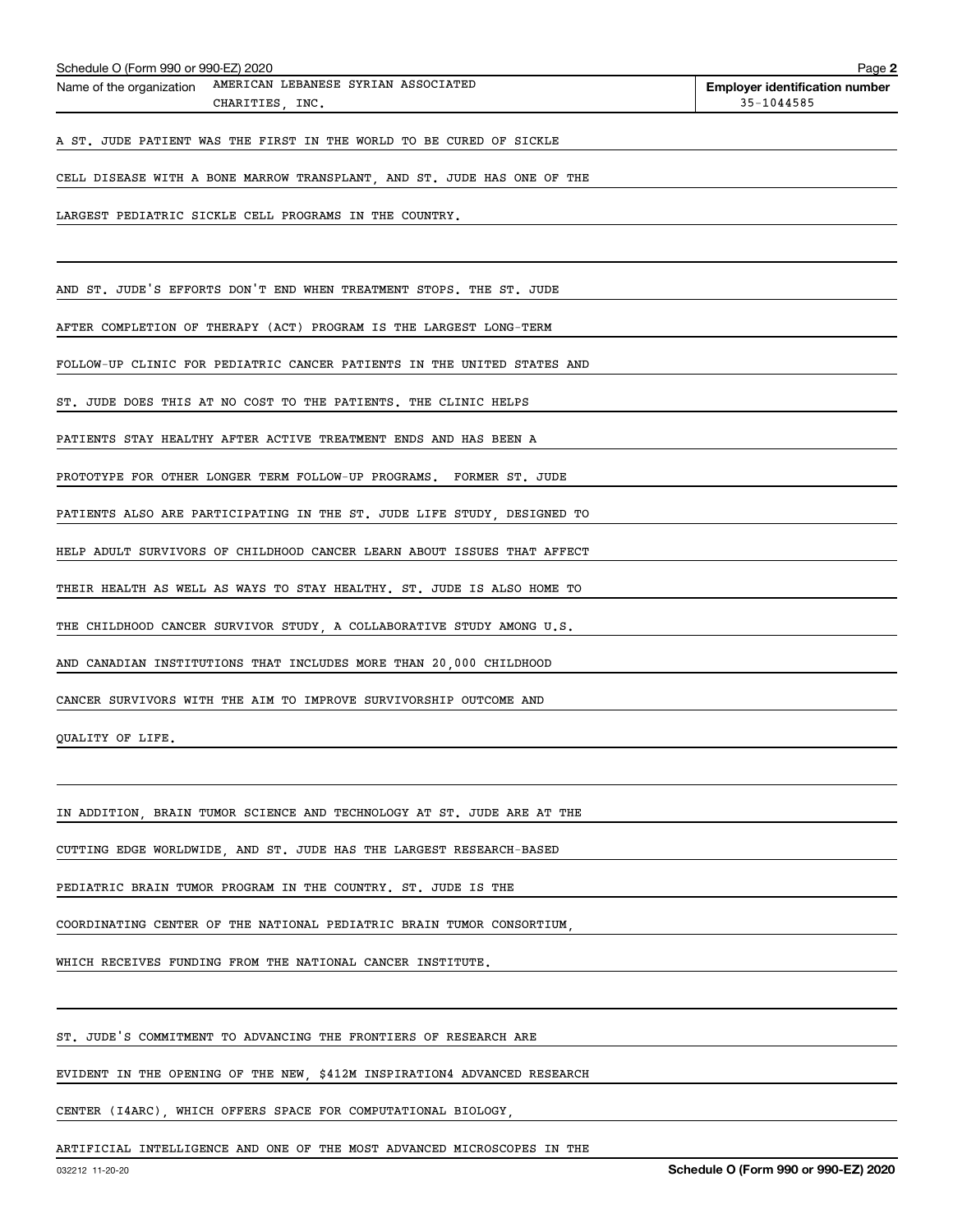| Schedule O (Form 990 or 990-EZ) 2020    |                                                                                           | Page 2                                              |
|-----------------------------------------|-------------------------------------------------------------------------------------------|-----------------------------------------------------|
| Name of the organization                | AMERICAN LEBANESE SYRIAN ASSOCIATED<br>CHARITIES, INC.                                    | <b>Employer identification number</b><br>35-1044585 |
|                                         | WORLD. IN ADDITION, THE I4ARC HOUSES LABS FOR IMMUNOLOGY,                                 |                                                     |
|                                         | DEVELOPMENTAL NEUROBIOLOGY AND CELLULAR AND MOLECULAR BIOLOGY. THE                        |                                                     |
|                                         | CENTER CREATES AN INVITING SPACE FOR CLINICIANS, PHYSICIANS AND                           |                                                     |
|                                         | RESEARCH FROM ACROSS MULTIPLE DISCIPLINES TO COLLABORATE.                                 |                                                     |
|                                         |                                                                                           |                                                     |
|                                         | FORM 990, PART V, LINE 4B, LIST OF FOREIGN COUNTRIES:                                     |                                                     |
|                                         | AUSTRALIA, BERMUDA, BRAZIL, BRITISH VIRGIN IS,                                            |                                                     |
|                                         | CANADA, CAYMAN ISLANDS, CHINA, DENMARK, NARRELLE CHANADA, CAYMAN ISLANDS, CHINA, DENMARK, |                                                     |
|                                         | FRANCE, GERMANY, GUERNSEY, HONG KONG,                                                     |                                                     |
|                                         | INDIA, IRELAND, ITALY, JAPAN,                                                             |                                                     |
|                                         | MAURITIUS, MEXICO, NETHERLANDS, SPAIN, NETHERLANDS, SPAIN,                                |                                                     |
|                                         | SWEDEN, SWITZERLAND, TAIWAN, UNITED KINGDOM                                               |                                                     |
|                                         |                                                                                           |                                                     |
| FORM 990, PART V, LINE 4B (CONTINUED):  |                                                                                           |                                                     |
|                                         | THE FINANCIAL ACCOUNTS IN THE FOREIGN COUNTRIES LISTED ON FORM 990,                       |                                                     |
|                                         | PART V, LINE 4B (AND SCHEDULE O) ARE RELATED TO INVESTMENTS. NO                           |                                                     |
|                                         | FINANCIAL ACCOUNTS FOR OPERATIONAL PURPOSES WERE MAINTAINED IN FOREIGN                    |                                                     |
| COUNTRIES.                              |                                                                                           |                                                     |
|                                         |                                                                                           |                                                     |
| FORM 990, PART VI, SECTION A, LINE 2:   |                                                                                           |                                                     |
|                                         | FAMILY RELATIONSHIP AMONG DIRECTORS: JOSEPH S. AYOUB, JR., ESQ. AND PAUL J.               |                                                     |
|                                         | AYOUB ESQ.; ROBERT A. BREIT MD AND JOSEPH G. SHAKER; JOSEPH C. SHAKER AND                 |                                                     |
| JOSEPH G. SHAKER.                       |                                                                                           |                                                     |
|                                         |                                                                                           |                                                     |
| FORM 990, PART VI, SECTION B, LINE 11B: |                                                                                           |                                                     |
|                                         | EACH YEAR, THE AUDIT AND COMPLIANCE COMMITTEE AND OFFICERS OF THE BOARD ARE               |                                                     |
|                                         | PROVIDED WITH A DRAFT COPY OF THE FORM 990 AND ALL REQUIRED SCHEDULES. THE                |                                                     |

AUDIT AND COMPLIANCE COMMITTEE MEETS WITH ITS TAX PREPARER TO REVIEW THE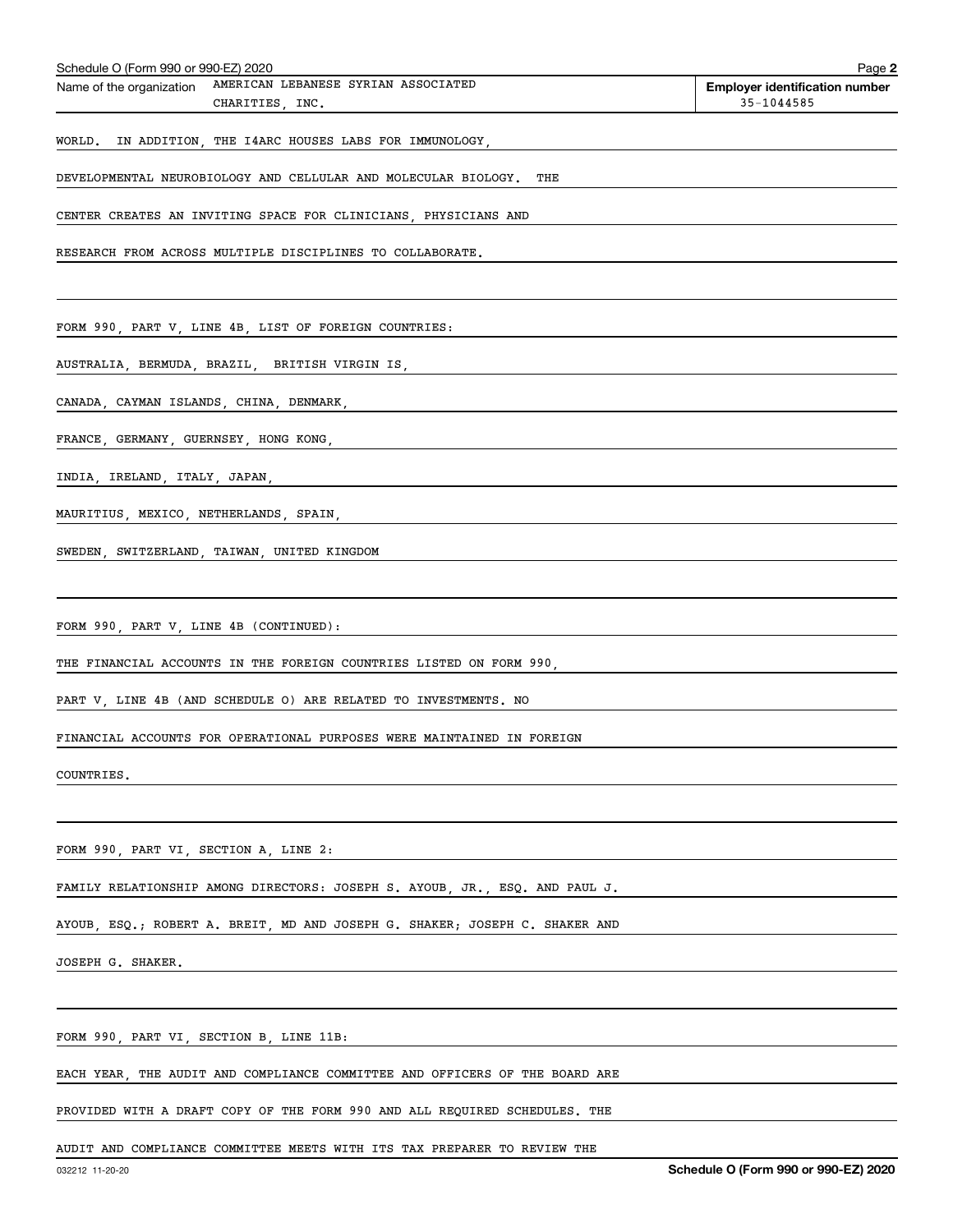| Schedule O (Form 990 or 990-EZ) 2020                                               | Page 2                                              |
|------------------------------------------------------------------------------------|-----------------------------------------------------|
| AMERICAN LEBANESE SYRIAN ASSOCIATED<br>Name of the organization<br>CHARITIES, INC. | <b>Employer identification number</b><br>35-1044585 |
| DRAFT FORM 990 BEFORE IT IS FILED WITH THE IRS. ADDITIONALLY THE                   |                                                     |
| COMPENSATION COMMITTEE OF THE BOARD IS PROVIDED WITH A DRAFT COPY OF THE           |                                                     |
| COMPENSATION SECTIONS OF THE FORM 990, AND THE CONFLICT OF INTEREST                |                                                     |
| COMMITTEE OF THE BOARD IS PROVIDED WITH A DRAFT COPY OF THE                        |                                                     |
| CONFLICT-OF-INTEREST SECTIONS OF THE FORM 990 FOR REVIEW BEFORE THE                |                                                     |
| FINALIZED DOCUMENT IS FILED WITH THE IRS. EACH VOTING MEMBER OF THE BOARD          |                                                     |
| IS PROVIDED WITH A FINAL COPY OF THE FORM 990 AND ALL REQUIRED SCHEDULES           |                                                     |
| BEFORE IT IS FILED WITH THE IRS.                                                   |                                                     |
|                                                                                    |                                                     |
| FORM 990, PART VI, SECTION B, LINE 12C:                                            |                                                     |
| THE ORGANIZATION MAINTAINS A CONFLICT OF INTEREST COMMITTEE OF THE BOARD OF        |                                                     |
| DIRECTORS. IN ADDITION TO EDUCATION OF NEW BOARD MEMBERS ON THE CONFLICT OF        |                                                     |
| INTEREST POLICY, THE ADMINISTRATOR TO THE BOARD/CHIEF GOVERNANCE OFFICER           |                                                     |
| MONITORS CONFLICT MANAGEMENT PLANS (WHICH MAY INCLUDE CHANGING VENDORS,            |                                                     |
| DIVESTITURE OF FINANCIAL INTERESTS, AND THE LIKE) TO ENSURE THEY ARE               |                                                     |
| COMPLETED IN A TIMELY FASHION. UNDISCLOSED CONFLICTS ARE DISCOVERED. WHERE         |                                                     |
| POSSIBLE, THROUGH THE ORGANIZATION'S CONTRACTING PROCESS. THIS IS TRUE FOR         |                                                     |
| THE BOARD'S CONFLICT OF INTEREST POLICY AND FOR THE SEPARATE CONFLICT OF           |                                                     |
| INTEREST POLICY APPLICABLE TO ALL ADMINISTRATION OF THE ORGANIZATION               |                                                     |
| (POTENTIAL CONFLICTS OF THE ORGANIZATION ARE DISCUSSED AND RESOLVED AT A           |                                                     |
| SENIOR-LEVEL CONFLICTS OF INTEREST COMMITTEE). POTENTIAL RESTRICTIONS RANGE        |                                                     |
| FROM UNWINDING OR PROHIBITING A TRANSACTION, TO PREVENTING SOMEONE FROM            |                                                     |
| PARTICIPATING IN A DELIBERATION, TO SIMPLE DISCLOSURE TO THE BOARD OF THE          |                                                     |
| CONFLICTING INTEREST, DEPENDING ON THE FACTS AND CIRCUMSTANCES OF THE              |                                                     |
| CONFLICT.                                                                          |                                                     |
|                                                                                    |                                                     |

FORM 990, PART VI, SECTION B, LINE 15:

AN INDEPENDENT COMPENSATION COMMITTEE OF THE BOARD, ADVISED BY AN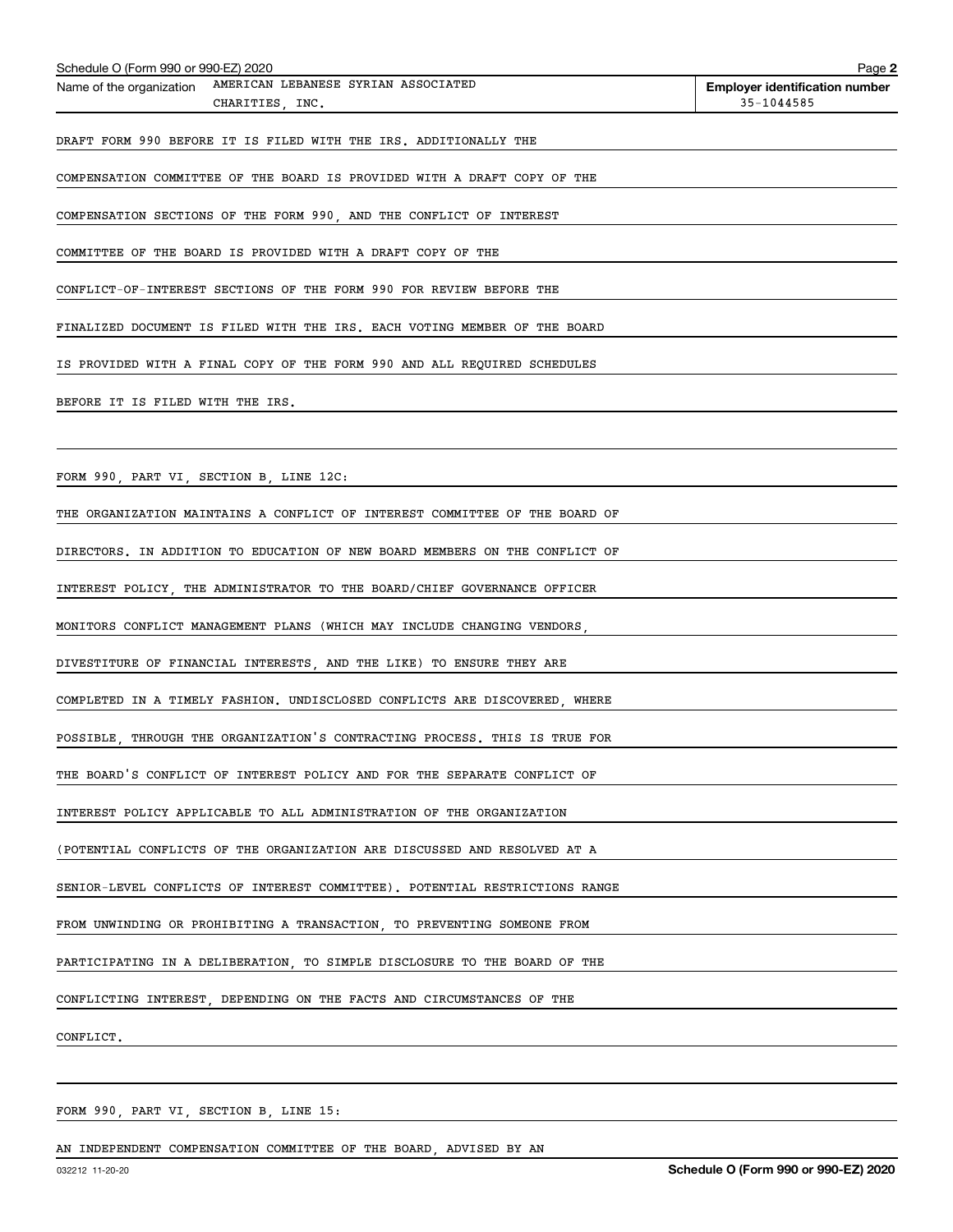| Schedule O (Form 990 or 990-EZ) 2020                                                               | Page 2                                |
|----------------------------------------------------------------------------------------------------|---------------------------------------|
| AMERICAN LEBANESE SYRIAN ASSOCIATED<br>Name of the organization                                    | <b>Employer identification number</b> |
| CHARITIES, INC.                                                                                    | 35-1044585                            |
| INDEPENDENT OUTSIDE EXPERT, ANNUALLY REVIEWS THE REASONABLENESS OF THE                             |                                       |
|                                                                                                    |                                       |
| TOTAL REMUNERATION PAID TO THE CEO, OTHER OFFICERS, AND CERTAIN OTHER                              |                                       |
| EMPLOYEES. THE LAST REVIEW WAS COMPLETED IN DECEMBER 2021. THE BOARD'S                             |                                       |
| EXECUTIVE TOTAL COMPENSATION PHILOSOPHY IS INTENDED TO SUPPORT THE                                 |                                       |
| ORGANIZATION'S OVERALL STRATEGY AND OBJECTIVES, ATTRACT AND RETAIN                                 |                                       |
| EMPLOYEES, LINK COMPENSATION TO PERFORMANCE AND THE ATTAINMENT OF THE                              |                                       |
| ORGANIZATION'S OBJECTIVES, AND PROVIDE COMPENSATION AT A REASONABLE COST                           |                                       |
| WHILE FULFILLING THE CHARITABLE MISSION OF THE ORGANIZATION. THE BOARD                             |                                       |
| TARGETS TOTAL REMUNERATION BETWEEN THE 50TH AND 75TH PERCENTILES OF THE                            |                                       |
| DEFINED COMPARATOR MARKET, WHILE GIVING DUE CONSIDERATION TO THE MISSION                           |                                       |
| AND THE CHARITABLE NATURE OF THE ORGANIZATION. NO REVIEWED EMPLOYEE'S TOTAL                        |                                       |
| REMUNERATION WAS OVER THE 75TH PERCENTILE FOR THE REPORTING YEAR.                                  |                                       |
|                                                                                                    |                                       |
| FORM 990, PART VI, LINE 17, LIST OF STATES RECEIVING COPY OF FORM 990:                             |                                       |
| AL, CA, CT, FL, GA, HI, IL, KS, KY, MA, MD, MI, MN, MS, NH, NJ, NM, NY, OH, OK, OR, PA, RI, SC, TN |                                       |
|                                                                                                    |                                       |

UT,WA,WI,WV

FORM 990, PART VI, SECTION C, LINE 19:

GOVERNING DOCUMENTS, CONFLICT OF INTEREST POLICY, AND FINANCIAL STATEMENTS

ARE AVAILABLE TO THE PUBLIC UPON REQUEST.

FORM 990, PART IX, LINE 26:

WE CONDUCT A NUMBER OF ACTIVITIES, WHICH JOINTLY BENEFIT OUR EDUCATION,

TRAINING, AND COMMUNITY SERVICE PROGRAM OBJECTIVES, AS WELL AS

FUNDRAISING AND GENERAL AND ADMINISTRATIVE ACTIVITIES. THE EDUCATIONAL

INFORMATION SHARED WITHIN THESE ACTIVITIES SUPPORT OUR MISSION TO LEAD

THE WAY THE WORLD UNDERSTANDS, TREATS AND DEFEATS CHILDHOOD CANCER AND

OTHER LIFE-THREATING DISEASES AND INCLUDE OUR TELEVISION AND RADIO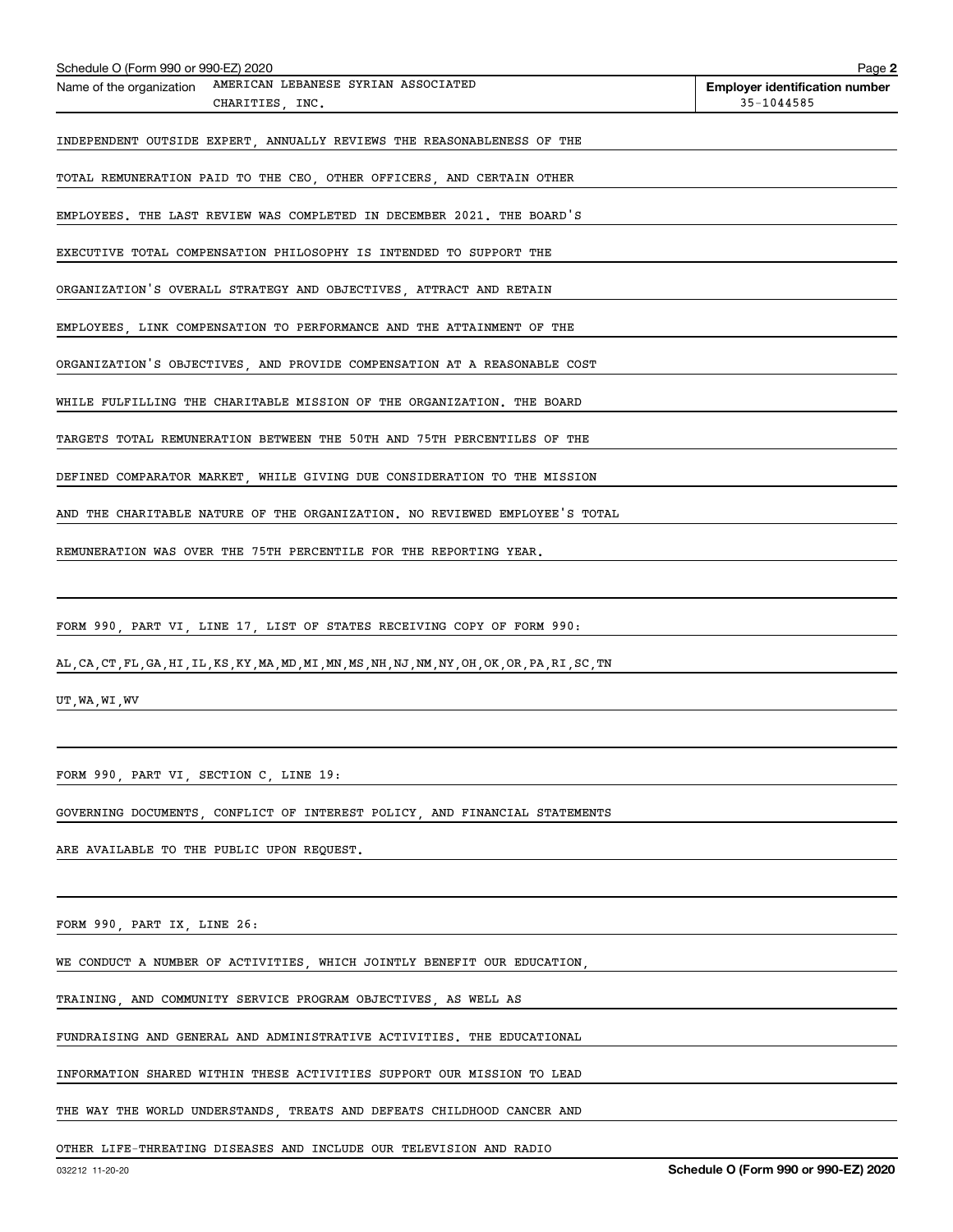| Schedule O (Form 990 or 990-EZ) 2020                                               | Page 2                                                  |
|------------------------------------------------------------------------------------|---------------------------------------------------------|
| AMERICAN LEBANESE SYRIAN ASSOCIATED<br>Name of the organization<br>CHARITIES, INC. | <b>Employer identification number</b><br>$35 - 1044585$ |
| PROGRAMS AND PLACEMENTS, DIRECT MAIL PROGRAM, AND CERTAIN OTHER                    |                                                         |
| FUNDRAISING AND PUBLIC AWARENESS EVENTS. IN ACCORDANCE WITH THE                    |                                                         |
| FINANCIAL ACCOUNTING STANDARDS BOARD GUIDELINES, WE ALLOCATED A PORTION            |                                                         |
| OF OUR FUNDRAISING EXPENSES TO PROGRAM SERVICE AND GENERAL AND                     |                                                         |
| ADMINISTRATIVE EXPENSES IN OUR COMBINED STATEMENTS OF FUNCTIONAL                   |                                                         |
| EXPENSES.                                                                          |                                                         |
|                                                                                    |                                                         |
|                                                                                    |                                                         |
|                                                                                    |                                                         |
|                                                                                    |                                                         |
|                                                                                    |                                                         |
|                                                                                    |                                                         |
|                                                                                    |                                                         |
|                                                                                    |                                                         |
|                                                                                    |                                                         |
|                                                                                    |                                                         |
|                                                                                    |                                                         |
|                                                                                    |                                                         |
|                                                                                    |                                                         |
|                                                                                    |                                                         |
|                                                                                    |                                                         |
|                                                                                    |                                                         |
|                                                                                    |                                                         |
|                                                                                    |                                                         |
|                                                                                    |                                                         |
|                                                                                    |                                                         |
|                                                                                    |                                                         |
|                                                                                    |                                                         |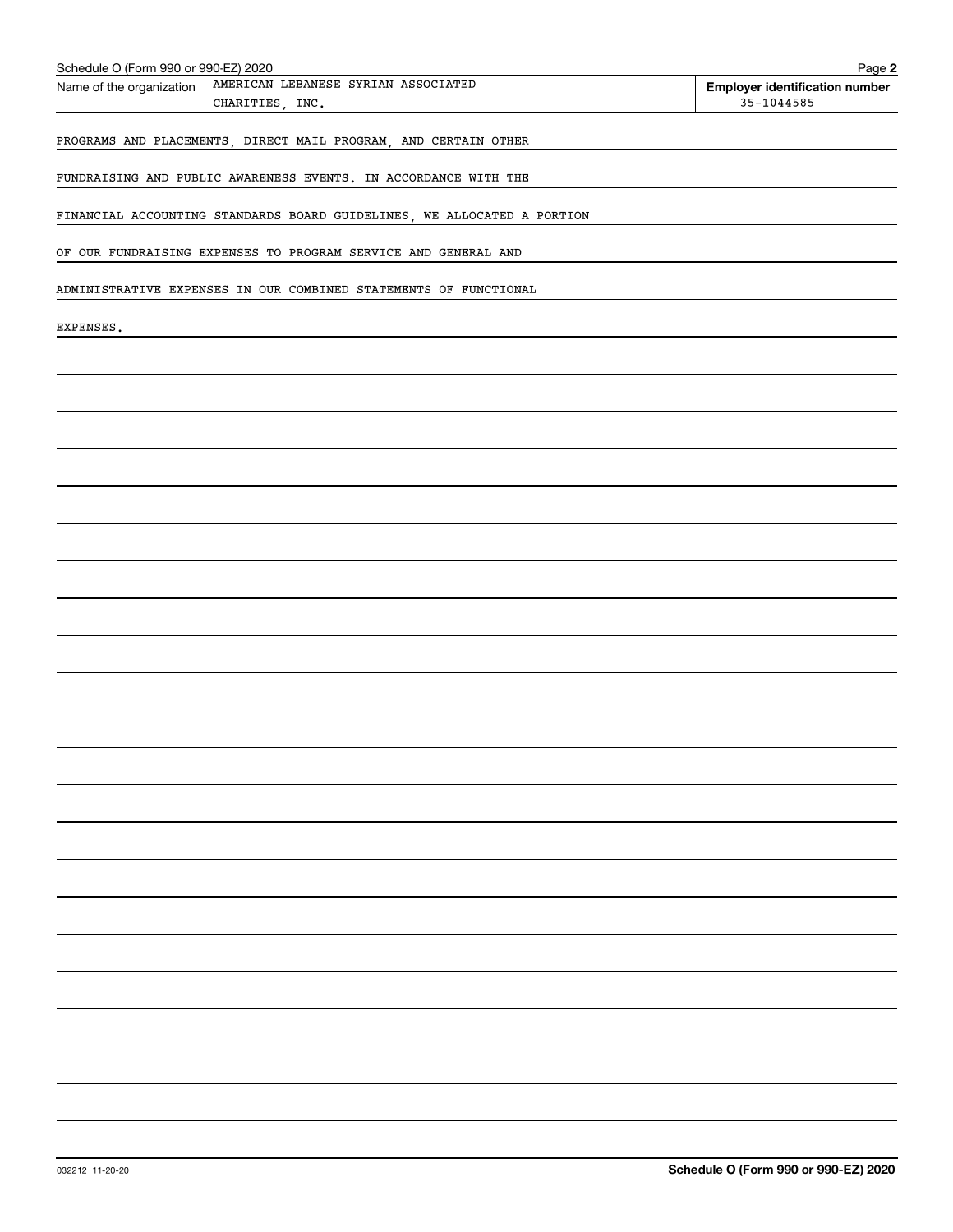| <b>SCHEDULE R</b><br>(Form 990)                        | <b>Related Organizations and Unrelated Partnerships</b><br>▶ Complete if the organization answered "Yes" on Form 990, Part IV, line 33, 34, 35b, 36, or 37.<br>Attach to Form 990. |            | OMB No. 1545-0047<br>2020             |
|--------------------------------------------------------|------------------------------------------------------------------------------------------------------------------------------------------------------------------------------------|------------|---------------------------------------|
| Department of the Treasury<br>Internal Revenue Service | $\triangleright$ Go to www.irs.gov/Form990 for instructions and the latest information.                                                                                            |            | <b>Open to Public</b><br>Inspection   |
| Name of the organization                               | AMERICAN LEBANESE SYRIAN ASSOCIATED                                                                                                                                                |            | <b>Employer identification number</b> |
|                                                        | CHARITIES<br>INC.                                                                                                                                                                  | 35-1044585 |                                       |
| Part I                                                 | Identification of Disregarded Entities. Complete if the organization answered "Yes" on Form 990, Part IV, line 33.                                                                 |            |                                       |

| (a)<br>Name, address, and EIN (if applicable)<br>of disregarded entity | (b)<br>Primary activity | (c)<br>Legal domicile (state or<br>foreign country) | (d)<br>Total income | (e)<br>End-of-year assets | (f)<br>Direct controlling<br>entity |
|------------------------------------------------------------------------|-------------------------|-----------------------------------------------------|---------------------|---------------------------|-------------------------------------|
|                                                                        |                         |                                                     |                     |                           |                                     |
|                                                                        |                         |                                                     |                     |                           |                                     |
|                                                                        |                         |                                                     |                     |                           |                                     |
|                                                                        |                         |                                                     |                     |                           |                                     |

#### **Identification of Related Tax-Exempt Organizations.** Complete if the organization answered "Yes" on Form 990, Part IV, line 34, because it had one or more related tax-exempt **Part II** organizations during the tax year.

| (a)<br>Name, address, and EIN<br>of related organization | (b)<br>Primary activity | (c)<br>Legal domicile (state or<br>foreign country) | (d)<br>Exempt Code<br>section | (e)<br>Public charity<br>status (if section | (f)<br>Direct controlling<br>entity | $(g)$<br>Section 512(b)(13) | controlled<br>entity? |
|----------------------------------------------------------|-------------------------|-----------------------------------------------------|-------------------------------|---------------------------------------------|-------------------------------------|-----------------------------|-----------------------|
|                                                          |                         |                                                     |                               | 501(c)(3))                                  |                                     | Yes                         | No                    |
| ST. JUDE CHILDREN'S RESEARCH HOSPITAL, INC.              |                         |                                                     |                               |                                             |                                     |                             |                       |
| $-62-0646012$ , 262 DANNY THOMAS PLACE,                  |                         |                                                     |                               |                                             |                                     |                             |                       |
| MEMPHIS, TN 38105                                        | HOSPITAL                | TENNESSEE                                           | 501(C)(3)                     |                                             | N/A                                 |                             | x                     |
|                                                          |                         |                                                     |                               |                                             |                                     |                             |                       |
|                                                          |                         |                                                     |                               |                                             |                                     |                             |                       |
|                                                          |                         |                                                     |                               |                                             |                                     |                             |                       |

**For Paperwork Reduction Act Notice, see the Instructions for Form 990. Schedule R (Form 990) 2020**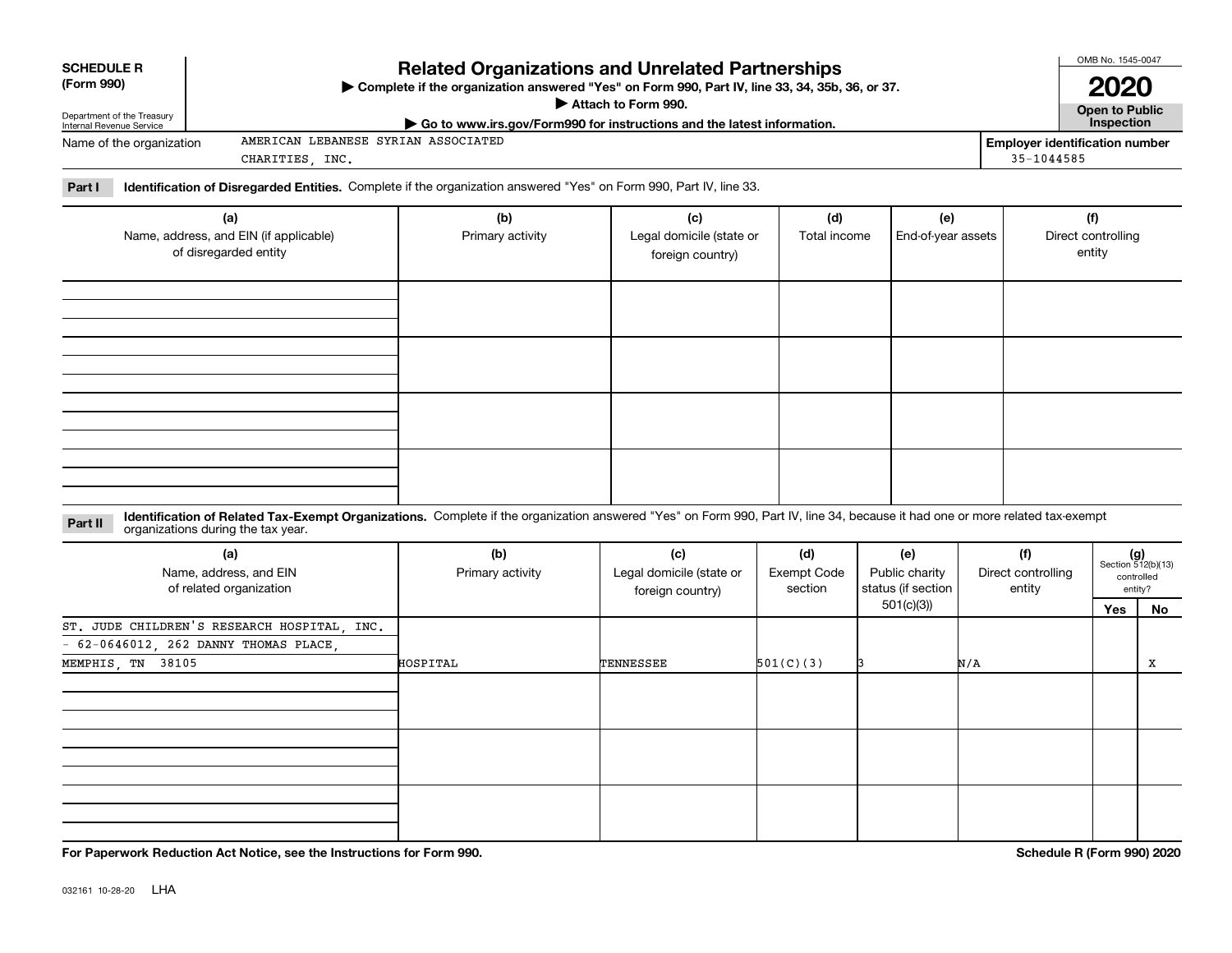Schedule R (Form 990) 2020 CHARITIES, INC. Schedule R (Form 990) 2020 CHARITIES, INC. CHARITIES, INC.

| Identification of Related Organizations Taxable as a Partnership. Complete if the organization answered "Yes" on Form 990, Part IV, line 34, because it had one or more related<br>Part III<br>organizations treated as a partnership during the tax year. |                  |                                           |                              |                                                                                            |                          |                                   |              |                  |                                               |                      |                                    |
|------------------------------------------------------------------------------------------------------------------------------------------------------------------------------------------------------------------------------------------------------------|------------------|-------------------------------------------|------------------------------|--------------------------------------------------------------------------------------------|--------------------------|-----------------------------------|--------------|------------------|-----------------------------------------------|----------------------|------------------------------------|
| (a)                                                                                                                                                                                                                                                        | (b)              | (c)                                       | (d)                          | (e)                                                                                        | (f)                      | (g)                               | (h)          |                  | (i)                                           | (j)                  | (k)                                |
| Name, address, and EIN<br>of related organization                                                                                                                                                                                                          | Primary activity | Legal<br>domicile<br>(state or<br>foreign | Direct controlling<br>entity | Predominant income<br>(related, unrelated,<br>excluded from tax under<br>sections 512-514) | Share of total<br>income | Share of<br>end-of-year<br>assets | allocations? | Disproportionate | Code V-UBI<br>amount in box<br>20 of Schedule | managing<br>partner? | General or Percentage<br>ownership |
|                                                                                                                                                                                                                                                            |                  | country)                                  |                              |                                                                                            |                          |                                   | Yes   No     |                  | K-1 (Form 1065) Yes No                        |                      |                                    |
|                                                                                                                                                                                                                                                            |                  |                                           |                              |                                                                                            |                          |                                   |              |                  |                                               |                      |                                    |
|                                                                                                                                                                                                                                                            |                  |                                           |                              |                                                                                            |                          |                                   |              |                  |                                               |                      |                                    |
|                                                                                                                                                                                                                                                            |                  |                                           |                              |                                                                                            |                          |                                   |              |                  |                                               |                      |                                    |
|                                                                                                                                                                                                                                                            |                  |                                           |                              |                                                                                            |                          |                                   |              |                  |                                               |                      |                                    |
|                                                                                                                                                                                                                                                            |                  |                                           |                              |                                                                                            |                          |                                   |              |                  |                                               |                      |                                    |
|                                                                                                                                                                                                                                                            |                  |                                           |                              |                                                                                            |                          |                                   |              |                  |                                               |                      |                                    |
|                                                                                                                                                                                                                                                            |                  |                                           |                              |                                                                                            |                          |                                   |              |                  |                                               |                      |                                    |
|                                                                                                                                                                                                                                                            |                  |                                           |                              |                                                                                            |                          |                                   |              |                  |                                               |                      |                                    |
|                                                                                                                                                                                                                                                            |                  |                                           |                              |                                                                                            |                          |                                   |              |                  |                                               |                      |                                    |
|                                                                                                                                                                                                                                                            |                  |                                           |                              |                                                                                            |                          |                                   |              |                  |                                               |                      |                                    |
|                                                                                                                                                                                                                                                            |                  |                                           |                              |                                                                                            |                          |                                   |              |                  |                                               |                      |                                    |
|                                                                                                                                                                                                                                                            |                  |                                           |                              |                                                                                            |                          |                                   |              |                  |                                               |                      |                                    |
|                                                                                                                                                                                                                                                            |                  |                                           |                              |                                                                                            |                          |                                   |              |                  |                                               |                      |                                    |

**Identification of Related Organizations Taxable as a Corporation or Trust.** Complete if the organization answered "Yes" on Form 990, Part IV, line 34, because it had one or more related **Part IV** organizations treated as a corporation or trust during the tax year.

| (a)<br>Name, address, and EIN<br>of related organization | (b)<br>Primary activity | (c)<br>Legal domicile<br>(state or<br>foreign<br>country) | (d)<br>Direct controlling<br>entity | (e)<br>Type of entity<br>(C corp, S corp,<br>or trust) | (f)<br>Share of total<br>income | (g)<br>Share of<br>end-of-year<br>assets | (h)<br>Percentage<br>ownership | (i)<br>Section<br>512(b)(13)<br>controlled | entity?  |
|----------------------------------------------------------|-------------------------|-----------------------------------------------------------|-------------------------------------|--------------------------------------------------------|---------------------------------|------------------------------------------|--------------------------------|--------------------------------------------|----------|
|                                                          |                         |                                                           |                                     |                                                        |                                 |                                          |                                |                                            | Yes   No |
| TESTAMENTARY TRUSTS WITH VESTED RESIDUAL OR              |                         |                                                           |                                     |                                                        |                                 |                                          |                                |                                            |          |
| PERPETUAL INTERESTS (21)                                 | FIDUCIARY               | TN                                                        | N/A                                 | TRUST                                                  |                                 |                                          |                                | X                                          |          |
|                                                          |                         |                                                           |                                     |                                                        |                                 |                                          |                                |                                            |          |
|                                                          |                         |                                                           |                                     |                                                        |                                 |                                          |                                |                                            |          |
|                                                          |                         |                                                           |                                     |                                                        |                                 |                                          |                                |                                            |          |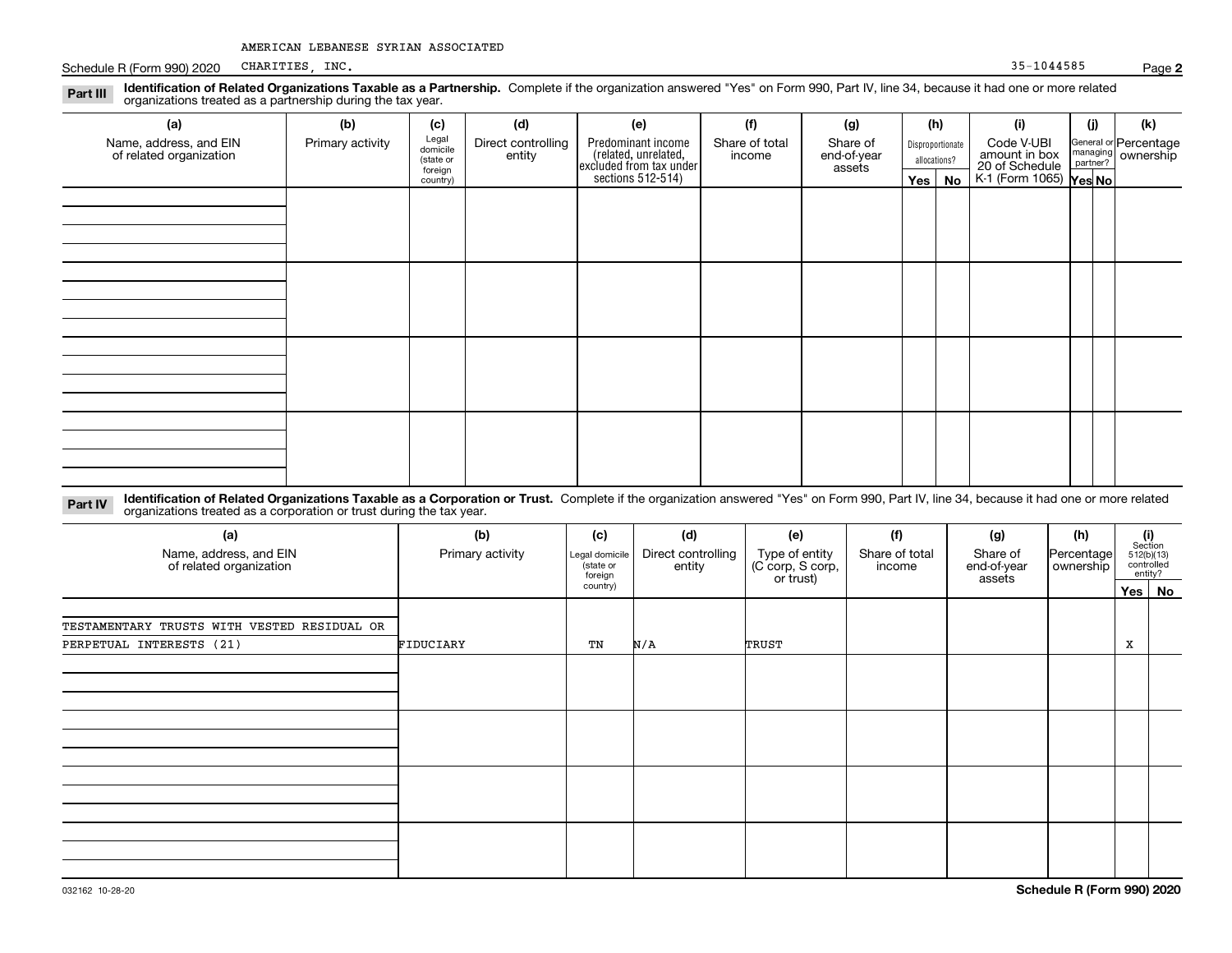Schedule R (Form 990) 2020 CHARITIES, INC. 25-1044585 CHARITIES, INC.

| <b>Part V</b> | Transactions With Related Organizations. Complete if the organization answered "Yes" on Form 990, Part IV, line 34, 35b, or 36.                                                                                                |                |            |              |
|---------------|--------------------------------------------------------------------------------------------------------------------------------------------------------------------------------------------------------------------------------|----------------|------------|--------------|
|               | Note: Complete line 1 if any entity is listed in Parts II, III, or IV of this schedule.                                                                                                                                        |                | <b>Yes</b> | <b>No</b>    |
|               | During the tax year, did the organization engage in any of the following transactions with one or more related organizations listed in Parts II-IV?                                                                            |                |            |              |
|               |                                                                                                                                                                                                                                | 1a             |            | x            |
|               | b Gift, grant, or capital contribution to related organization(s) material contracts and contribution to related organization(s)                                                                                               | 1 <sub>b</sub> | X          |              |
|               | c Gift, grant, or capital contribution from related organization(s) manufaction contribution from related organization(s) manufaction contribution from related organization(s) manufaction contribution from related organiza | 1c             | X          |              |
|               |                                                                                                                                                                                                                                | 1d             |            | x            |
|               |                                                                                                                                                                                                                                | 1e             |            | $\mathbf x$  |
|               |                                                                                                                                                                                                                                |                |            |              |
|               | Dividends from related organization(s) manufactured and contract and contract and contract and contract and contract and contract and contract and contract and contract and contract and contract and contract and contract a | 1f             |            | x            |
|               | g Sale of assets to related organization(s) www.assettion.com/www.assettion.com/www.assettion.com/www.assettion.com/www.assettion.com/www.assettion.com/www.assettion.com/www.assettion.com/www.assettion.com/www.assettion.co | 1g             |            | x            |
|               | h Purchase of assets from related organization(s) manufactured and content and content and content and content and content and content and content and content and content and content and content and content and content and | 1 <sub>h</sub> |            | X            |
|               | Exchange of assets with related organization(s) www.wallen.com/www.wallen.com/www.wallen.com/www.wallen.com/www.wallen.com/www.wallen.com/www.wallen.com/www.wallen.com/www.wallen.com/www.wallen.com/www.wallen.com/www.walle | 1i             |            | X            |
|               | Lease of facilities, equipment, or other assets to related organization(s) [11] manufaction(s) [11] manufaction(s) and all manufaction manufactures are not incomparable to the assets to related organization(s) [11] manufac | 1i.            | Х          |              |
|               |                                                                                                                                                                                                                                |                |            |              |
|               |                                                                                                                                                                                                                                | 1k             |            | х            |
|               | Performance of services or membership or fundraising solicitations for related organization(s)                                                                                                                                 | 11             | X          |              |
|               |                                                                                                                                                                                                                                | 1 <sub>m</sub> |            | $\mathbf{x}$ |
|               |                                                                                                                                                                                                                                | 1n             | x          |              |
|               | o Sharing of paid employees with related organization(s) manufactured and content to the content of the content of the content of the content of the content of the content of the content of the content of the content of th | 10             |            | x            |
|               |                                                                                                                                                                                                                                |                |            |              |
|               | p Reimbursement paid to related organization(s) for expenses [1111] and the content of the content of the content of the content of the content of the content of the content of the content of the content of the content of  | 1p             | x          |              |
|               |                                                                                                                                                                                                                                | 1q             |            |              |
|               |                                                                                                                                                                                                                                |                |            |              |
|               | Other transfer of cash or property to related organization(s)                                                                                                                                                                  | 1r             |            | х            |
|               |                                                                                                                                                                                                                                | 1s             |            | X            |

**2**If the answer to any of the above is "Yes," see the instructions for information on who must complete this line, including covered relationships and transaction thresholds.

| (a)<br>Name of related organization | (b)<br>Transaction<br>type (a-s) | (c)<br>Amount involved | (d)<br>Method of determining amount involved |
|-------------------------------------|----------------------------------|------------------------|----------------------------------------------|
| (1) VARIOUS TESTAMENTARY TRUSTS     | $\sim$                           |                        | 11,780,272. CASH OR CASH EQUIVALENT DIST.    |
| (2)                                 |                                  |                        |                                              |
| (3)                                 |                                  |                        |                                              |
| (4)                                 |                                  |                        |                                              |
| (5)                                 |                                  |                        |                                              |
| (6)                                 |                                  |                        |                                              |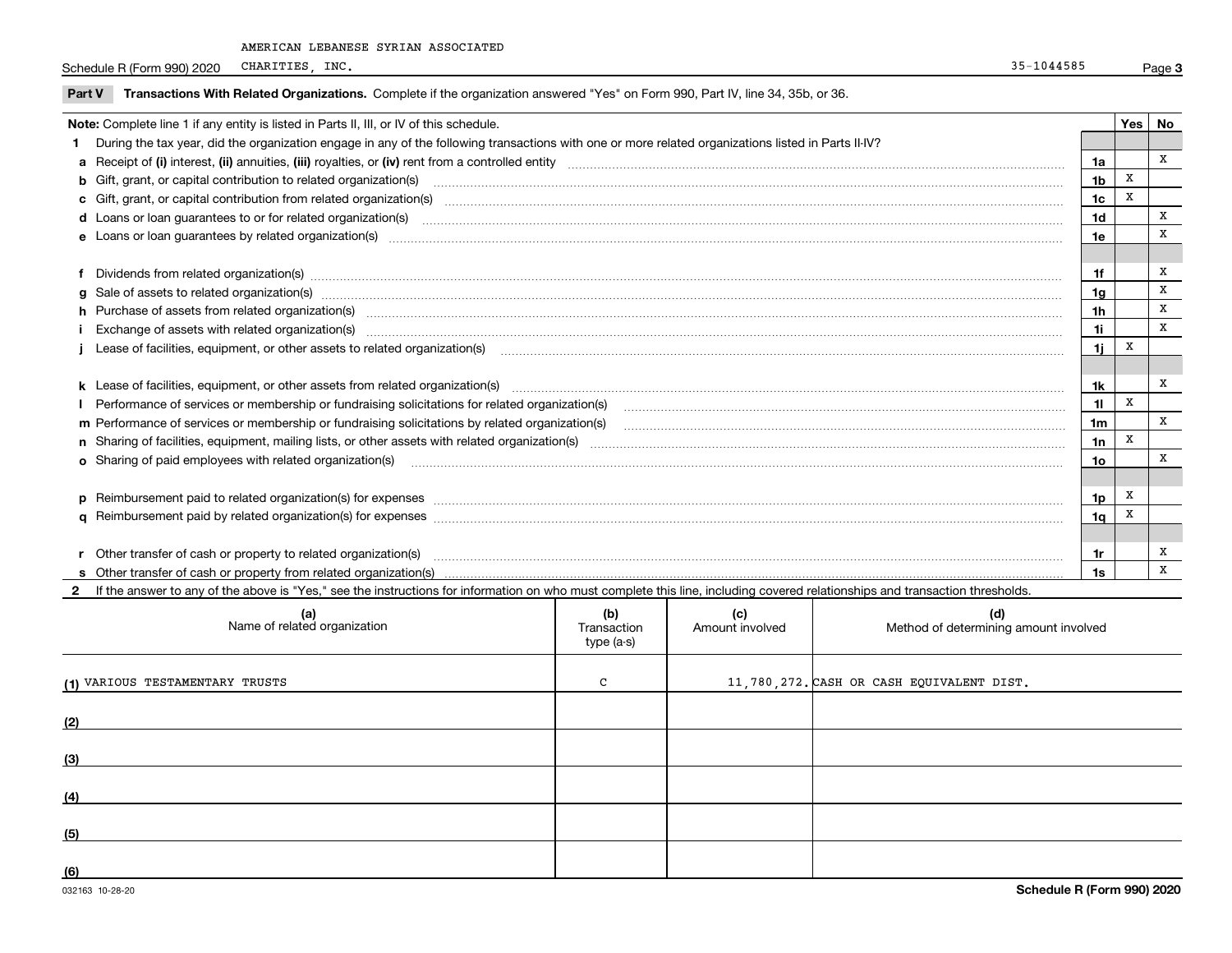Schedule R (Form 990) 2020 CHARITIES, INC. CHARITIES, INC.

# **Part VI Unrelated Organizations Taxable as a Partnership.**  Complete if the organization answered "Yes" on Form 990, Part IV, line 37.

Provide the following information for each entity taxed as a partnership through which the organization conducted more than five percent of its activities (measured by total assets or gross revenue) that was not a related organization. See instructions regarding exclusion for certain investment partnerships.

| (a)<br>Name, address, and EIN<br>of entity | ----- <del>-</del> --------<br>(b)<br>Primary activity | (c)<br>Legal domicile<br>(state or foreign<br>country) | (d)<br>Predominant income<br>(related, unrelated,<br>excluded from tax under<br>sections 512-514) | (e)<br>Are all<br>partners sec.<br>$501(c)(3)$<br>orgs.?<br>Yes No | (f)<br>Share of<br>total<br>income | (g)<br>Share of<br>end-of-year<br>assets | (h)<br>Dispropor-<br>tionate<br>allocations?<br>Yes No | (i)<br>Code V-UBI<br>  amount in box 20 managing<br>  of Schedule K-1 partner? ownership<br>  of Schedule K-1 partner? ownership<br>  Yes No | (i)<br>Yes No | (k) |
|--------------------------------------------|--------------------------------------------------------|--------------------------------------------------------|---------------------------------------------------------------------------------------------------|--------------------------------------------------------------------|------------------------------------|------------------------------------------|--------------------------------------------------------|----------------------------------------------------------------------------------------------------------------------------------------------|---------------|-----|
|                                            |                                                        |                                                        |                                                                                                   |                                                                    |                                    |                                          |                                                        |                                                                                                                                              |               |     |
|                                            |                                                        |                                                        |                                                                                                   |                                                                    |                                    |                                          |                                                        |                                                                                                                                              |               |     |
|                                            |                                                        |                                                        |                                                                                                   |                                                                    |                                    |                                          |                                                        |                                                                                                                                              |               |     |
|                                            |                                                        |                                                        |                                                                                                   |                                                                    |                                    |                                          |                                                        |                                                                                                                                              |               |     |
|                                            |                                                        |                                                        |                                                                                                   |                                                                    |                                    |                                          |                                                        |                                                                                                                                              |               |     |
|                                            |                                                        |                                                        |                                                                                                   |                                                                    |                                    |                                          |                                                        |                                                                                                                                              |               |     |
|                                            |                                                        |                                                        |                                                                                                   |                                                                    |                                    |                                          |                                                        |                                                                                                                                              |               |     |
|                                            |                                                        |                                                        |                                                                                                   |                                                                    |                                    |                                          |                                                        |                                                                                                                                              |               |     |

**Schedule R (Form 990) 2020**